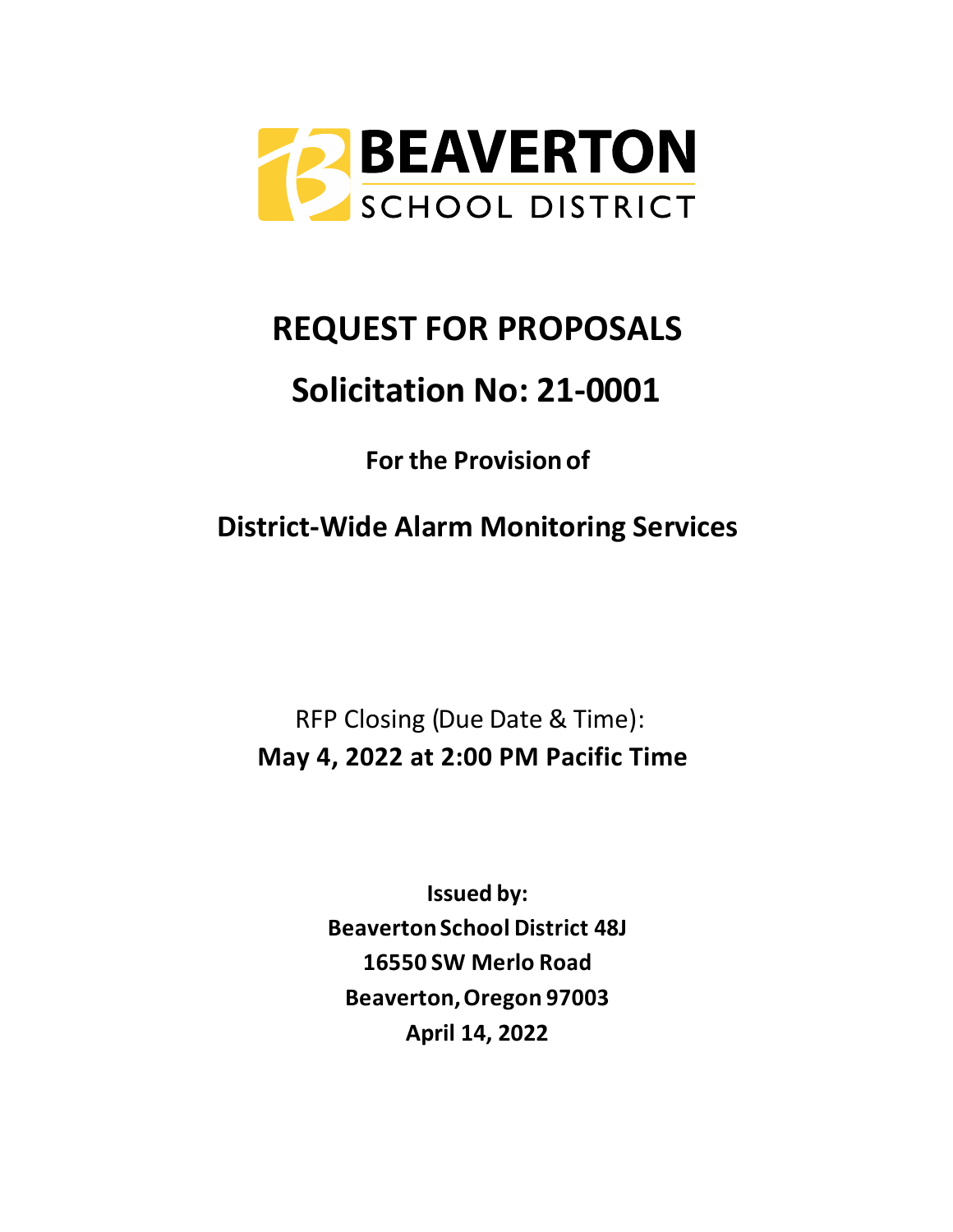# **REQUEST FOR PROPOSAL (RFP)**

Solicitation No: RFP 21-0001

## **Summary**

The purpose of this Request for Proposals (Solicitation) is to obtain competitive Proposals from qualified Proposers interested in the provision of Fire Alarm Monitoring and Intrusion Alarm Monitoring Services.

Interested Proposers must submit a Proposal pursuant to the provisions of this Solicitation by email only to: contracts@beaverton.k12.or.us **NOT LATER THAN**:

## **SOLICITATION DUE DATE AND TIME (CLOSING): May 4, 2022 at 2:00 PM Pacific Time**

No public opening will occur. Proposals will be opened and recorded. The number of Proposals received, the identity of Proposers, or the contents of any proposal will not be disclosed to the public until all proposals have been evaluated, negotiations completed if required, and a recommendation for Award has been published.

## **Proposers are solely responsible for ensuring that the Beaverton School District receives its Proposal. LATE PROPOSALS WILL NOT BE ACCEPTED.**

Prospective Proposers must register with Oregon Buys – <http://oregonbuys.gov/>to obtain the solicitation documents.

**All questions and comments regarding this solicitation must be directed ONLY BY EMAIL to: [contracts@beaverton.k12.or.us](mailto:contracts@beaverton.k12.or.us)**

## **PROPOSALS MUST BE PURSUANT TO THE PROVISIONS OF THIS SOLICITATION.**

## **THE DISTRICT MAY REJECT ANY PROPOSAL NOT IN COMPLIANCE WITH ALL PRESCRIBED REQUIREMENTS.**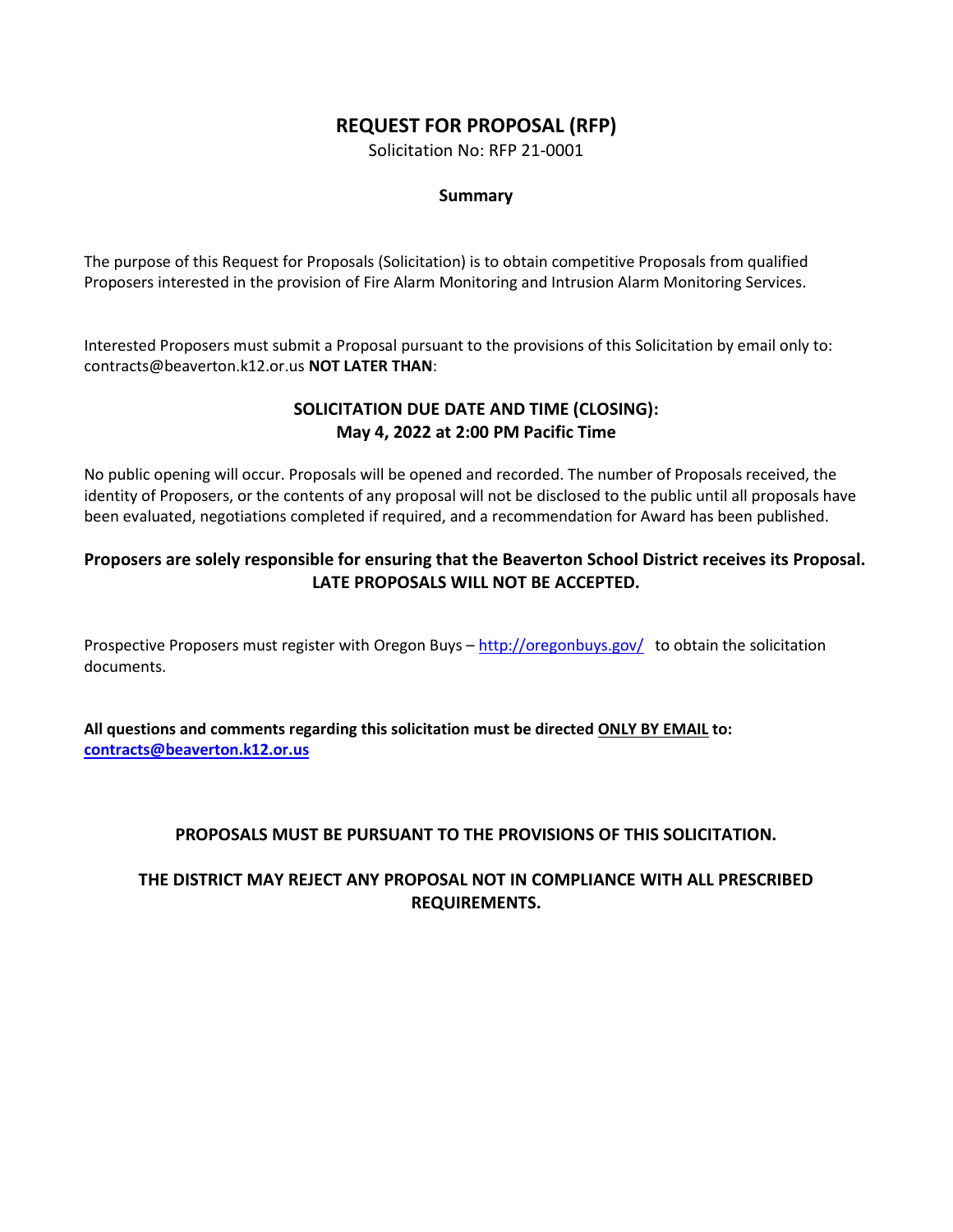## SECTION I– INTRODUCTION Solicitation No: RFP 21-0001 District-Wide Alarm Monitoring Services

#### 1. **INTRODUCTION:**

This Solicitation is issued pursuant to ORS 279A, ORS 279B and the Oregon Attorney General Model Rules Divisions 46 and 47, and District Policies.

#### 2. **DEFINITIONS:**

The term "District" or "Owner" throughout this document means the Beaverton School District (BSD). The term "Proposer" means the person or firm that submits a Proposal in response to this Solicitation. The term "Proposal" or "Offer" means a written response to provide Goods or Services in response to this Solicitation. "Closing" means the date and time specified in the Solicitation as the deadline for submitting Proposals. "Contractor" or "Supplier" means the firm awarded a Contract as a result of this Solicitation.

#### 3. **SOLICITATION REVIEW:**

Proposers must carefully review the solicitation documents and are responsible for knowing and understanding all terms and conditions. Unless defects, ambiguities, omissions, or errors are brought to the District's attention by protest pursuant to QUESTIONS/CLARIFICATIONS/CHANGES AND SOLICITATION PROTEST in Section III, bullet 7. Protests or appeals based on such defects, ambiguities, omissions or errors received after issuance of the Notice of Intent to Award (NOI) may not be favorably considered.

#### 4. **BACKGROUND:**

- a. The Beaverton School District encompasses approximately 57 square miles in northwestern Oregon in Washington County. The District, located in the Portland, Oregon metro area, is the third largest School District in Oregon.
- b. The Beaverton School District has approximately 4,700 employees. The District is responsible for educating approximately 41,000 students in kindergarten through grade 12 at thirty-four (34) Elementary Schools, eight (8) Middle Schools, six (6) High Schools, and five (5) Alternative Schools.
- c. Potential work is to be performed on an as needed basis, or as otherwise directed, at these sites and any future properties or interests of the District.

#### 5. **GENERAL SCOPE OF WORK:**

The intent of this solicitation is to enter into a Contract for the provision for alarm monitoring and dispatch services for the District's intrusion, environmental, and fire alarm systems.

#### 6. **SAMPLE CONTRACT:**

The successful Proposer(s), selected by the District, will receive a General Services Contract ("Contract"). A sample is enclosed herein (see SECTION V – ATTACHMENT H).

- a. Proposers are advised to thoroughly review and familiarize themselves with the standard contract. Certain contract terms reflect state statute and may not be altered.
- b. The Contractor will be expected to promptly sign a contract including all standard terms and conditions contained in the sample contract. The District will execute the Contract only after it has obtained all applicable required documents and approvals.

#### 7. **AMENDMENTS:**

The District may amend a Contract without additional competition pursuant to OAR 137-047-0800.

#### 8. **CONTRACT PERIOD/EXTENSION:**

- a. Selected Proposer will be issued a Contract effective upon full execution, through June 30, 2027.
- b. The Contractor's pricing and rates must remain firm through June 30, 2023 and through June 30 of each contract period, when extended.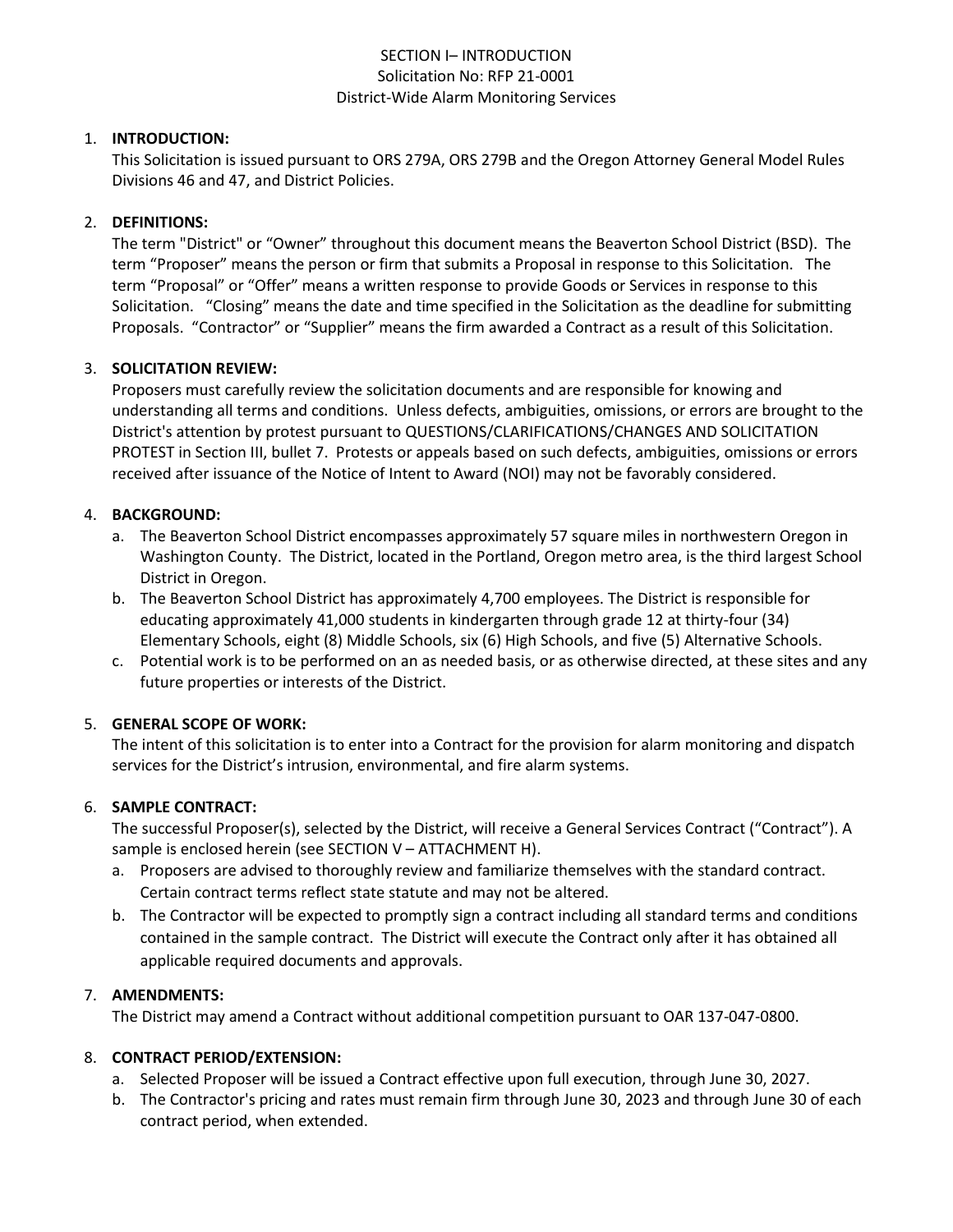## SECTION I– INTRODUCTION Solicitation No: RFP 21-0001 District-Wide Alarm Monitoring Services

#### 9. **CONTRACT ADMINISTRATOR:**

The Contract Administrator for this Contract will be the Purchasing Manager, or designee.

#### 10. **DISTRICT REPRESENTATIVE:**

The District representative for the Intrusion Alarm Monitoring is Sharon Skrydlak, Public Safety Assistant. The District representative for the Fire Alarm Monitoring Service is Lawrence Gillespie Jr, Maintenance Services Supervisor.

#### 11. **SOLICITATION SCHEDULE:**

The milestones for the selection process are set forth below. The dates are specific and will be followed to the extent reasonably possible. The purpose of this schedule is for Proposer information only. The District reserves the right to deviate from this schedule.

| <b>SOLICITATION MILESTONE</b>    | <b>DATE</b>               |
|----------------------------------|---------------------------|
| <b>Deadline for Questions</b>    | Wednesday, April 27, 2022 |
| Interviews (if deemed necessary) | TBD                       |
| Board meeting                    | June 21, 2022             |
| Contract Award (Approximate)     | July 1, 2022              |

#### 12. **CONTACT DURING SOLICITATION:**

Questions must be submitted in writing via email to [contracts@beaverton.k12.or.us](mailto:contracts@beaverton.k12.or.us) as indicated on the summary page of this solicitation. No other contact regarding this solicitation during the solicitation process is permitted. Unauthorized contact regarding this solicitation may subject the offender's Proposal to be rejected.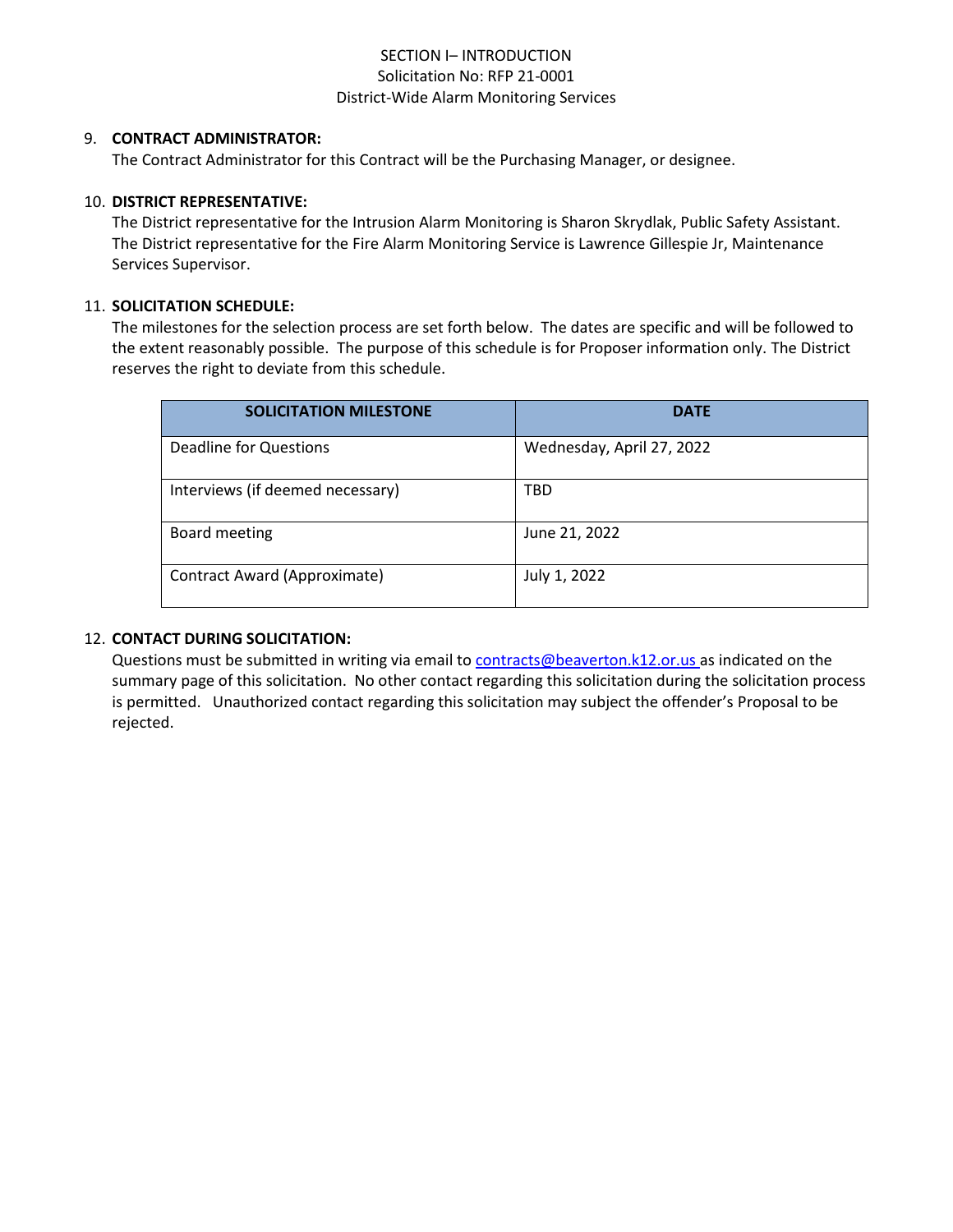# SECTION II – STATEMENT OF WORK Solicitation No: RFP 21-0001

#### District-Wide Alarm Monitoring Services

## 1. **PURPOSE AND INTRODUCTION:**

- a. The District is seeking the services of a qualified Contractor for the provision of monitoring and security dispatch of fire, intrusion, and environmental alarms ("Work").
- b. Proposals shall include the use of Bosch receivers.
- c. The District reserves the right to determine brand name products/services in its sole discretion.
- d. The Proposer is solely responsible for furnishing everything required for the proper execution and completion of the Work, including, but not limited to all labor, subcontractors, services, materials, and equipment as needed.
	- i. If any subcontractors are included in proposals, the Proposer shall be solely responsible for monitoring, managing, and ensuring their performance.
- e. The Proposer shall not begin any work until a fully executed contract is issued by Beaverton School District, Business Services, Procurement and Contracting office.

## **2. DESCRIPTION OF SERVICES:**

- a. Provide monitoring and security dispatch of the fire alarm system.
- b. Provide monitoring and security dispatch of the intrusion alarm system as well as any other special alarm conditions as requested by the District.
- c. Provide monitoring and security dispatch of any environmental alarms.
- d. Provide twenty-four (24) hours per day, seven (7) days per week monitoring for fire, intrusion and environmental alarms transmitted to the Proposer.
- e. The Proposer's systems must be able to continue to provide monitoring services in the event of any type of system failure (whether a failure at the Proposer's site, or an area wide disaster).
	- i. In the event of any type of system failure, Proposer shall be capable of promptly bringing their system back online within 24 hours.
- f. Provide dispatch response to alarms in accordance with the District's Protocols.
	- i. District will provide the Proposer who is awarded the contract with Beaverton School District's protocols for each site on handling alarm signals. (Note: The District protocols are confidential information which must not be shared except as specifically directed by BSD)
	- ii. Proposer must contact the appropriate emergency (911) dispatch center for fire, intrusion, and environmental alarms.
- g. District staff, designated by the District Representative, shall have the ability to place fire, intrusion, and environmental alarms into test. Designated staff shall also have the ability to remove a site from test and change test time expiration.
- h. The following performance criteria shall be preferred under this solicitation
	- i. Reliability: Uninterrupted 24-hour, 7 days per week service. Remote site redundancy is required for emergency backup.
- i. Reports and Logs
	- i. All reports and logs must be in chronological order and include operator comments
	- ii. Proposer must provide reports including, but not limited to:
		- 1. Daily intrusion activity reports
		- 2. Daily fire activity reports
		- 3. Weekly open/close reports
	- iii. Reports and logs must be available to the District at all times. Web-based programs that provide designated District staff the ability to design and generate ad-hoc reports is required. Samples of existing reports required by the District are attached as Appendix 1.
- j. Lists
	- i. Corporate Passcode List
		- 1. Defined as District staff who have authorized (pin code) access to all District sites, for fire, intrusion, and environmental accounts. Proposer will have a single-entry list that applies to all sites.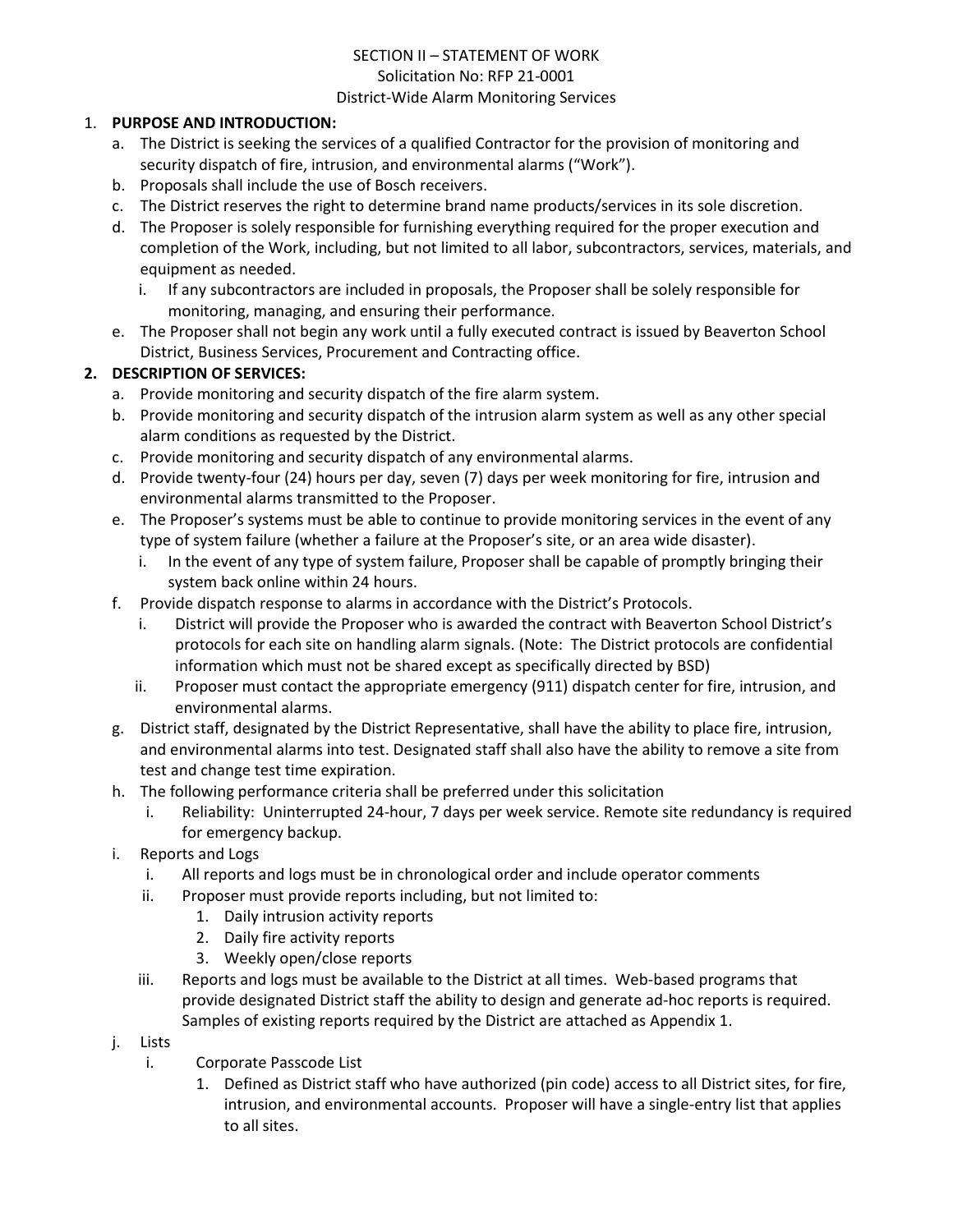# SECTION II – STATEMENT OF WORK Solicitation No: RFP 21-0001

#### District-Wide Alarm Monitoring Services

- 2. Through the web-based program, the Proposer must provide designated District staff the ability to add, delete, or edit corporate list passcodes and authority levels.
- ii. Individual Site Passcode List
	- 1. Defined as District staff with authorized (pin code) access to a named site(s) only.
	- 2. Through the web-based program, the Proposer must provide designated District staff the ability to add, delete, or edit individual site list passcodes and authority levels.
- iii. Responsible Party Phone List
	- 1. Defined as District staff designated as Responsible Party at a named site only. This is a list of people who will be called in the event of an emergency.
	- 2. Through the web-based program, the Proposer must provide designated District staff the ability to add, delete, or edit:
		- a. The people listed on the Responsible Party list
		- b. The order in which the Responsible Party staff is called
		- c. The phone numbers for Responsible Party staff
		- d. Proposer software must list Responsible Party staff in contact order
- iv. Proposer must not charge any additional fees for updates by Proposer or District staff to the Corporate List, Individual Site List or Responsibility List
- k. Through the web-based program, Proposer must provide designated District staff with administrative access to remotely:
	- i. Maintain Corporate Passcode, Individual Site Passcode, and Responsibility Party Lists
	- ii. Update fire, intrusion, or environmental points in the event of changes to actual sites
	- iii. Update site names, addresses or other site-specific information
- l. Proposer must provide District Public Safety Office:
	- i. A minimum of two (2) weeks' notice for changes to any monitoring software product. Proposer shall not be authorized to change the core functionality of the software provided under the Contract resulting from this Solicitation without the District Representative's prior written consent. Changes to core functionality is defined as any change to the software that would cause performance, processes, or criteria to differ from those listed in this Solicitation.
	- ii. Training on new software, with additional trainings as requested at no charge to the District.
	- iii. The correct phone number to report a false alarm and / or cancel dispatch.
- m. ADDITIONAL REQUIREMENTS
	- i. District currently uses Bosch equipment.
	- ii. Proposer must be able to communicate with District equipment without individual site modifications. Subject to the foregoing, the Proposer shall be solely responsible for completing any work needed to facilitate communication between the Proposer's and the District's systems, and as may be necessary for all functionality, process and performance requirements as required by this Solicitation and as is otherwise included in Proposals received hereunder.
	- iii. Proposer must be able to receive both IP and analog (phone) communication.
	- iv. Background checks: All of the Proposer's staff, subcontractors, and other personnel who come onto District property shall be required to be badged and have completed a background check per District standards. All employees who will be onsite during this project must wear a "BSD Contractor" badge.
	- v. Contractor must employ only persons duly licensed by the State of Oregon to perform the Work required under this Contract for which applicable Oregon Law requires a license.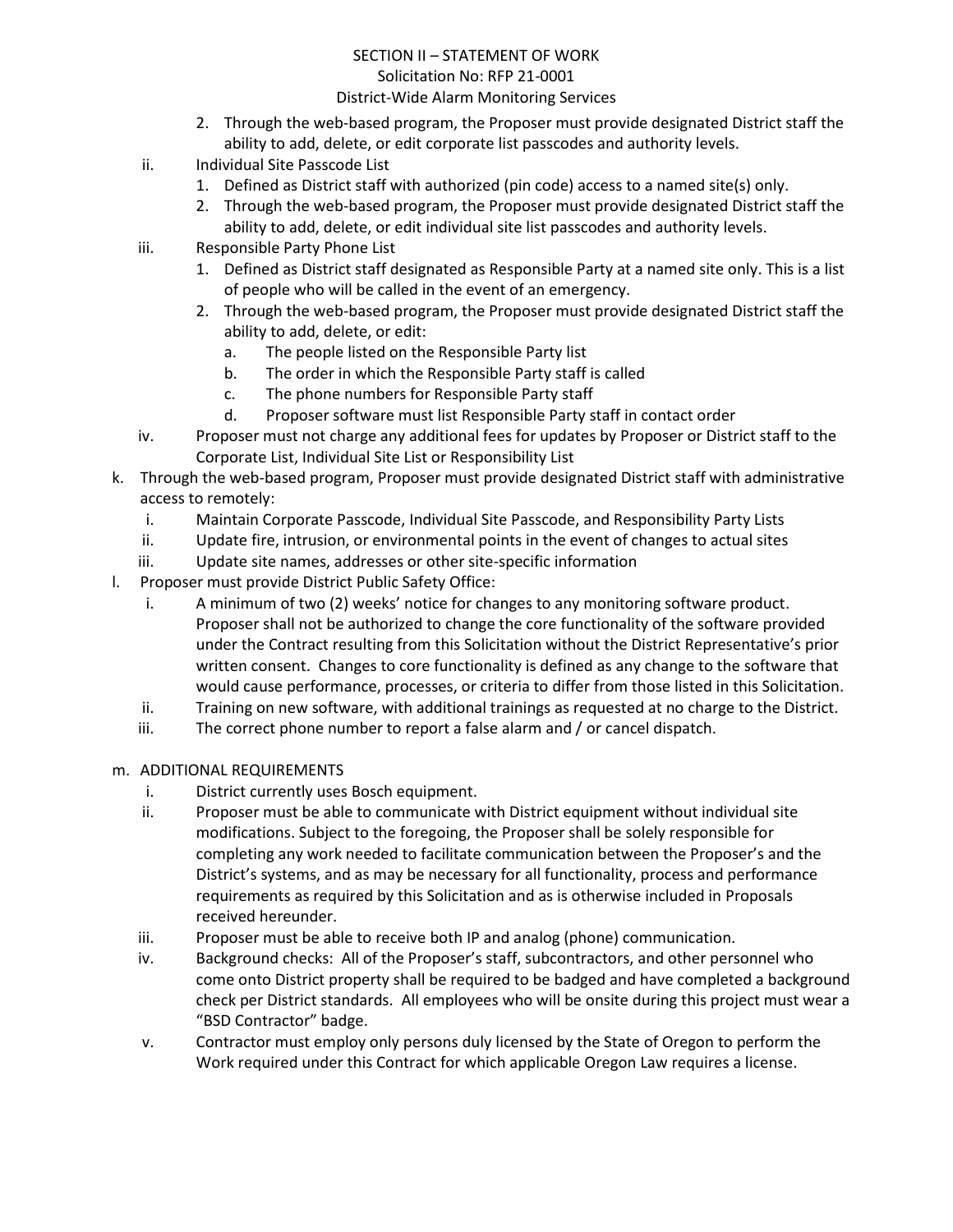## **1. FORMAL SELECTION PROCEDURE:** Pursuant to OAR 137-047-0260

The District may procure Goods or Services by competitive sealed Proposals as set forth in ORS 279B.060.

## **2. PROPOSALS ARE OFFERS:** Pursuant to OAR 137-047-0310

A Proposal submitted in response to this Solicitation is the Proposer's offer to enter into a Contract.

- a. By signing and submitting a Proposal, the Proposer acknowledges it has read, understands, and agrees to be bound by the terms and conditions contained in this Solicitation.
- b. The Proposal is a "firm offer," and must be held open by the Proposer for the District's acceptance for sixty (60) days.
- c. The District's Award of a Contract constitutes acceptance of the Proposal and binds the Proposer to the Contract.
- d. The Proposer must not make its Proposal contingent upon the District's acceptance of any terms or conditions (including Statement of work) other than those contained in this Solicitation.

## **3. PROPOSAL PREPARATION:** Pursuant to OAR 137-047-0400

A Proposer must sign and submit its Proposal in accordance with the instructions set forth in this Solicitation. Failure to submit Proposals in accordance with the provisions of this solicitation will be grounds to declare the Proposal as non-Responsive. Proposers must:

- a. Submit a complete Proposal (a Proposal that meets all requirements of this solicitation);
- b. Provide the District with all required and requested documents and descriptive literature;
- c. Initial any corrections or erasures to their Proposal prior to closing;
- d. Identify (on the Proposer Certification form) whether the Proposer is/is not a "resident Proposer", as defined in ORS 279A.120(1);
- e. Provide (on the Proposer Certification) certification of nondiscrimination in obtaining any required subcontractors in accordance with ORS 279A.110(4); and
- f. Provide (on the Proposer Certification form) Written acknowledgment of receipt of all Addenda.

#### **4. PROPOSAL SUBMISSION:** Pursuant to OAR 137-047-0410

- a. To ensure proper identification and handling, Proposals must be submitted electronically by email only to [contracts@beaverton.k12.or.us](mailto:contracts@beaverton.k12.or.us) with the Proposer's company name and address and the Solicitation number clearly legible in the "Re:" line of the email.
- b. The District is not responsible for Proposals submitted in any manner, format or to any delivery point other than as required in this Solicitation.
- c. Proposers are solely responsible for ensuring that the District receives their Proposal at the required delivery point prior to closing.

## **5. COOPERATIVE PROCUREMENT:** Pursuant to OAR 137-046-0430

This Solicitation is a Permissive Cooperative Procurement.

- a. Authorized Agencies may utilize a Permissive Cooperative Contract pursuant to ORS 279A.215. Generally:
	- i. Authorized Agencies may establish a Contract with the Contractor to purchase the Goods and Services awarded by this Solicitation;
	- ii. Authorized agencies may not materially change or alter the terms, conditions, or prices from the original contract between the Contractor and the District.
- b. Proposers must state (on the Proposer Certification) that it will/will not extend the terms, conditions and prices to any Participating Agency that desires to establish a Contract awarded to the Contractor resulting from this Solicitation. Volumes of other agencies are not included in this Solicitation.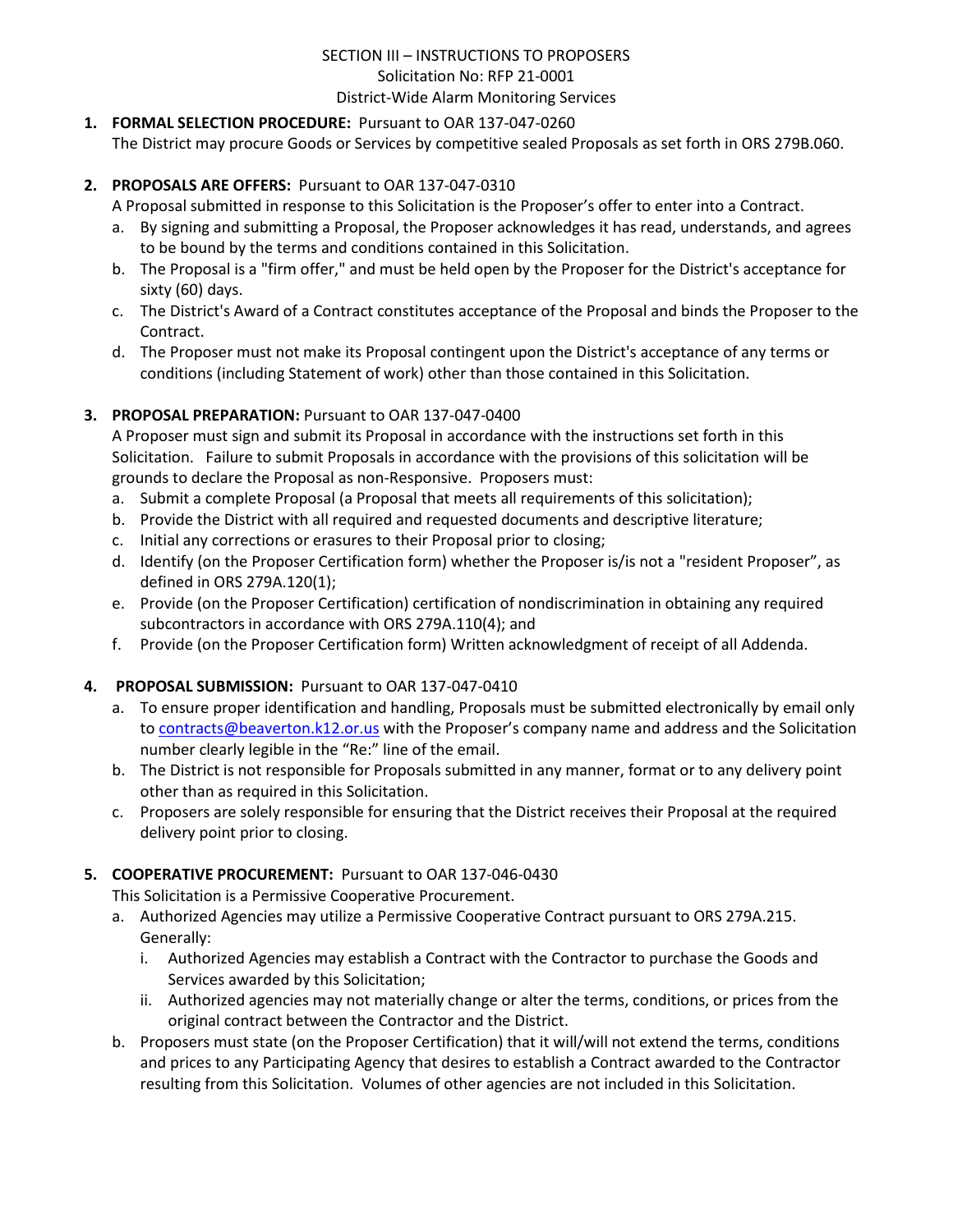- **6. ADDENDA:** Pursuant to OAR 137-047-0430
	- a. **Issuance; Receipt.** The District may change this Solicitation only by Written Addenda. A Proposer must provide written acknowledgement of receipt of all issued Addenda in the space provided on the Proposer Certification form.
	- b. **Notice and Distribution.** The District will publish notice of any and all Addenda on the Oregon Buys website. Addenda may be downloaded from the Oregon Buys website. It is the Proposers' responsibility to inquire about Addenda. Proposers should frequently check the Oregon Buys website until the Solicitation Closing (due date and time) about any Addenda issued, i.e., at least once weekly until the week of Closing and at least once daily the week of the Closing.
	- c. **Timelines; Extensions.** The District will issue Addenda within a reasonable time to allow prospective Proposers to consider the Addenda in preparing their Proposal. The District may extend the Closing if the District determines prospective Proposers need additional time to review and respond to Addenda. Except to the extent required by public interest, the District will not issue Addenda less than 72 hours before the Closing unless the Addendum also extends the Closing.
	- d. **Request for Change or Protest.** Unless a different deadline is set forth in the Addendum, a Proposer may submit a Written request for change or protest to the Addendum, as provided in OAR 137-047- 0730, by the close of the District's next business day after issuance of the Addendum, or up to the last day allowed to submit a request for change or protest under OAR 137-047-0730, whichever date is later. If the date established in the previous sentence falls after the deadline for receiving protests to the Solicitation Document in accordance with OAR 137-047-0730, then the District may consider a Proposer's request for change or protest to the Addendum only, and the District will not consider a request for change or protest to matters not added or modified by the Addendum.

## **7. QUESTIONS/CLARIFICATIONS/CHANGES AND SOLICITATION PROTEST:**

Proposers may request changes or clarifications to, or protest, any provision, specification or Contract term contained in this Solicitation:

- a. **Questions, Clarifications, Changes.** All questions regarding this Solicitation must reference the Solicitation number and must be submitted in writing via e-mail to the attention of the person indicated on the Summary page of this Solicitation. No oral questions will be accepted other than at the pre-Proposal conference (if any). Questions received by the District prior to deadline will be answered in written addenda if an answer is deemed necessary by the District.
- b. **Protest**. Pursuant to OAR 137-047-0730, a prospective Proposer may protest the Procurement Process or the Solicitation Document for a Contract solicited under ORS 279B.060 as set forth in ORS 279B.405. Written protests must include:
	- i. A detailed statement of the legal and factual grounds for the change, clarification, or protest;
	- ii. A description of the resulting prejudice to the Proposer; and
	- iii. A statement of the form of relief requested or any proposed changes to the Solicitation provisions, specifications, or contract terms and conditions.

Written protests must be clearly marked with the Solicitation number and submitted in writing to the Purchasing Manager by email to [contracts@beaverton.k12.or.us.](mailto:contracts@beaverton.k12.or.us)

- c. **Deadline.** Questions, changes, clarifications, or protests must be received by the District by noon Pacific Time not later than ten (10) calendar days prior to the date Proposals are due, or as stated in Section I SOLICITATION SCHEDULE. The District will not consider any protest or request for change that is submitted after the submission deadline.
- d. **Response**. Responses to questions/clarifications and notice of the District's protest determination will be provided in written addenda pursuant to ADDENDA above. The District's response to a Proposer, whether orally or in Writing, does not change the Solicitation and is not binding on the District unless the District amends the Solicitation by written Addendum.
- e. Protesters must exhaust all administrative remedies before seeking judicial review.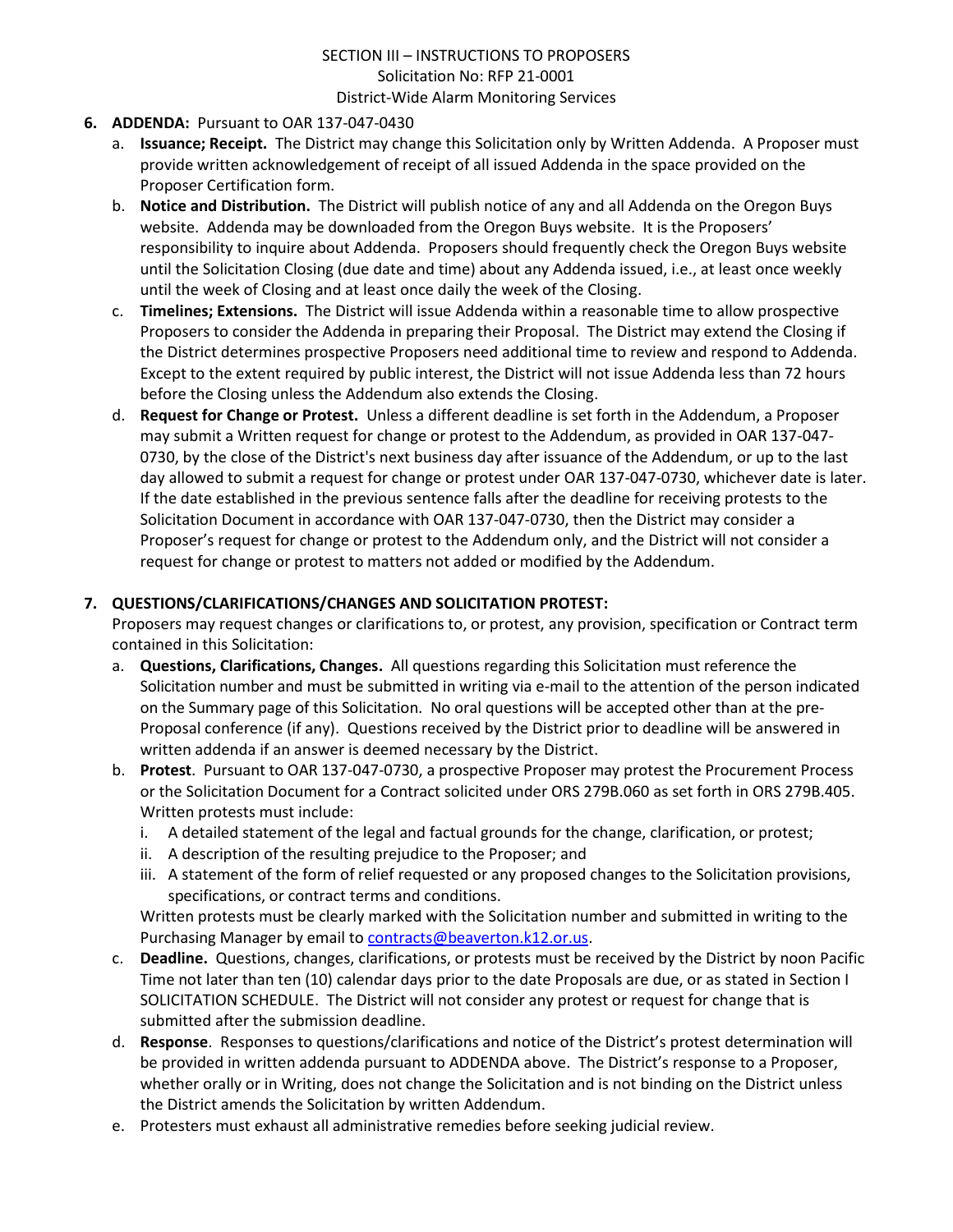#### **8. PRE-CLOSING MODIFICATION OR WITHDRAWAL OF PROPOSALS:** Pursuant to OAR 137-47-0440

A Proposer may modify or withdraw its Proposal in Writing only prior to Closing. Modification or withdrawal must:

a. Be clearly marked "Proposal Modification" or "Proposal Withdrawal" and marked and delivered as described in PROPOSAL SUBMISSION above;

b. Include the Proposer's statement that the modification amends and supersedes the prior Proposal; Proposers are solely responsible for ensuring that the District receives its modification or withdrawal prior to the solicitation closing date and time. Modifications and/or withdrawals must be prepared and submitted on the Proposer's letterhead and signed by an authorized representative of the Proposer.

## **9. RECEIPT, OPENING, AND RECORDING OF PROPOSALS:** Pursuant to OAR 137-47-0450

- a. The District will open each proposal that has been properly submitted. The District will use the time stamp of the District's email system as the sole determinant for properly submitted proposals.
- b. The District will not be responsible for the premature opening or failure to open a Proposal that is not properly addressed and/or identified.
- c. Proposals will be opened and recorded. The number of Proposals received, the identity of Proposers, or the contents of any Proposal will not be disclosed to the public until all Proposals have been evaluated, negotiations completed if required, and a recommendation for Award has been published.
- **10. LATE PROPOSALS, LATE WITHDRAWALS, AND LATE MODIFICATIONS**: Pursuant to OAR 137-47-0460 Any Proposal received after Closing is late. A Proposer's request for withdrawal or modification of a Proposal received after Closing is late. The District will not consider late Proposals, withdrawals or modifications except as permitted in MISTAKES below. The District reserves the right to consider Proposals that have been delayed or mishandled by the District.

## **11. MISTAKES:** Pursuant to OAR 137-47-0470

To protect the integrity of the competitive Procurement process and to assure fair treatment of Proposers, the District will carefully consider whether to permit waiver, correction or withdrawal of Proposals for certain mistakes. The District will not allow a Proposer to correct or withdraw a Proposal for an error in judgment. If mistakes in a Proposal are discovered after Opening, but before Award of the Contract, the District may take the following action:

- a. The District may waive, or permit a Proposer to correct, a minor informality. A minor informality is a matter of form rather than of substance that is evident on the face of the Proposal, or an insignificant mistake that can be waived or corrected without prejudice to other Proposers.
- b. The District may correct a clerical error if the error is evident on the face of the Proposal, or other documents submitted with the Proposal, and the Proposer confirms the District's correction in writing.
- c. The District may permit a Proposer to withdraw a Proposal based on one or more clerical errors in the Proposal only in accordance with OAR 137-47-0470(2)(c) and (d).
- d. The District will reject any Proposal in which a mistake is evident on the face of the Proposal and the intended correct Proposal is not evident or cannot be substantiated from documents accompanying the Proposal.

## **12. AWARD**: Pursuant to OAR 137-47-0600

a. Award in part or in whole is contingent upon available funding. In the event adequate funds are not appropriated and allocated by the School Board, the District reserves the right to cancel any Solicitation or contract resulting from a solicitation at no penalty.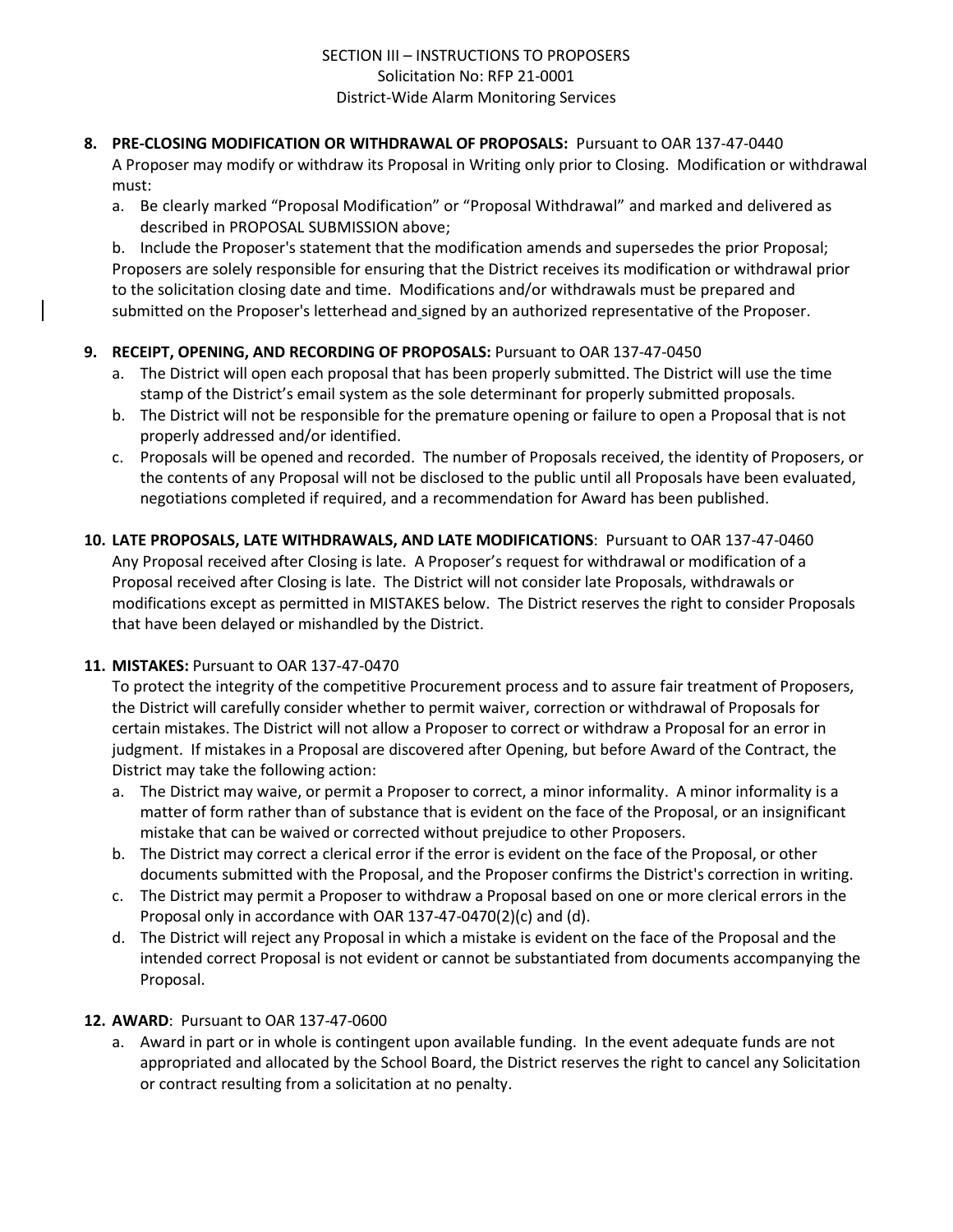- b. If awarded, the District will award a Master Trade Services Contract to the Responsible Proposer(s) that submitted the most advantageous responsive Proposal(s), and that meets the minimum requirements of this Solicitation.
- c. The District may award by item, groups of items or the entire Proposal.
- d. The District may Award multiple Contracts if beneficial to the District for adequate availability, delivery, service, competition, pricing, product capabilities, or other factors deemed significant by the District. This notice of Multiple Awards does not preclude the District from awarding a single Contract.
- e. The District may award a Contract for parts of the Solicitation for which acceptable Proposals have been received.
- f. The District may award all or none Offers if the evaluation shows an all or none Award to be the most Advantageous or in the best interest of the District.
- g. The District may reject all or part of Proposals and may issue a new Solicitation on the same or revised terms, conditions and Specifications.
- h. When Proposals are identical the District must Award the contract Pursuant to OAR 137-046-0300.

## **13. NOTICE OF INTENT TO AWARD:** Pursuant to OAR 137-047-0610

The District will provide a written Notice of Intent to Award (NOI) to all Proposers at least seven (7) calendar days before the Award of a Contract, unless the District determines that circumstances require prompt execution of the Contract. The District's Award will not be final until the later of the following:

- a. SEVEN (7) calendar days after the date of the NOI, or
- b. Until the District provides written response(s) to all timely filed protest(s) denying the protest(s) and affirming the Award.

#### **14. PROPOSAL REJECTION**. Pursuant to OAR 137-047-0640 and OAR 137-047-0650

- a. The District may reject any Proposal as set forth in ORS 279B.100:
	- i. When the rejection is in the best interest of the District.
	- ii. When the Proposal is contingent upon the District's acceptance of terms and conditions (including Specifications) that differ from the Solicitation.
	- iii. When the Proposal takes exception to terms and conditions (including Specifications) set forth in the Solicitation.
	- iv. That attempts to prevent public disclosure of matters in contravention of the terms and conditions of the Solicitation or applicable law.
	- v. That fails to meet the Specifications of the Solicitation.
	- vi. That is submitted late.
	- vii. Not in substantial compliance with the Solicitation or with all prescribed public procurement procedures.
	- viii. Not in compliance with ORS 279B.120, 279B.130, OAR 137-046-0210(3), 279A.105, ORS 279A.110(4). ix. When the Proposer is not Responsible pursuant to ORS 279B.110.
- b. The District may reject all Proposals as set forth in ORS 279B.100. The District will notify all Proposers of the rejection, along with the reasons for rejection. Proposals may be rejected based upon the following criteria:
	- i. The content of or an error in the Solicitation or the Procurement Process unnecessarily restricted competition for the Contract.
	- ii. The price, quality or performance presented by the Proposers are too costly or of insufficient quality to justify acceptance of any Proposal.
	- iii. Misconduct, error, or ambiguous or misleading provisions in the Solicitation threaten the fairness and integrity of the competitive process.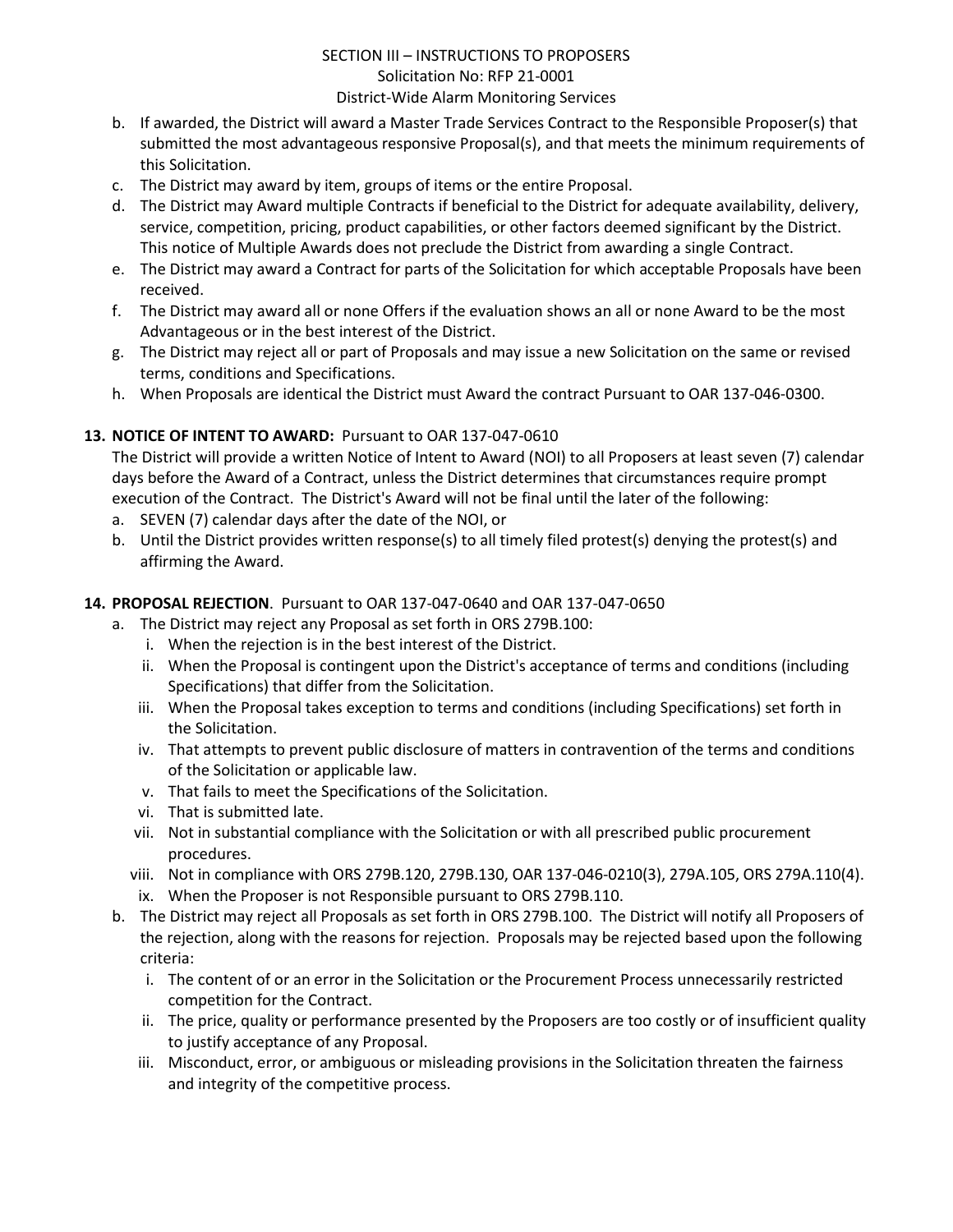- iv. Causes other than legitimate market forces threaten the integrity of the competitive process, such as collusion, corruption, unlawful anti-competitive conduct, and/or inadvertent or intentional errors in the Solicitation.
- v. The District cancels the Solicitation in accordance with OAR 137-047-0660.
- vi. Any other circumstance indicating that awarding the Contract would not be in the public interest.

## **15. SOLICITATION CANCELLATION:** Pursuant to OAR 137-047-0660

The District may cancel, delay or suspend a solicitation, or reject all Proposals, in accordance with ORS 279B.100 when it is in the best interest of the District as determined by the District. In the event of any such cancellation, delay, suspension or rejection, the District is not liable to any Proposer for any loss or expense caused by or resulting from any such cancellation, delay, suspension or rejection.

#### **16. PROPOSAL COSTS:**

Proposers responding to solicitations are responsible for all costs they may incur in connection with submitting Proposals.

#### **17. CONTRACT AWARD PROTEST:** Pursuant to OAR 137-047-0740

- a. Proposers may protest the Award of a Contract, or the intent to Award a Contract if the conditions set forth in ORS 279B.410(1) are satisfied. Proposers must deliver a written protest to the District by email only addressed to [contracts@beaverton.k12.or.us](mailto:contracts@beaverton.k12.or.us) clearly marked as a Protest to the Award of a contract arising from and name the solicitation number within seven (7) Days after the issuance of the NOI.
- b. The Proposer's protest must be in writing and must specify the grounds for the protest to be considered by the District pursuant to ORS 279B.410(2). A protest must be submitted to the Purchasing Manager and must be e-mailed to [contracts@beaverton.k12.or.us,](mailto:contracts@beaverton.k12.or.us) The Proposer is responsible for ensuring the District receives the protest.
- c. The District will not consider any protest that is submitted after the submission deadline.
- d. Resolution of Protests. The District's Purchasing Manager will settle or resolve a written protest submitted in accordance with the requirements of this Rule and will issue a written decision on the protest in a timely manner as set forth in ORS 279B.410(4).
- e. Decision. If a protest is not settled or resolved by the Purchasing Manager, the Superintendent, or designee, has the authority to resolve the protest.
- f. Proposers must exhaust all administrative remedies before seeking judicial review. Judicial review of this decision will be in accordance with ORS 279B.415.
- g. If the District upholds the protest, in whole or in part, the District may in its sole discretion either Award the Contract to the successful Protestor or cancel the Procurement or Solicitation.

## **18. ADDITIONAL REQUIREMENTS:**

- a. The District reserves the right to seek clarifications of submitted Proposals, which may or may not affect the evaluation scoring.
- b. The District reserves the right to negotiate a final Contract that is in the best interest of the District.
- c. Failure of the District to insist on strict performance of any one provision of this solicitation or a resulting contract will not constitute a waiver of any of the other provisions of this Solicitation or resulting Contract or waiver of any other default of the Proposer.

#### **19. CONFIDENTIALITY OF PROPOSALS:**

The District is subject to the Oregon Public Records Law (ORS 192.410 to 192.505), which requires the District to disclose all records generated or received in the transaction of District business, except as expressly exempted in ORS 192.501, 192.502, or other applicable law. The District may withhold from disclosure confidential information pursuant to ORS 192.501 or 192.502.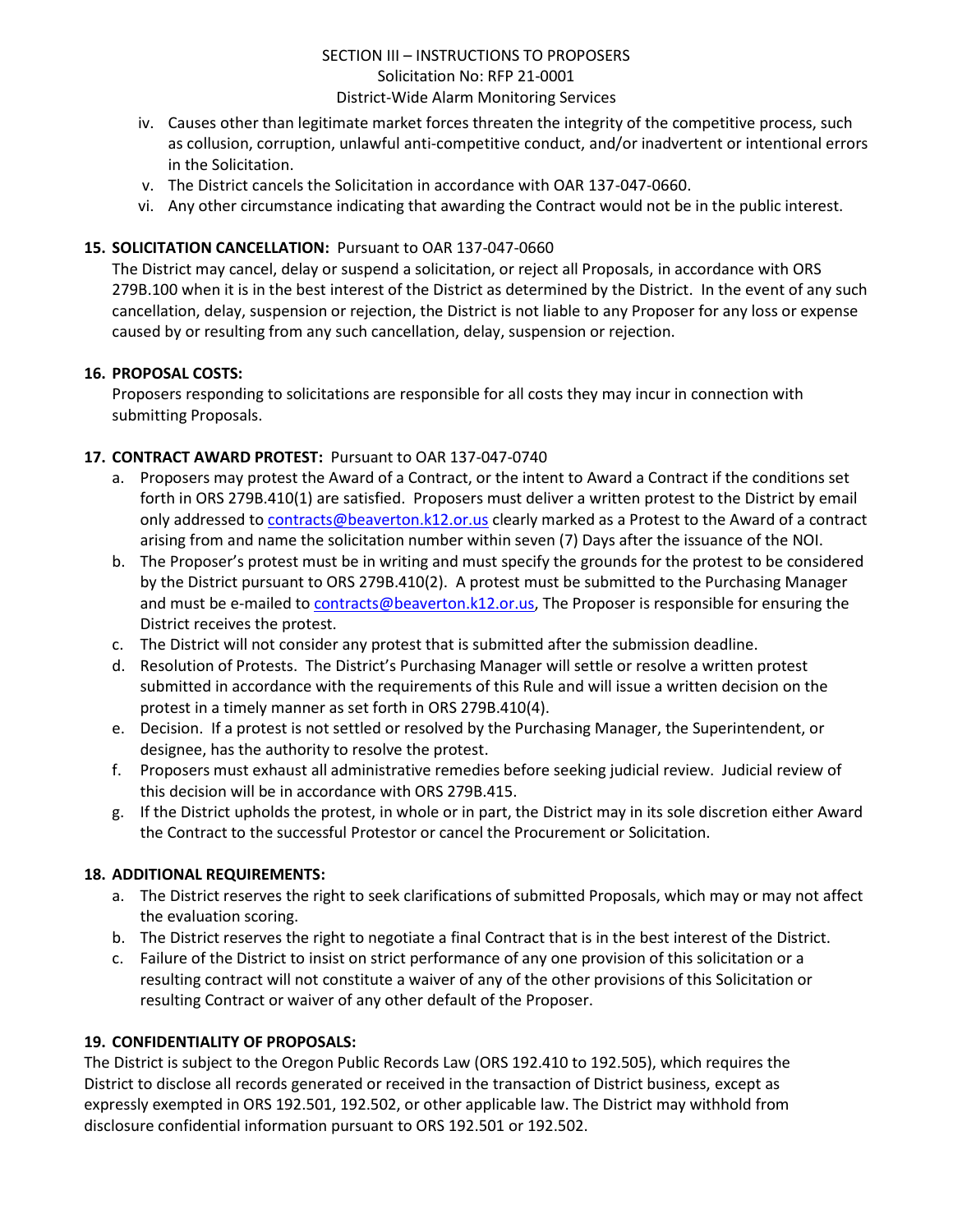- a. If a Proposer has specific information they deem Confidential or Proprietary they must submit a separate copy of their proposal with all such information clearly delineated and marked as "containing Proprietary or Confidential Information".
	- i. The information must be redacted in such a manner as to keep the formatting intact but the content should not be legible.
- b. The District will use the non-redacted copy for evaluation purposes but may release the reacted copy pursuant to a Public Records Request.
- c. If a Public Records Request claims that the redacted material is not subject to retention, the District will submit the redacted copy and the non-redacted copy to the Washington County District Attorney for review and their opinion will be final.
- d. If a Proposer does not submit a redacted copy in their Proposal submission the District may, at its option, release the non-redacted copy without notice to the Proposer.
- e. If a Proposer marks their entire Proposal as Confidential or Proprietary the District may ignore such marking and release the proposal or declare the Proposal non-responsive and return it to the Proposer.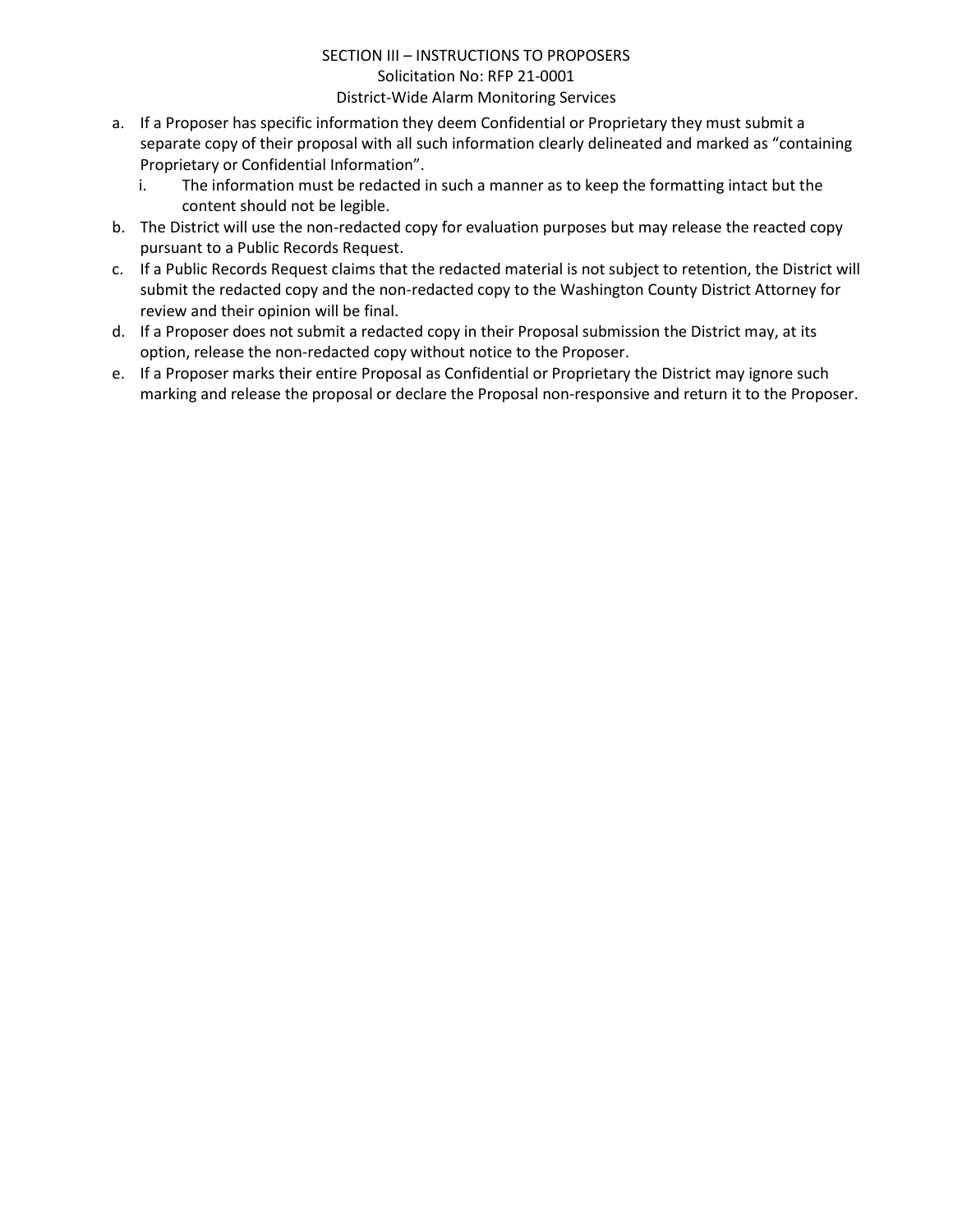## SECTION IV – RESPONSE AND EVALUATION Solicitation No: RFP 21-0001 District-Wide Alarm Monitoring Services

#### **1. INTRODUCTION**:

This section prescribes the mandatory format for the presentation of a Proposal in response to this Solicitation. The purpose of this format is to ensure uniformity of the information from each Proposer and to aid in clear understanding and evaluation of each Proposal. Failure to provide any information requested in this Solicitation may result in rejection of the Proposal.

#### **2. PROPOSAL FORMAT**:

A Proposer's submitted Proposal:

- **a.** Must include a complete proposal and price schedule
- **b.** Elaborate artwork and expensive visuals are not necessary. Brochures and other promotional presentations beyond that sufficient to present a complete and effective proposal are not desired.
- **c.** There is a 20-page limit for all proposals (as explained in Section III(7)(e))

#### **3. PROPOSAL CONTENT REQUIREMENTS:**

Proposers must provide a reply to each of the following items. The Proposer Certification Form (see Attachments) must be completed and submitted as the cover of the Proposer's response. Proposers are cautioned to provide in their Proposals, in a brief and concise manner, as much detail as possible pertaining to their capabilities and experience in providing the services requested in this Solicitation. Do not assume the District has any prior knowledge of the Proposer.

Proposers must present a Proposal containing the specific information requested and submit all attachments as required, in the order listed below:

## **a. REQUIRED AFFIDAVIT, CERTIFICATIONS AND FORMS:** See SECTION V – ATTACHMENTS

## **b. DETAILED PROPOSAL CONTENT REQUIREMENTS:**

- i. INSURANCE REQUIREMENT (PASS/FAIL)
	- A. Provide a statement of agreement to the insurance clause in the sample General Services Contract (see SECTION V – ATTACHMENT H – Term 18).
- ii. UNDERWRITERS LABORATORIES (UL) LISTED AND CERTIFICATION (PASS/FAIL)
	- A. Provide documentation substantiating UL listing and certification of monitoring facility.

#### iii. REFERENCES (PASS/FAIL)

- A. Provide three (3) professional references from projects similar to the scope of this Solicitation, and from accounts of similar size and complexity. K-12 school district references shall be preferred. Use of the provided Proposer Reference Form (see SECTION V – ATTACHMENT F) is required.
- B. Provide the name, telephone number, and email address of the client for each of these three (3) references. This contact information will be used by the District for reference checks.

## iv. EXPERIENCE AND QUALIFICATIONS (20 Points)

- A. Provide a description of the Central Station's history and capabilities.
- B. Provide a description of the Central Station's experience in monitoring intrusion, environmental and fire systems for a large, multi-location client.
- C. State the number of years the Central Station has provided intrusion, environmental and fire monitoring services.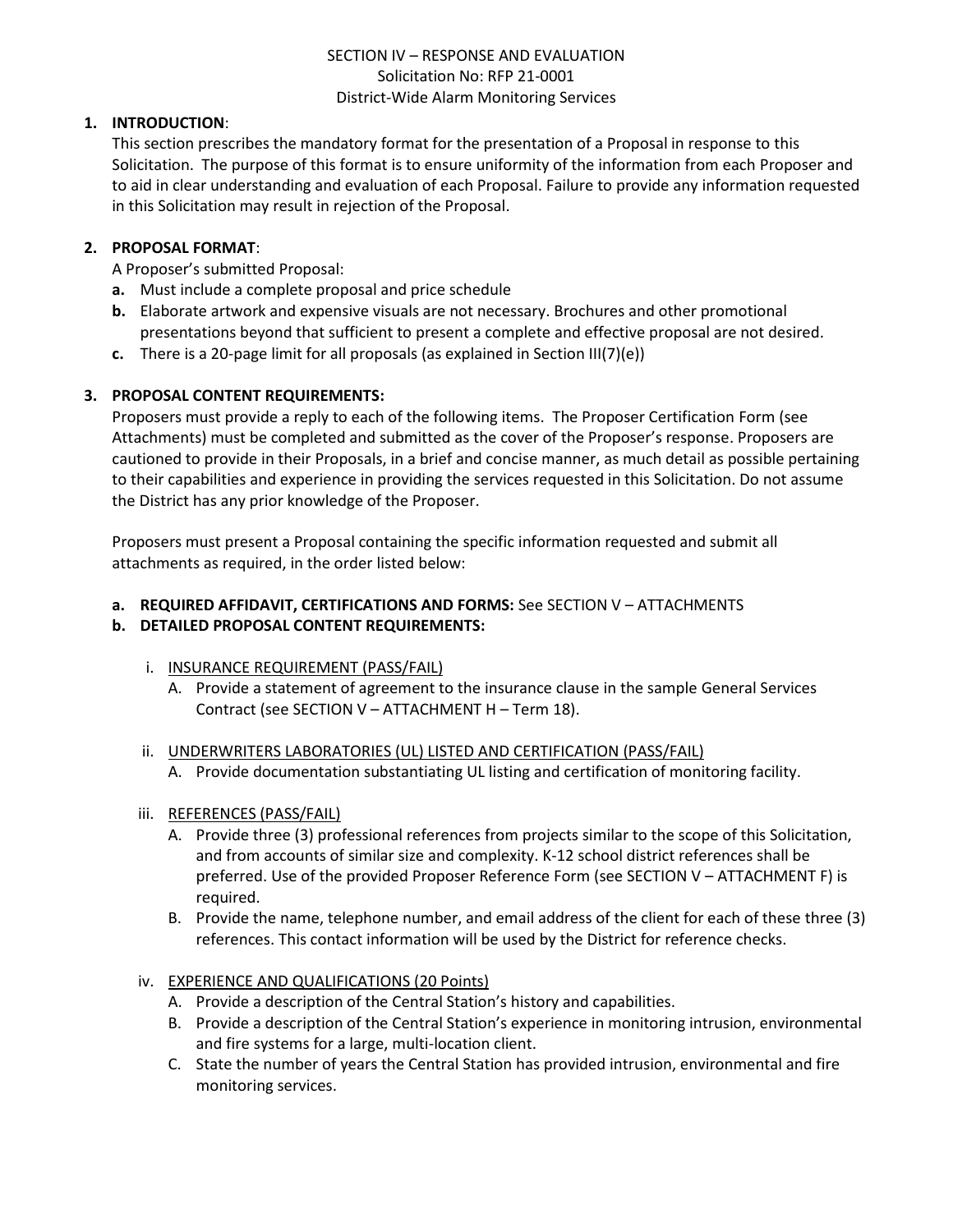## SECTION IV – RESPONSE AND EVALUATION Solicitation No: RFP 21-0001

#### District-Wide Alarm Monitoring Services

## v. STAFFING AND KEY PERSONNEL (10 Points)

- A. Provide a company organization chart showing the proposed staffing approach for this account.
- B. Provide a description of staffing levels.

## vi. APPROACH AND OPERATIONS (50 Points)

A. Describe in detail how the services will be provided. Address each item in SECTION II – STATEMENT OF WORK. Focus on the Proposer's ability to perform all the required tasks.

## B. **Alarms:**

(i) Describe separately the sequence of operations when a fire, intrusion, and environmental alarm occurs.

## C. **Software:**

- (i) Provide the name of the web-based software the District will use to monitor the fire, intrusion, and environmental systems.
- (ii) Through the web-based software, detail how the designated District staff will place a system in test.
- (iii) Provide the District with a technical contact who can answer questions regarding software issues.
- (iv) Provide sample screen shots of the following:
	- (1) How a staff member's passcode is added to an individual site
	- (2) Individual site Responsible Party list
	- (3) Live trace of activity on an account
	- (4) Corporate List

## D. **Reports, Logs, and Lists:**

- (i) Provide examples of open/close, alarm, daily trouble, and daily activity reports.
- (ii) Provide example of daily reports that include at minimum:
	- (1) Problems that occurred in the previous twenty-four (24) hours
	- (2) Open and Close signals with user ID
	- (3) Force arming.
	- (4) Alarm trips
- (iii) Explain the method used for the retrieval of both current and historic reports and logs.
- (iv) Describe how the designated District Staff will make changes to the Corporate, Individual Site , and Responsible Party lists.
- E. Describe how you would handle monitoring the District's sites if your primary Proposer is not operational.
	- (i) Please answer this question How would you monitor the District's sites if your building burned to the ground but there was no damage to any district sites?
	- (ii) Describe any other redundancy plans.
- F. Detail the Proposer's capability to monitor environmental alarms: temperature, water level, and other special alarm conditions.
	- (i) Note any restrictions.
	- (ii) Additional charges for environmental alarms must be detailed on the Price Schedule, see SECTION V – ATTACHMENT G.

## G. **Communication:**

- (i) Describe how the designated District staff will communicate with the Proposer.
- (ii) Describe how the Proposer will communicate with the District.
- (iii) Supply the District with a technical contact who can answer questions regarding communication issues.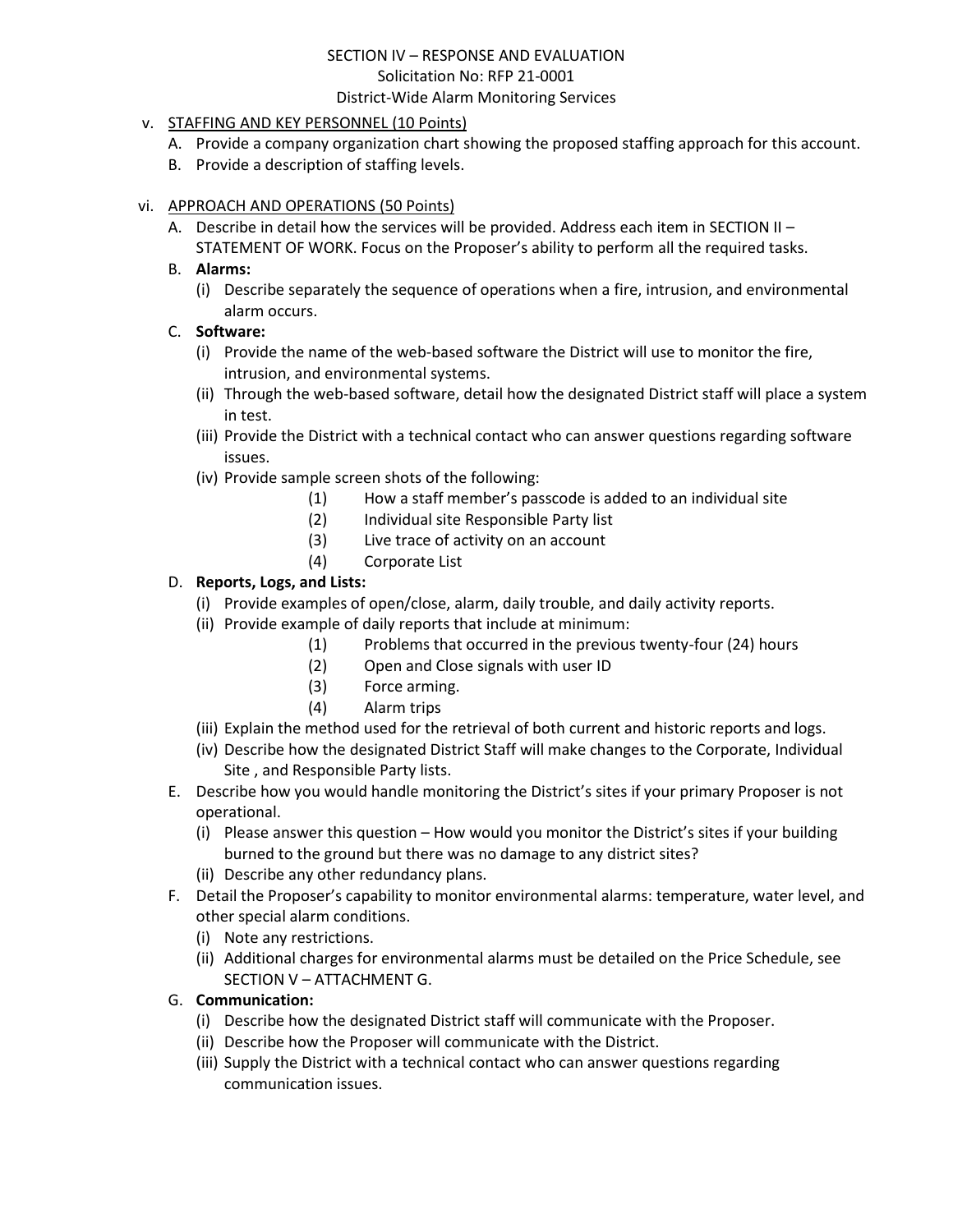## SECTION IV – RESPONSE AND EVALUATION Solicitation No: RFP 21-0001 District-Wide Alarm Monitoring Services

## vii. PRICE SCHEDULE (20 Points)

- A. Price Schedule (see SECTION V ATTACHMENT G), is required. Additional notes may be made at the bottom of the schedule by the Proposer if necessary.
- B. Pricing will be compared among all responsive Proposals submitted. The lowest overall priced proposal will receive the full points available. All other proposal pricing scores must be weighted against the lowest price proposal (Lowest price scores the highest. All other higher priced proposals are weighted against the lowest priced proposal).

## **4. EVALUATION CRITERIA:**

The District will score each Proposal by reviewing and evaluating the Proposal content requirements outlined above. The following table indicates how the total points in the scoring will be assigned by required Proposal item. Each item will be evaluated as follows:

| <b>EVALUATION CRITERIA MATRIX</b> |                                      | <b>Maximum</b><br><b>Points Possible</b> |
|-----------------------------------|--------------------------------------|------------------------------------------|
| i.                                | Insurance Requirement                | Pass / Fail                              |
| ii.                               | <b>UL Listed and Certified</b>       | Pass/Fail                                |
| iii.                              | References                           | Pass/Fail                                |
| iii.                              | <b>Experience and Qualifications</b> | 20                                       |
| iv.                               | Staffing and Key Personnel           | 10                                       |
| v.                                | Approach and Operations              | 50                                       |
| vii.                              | Price Schedule                       | 20                                       |
|                                   | PROPOSAL CONTENT SUB-TOTAL           | 100                                      |
|                                   |                                      |                                          |
| 5.                                | Interview                            | 20                                       |
|                                   | <b>INTERVIEW SUB-TOTAL</b>           | 20                                       |
|                                   | <b>COMBINED TOTAL</b>                | 120                                      |

## **5. INTERVIEWS:** (if conducted)

- **a.** The evaluation committee may elect to interview Proposers if the evaluation committee considers it necessary or desirable. The top ranked Proposer, or Proposers at the District's discretion, may be invited to interview. If the evaluation committee conducts interviews, the interview process will be used to supplement and clarify the information contained in the proposal.
- **b.** Based upon proposal scoring, as modified by the interview, and the results of reference checks, the Proposers will be given final score by the evaluation committee. The final scoring will be provided to the District for a final decision to award a contract.
- **c.** Particular details about the interviews will be issued to those firms invited to interview.
- **d.** The District may request Proposer to provide a live demonstration of Proposer's work order system.
- **e.** Such interviews and any presentation materials will be at the Proposer's expense.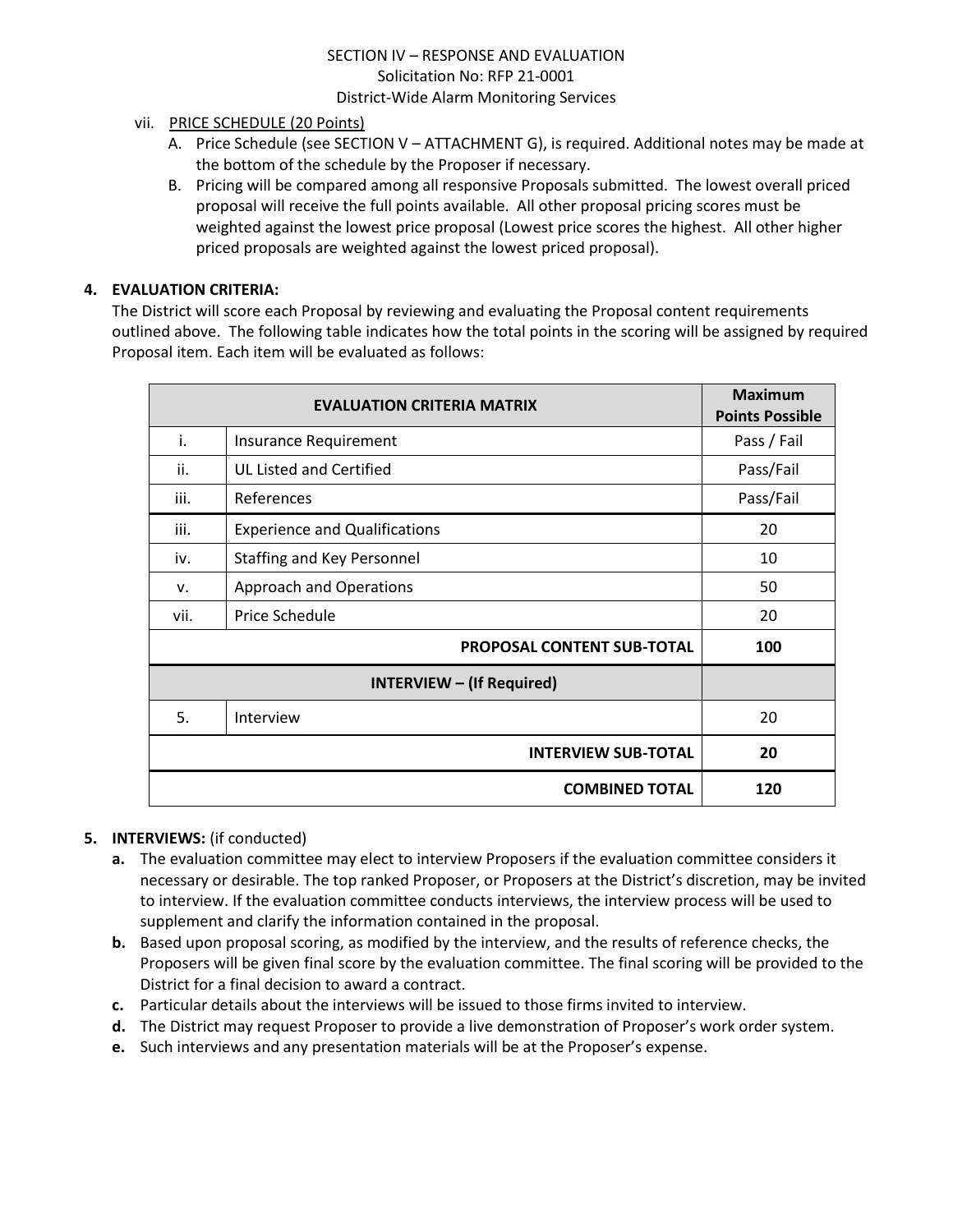## SECTION IV – RESPONSE AND EVALUATION Solicitation No: RFP 21-0001 District-Wide Alarm Monitoring Services

## **6. PROPOSAL EVALUATION:**

- **a. RESPONSIVENESS AND RESPONSIBILITY**: The District will utilize the following objective factors to determine if Proposals are Responsive and Proposers are Responsible:
	- i. RESPONSIBILITY OF PROPOSER (OAR 137-047-0500). Before awarding a Contract, the District shall determine that the Proposer submitting the most Advantageous Proposal is Responsible. The District shall use the standards set forth in ORS 279B.110 and OAR 137-047-0640(1)(c)(F) to determine if a Proposer is Responsible. In the event the District determines a Proposer is not Responsible, it shall prepare a written determination of non-Responsibility as required by ORS 279B.110 and shall reject the Proposal.
- **b.** CONTINGENT PROPOSALS. The Proposer must not make its Proposal contingent upon the District's acceptance of any terms or conditions (including Specifications) other than those contained in this Solicitation.
- **c.** NON-RESIDENT PROPOSERS. In determining the most Advantageous Responsible Proposal, the District shall apply the reciprocal preference set forth in ORS 279A.120(2)(b) and OAR 137-046-0310.
- **d.** IDENTICAL PROPOSALS. When one or more Proposals are identical under OAR 137-046-0300, the District shall award a Contract in accordance with the procedures set forth in OAR 137-046-0300.
- **e.** RECYCLED MATERIALS. The District may give preference for Recycled Materials as set forth in ORS 279A.125 and OAR 137-046-0320.
- **f.** CLARIFICATION OF PROPOSALS. After Opening, the District may conduct Discussions with apparent Responsive Proposer(s) for the purpose of clarification and to assure full understanding of the Proposal.
- **g.** NEGOTIATION. The District may only conduct Discussions or Negotiate with Proposers. After Award of the Contract, the District may only modify an awarded Contract in accordance with OAR 137-047-0800.
- **h.** OBJECTIVE CRITERIA. The District may allow, at its discretion, certain other objective evaluation criteria. Examples of such criteria include but are not limited to conversion costs, transportation cost, volume weighing, trade-in allowances, cash discounts, depreciation allowances, cartage penalties, ownership or lifecycle cost formulas.
- **7. EVALUATION COMMITTEE:** The Proposals will be evaluated by the Evaluation Committee consisting of not less than three (3) knowledgeable individuals (Evaluators) to review and score Proposals according to the evaluation criteria set forth in this Solicitation. The District may assign certain Evaluators to evaluate specific Proposal categories in keeping with the Evaluators' area of expertise. Working as a Committee or independently (at the discretion of the District) with copies of the written Proposals, the Evaluators will independently assign scores to each Proposal received in accordance with the evaluation criteria defined herein. Evaluators will utilize the criterion (as objectively as possible) to measure the merit of each Proposal received in accordance with the subjective evaluation criteria to determine which Proposals(s) will provide the District with the most advantageous and best overall value. The recommendations of this committee will be final.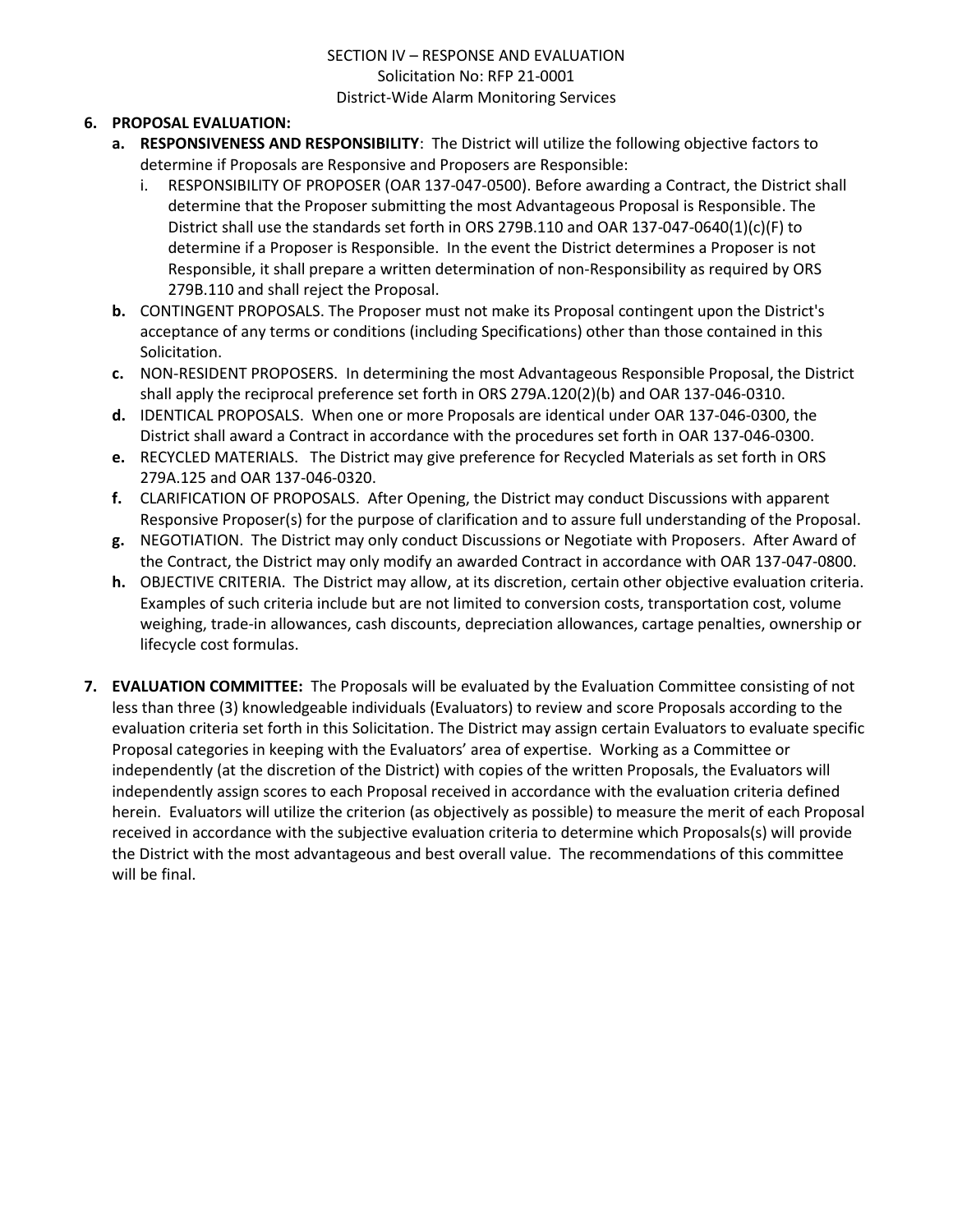## SECTION V – ATTACHMENTS Solicitation No: RFP 21-0001 District-Wide Alarm Monitoring Services

# **PROPOSAL SUBMISSION CHECKLIST**

## **ALL CERTIFICATIONS, FORMS, AFFIDAVITS AND DETAILED PROPOSAL CONTENT REQUIREMENTS AS SPECIFIED IN SECTION IV MUST BE INCLUDED IN PROPOSALS.**

#### **\_\_\_\_ DETAILED PROPOSAL CONTENT REQUIREMENTS**

Detailed Proposal Content Requirements are specified in SECTION IV – RESPONSE AND EVALUATION.

#### **\_\_\_\_ REQUIRED AFFIDAVIT, CERTIFICATIONS AND FORMS**

The following certifications and forms must be completed and signed by the person authorized to represent the Proposer regarding all matters related to the Proposal and authorized to bind the Proposer to the agreement. Failure to submit any of the required, completed and signed certifications/forms shall result in disqualification of the proposing firm.

- PROPOSER CERTIFICATION (Attachment A) This serves as the cover sheet for your Proposal.
- INDEPENDENT CONTRACTOR CERTIFICATION (Attachment B)
- AFFADAVIT OF NON-COLLUSION / COMPLIANCE WITH TAX LAWS (Attachment C)
- NON-CONFLICT OF INTEREST CERTIFICATION (Attachment D)
- PROPOSER RESPONSIBILITY FORM All Pages (Attachment E)
- PROPOSER REFERENCE FORMS (Attachment F)
- PRICE SCHEDULE (Attachment G)

The following attachment(s) are **NOT** to be returned with the Proposal. The content of these attachment(s) must be reviewed by the Proposer. The terms and conditions are incorporated in this solicitation and will apply to the Contract to be executed for the work.

**\_\_\_\_\_\_\_\_\_\_\_\_\_\_\_\_\_\_\_\_\_\_\_\_\_\_\_\_\_\_\_\_\_\_\_\_\_\_\_\_\_\_\_\_\_\_\_\_\_\_\_\_\_\_\_\_\_\_\_\_\_\_\_\_\_\_\_\_\_\_\_\_\_\_\_\_\_\_\_\_\_\_\_\_\_**

**\_\_\_\_\_\_\_\_\_\_\_\_\_\_\_\_\_\_\_\_\_\_\_\_\_\_\_\_\_\_\_\_\_\_\_\_\_\_\_\_\_\_\_\_\_\_\_\_\_\_\_\_\_\_\_\_\_\_\_\_\_\_\_\_\_\_\_\_\_\_\_\_\_\_\_\_\_\_\_\_\_\_\_\_\_**

#### ATTACHMENT H Sample General Services Contract

This checklist is provided for the Proposer's convenience in assembling your Proposal and is NOT required to be returned with the Proposal.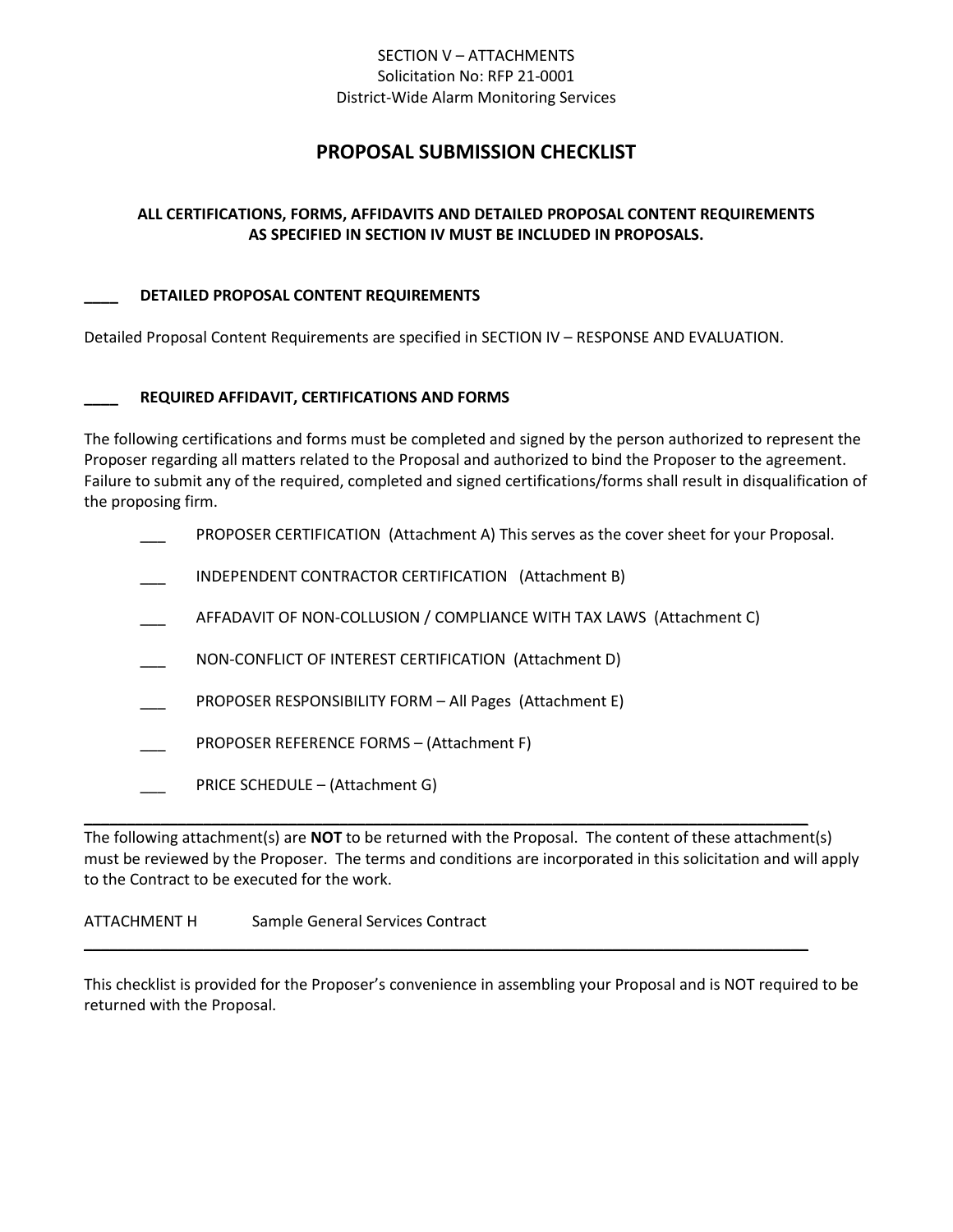# **PROPOSER CERTIFICATION**

|                                        | Legal Name of Proposer (Firm):                                                                                                                                          |      |                                                                                                                                                                                                                                                                                                                                                                                                                                                                                                                                                                                                                                                                                                                                                                                                                                                                                                                                                                                                                                                                                                                                                                                                                      |      |  |
|----------------------------------------|-------------------------------------------------------------------------------------------------------------------------------------------------------------------------|------|----------------------------------------------------------------------------------------------------------------------------------------------------------------------------------------------------------------------------------------------------------------------------------------------------------------------------------------------------------------------------------------------------------------------------------------------------------------------------------------------------------------------------------------------------------------------------------------------------------------------------------------------------------------------------------------------------------------------------------------------------------------------------------------------------------------------------------------------------------------------------------------------------------------------------------------------------------------------------------------------------------------------------------------------------------------------------------------------------------------------------------------------------------------------------------------------------------------------|------|--|
|                                        | <b>Physical Address:</b>                                                                                                                                                |      |                                                                                                                                                                                                                                                                                                                                                                                                                                                                                                                                                                                                                                                                                                                                                                                                                                                                                                                                                                                                                                                                                                                                                                                                                      |      |  |
|                                        | <b>Mailing Address:</b>                                                                                                                                                 |      |                                                                                                                                                                                                                                                                                                                                                                                                                                                                                                                                                                                                                                                                                                                                                                                                                                                                                                                                                                                                                                                                                                                                                                                                                      |      |  |
|                                        | The Proposer certifies and agrees:                                                                                                                                      |      |                                                                                                                                                                                                                                                                                                                                                                                                                                                                                                                                                                                                                                                                                                                                                                                                                                                                                                                                                                                                                                                                                                                                                                                                                      |      |  |
| 1.<br>2.<br>3.<br>4.<br>5.<br>6.<br>7. | methods or factors used to calculate the prices Proposed.<br>specified and intended.<br>listed and to fully bind the Proposer to all conditions and provisions thereof. |      | The prices in this Proposal have been arrived at independently, without, for the purpose of restricting competition, any<br>consultation, communication, or agreement with any other Proposer relating to: the intention to submit a Proposal, or the<br>The Proposer has read and understands all terms and conditions of this Solicitation.<br>The Proposer agrees to provide insurance as required in the sample Contract Terms and Conditions (see Attachment H).<br>The Proposer has, or has available, the equipment, personnel, materials, equipment, facilities, and equipment as well as the<br>technical and financial ability necessary to complete and execute all Work in a sound and suitable manner for the use<br>The Proposer agrees to execute the formal Contract within ten (10) days from date of Notice of Intent to Award.<br>The Proposer acknowledges that the person that signs this Certification is fully authorized to sign on behalf of the Proposer<br>The Proposer certifies that Proposer has complied or will comply with all requirements of local, state, and national laws, and<br>that no legal requirement has been or will be violated in making or accepting this Proposal. |      |  |
| 8.                                     |                                                                                                                                                                         |      | The Proposer, pursuant to ORS 279A.120 (1), (check one) is ______/ is not _____ a resident Proposer.                                                                                                                                                                                                                                                                                                                                                                                                                                                                                                                                                                                                                                                                                                                                                                                                                                                                                                                                                                                                                                                                                                                 |      |  |
| 9.                                     | If not, indicate State of residency_                                                                                                                                    |      | The Proposer certifies that it has not discriminated and will not discriminate, in violation of ORS 279A.110, against any<br>disadvantaged business enterprise, a minority-owned business, a woman-owned business, a business that a service-disabled<br>veteran owns or an emerging small business that is certified under ORS 200.055 in obtaining any required subcontract.<br>10. The Proposer agrees to comply with Oregon tax laws in accordance with ORS 305.385.<br>11. The Proposer acknowledges receipt of the following addenda: (list by number and date appearing on addenda.)                                                                                                                                                                                                                                                                                                                                                                                                                                                                                                                                                                                                                          |      |  |
|                                        | Addendum Number                                                                                                                                                         | Date | Addendum Number                                                                                                                                                                                                                                                                                                                                                                                                                                                                                                                                                                                                                                                                                                                                                                                                                                                                                                                                                                                                                                                                                                                                                                                                      | Date |  |
|                                        |                                                                                                                                                                         |      | 12. The Proposer (check one) ___ will / ___ will not extend the terms, conditions and prices to any Participating Agency that<br>intends on establishing a Contract awarded to the Proposer resulting from this Solicitation.                                                                                                                                                                                                                                                                                                                                                                                                                                                                                                                                                                                                                                                                                                                                                                                                                                                                                                                                                                                        |      |  |
|                                        | Respectfully submitted this _____________ day of ________________________________, 20______.                                                                            |      |                                                                                                                                                                                                                                                                                                                                                                                                                                                                                                                                                                                                                                                                                                                                                                                                                                                                                                                                                                                                                                                                                                                                                                                                                      |      |  |
|                                        |                                                                                                                                                                         |      |                                                                                                                                                                                                                                                                                                                                                                                                                                                                                                                                                                                                                                                                                                                                                                                                                                                                                                                                                                                                                                                                                                                                                                                                                      |      |  |
|                                        |                                                                                                                                                                         |      |                                                                                                                                                                                                                                                                                                                                                                                                                                                                                                                                                                                                                                                                                                                                                                                                                                                                                                                                                                                                                                                                                                                                                                                                                      |      |  |
|                                        |                                                                                                                                                                         |      |                                                                                                                                                                                                                                                                                                                                                                                                                                                                                                                                                                                                                                                                                                                                                                                                                                                                                                                                                                                                                                                                                                                                                                                                                      |      |  |
|                                        |                                                                                                                                                                         |      |                                                                                                                                                                                                                                                                                                                                                                                                                                                                                                                                                                                                                                                                                                                                                                                                                                                                                                                                                                                                                                                                                                                                                                                                                      |      |  |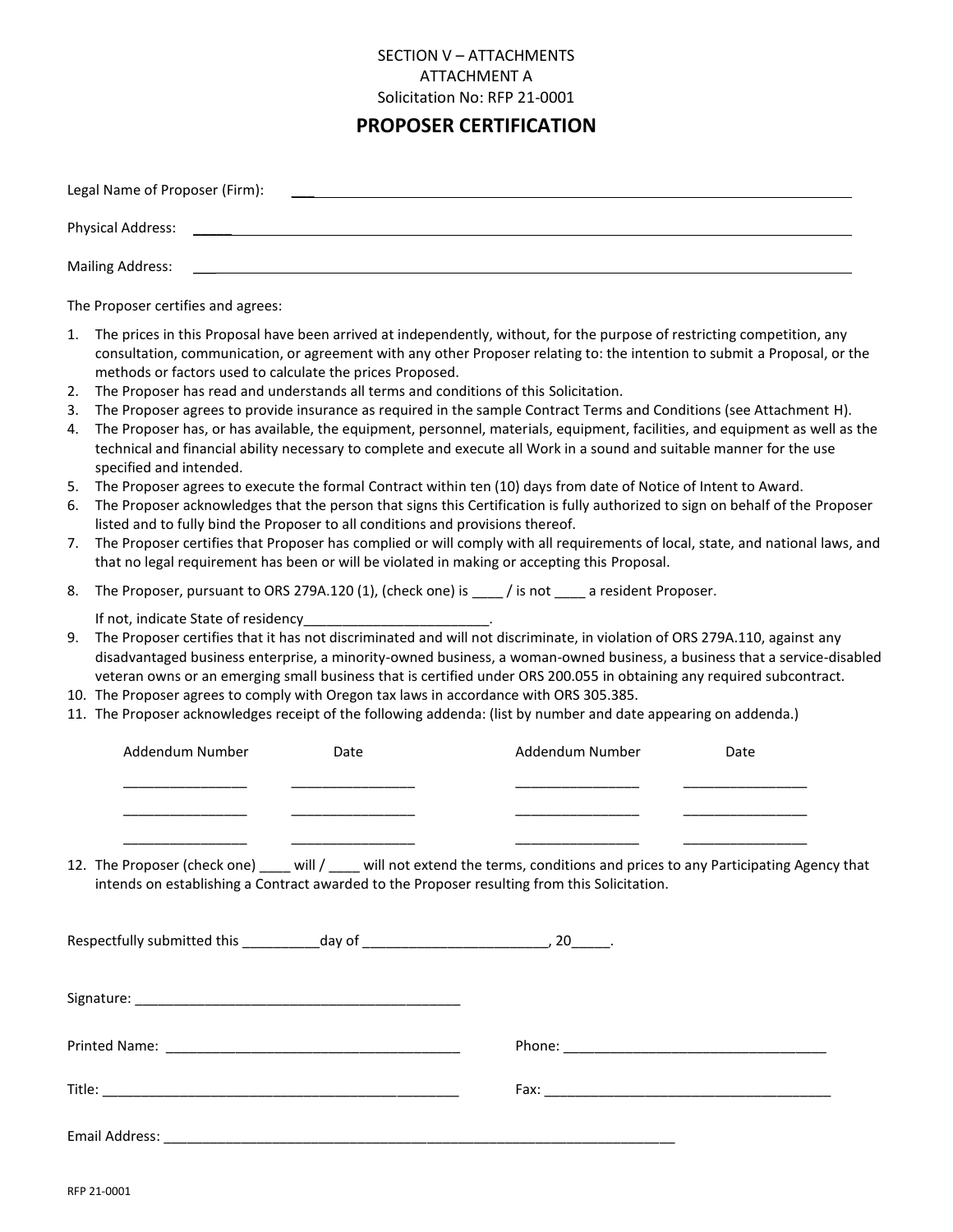# **INDEPENDENT CONTRACTOR CERTIFICATION**

Proposer:

Employer Identification Number: **Employer** Identification Number:

#### **If Proposer signs Part A, the remainder of this Certification Statement does not need to becompleted.**

#### **Part A. Proposer is a Corporation**:

The Proposer/Firm is a corporation authorized to do business in the State of Oregon.

Proposer Signature: \_\_\_\_\_\_\_\_\_\_\_\_\_\_\_\_\_\_\_\_\_\_\_\_\_\_\_\_\_\_\_\_\_\_\_\_\_\_\_\_\_\_\_\_\_\_\_\_\_Date: \_\_\_\_\_\_\_\_\_\_\_\_\_\_\_\_\_\_\_\_\_

#### **Part B. Proposer is an Independent Contractor**:

I, under penalties of perjury, certify that I am an independent contractor as defined in ORS 670.600 and thatthe following statements are true andcorrect:

- 1. I have filed Federal and State income tax returns in the name of my business or a business Schedule C as part of the personal income tax return, for the previous year, or expect to file federal and state incometax returns, for labor or services performed as an independent contractor in the previous year.
- 2. I will furnish the tools or equipment necessary for the contracted labor orservices.
- 3. I have the authority to hire and fire employees who perform the labor or services.
- 4. I represent to the public that the labor or services are to be provided by my independentlyestablished business as four (4) or more of the following circumstances exist.

(Please check all that apply):

|  | A. The labor or services are primarily carried out at a location that is separate from my residence or is primarily |
|--|---------------------------------------------------------------------------------------------------------------------|
|  | carried out in a specific portion of my residence, which is set aside as the location of the business.              |

- B. Commercial advertising or business cards are purchased for the business, or I have a trade association membership with
- \_\_\_\_\_ C. Telephone listing is used for the business that is separate from the personalresidence listing.
- D. Labor or services are performed only pursuant to written contracts.
- \_\_\_\_\_ E. Labor or services are performed for two or more different persons or agencies within a period of one year.
	- F. I assume financial responsibility for defective workmanship or for service not provided as evidenced by the ownership of performance bonds, warranties, errors andomissions insurance or liability insurance relating to the labor or services to be provided.

Proposer Signature: \_\_\_\_\_\_\_\_\_\_\_\_\_\_\_\_\_\_\_\_\_\_\_\_\_\_\_\_\_\_\_\_\_\_\_\_\_\_\_\_\_\_\_\_\_Date: \_\_\_\_\_\_\_\_\_\_\_\_\_\_\_\_\_\_\_\_\_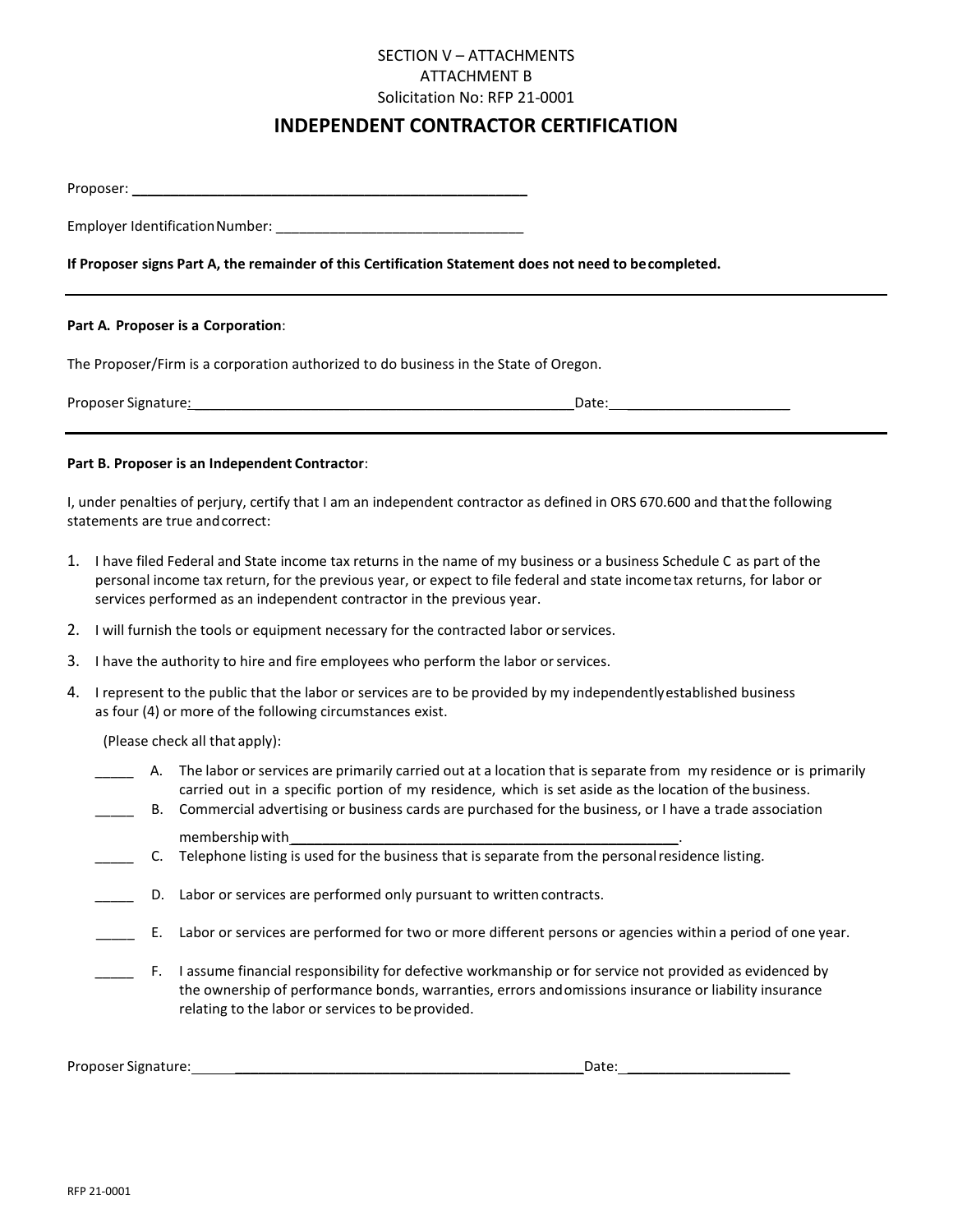# **AFFIDAVIT OF NON-COLLUSION / COMPLIANCE WITH TAX LAWS**

(Proposer)

I state that:

(1) The correct taxpayer identification numbers are:

\_\_\_\_\_\_\_\_\_\_\_\_\_\_\_\_\_\_\_\_\_\_\_\_\_\_\_\_\_\_\_\_\_\_\_\_\_\_

|     | A. Federal Employer ID Number (EIN):                                                                                           | B. Employer's Oregon ID Number: |
|-----|--------------------------------------------------------------------------------------------------------------------------------|---------------------------------|
| (2) | Proposer is not subject to backup withholding because (i) Proposer is exempt from backup withholding, (ii) Proposer has        |                                 |
|     | not been notified by the IRS that Proposer is subject to backup withholding as a result of a failure to report all interest or |                                 |
|     | dividends, or (iii) the IRS has notified Proposer that Proposer is no longer subject to backup withholding;                    |                                 |

- (3) The price(s) and amount of this Proposal must be arrived at independently and without consultation, communication or agreement with any other Supplier, Proposer or potential Proposer, except as disclosed on the attached appendix.
- (4) That neither the price(s) nor the amount of this Proposal, and neither the approximate price(s) nor approximate amount of this Proposal, will be disclosed to any other firm or person who is a Proposer or potential Proposer, and they will not be disclosed before Contract award.
- (5) No attempt has been made or will be made to induce any firm or person to refrain from proposing on this Solicitation, or to submit any noncompetitive Proposal or other complementary Proposal.
- (6) The Proposal of my firm is made in good faith and not pursuant to any agreement or discussion with, or inducement from, any firm or person to submit a complementary or other noncompetitive Proposal.
- (7) \_\_\_\_\_\_\_\_\_\_\_\_\_\_\_\_\_\_\_\_\_\_\_\_\_\_\_\_\_\_\_\_\_\_\_\_\_\_\_\_\_ (name of firm), its affiliates, subsidiaries, officers, directors and employees are not currently under investigation by any governmental agency and have not in the last four years been convicted of orfound liable for any act prohibited by State or Federal law in any jurisdiction, involving conspiracy or collusion with respect to proposing on any public contract, except as described in the attached appendix.

I state that \_\_\_\_\_\_\_\_\_\_\_\_\_\_\_\_\_\_\_\_\_\_\_\_\_\_\_\_\_\_\_\_\_\_\_\_\_\_\_\_\_\_\_\_\_\_\_\_ (name of firm) understands and acknowledges that the above representations are material and important, and will be relied on by the Beaverton School District in awarding the contract(s) for which this Proposal is submitted. I understand and my firm understands that any misstatement in this affidavit is and will be treated as fraudulent concealment from the Beaverton School District of the true facts relating to the submission of Proposals for this contract. I am authorized to act on behalf of Proposer, and have authority and knowledge regarding Proposer's payment of taxes, and to the best of my knowledge, Proposer is not in violation of any Oregon tax laws, including, without limitation, those tax laws listed in ORS 305.380(4), the elderly rental assistance program under ORS 310.630 to 310.706; and any local taxes administered by the Oregon Department of Revenue under ORS 305.620.

| (Affiant's Signature)  |        |                        |  |
|------------------------|--------|------------------------|--|
| <b>STATE OF OREGON</b> |        |                        |  |
|                        |        |                        |  |
|                        | (date) | (Affiant's name)       |  |
|                        |        |                        |  |
|                        |        | My Commission Expires: |  |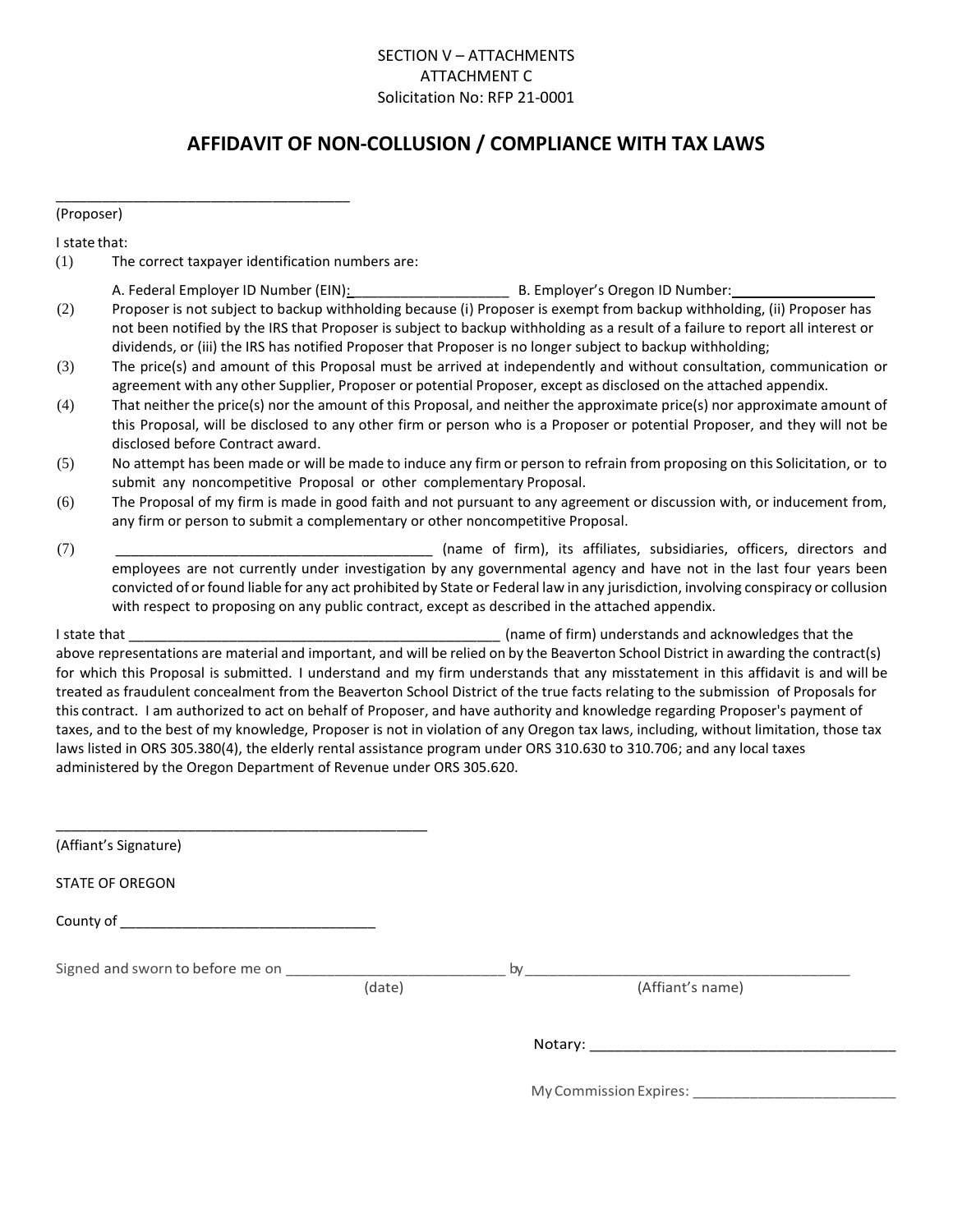# **NON-CONFLICT OF INTEREST CERTIFICATION**

**Issuing Agency:** Beaverton School District

I, hereby certify I have read the statement defining conflict of interest as quoted below; that I understand the statement; that no conflict of interest exists as therein defined, which precludes an impartial Bid/Proposal to be submitted by myself or the entity/company for which the Bid/Proposal is submitted, and that if such a conflict should arise, I will immediately notify the Beaverton School District and disqualify my Bid/Proposal.

**"NO OFFICER, EMPLOYEE, OR AGENT OF THE BIDDER/PROPOSER HAS ANY PERSONAL FINANCIAL INTEREST, DIRECT OR INDIRECT, IN THE OPERATION OF THE BEAVERTON SCHOOL DISTRICT OR WITH ANY PARTY CONNECTED WITH THE OREGON SCHOOL AND DISTRICT IMPROVEMENT NETWORK, DIRECTLY OR INDIRECTLY."**

Proposer Name (signature)

\_\_\_\_\_\_\_\_\_\_\_\_\_\_\_\_\_\_\_\_\_\_\_\_\_\_\_\_\_\_\_\_\_\_\_\_\_\_\_\_\_\_\_\_\_\_\_\_\_\_\_\_\_\_

\_\_\_\_\_\_\_\_\_\_\_\_\_\_\_\_\_\_\_\_\_\_\_\_\_\_\_\_\_\_\_\_\_\_\_\_\_\_\_\_\_\_\_\_\_\_\_\_\_\_\_\_\_\_

\_\_\_\_\_\_\_\_\_\_\_\_\_\_\_\_\_\_\_\_\_\_\_\_\_\_\_\_\_\_\_\_\_\_\_\_\_\_\_\_\_\_\_\_\_\_\_\_\_\_\_\_\_\_

\_\_\_\_\_\_\_\_\_\_\_\_\_\_\_\_\_\_\_\_\_\_\_\_\_\_\_\_\_\_\_\_\_\_\_\_\_\_\_\_\_\_\_\_\_\_\_\_\_\_\_\_\_\_

\_\_\_\_\_\_\_\_\_\_\_\_\_\_\_\_\_\_\_\_\_\_\_\_\_\_\_\_\_\_\_\_\_\_\_\_\_\_\_\_\_\_\_\_\_\_\_\_\_\_\_\_\_\_

Proposer Name (printed)

Proposer Title (printed)

Entity/Company Name (printed)

Date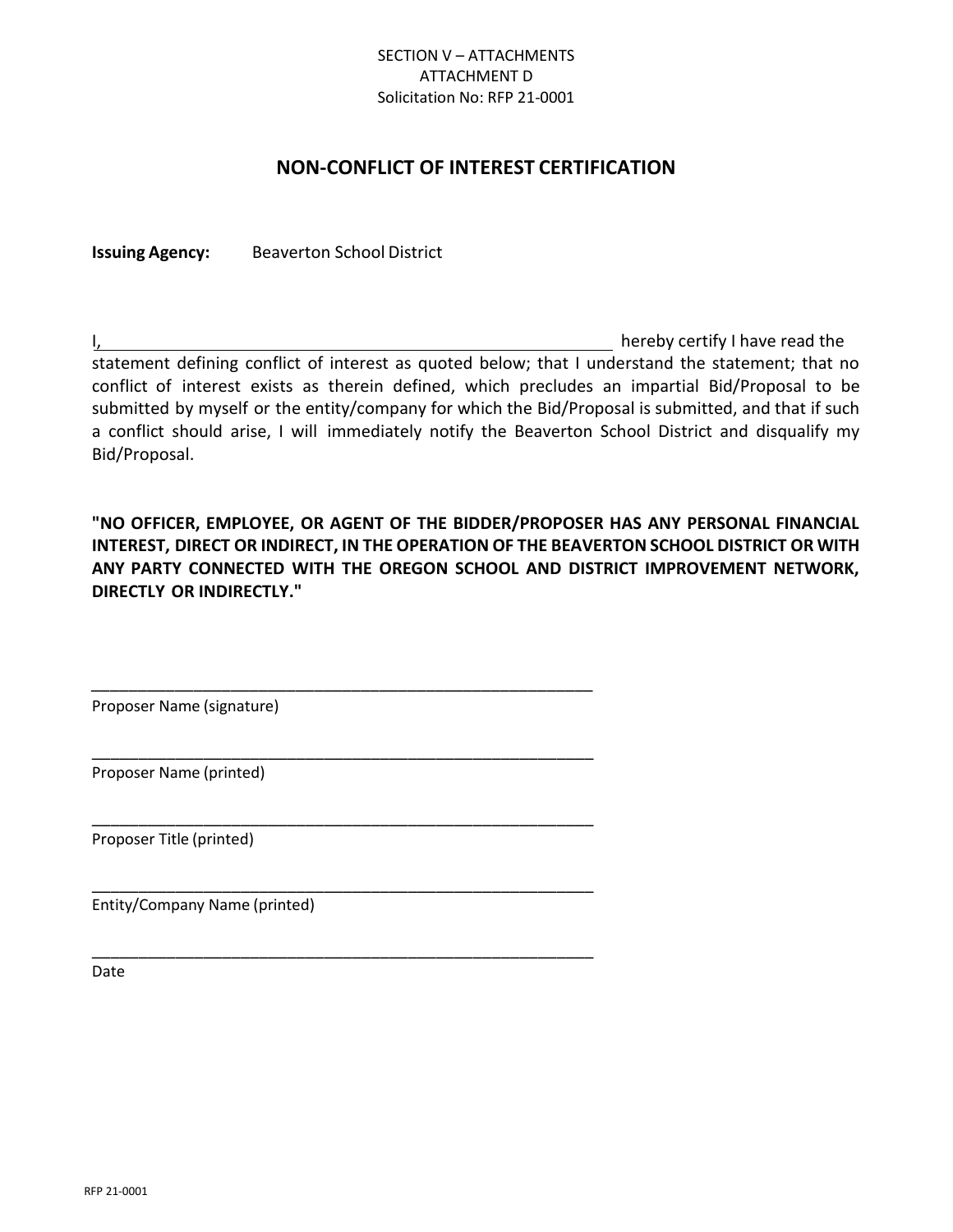# **PROPOSER RESPONSIBILITY FORM (PROPOSER'S QUALIFICATIONS AND FINANCIAL INFORMATION)**

#### **DECLARATION AND SIGNATURES**

The undersigned hereby declares that the he or she is duly authorized to complete and submit this Proposer Responsibility Form and that the statements contained herein are true and correct as of the date set forth below. Incomplete, incorrect or misleading information will be reason for a determination by the District of Proposer non-responsibility.

Date: By: (Signature of authorized official) Name: (Please type or print) Title: The contract of the contract of the contract of the contract of the contract of the contract of the contract of the contract of the contract of the contract of the contract of the contract of the contract of the con (Please type or print) For:

(Firm's name) (Please type orprint)

# **Instructions**

- **1. The information provided in thisform is part of the District inquiry concerning proposer responsibility. Please print clearly ortype.**
- **2. If you need more space, use plain paper. Submit completed form with Proposal response.**
- **3. Answer all questions. Submission of a form with unanswered questions, incomplete or illegible** answers may result in a finding that the Proposer is not a responsible Proposer.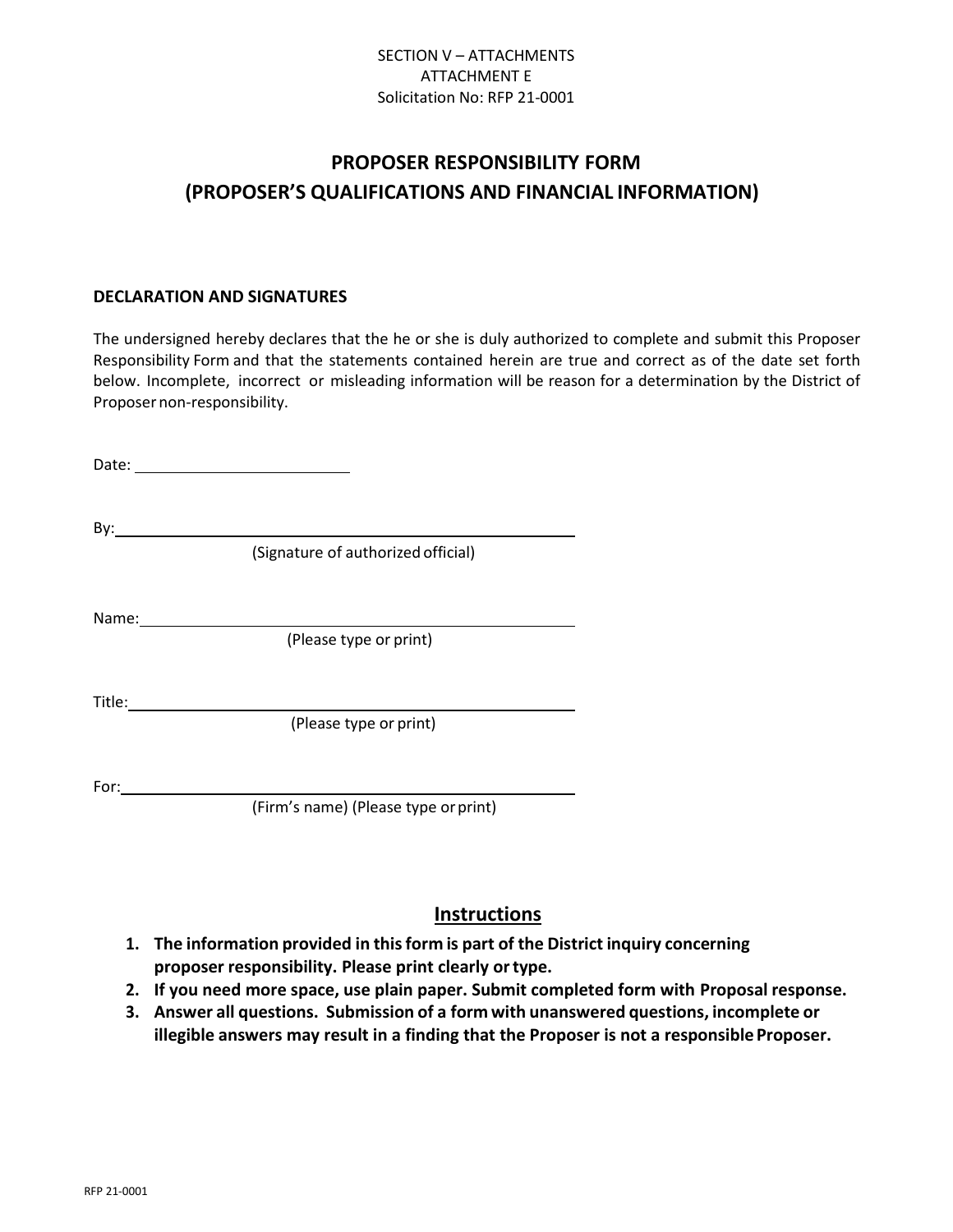#### **RELIABILITY**

| Has your company ever been declared in breach of any contract for unperformed or defective work? $\Box$ Yes.<br>No.                                                                                                                                                                                            |
|----------------------------------------------------------------------------------------------------------------------------------------------------------------------------------------------------------------------------------------------------------------------------------------------------------------|
| If "yes", explain.                                                                                                                                                                                                                                                                                             |
|                                                                                                                                                                                                                                                                                                                |
|                                                                                                                                                                                                                                                                                                                |
|                                                                                                                                                                                                                                                                                                                |
| Has any employee or agent of your company ever been convicted of a criminal offense arising out of obtaining, attempting<br>to obtain, or performing a public or private contract or subcontract?<br>Yes.<br>No.                                                                                               |
| If "yes," explain.                                                                                                                                                                                                                                                                                             |
|                                                                                                                                                                                                                                                                                                                |
|                                                                                                                                                                                                                                                                                                                |
|                                                                                                                                                                                                                                                                                                                |
| Has any employee or agent of your company been convicted under state or federal law of embezzlement, theft, forgery,<br>bribery, falsification or destruction of records, receiving stolen property or any other offense indicating a lack of business<br>integrity or business honesty?<br>$\Box$ Yes.<br>No. |
| If "yes," explain.                                                                                                                                                                                                                                                                                             |
|                                                                                                                                                                                                                                                                                                                |
|                                                                                                                                                                                                                                                                                                                |
|                                                                                                                                                                                                                                                                                                                |
| Has your company or any employee or agent of your company been convicted under state or federal antitrust laws?<br>$\Box$ Yes.<br>No.                                                                                                                                                                          |
| If "yes," explain.                                                                                                                                                                                                                                                                                             |
|                                                                                                                                                                                                                                                                                                                |
|                                                                                                                                                                                                                                                                                                                |
|                                                                                                                                                                                                                                                                                                                |
| Has any Officer or Partner of your organization ever been an Officer or Partner of another Organization that failed to complete<br>Yes.<br>a construction contract?<br>No.                                                                                                                                     |
| If "yes," explain.                                                                                                                                                                                                                                                                                             |
|                                                                                                                                                                                                                                                                                                                |
|                                                                                                                                                                                                                                                                                                                |
|                                                                                                                                                                                                                                                                                                                |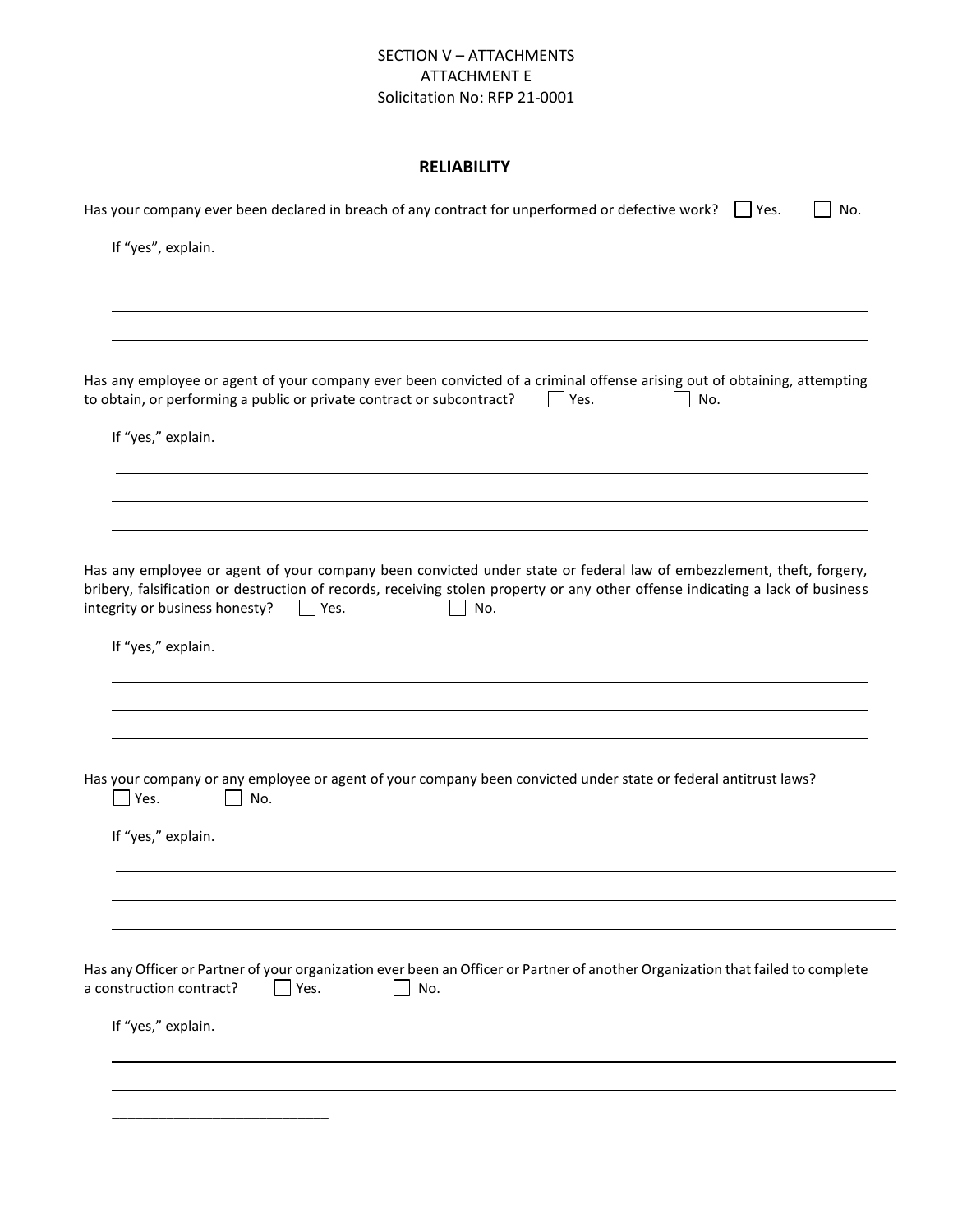## **FINANCIAL RESOURCES**

| If "yes," explain.<br>Does your firm have any outstanding judgments pending against it?<br>$ $   Yes.<br>No.<br>If "yes," explain.<br>In the past ten years, has your firm been a party to litigation, arbitration or mediation where the amount in dispute exceeded<br>\$10,000?<br>$ $ Yes.<br>No.<br>If "yes," explain. (Include court, case number and party names.) ___________________________________<br>In the past ten years, has your firm been a party to litigation, arbitration or mediation on a matter related to payment to<br>subcontractors or work performance on a contract? Check "yes" even if the matter proceeded to arbitration or mediation<br>without court litigation. $\Box$ Yes.<br>No.<br>If "yes," explain. (Include court, case number and party names.) |
|-------------------------------------------------------------------------------------------------------------------------------------------------------------------------------------------------------------------------------------------------------------------------------------------------------------------------------------------------------------------------------------------------------------------------------------------------------------------------------------------------------------------------------------------------------------------------------------------------------------------------------------------------------------------------------------------------------------------------------------------------------------------------------------------|
|                                                                                                                                                                                                                                                                                                                                                                                                                                                                                                                                                                                                                                                                                                                                                                                           |
|                                                                                                                                                                                                                                                                                                                                                                                                                                                                                                                                                                                                                                                                                                                                                                                           |
|                                                                                                                                                                                                                                                                                                                                                                                                                                                                                                                                                                                                                                                                                                                                                                                           |
|                                                                                                                                                                                                                                                                                                                                                                                                                                                                                                                                                                                                                                                                                                                                                                                           |
|                                                                                                                                                                                                                                                                                                                                                                                                                                                                                                                                                                                                                                                                                                                                                                                           |
|                                                                                                                                                                                                                                                                                                                                                                                                                                                                                                                                                                                                                                                                                                                                                                                           |
|                                                                                                                                                                                                                                                                                                                                                                                                                                                                                                                                                                                                                                                                                                                                                                                           |
|                                                                                                                                                                                                                                                                                                                                                                                                                                                                                                                                                                                                                                                                                                                                                                                           |
|                                                                                                                                                                                                                                                                                                                                                                                                                                                                                                                                                                                                                                                                                                                                                                                           |
|                                                                                                                                                                                                                                                                                                                                                                                                                                                                                                                                                                                                                                                                                                                                                                                           |
|                                                                                                                                                                                                                                                                                                                                                                                                                                                                                                                                                                                                                                                                                                                                                                                           |
| Have you or any of your affiliates discontinued business operation with outstanding debts?<br>$\vert$   Yes.<br>No.                                                                                                                                                                                                                                                                                                                                                                                                                                                                                                                                                                                                                                                                       |
| If "yes," explain.                                                                                                                                                                                                                                                                                                                                                                                                                                                                                                                                                                                                                                                                                                                                                                        |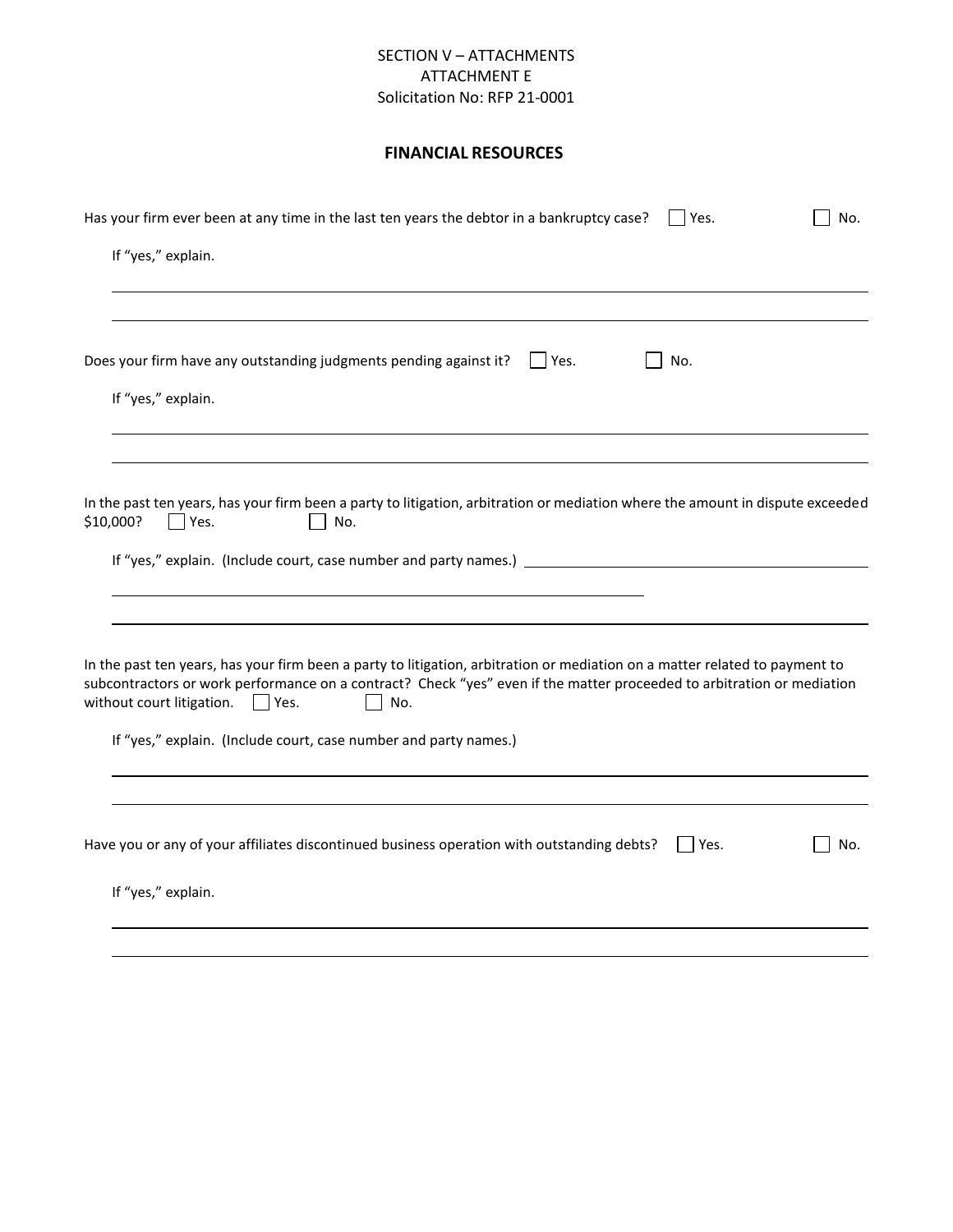#### **KEY PERSONNEL**

List the principal individuals of your company, their current job title, the total years of experience they have in the industry and their current primary responsibility for your company. Corporations list current officers and those who own 5% or more of the corporation's stock. Limited liability companies list members who own 5% or more of the company. Partnerships list all partners. Joint ventures list each firm that is a member of the joint venture and the percentage of ownership the firm has in the joint venture.

| <b>ITEM</b>                       | <b>Principal Individual</b> |
|-----------------------------------|-----------------------------|
| A. Name                           |                             |
| <b>B.</b> Position                |                             |
| C. Years in Position              |                             |
| D. Current Primary Responsibility |                             |
| <b>ITEM</b>                       | <b>Principal Individual</b> |
| A. Name                           |                             |
| <b>B.</b> Position                |                             |
| C. Years in Position              |                             |
| D. Current Primary Responsibility |                             |
| <b>ITEM</b>                       | <b>Principal Individual</b> |
| A. Name                           |                             |
| <b>B.</b> Position                |                             |
| C. Years in Position              |                             |
| D. Current Primary Responsibility |                             |
| <b>ITEM</b>                       | <b>Principal Individual</b> |
| A. Name                           |                             |
| <b>B.</b> Position                |                             |
| C. Years in Position              |                             |
| D. Current Primary Responsibility |                             |

Person who will be in direct charge of work if your company is awarded this Contract:

| <b>ITEM</b>                                       | PERSON IN DIRECT CHARGE |
|---------------------------------------------------|-------------------------|
| A. Name                                           |                         |
| <b>B.</b> Position                                |                         |
| C. Years in Position                              |                         |
| D. Largest Project Supervised -\$                 |                         |
| E. Largest number of employees ever<br>supervised |                         |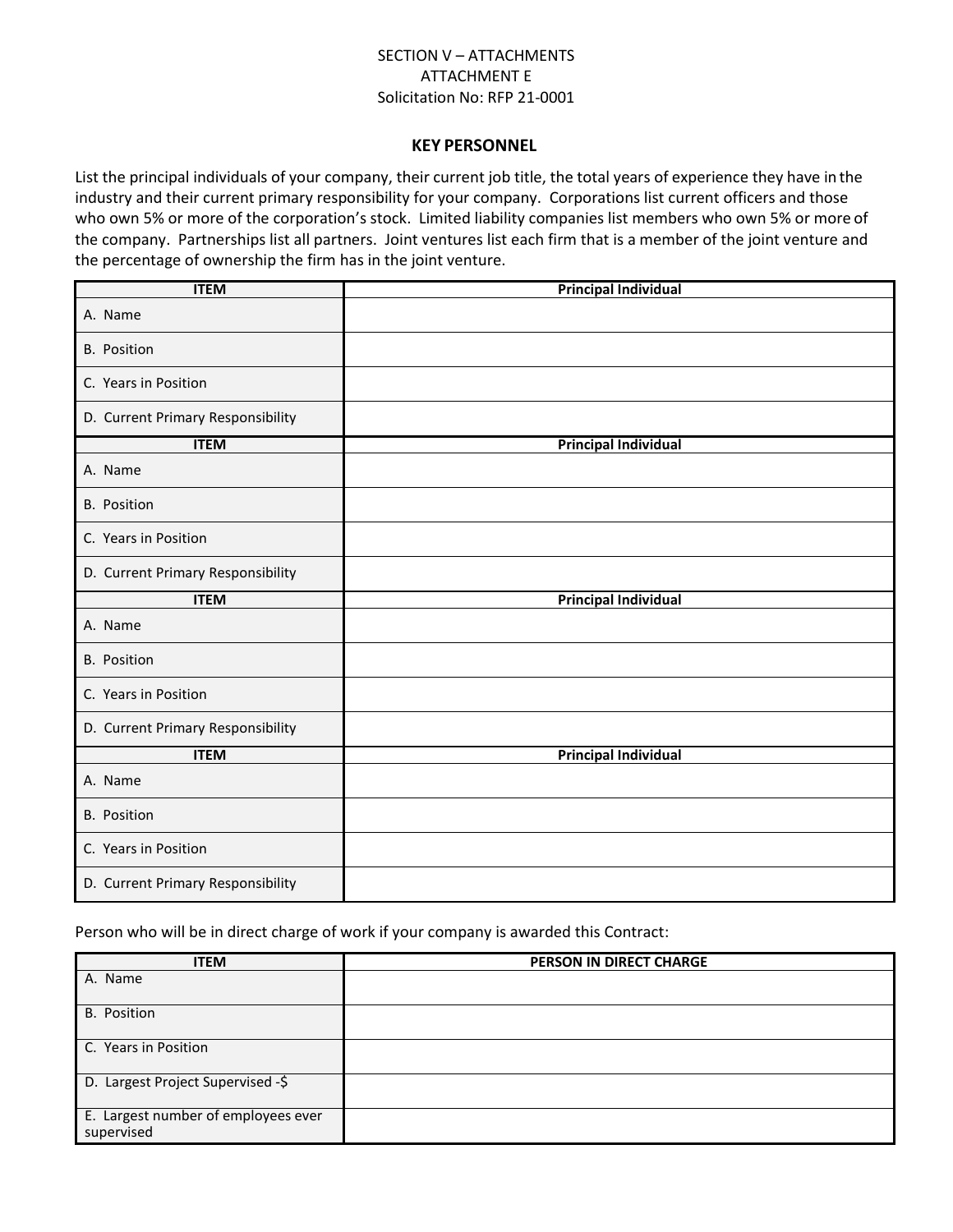# **PROPOSER REFERENCE FORM**

| (Insert Name of Proposer)                                                                               |
|---------------------------------------------------------------------------------------------------------|
| Proposer must provide five (5) references and must use a separate copy of this form for each reference. |
|                                                                                                         |
|                                                                                                         |
|                                                                                                         |
|                                                                                                         |
| Value of Project(s): \$                                                                                 |
|                                                                                                         |
|                                                                                                         |
| ,我们也不会有什么。""我们的人,我们也不会有什么?""我们的人,我们也不会有什么?""我们的人,我们也不会有什么?""我们的人,我们也不会有什么?""我们的人                        |
|                                                                                                         |
|                                                                                                         |

Method: Subjective Evaluation

Each reference may be checked for, but not limited to, adherence to contract terms and conditions, timelines, quality standards, overall customer service, project being of similar size, scope and complexity.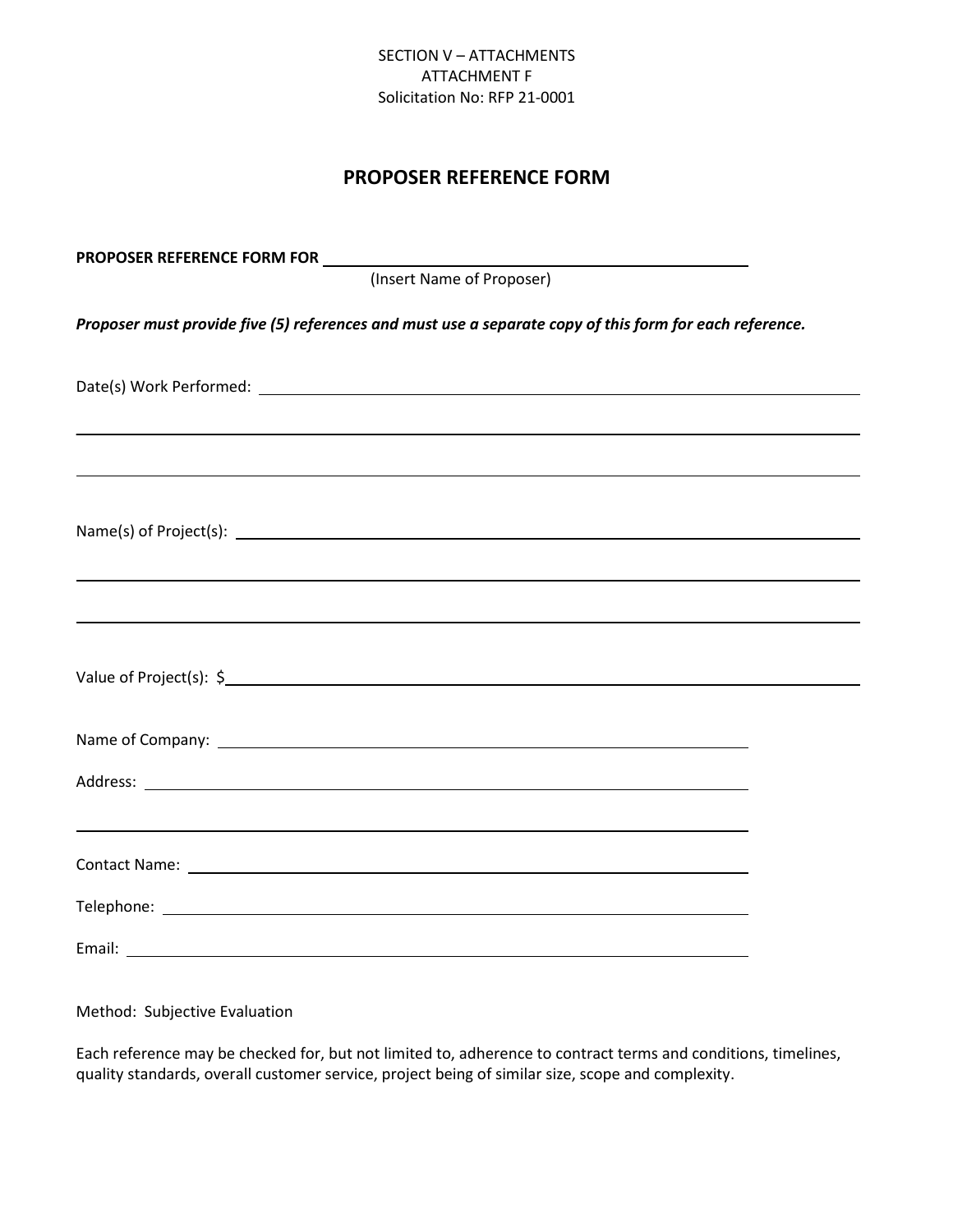# **PRICE SCHEDULE**

Proposer must provide pricing for the following items:

| <b>ITEM</b>                                                    | <b>PRICING</b>  |                 |
|----------------------------------------------------------------|-----------------|-----------------|
|                                                                | <b>MONTHLY</b>  | <b>ANNUALLY</b> |
| Elementary School (per site)                                   | \$              | \$              |
| Middle School (per site)                                       | \$              | \$              |
| High School (per site)                                         | \$              | \$              |
| Option School (per site)                                       | \$              | \$              |
| Other District Facilities (per site)                           | \$              | \$              |
| <b>ITEM</b>                                                    | <b>PER SITE</b> |                 |
| <b>Dispatching Special Instructions</b>                        | \$              |                 |
| <b>False Alarms</b>                                            | $\zeta$         |                 |
| Code Management Control / Contact<br>Lists                     | \$              |                 |
| Monitoring of other items<br>(ex. temperature, special alarms) | \$              |                 |
|                                                                | \$              |                 |

No overtime will be authorized without prior approval of the District Representative, or designee. All prices quoted must be FOB Destination.

**NOTES** (if needed):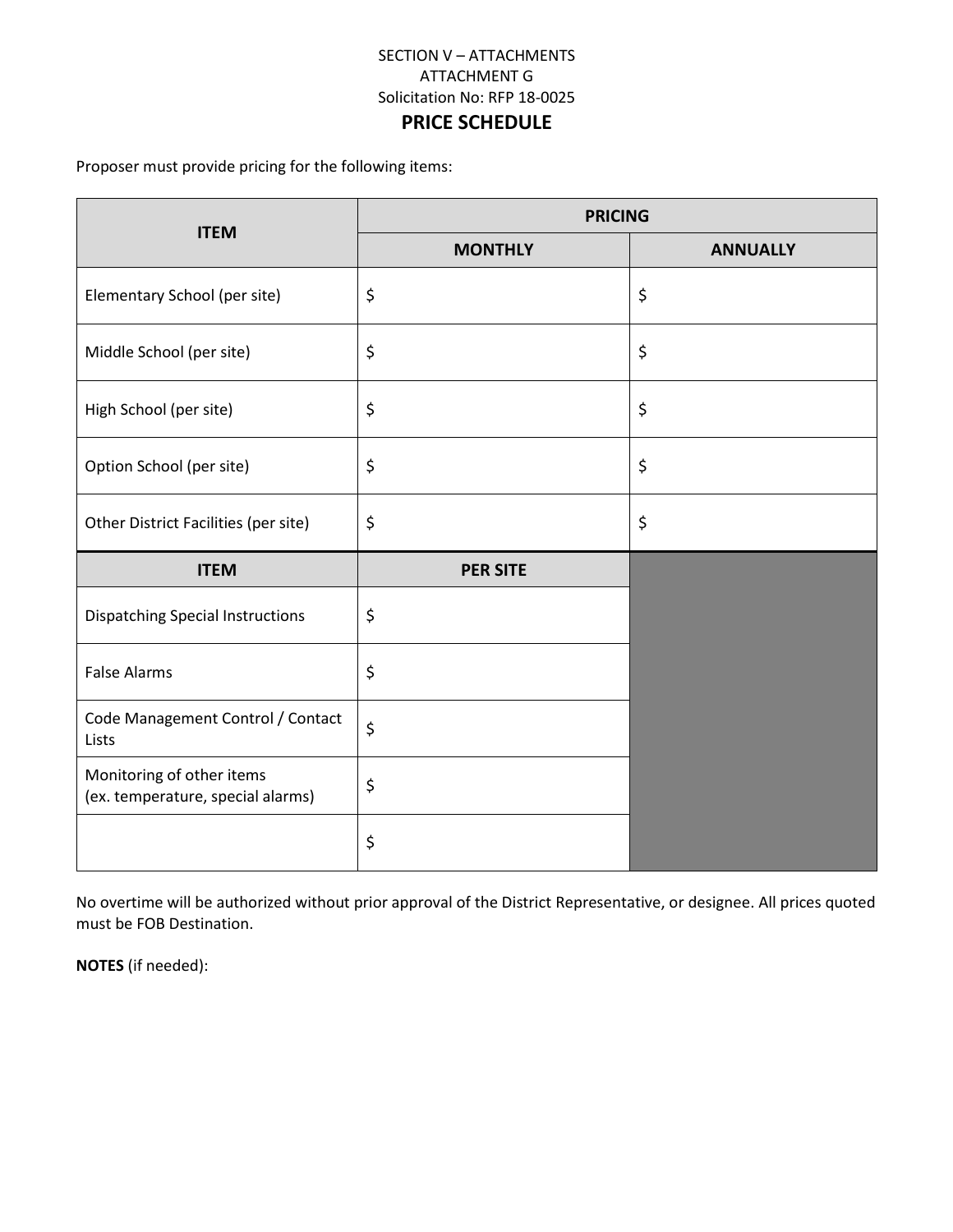

ATTACHMENT H

**GENERAL SERVICES CONTRACT** 

This Contract is made and entered into by and between:

#### **Contract No: SAMPLE CONTRACT**

| [Contractor's Official Legal Entity Name] ("Contractor") | Beaverton School District ("District")   |
|----------------------------------------------------------|------------------------------------------|
| [Contractor's Address]                                   | 16550 SW Merlo Road                      |
| [Contractor's Oregon SOS#]                               | Beaverton, Oregon 97003                  |
|                                                          | Attention: Business Services, Purchasing |

**SCOPE OF WORK**: Contractor shall provide monitoring and security dispatch of fire, intrusion and environmental alarm services ("Work"). Subject to the below superseding effect language, work is further described in Exhibit B.

#### **SUPERSEDING EFFECT:**

There are no covenants, promises, contracts, conditions or understandings between the Parties, either oral or written, other than those contained in this Contract. This contract and all exhibits and attachments hereto together constitute the entire Contract between the Parties (listed in order of precedence): 1) Amendments to this contract; 2) this contract, 3) Exhibit A Terms and Conditions; 4) Exhibit B Statement of Services and Pay Schedule 5) Exhibit C Covid Attestation form.

Any Provider Response (proposals) attached to this contract are incorporated solely for:

- (i) any statement of fees and schedule that is consistent with the terms of the District solicitation, this contract and Exhibit A Terms and Conditions to this contract and any statement of Contractor's and its sub-contractors' scope of services that is consistent with the remainder of this contract, or that provides basic services in addition to those stated in this contract.
- (ii) No other provisions of any proposal are part of this contract, including without limitation any purported limitation on liability.
- (iii) To the extent that a proposal term otherwise conflicts with the terms of this contract or is not included in this contract, such proposed terms are void and are expressly and wholly subject to the terms of this contract.
- (iv) In the event of overlap or inconsistency between the provisions of such proposals and the other terms of this contract, the provision that provides a better quality or quantity of service to District shall control.
- (v) All exhibits named above are hereby attached to this contract and incorporated by reference.

#### **CONSIDERATION:**

Consideration shall be on a fixed fee basis. Contractor shall furnish all services and materials necessary for the accomplishment of the work for the total sum not to exceed \$XX,XXX.XX. Any interim payments shall be made in accordance with the rates and schedules found in Exhibit A. The contract number above shall be included on all invoices and correspondence relating to this contract.

**CONTRACT PERIOD:** This contract period shall be upon contract execution and shall expire, unless otherwise terminated or extended on June 30, 2027.

#### **DISTRICT REPRESENTATIVE:**

The District representative for Intrusion Alarm Monitoring: Sharon Skrydlak, Public Safety Assistant Project Manager, at Sharon\_Skrydlak@beaverton.k12.or.us, (503)356-4444. The District representative for the Fire Alarm Monitoring Services is Lawrence Gillespie Jr., Maintenance Services Supervisor, Lawrence\_Gillespie@Beaverton.k12.or.us, (503) 356-4500.

In consideration of the mutual covenants, stipulations and agreements, the Parties hereto do Contract and acknowledge that they have read and understand this Contract and agree to be bound by its terms and conditions:

| <b>Beaverton School District</b>                        |      | [Insert Contractor's official legal entity name found above] |  |
|---------------------------------------------------------|------|--------------------------------------------------------------|--|
| <b>District Representative</b>                          | Date | (typed or printed name of officer)                           |  |
| <b>Cost Center Authority</b>                            | Date | Signature<br>Date                                            |  |
| <b>Business Services Purchasing</b>                     | Date | Title:<br>Phone:                                             |  |
| Not a valid Contract until all signatories are complete |      | Email:                                                       |  |

This contract is pursuant to Oregon Revised Statutes (ORS 279 A, B and C) and Beaverton School District Public Contracting Rules.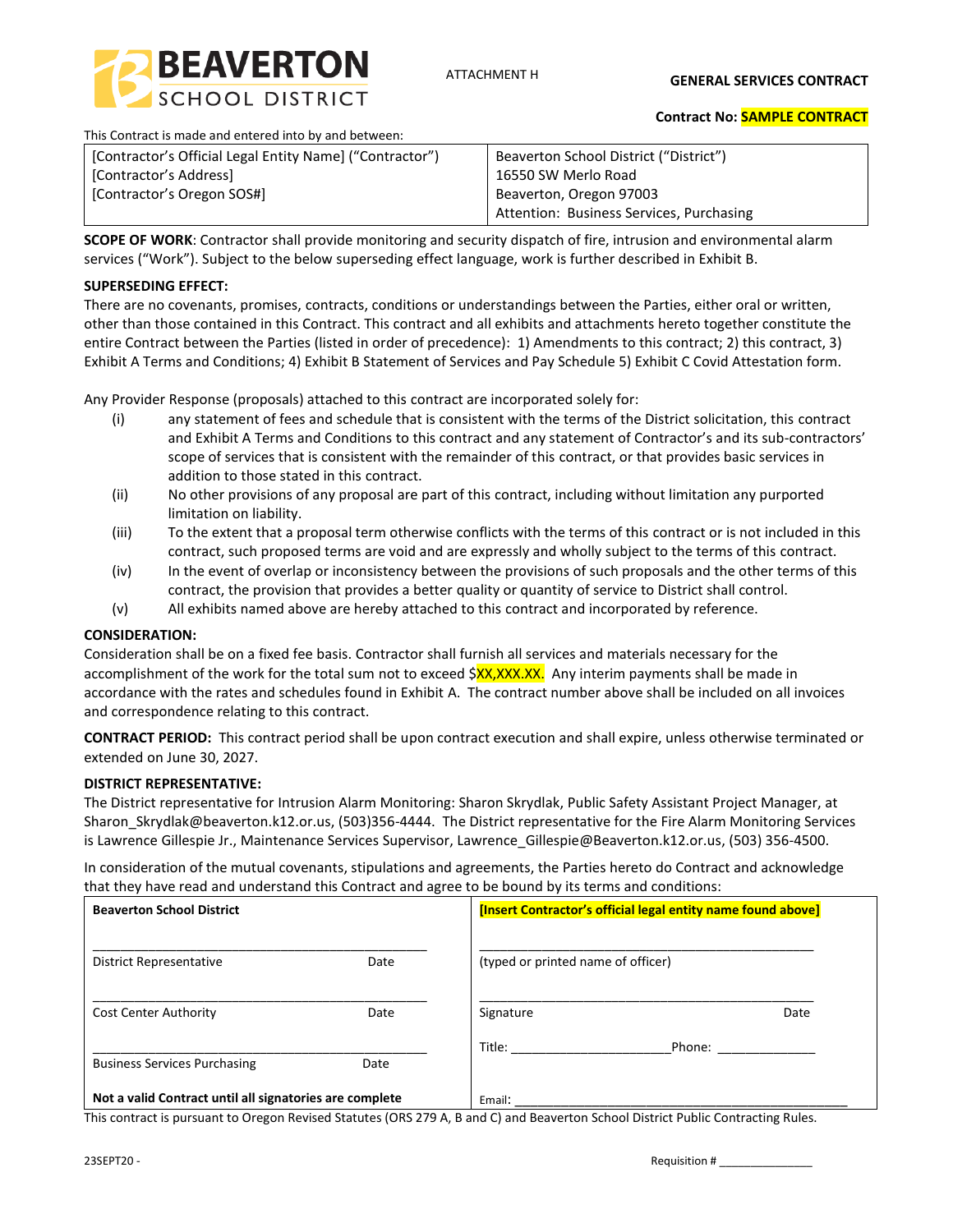- **1. ASSIGNMENT**. The Contractor may not assign, sell, dispose of, or transfer rights or subcontract Work under the Contract, either in whole or in part, without the District's prior written consent.
- **2. REPRESENTATION**. Contractor represents and warrants to the District that (a) Contractor has the power and authority to enter into and perform this Contract, (b) this Contract, when executed and delivered, shall be a valid and binding obligation of Contractor enforceable in accordance with its terms, (c) the Work under this Contract shall be performed in a good and workmanlike manner and in accordance with the highest professional standards, and (d) Contractor shall, at all times during the term of this Contract, be qualified, professionally competent, and duly licensed to perform the Work.
- **3. AUTHORITY**. The Contractor represents and warrants that it has the power and authority to enter into and perform the Contract and that the signer of this Contract has the authority to bind and obligate the Contractor.
- **4. CHANGES**. All amendments shall be pursuant to OAR 137-047-0800. The terms and conditions contained in this Contract may not be added to, modified, superseded or otherwise altered except by a written modification signed by an authorized representative of the District and Contractor.
- **5. CLEAN UP**. The Contractor shall keep the premises free from accumulation of waste materials rubbish caused by operations under this Contract. At completion of the Work, the Contractor shall remove all tools, equipment and waste/surplus and clean all surfaces. If Contractor fails to perform this clean-up operation the District, after 24 hours notice to the Contractor, may perform this function with cost being borne by the Contractor and deduct from monies due.

#### **6. COMPLIANCE WITH LAWS**.

a. Contractor shall comply with all federal, state and local laws, regulations, executive orders and ordinances as applicable. All laws, regulations and executive orders applicable to the Contract are incorporated by reference where so required by law. If the Contractor fails to comply the District

shall have the right to terminate this Contract.

- b. Contractor expressly agrees to comply with: (i) Title VI and VII of Civil Rights Act of 1964, as amended; (ii) Sections 503 and 504 of the Rehabilitation Act of 1973, as amended; (iii) the Americans with Disabilities Act of 1990, as amended, and ORS 659.425; (iv) Executive Order 11246, as amended; (v) The Age Discrimination in Employment Act of 1967, as amended, and the Age Discrimination Act of 1975, as amended; (vi) The Vietnam Era Veterans' Readjustment Assistance Act of 1974, as amended; (vii) ORS Chapter 659, as amended; (viii) all regulations administrative rules established pursuant to the foregoing laws; (ix) all other applicable requirements of federal and state civil rights and rehabilitation statutes, rules and regulations; and (x) all federal and state laws governing the handling, processing, packaging, storage, labeling, and delivery of food products, if applicable.
- c. Contractor, its subcontractors, and all employers providing work, labor or materials under this Contract are subject to the Oregon workers' compensation law and shall comply with ORS 656.017, which requires them to provide Oregon workers' compensation coverage that satisfies Oregon law for all their subject workers. Contractor shall be responsible for all federal or state taxes applicable to compensation or payments paid to Contractor under this Contract. Contractor certifies that (i) it is not an employee of the District; (ii) if Contractor is currently performing work for the District or the federal government, Contractor's work to be performed under this Contract creates no potential or actual conflict of interest as defined by ORS 244; and (iii) if this payment is to be charged against federal funds, it is not currently employed by the federal government.
- d. When this Contract is marked as federally funded, Contractor must follow the additional terms and conditions unde[r 2](https://resources.finalsite.net/images/v1568918708/beavertonk12orus/smyhfa6hbabpr5n9gsuh/GrantsRequiredFederalTCContractClauses2CFR200326and2CFRPart200AppendixII.pdf)  [C.F.R § 200.326 and 2 C.F.R part 200](https://resources.finalsite.net/images/v1568918708/beavertonk12orus/smyhfa6hbabpr5n9gsuh/GrantsRequiredFederalTCContractClauses2CFR200326and2CFRPart200AppendixII.pdf)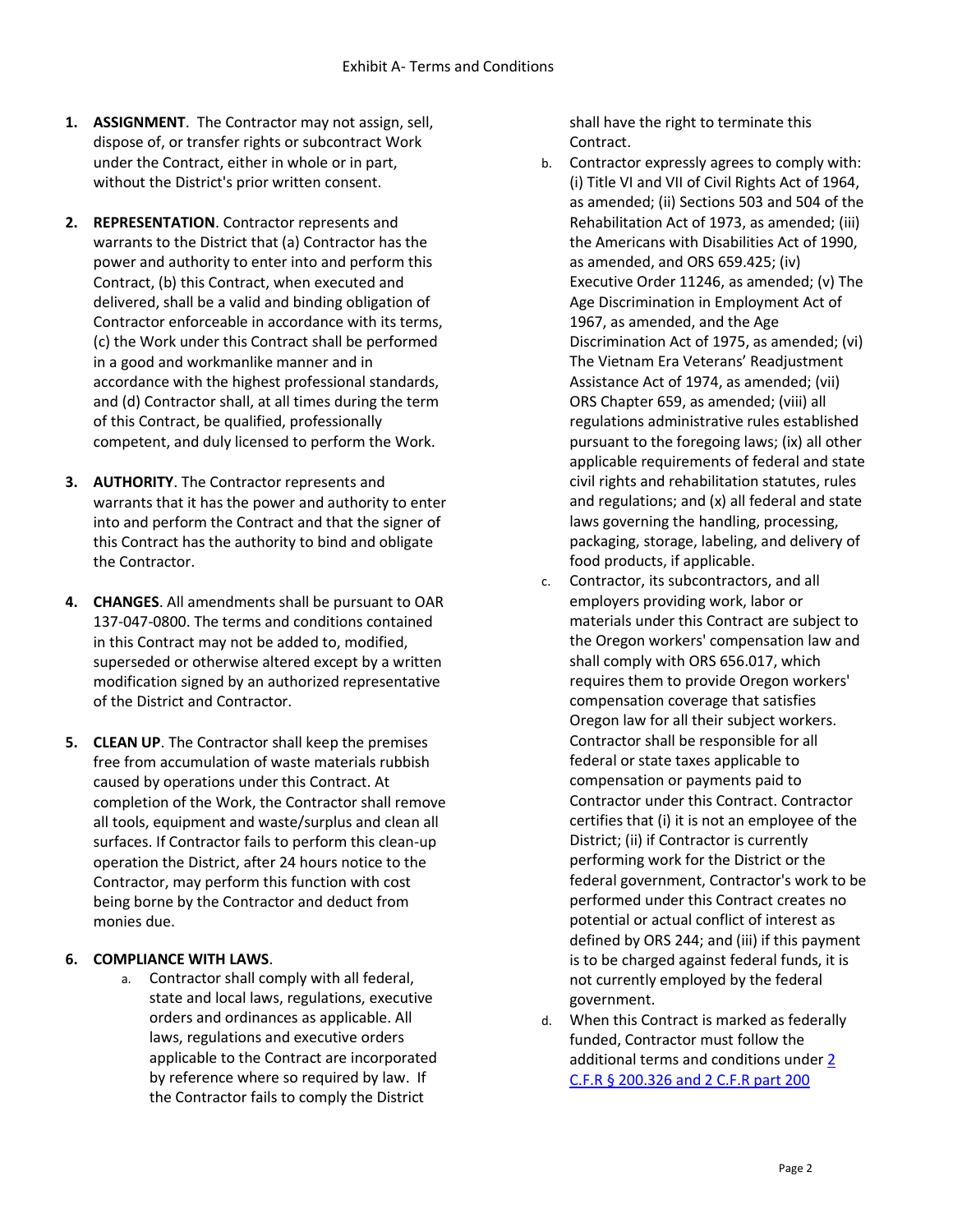- **7. CONFIDENTIAL INFORMATION:** Contractor acknowledges that it or its employees, sub-Contractors, or agents may, in the course of performing their responsibilities under this Contract, be exposed to or acquire information that is the confidential information of District or District's clients. Any and all information provided by District and marked confidential, or identified as confidential in a separate writing, that becomes available to Contractor or its employees, sub-Contractors, or agents in the performance of this Contract shall be deemed to be confidential information of District ("Confidential Information"). Any reports or other documents or items including software, that result from Contractor's use of the Confidential Information and any Work Product that District designates as confidential are deemed Confidential Information. Confidential Information shall be deemed not to include information that: (a) is or becomes (other than by disclosure by Contractor) publicly known; (b) is furnished by District to others without restrictions similar to those imposed by this Contract; (c) is rightfully in Contractor's possession without the obligation of nondisclosure prior to the time of its disclosure under this Contract; (d) is obtained from a source other than the District without the obligation of confidentiality; (e) is disclosed with the written consent of the District; or (f) is independently developed by employees or agents of Contractor who can be shown to have had no access to the Confidential Information.
	- a. NON-DISCLOSURE. Contractor agrees to hold Confidential Information in strict confidence, using at least the same degree of care that Contractor uses in maintaining the confidentiality of its own confidential information, and not to copy, reproduce, sell, assign, license, market, transfer or otherwise dispose of, give, or disclose Confidential Information to third parties or use Confidential Information for any purposes whatsoever other than the provision of Services to the District under this Contract, and to advise each of its employees, sub-Contractors, and agents of their obligations to keep Confidential Information confidential. Contractor shall use its best efforts to assist the District in identifying and preventing any unauthorized use or disclosure of any Confidential

Information. Without limiting the generality of the foregoing, Contractor shall advise the District immediately in the event Contractor learns or has reason to believe that any person who has had access to Confidential Information has violated or intends to violate the terms of this Contract and Contractor will at its expense cooperate with the District in seeking injunctive or other equitable relief in the name of the District or Contractor against any such person. Contractor agrees that, except as directed by the District, Contractor will not at any time during or after the term of this Contract disclose, directly or indirectly, any Confidential Information to any person, except in accordance with this Contract, and that upon termination of this Contract or at the District's request, Contractor will turn over to the District all documents, papers, and other matter in Contractor's possession that embody Confidential Information.

- b. INJUNCTIVE RELIEF. Contractor acknowledges that breach of this Section, including disclosure of any Confidential Information, will give rise to irreparable injury to the District that is inadequately compensable in damages. Accordingly, the District may seek and obtain injunctive relief against the breach or threatened breach of this Section, in addition to any other legal remedies that may be available. Contractor acknowledges and agrees that the covenants contained herein are necessary for the protection of the legitimate business interests of the District and are reasonable in scope and content.
- **8. CONTINUING OBLIGATION**. Notwithstanding the expiration date of this Contract, the Contractor is obligated to fulfill its responsibilities until warranty, guarantee, maintenance, and parts availability requirements have completely expired.
- **9. DAMAGES**. The Contractor is responsible for damage to any property, District owned or otherwise, that is a result of Contractor or subcontractor negligence while work is in progress.
	- a. The Contractor shall be responsible for repairing and replacing anything damaged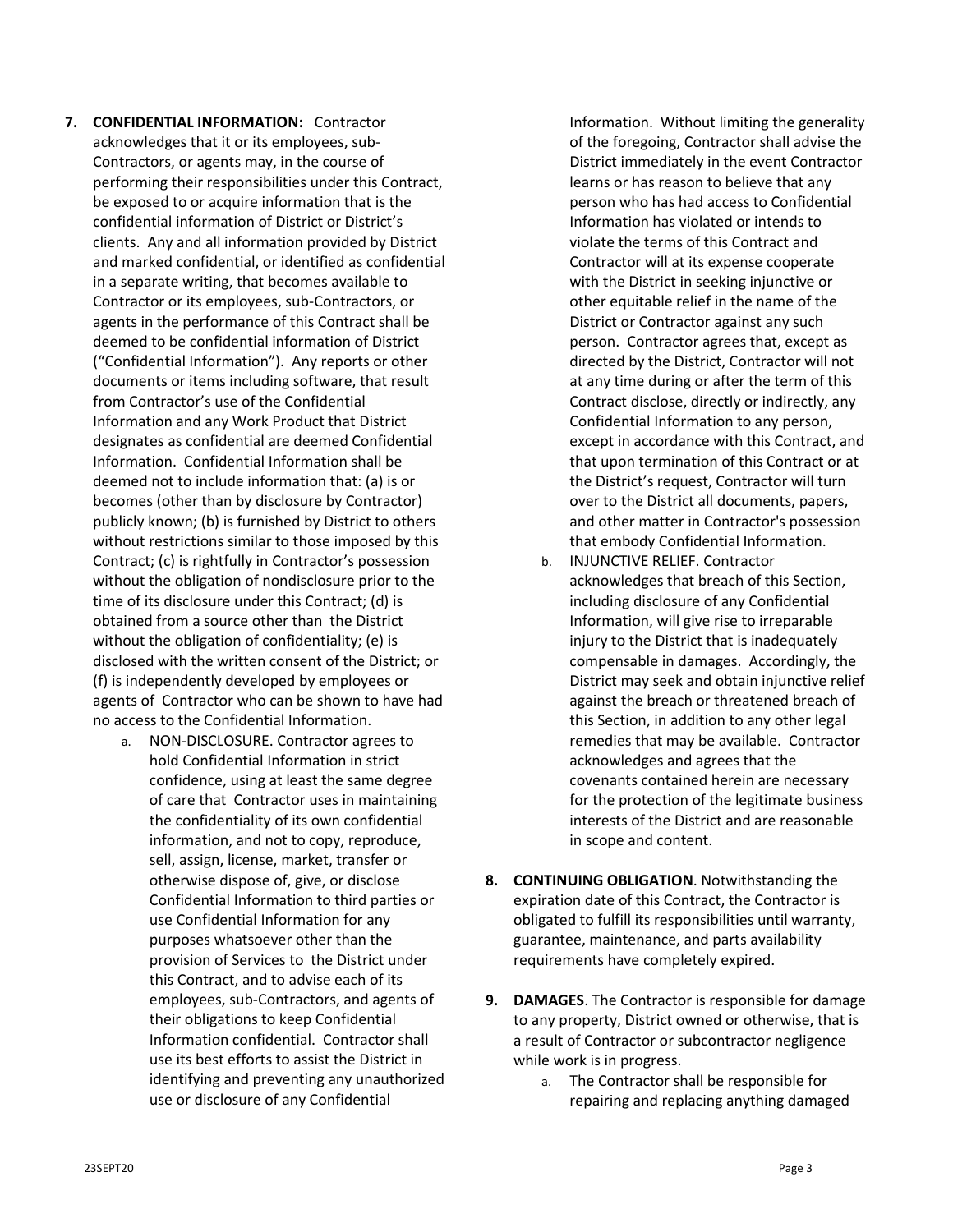by his operations, within thirty (30) days after notification by the District.

- b. The Contractor shall:
	- i. Clean, repair and/or repaint all surfaces soiled, discolored or damaged by removal of tape, adhesive or other work to match existing surfaces.
	- ii. Bear all costs associated with damage incurred during the work, which includes but is not limited to gypsum board, windows, mullions, and elevator cars.
	- iii. Report to the District any damages found prior to performing work.
	- iv. If the Contractor fails to make repairs or replace damaged materials, as necessary, the District shall deduct the amount of any damages from the Contractor's payment.
- c. Should any of the Work, and such goods, materials, equipment and furnishings, be destroyed, mutilated, defaced or otherwise damaged prior to the time the risk of loss has shifted to the District, the Contractor shall repair or replace the same.
- **10. DELAYS IN DELIVERY**. Neither the District nor Contractor shall be held responsible for delay or default caused by fire, riot, acts of God, terrorism, war or any other cause which is beyond the party's reasonable control.
- **11. DISTRICT'S RIGHT TO CARRY OUT THE WORK**. If the Contractor defaults or persistently fails or neglects to carry out the Work or portions of the Work in accordance with the Contract Documents, or fails to perform a provision of the Contract, the District, after 10 days' written notice to the Contractor and without prejudice to any other remedy the District may have, may make good such deficiencies and may deduct the reasonable cost thereof, including District's expenses and compensation for Consultant services made necessary thereby, from the payment then or thereafter due the Contractor. If payments then or thereafter due the Contractor are not sufficient to cover such amounts, the Contractor shall pay the difference to the District. The right of the District to carry out the Work shall not give rise to any duty on the part of the District to exercise this right for the benefit of the Contractor or any other person or entity.
- **12. DRUG STATEMENT**. The use of drugs, alcohol, or any tobacco products is prohibited on all District property.
- **13. FOREIGN CONTRACTOR**. If the amount of the Contract exceeds ten thousand dollars (\$10,000), and if the Contractor is not domiciled in or registered to do business in Oregon, the Contractor shall promptly provide the Oregon Department of Revenue all information required by that Department.
- **14. IDENTIFICATION OF EMPLOYEES**. Contractor shall ensure that its employees have identifying uniforms or other designation of identity (ID badge, hat, coat with Contractor logo/name) while on District property.

#### **15. INDEMNIFICATION**.

- a. To the fullest extent permitted by law the Contractor shall indemnify, defend and hold harmless the District, and its officers, agents and employees, and Architect, Architect's consultants and agents and employees from and against claims, actions, liabilities, damages, losses, costs and expenses, direct and indirect or consequential, including but not limited to reasonable attorneys' fees and other costs of defense and/or costs on such claims, and reasonable attorneys' fees and costs if the District is the prevailing party in disputes over the right to indemnification, arising out of or resulting from negligent performance of the Work, or any act or omission related to the Work performed under this Contract, and arising in whole or in part from the negligence of the Contractor, its agents, any of its subcontractors of any tiers and anyone directly or indirectly employed by the Contractor or subcontractors of any tier. Contractor's duty of defense shall arise immediately upon assertion of any claim actually or allegedly covered by this indemnification provision, and, to the fullest extent allowed by law, shall be independent of any limitations upon Contractor's duty of indemnification.
- b. Court Action: To the extent any portion of any indemnification or insurance provision of this Contract is stricken by a court for any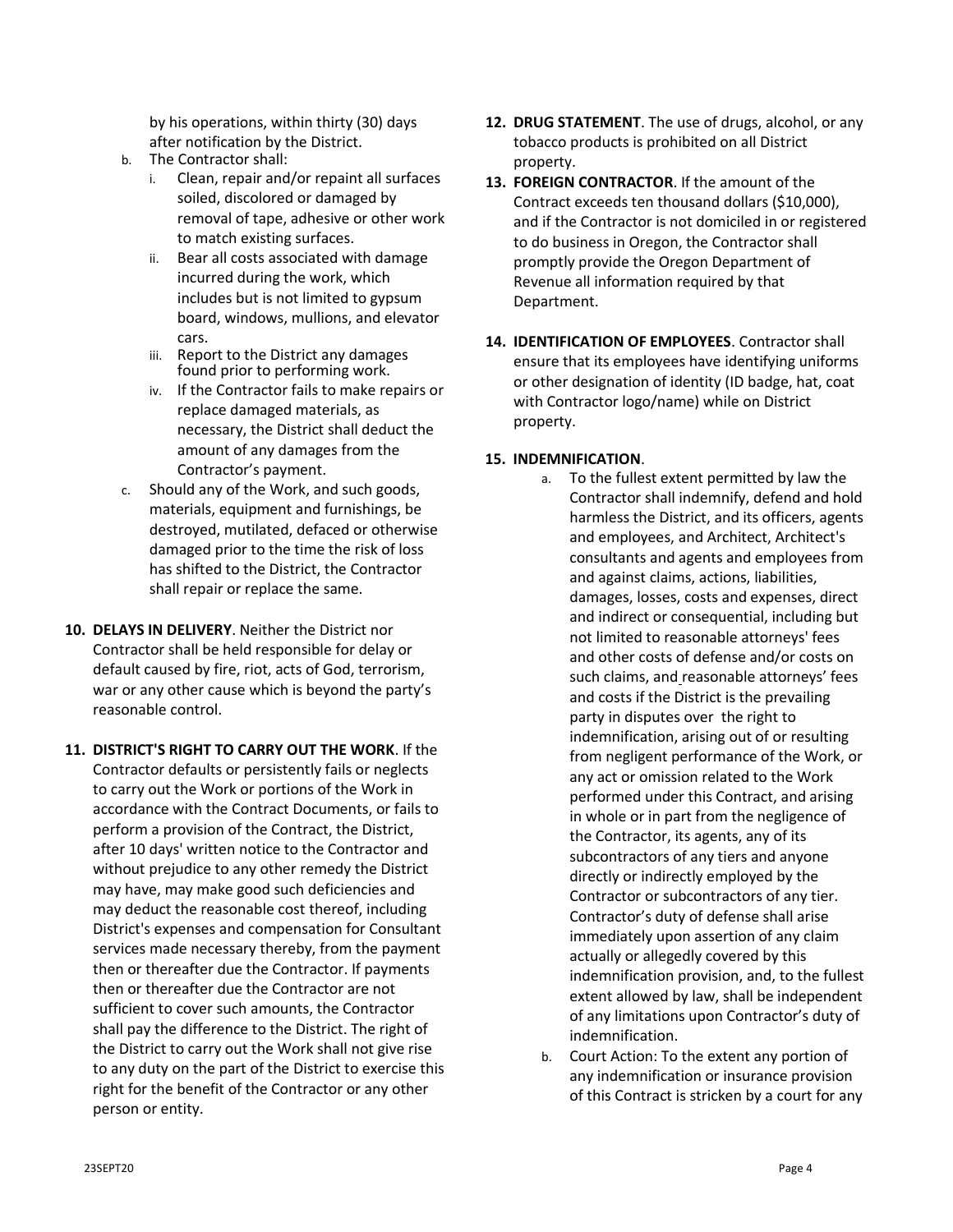reason; all remaining provisions shall retain their vitality and effect.

- **16. INDEPENDENT CONTRACTOR**. The service or services to be performed under this Contract are those of an independent contractor as defined in ORS 670.600. Contractor represents and warrants that it is not an officer, employee or agent of the District.
- **17. INSPECTION AND ACCEPTANCE**. The quality of Work shall be subject to inspection by the District. Should it be found that the quality of the Work is not satisfactory, and that the requirements of the specifications, scope of work, commercial accepted standards, or other standards which may describe or be applicable to the quality of the Work are not being met, the District shall issue a written notice to comply and will provide the Contractor with a 'cure date'. If the Contractor does not comply the District may terminate the contract after providing 30 days written notice. Within a reasonable time, all work performed, and goods delivered are subject to final inspection and acceptance after delivery or completion at the District's facility. If any goods or services are defective in material or workmanship or otherwise not in conformity with the requirements of this Contract or specifications, the District shall have the right to require correction or replacement at no additional cost to the District.
- **18. INSURANCE**. Before commencing work, Contractor shall procure and maintain:
	- a. WORKER'S COMPENSATION as required by law.
	- b. EMPLOYER'S LIABILITY in the minimum amount of \$500,000 when the Provider has employees performing services under the contract.
	- c. COMPREHENSIVE AUTOMOBILE LIABILITY including owned, non-owned and hired vehicles: \$1,000,000 Combined Single Limit Bodily Injury and Property Damage any one occurrence and a minimum of \$2,000,000 in the aggregate. May be waived if Provider has no vehicle while providing work under the contract.
	- d. COMPREHENSIVE GENERAL LIABILITY to include premises operations, independent Providers, products/completed operations, and blanket contractual: \$1,000,000 Combined Single Limit Bodily Injury,

Property Damage, and personal injury any one occurrence and \$2,000,000 in the aggregate. May be waived only by the District Risk Manager.

- e. "TAIL" COVERAGE. If any of the required liability insurance is on "claims made" basis," tail" coverage will be required at the completion of this contract for duration of 24 months, or the maximum time period reasonably available in the marketplace. Contractor shall furnish certification of "tail" coverage as described or continuous "claims made" liability coverage for 24 months following Contra t completion. Continuous "claims made" coverage will be acceptable in lieu of "tail" coverage provided its retroactive date is on or before the effective date of this Contract. If Continuous "claims made" coverage is used, Contractor shall be required to keep the coverage in effect for duration of not less than 24 months from the end of the Contract. This will be a condition of the final acceptance of work or services.
- f. If the Work to be performed involves removal of hazardous materials such as asbestos, mold, lead, or others a POLLUTION COVERAGE provision shall be included with specific coverage for asbestos and lead with limits equal to the General Liability coverage.
- g. CERTIFICATES OF INSURANCE. The District, its employees, officials and agents shall be named as an Additional Insured on general liability and automobile policies and shall be provided a copy of the additional insured endorsement. Such insurance shall be primary. Certificates of Insurance shall be issued, prior to the commencement of the contract, to Beaverton School District, Attn: Risk Department, 16550 SW Merlo Rd, Beaverton, OR 97003. The Contractor agrees to pay for the insurance specified and agrees to provide the District with a 30 days' notice of cancellation if non- renewal occurs during the contract period. Insurance companies must have an A rating.
- h. The District reserves the right to require additional insurance coverage, limits, and terms which will be delineated in an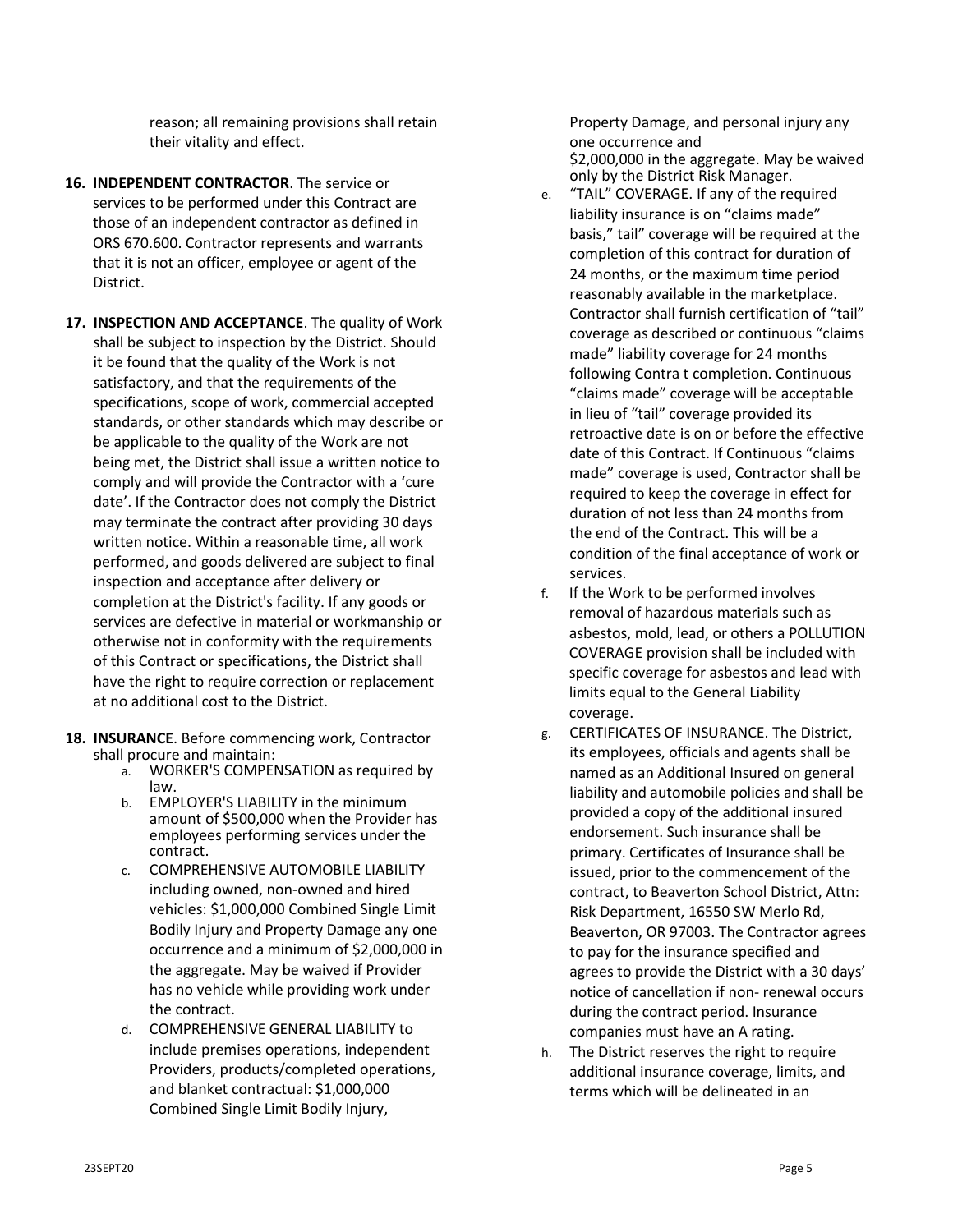attachment to this Contract.

- i. This insurance shall be considered as primary insurance and exclusive of any insurance carried by Beaverton School District, and the insurance evidenced by the required certificates shall be exhausted first, notwithstanding the fact that Beaverton School District may have other valid and collectible insurance covering the same risk.
- **19. INVOICING AND PAYMENT**. Contractor shall issue invoice(s) for each Work segment quarterly. Payment shall not be made prior to receipt of a valid invoice. Credit and discount periods will be computed from the date of receipt of the invoice to the date the District's check is mailed. Payment will be made within thirty (30) days after the acceptance of a proper invoice less 5% retention. Final payment including retention shall be made upon completion and acceptance of the Work. The District will not pay any additional charges unless specifically agreed to in writing by the District.
	- The invoice(s) shall be submitted to Beaverton School District, Accounts Payable Department, 16550 SW Merlo Road, Beaverton, OR 97003.
	- Email a copy to the District Representatives.
	- Each invoice must include the project work authorization number, purchase order number or contract number, an itemized list of the pricing elements that match the Pricing Schedule and the quote provided for the individual project (if applicable), the project name/number and the District Representative's name.
- **20. GOVERNING LAW/VENUE**. The laws of the State of Oregon shall govern this contract. Any action or suit commenced in connection with this contract shall be in the Circuit Court of Washington District or the Federal District Court for Oregon. The prevailing party shall be entitled to reasonable attorney fees and costs as awarded by the Court, including any appeal. All rights and remedies of District and Contractor shall be cumulative and may be exercised successively or concurrently.
- **21. MANUFACTURES WARRANTIES**. Manufactures warranties received by the Contractor which are applicable to any material equipment, parts,

property, and services furnished by the Contractor under this Contract shall survive acceptance and payment, and shall run to the District, its successors and assigns, and shall not be deemed to be exclusive.

- **22. NO WAIVER OF CONDITIONS**. Failure of the District to insist on strict performance shall not constitute a waiver of any of the provisions of this Contract or waiver of any other default of the Contractor.
- **23. OTHER CONTRACTS**. The District may undertake or award other contracts for additional work, and the Contractor shall fully cooperate with such other contractors and District's employees and carefully fit its own work to such additional work as may be contracted for by the District. The Contractor shall not commit or permit any act which will interfere with the performance of work by any other Contractor or by District employees.
- **24. PERFORMANCE STANDARD**. The Work under this Contract shall be performed to meet or exceed the highest standards prevalent in each industry or business involved with providing the Work under this Contract. Contractor covenants and warrants that it shall be responsible for performing and completing, and for causing any Subcontractors to perform and complete the Work in accordance with all Laws applicable to the Site and/or the Work. The Contractor shall, at all times during the term of this Contract, be qualified, professionally competent, and duly licensed to perform the Work.
- **25. PERMITS AND RESPONSIBILITIES**. Without additional expense to the District, the Contractor shall be responsible for maintaining any necessary licenses and permits.
- **26. PERFORMANCE AND PAYMENT BOND.** If requested by the District, the Contractor shall promptly obtain and furnish to the District performance and payment bonds for the value of this Contract. In this event, this Contract shall be amended such that the direct cost (without mark-up) of the requested and provided performance and payments bonds will be reimbursed by the District.
- **27. PRICING**. All pricing is considered fixed and firm for the Contract term. The Contractor warrants that the price of the Goods and Services covered by this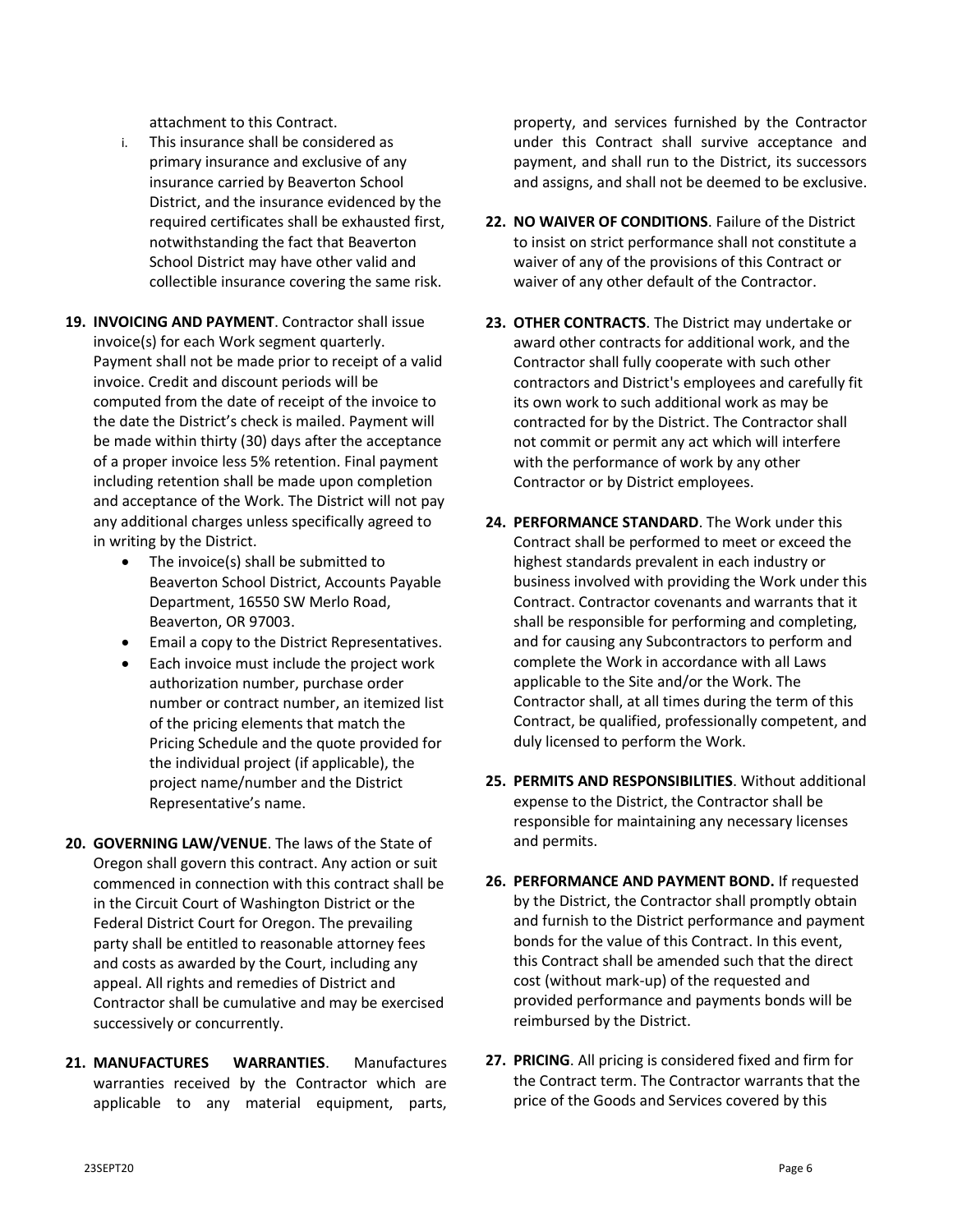Contract are not in excess of the Contractor's lowest prices in effect on the date of this Contract for comparable quantities of similar Goods and Services.

- **28. PROTECTION OF PERSONS AND PROPERTY**. The Contractor shall be responsible for all aspects of safety and safety precautions and programs in connection with the Work.
	- a. The Contractor shall be responsible for the protection from loss, theft, mysterious disappearance of, or damage to all materials, equipment, supplies, and other items incorporated or to be incorporated into the Work, until the Work is completed and accepted by the District.
	- b. DISTRICT-FURNISHED, CONTRACTOR-INSTALLED ITEMS: The Contractor shall be responsible for the protection from loss, theft, mysterious disappearance of, or damage to all materials, equipment, supplies, and other District-furnished items incorporated or to be incorporated into the Work, from the time the Contractor accepts receipt of the items, until the Work is completed and accepted by the District.
	- c. The District shall have no responsibility for the loss, theft, mysterious disappearance of or damage to equipment, tools, materials, supplies, and other personal property of the Contractor or its employees, subcontractors or agents stored on District premises.

**29. PUBLIC CONTRACTS**. This contract includes the following terms and conditions as prescribed by Oregon Revised Statutes as applicable:

- a. 279B.020 Conditions concerning maximum hours of labor on public contracts.
- b. 279B.220 Conditions concerning payment, contributions, liens, withholding.
- c. 279B.225 Condition concerning salvaging, recycling, composting or mulching yard waste material.
- d. 279B.230 Condition concerning payment for medical care and providing workers' compensation.
- e. 279B.235 Condition concerning hours of labor.
- **30. SECURITY CHECK**: The Contractor agrees that each of its employees, subcontractors' employees and principals / owners involved in the Work may, at the option of the District, be subject to a security check, at any time, through the Beaverton Police

Department or other venue. The District retains the option to require the immediate removal of any subcontractor, employee or agent. Notwithstanding the foregoing, Contractor, and not the District, remains solely responsible for performing background checks on, and screening for public safety all employees, and, to the extent allowed by law, shall provide such screening methodologies and information to District upon request.

- **31. CROWD CONTROL/SAFETY**. It is the responsibility of the Contractor to ensure that neither District employees, students, nor the public are exposed to possible hazardous conditions during Work. The Contractor shall ensure that all containment equipment and exposure safeguards are installed and functioning properly at all times. Contractor shall provide, erect, and maintain all planking, shoring, barricades, and warning signs (bi- lingual). The Contractor shall adhere to all OSHA safety rules while the work is in progress.
- **32. SEVERABILITY**. If any provision of this Contract is declared by a court of competent jurisdiction to be illegal or in conflict with any law, the validity of the remaining terms and provisions shall be construed and enforced as if the Contract did not contain the particular provision held to be invalid.
- **33. SUPERVISION**. During the progress of any Work performed onsite by sub-contractors, a competent supervisor shall monitor the sub-contractors onsite conduct and performance the Work in accordance with this Contract.
- **34. TAXES**. The District is tax exempt from Federal, State and Local taxes. The District is a governmental entity and thus specifically excluded from being a subject taxpayer per the rules. Please do not include the CAT on any invoice, change order, or proposal for work. For solicitations or bids which have the CAT included, we will ignore the line of the submission. For any contracts, we will be processing deductive contract modifications.

## **35. TERMINATION**.

a. Terminate For Convenience. This Contract may be terminated at any time by mutual written consent of the parties. The District may, at its sole discretion, terminate this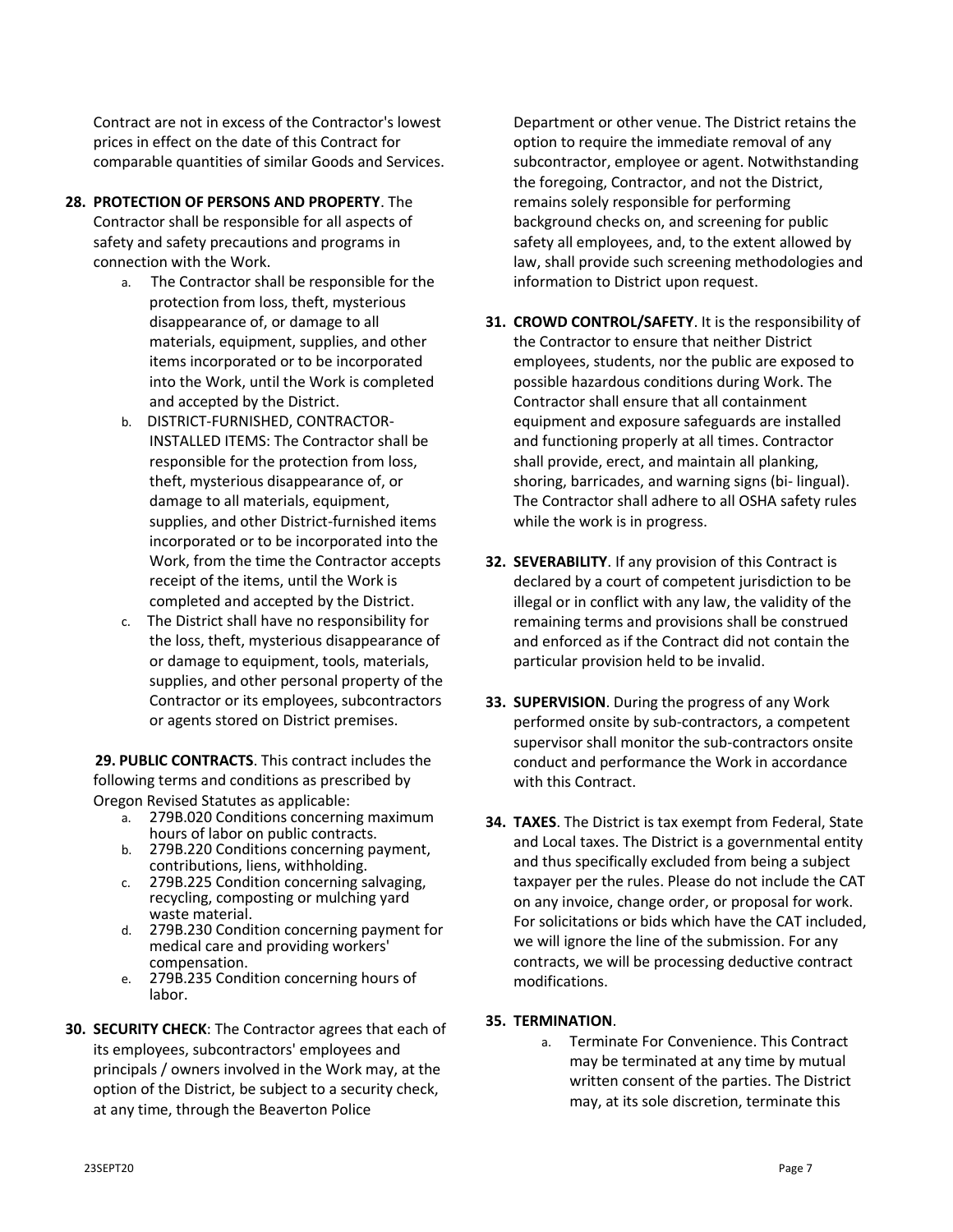Contract, in whole or in part, upon 30 days' notice to the Contractor.

- b. The District's Right to Terminate For Cause. The District may terminate this Contract, in whole or in part, immediately upon notice to Contractor, or at such later date as the District may establish in such notice, upon the occurrence of any of the following events:
	- i. Pricing increases pursuant to Price Escalation/De-Escalation clause above.
	- ii. The District fails to receive funding, or appropriations, limitations or other expenditure authority at levels sufficient to pay for Contractor's Work;
	- iii. Federal or state laws, regulations or guidelines are modified or interpreted in such a way that either the Work under this Contract is prohibited, or the District is prohibited from paying for such Work from the planned funding source;
	- iv. Contractor no longer holds any license or certificate that is required to perform the Work; or
	- v. Contractor commits any material breach or default of any covenant, warranty, obligation or Contract under this Contract, fails to perform the Work under this Contract within the time specified herein or any extension thereof, or so fails to pursue the Work as to endanger Contractor's performance under this Contract in accordance with its terms, and such breach, default or failure is not cured within 10 business days after delivery of the District's notice, or such longer period as the District may specify in such notice.
- c. Contractor's Right to Terminate for Cause. Contractor may terminate this Contract upon 30 days' notice to the District if the District fails to pay Contractor pursuant to the terms of this Contract and the District fails to cure within 30 business days after receipt of Contractor's notice.
- d. Enforcement. Termination under any provision of this Contract shall not extinguish or prejudice the District's right to enforce this Contract with respect to any

breach of a Contractor warranty or any defect in or default of Contractor's performance that has not been cured, including any right of the District to indemnification by Contractor. If this Contract is so terminated, Contractor shall be paid in accordance with the terms of the contract for services rendered and accepted.

- e. Remedies. In the event of termination pursuant to above, Contractor's sole remedy shall be a claim for the sum designated for accomplishing the Work multiplied by the percentage of Work completed and accepted by the District, less previous amounts paid. If previous amounts paid to Contractor exceed the amount due to Contractor under this subsection, Contractor shall pay any excess to the District upon demand.
- f. Contractor's Tender upon Termination. Upon receiving a notice of termination of this Contract, Contractor shall immediately cease all activities under this Contract, unless the District expressly directs otherwise in such notice of termination. Upon termination of this Contract, Contractor shall deliver to the District all documents, information, works-in-progress and other property that are or would be deliverables had the Contract been completed. Upon the District's request, Contractor shall surrender to anyone the District designates, all documents, research or objects or other tangible things needed to complete the Work.
- g. Limitation of Liabilities. Neither party shall be liable for (i) any indirect, incidental, consequential or special damages under the contract or (ii) any damages of any sort arising solely from the termination of this contract in accordance with its terms.
- **36. TIME IS OF THE ESSENCE**. The Contractor shall achieve Completion of the Work within the time provided on the first page of the Contract. Completion shall mean the Work shall be fully complete, including all punch lists items, and all documentation, drawings and warranties required under the Contract Documents shall have been delivered to District, and all required inspections, permits and approvals for use and occupancy of the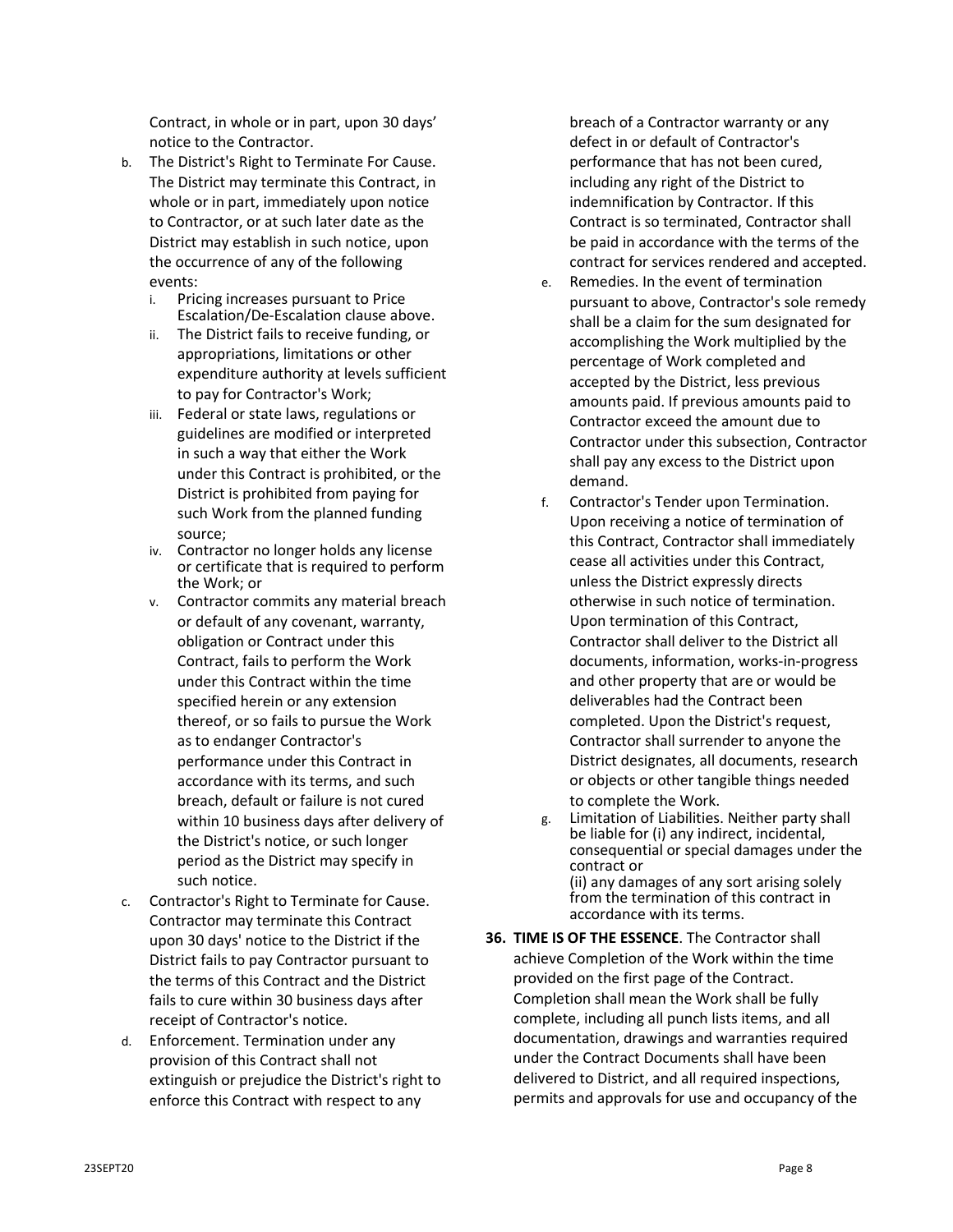Work shall have been procured and delivered. The Contractor shall at all times carry on the Work diligently, without delay and punctually fulfill all requirements of the Work.

- **37. TRANSPORTATION**. The Contractor is responsible for transportation of its employees, tools, equipment, construction materials, etc., to and from the Work site.
- **38. USE OF DISTRICT FACILITIES**. Contractor shall have the right to use only those District facilities and utilities that are necessary to perform the Work. Such right shall, at the District's sole discretion, be contingent on the Contractor signing the District's facilities use agreement.
	- a. The Contractor shall provide, at his its own expense and by licensed personnel, all tieins and extensions to electrical, water, and waste connections, etc. All connections must be approved in advance by the District and all work relative to the utilities must be in accordance with the applicable building codes.
	- b. All water connections shall include reduced pressure backflow protection or double check and double gate valves. All water must be shut off at the end of each shift.
	- c. Contractor must ensure that all applicable electrical usage is in compliance with all UL and NFPA guidelines.

#### **39. USE OF PREMISES**.

- a. Contractor shall not interfere with any daily on-going building operations in areas that are scheduled for Work.
- b. All deliveries, storage of equipment or materials shall be coordinated with the Contract Manager.
- c. Contractor shall confine its apparatus, the storage of materials and operation of his staff to limits established by law, ordinances, permits or directions of the District.
- d. The work site shall be kept in an orderly and safe fashion so as not to interfere with the progress of the work or the work of any other Contractor or District staff.
- **40. WAIVER**. The failure of either party to enforce any provision of this contract shall not constitute a waiver by that party of that or any other provision of this contract.
- **41. WARRANTY**. The Contractor warrants to the District that materials and equipment furnished under the Contract will be of good quality and new unless otherwise required or permitted by the Contract Documents, that the Work will be performed in a skillful and workmanlike manner, that the Work will be free from defects not inherent in the quality required or permitted, and that the Work will conform with the requirements of the Contract Documents. Work not conforming to these requirements, including substitutions not properly approved and authorized, may be considered defective. The Contractor's warranty excludes remedy for damage or defect caused by abuse, modifications not executed by the Contractor, improper or insufficient maintenance, improper operation or normal wear and tear or normal usage.
	- a. If, within one year after the date of Final Completion of all the Work or by terms of an applicable special warranty required by the Contract Documents, any of the Work is found to be not in accordance with the requirements of the Contract Documents, the Contractor shall correct it according to the requirements of this subparagraph with no additional cost promptly after receipt of written notice from the District to do so. If the Contractor does not promptly initiate work to correct the Work designated in the notice, the District may proceed to correct the Work, the District may dispose of materials and equipment as it sees fit, and the Contractor will be liable for all costs. This obligation shall survive acceptance of the Work under the Contract and termination of the Contract, is in addition to other warranties provided by contract or law, and does not establish a time limit for damages.
	- b. All implied warranties recognized by the Uniform Commercial Code apply to this Contract and the Contractor shall not issue any disclaimer to the UCC.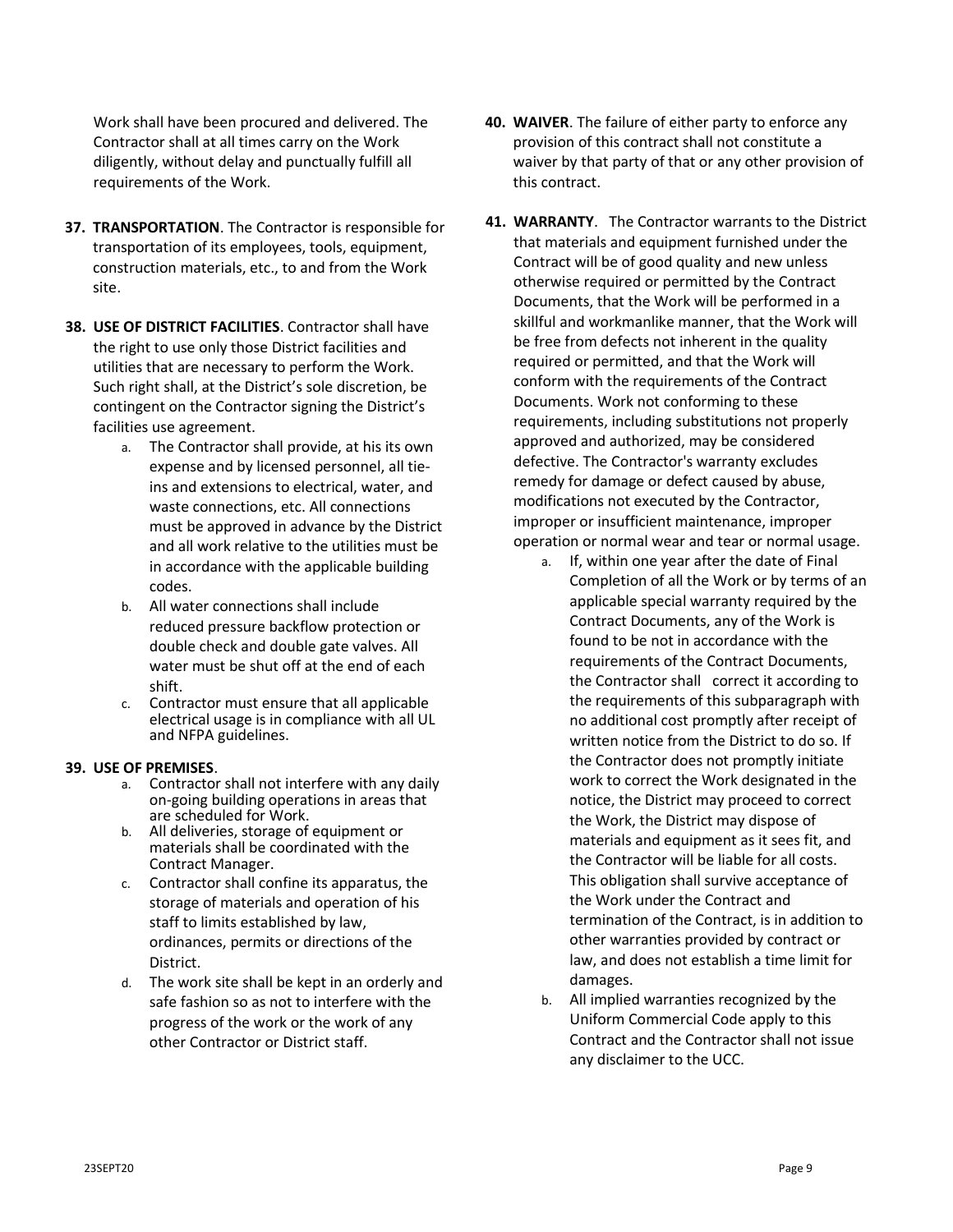- **42.WORKSITE CONDUCT**. All laborers and workers, while working in and around the Work/Project, shall act in a professional manner. The Contractor shall enforce proper discipline and decorum among all laborers and workers on the Site and shall refrain from, among other things: 1) noise, including music; 2) the use of offensive language; 3) smoking or drinking of alcoholic beverages, or use of illegal substances on the Site; 4) physical violence; 5) riding in the passenger elevators with equipment or other materials which may damage them; 6) thievery; 7) the transportation of articles or materials deemed hazardous; and 8) acts of hate, racism, and other behaviors which may threaten people's safety.
- **43. BUSINESS EQUITY.** The Contractor understands that the District maintains a goal of engaging minority, women, emerging, service-disabled veteran and socially or economically disadvantaged businesses (DMWESBSDVBE) as service providers in delivering services necessary to implement our bond program. The District aspires to a goal of ten (10) percent DMWESBSDVBE content, by contract value, in completing our capital bond work, and the Contractor shall expend reasonable efforts to reach this content in the total value of their contracts with the District.
- **44. SUSPENSION OF WORK.** The District may suspend Provider's right/obligation to provide Work without prior notice to the Provider, and at the sole discretion of District, in the event of a declared or defacto condition which makes continued provision of the Work to be not in the best interests of the District. The District will not be obligated to pay for Work not provided.

**45. PUBLIC HEALTH REQUIREMENTS.** The Provider shall comply with any federal, state, county, District, and/or other public health authorities' rules, requirements, procedures, and guidelines that are in effect during the term of the Contract. This requirement shall survive the Contract to the extent applicable.

In accordance with OAR 333-01901030, all persons engaged to provide goods and/or services at a school or school-based program which takes place at or in school facilitates **and who has direct/indirect contact with students**, must be vaccinated against COVID-19 or have a documented medical or religious exception. Unvaccinated persons, regardless of exception status, may not perform work which takes place at or in school facilities if they may have direct/indirect contact with students. Provider attests that all of their employees, visitors or volunteers are in compliance with this rule. Provider agrees that it is their obligation to obtain documentation of compliance with this rule from each of its employees, visitors or volunteers. Provider further agrees that it will maintain such documentation, including vaccination verification and documentation of medical or religious exceptions, for at least two years. Provider further agrees to furnish proof of compliance with this rule to the District at their request.

- **46. PUBLIC CONTRACTING RULES.** To the extent applicable, this Contract is subject to the District's Public Contracting Rules, which can be found on the following website: [https://www.beaverton.k12.or.us/departments/purch](https://www.beaverton.k12.or.us/departments/purchasing) [asing](https://www.beaverton.k12.or.us/departments/purchasing)
- **47. COUNTERPARTS.** This Contract may be executed in several counterparts (electronic or otherwise), each of which shall be an original, all of which shall constitute the same instrument.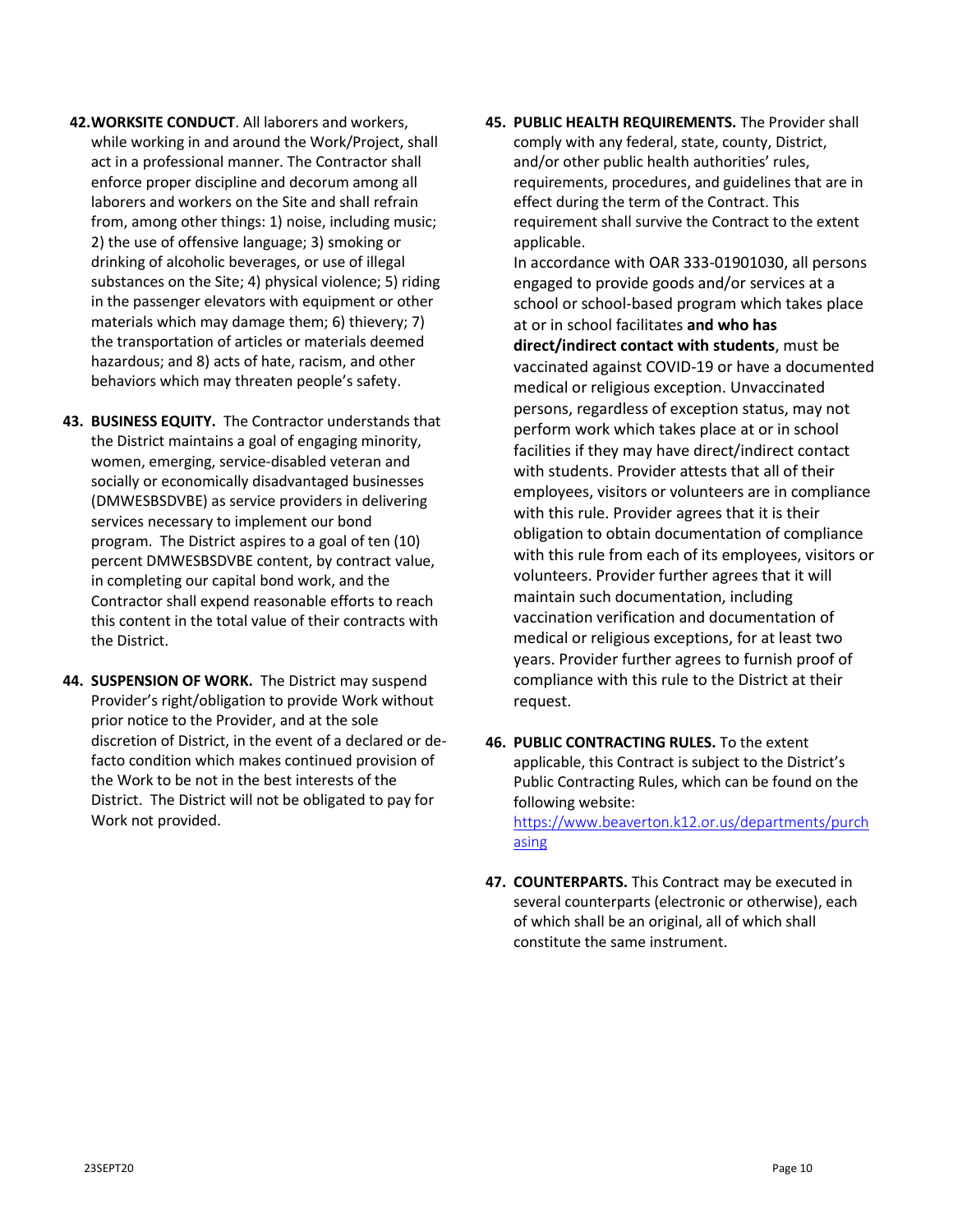# EXHIBIT B

# STATEMENT OF WORK

# INTENTIONALLY BLANK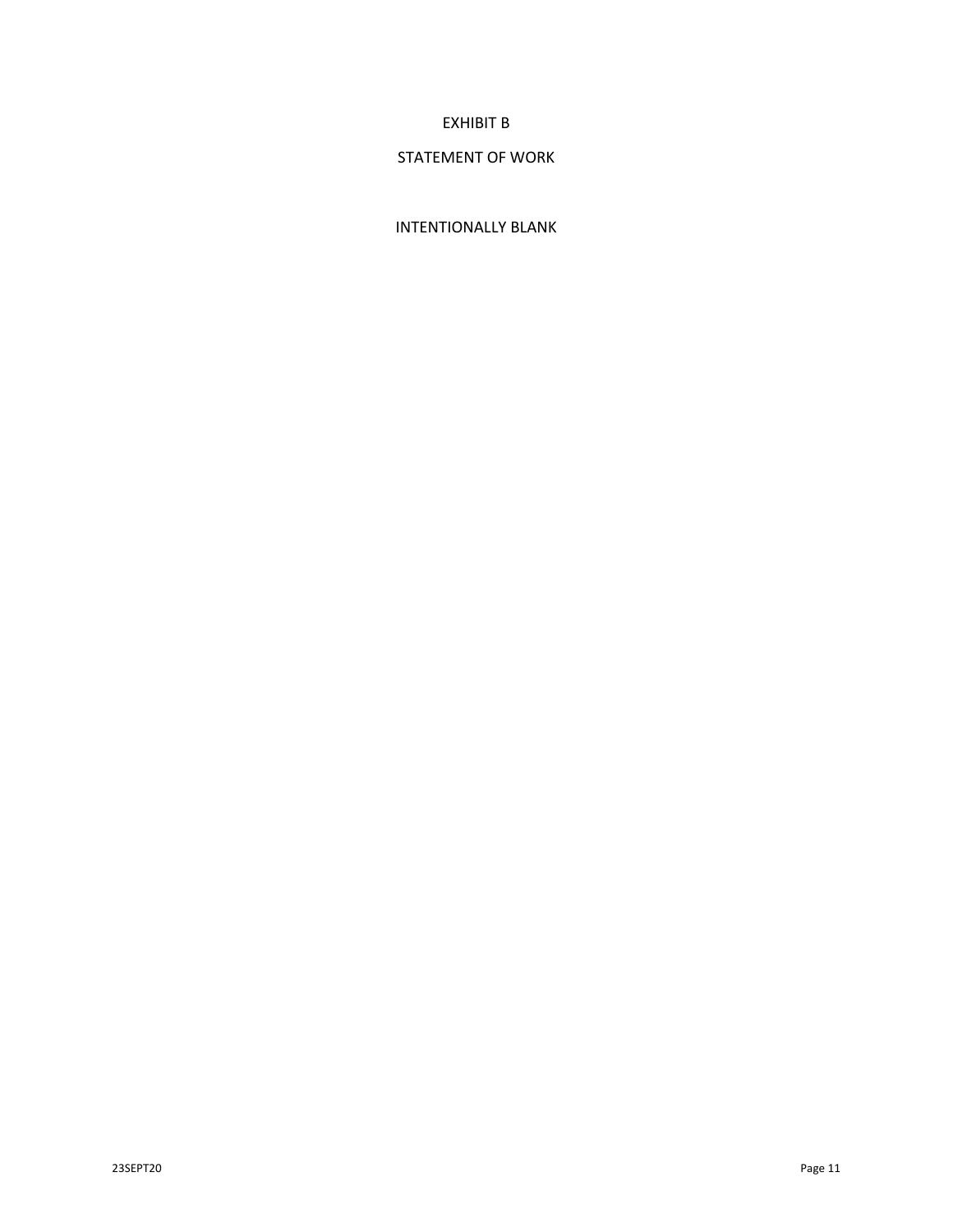# EXHIBIT B1

# PRICE SCHEDULE

# INTENTIONALLY BLANK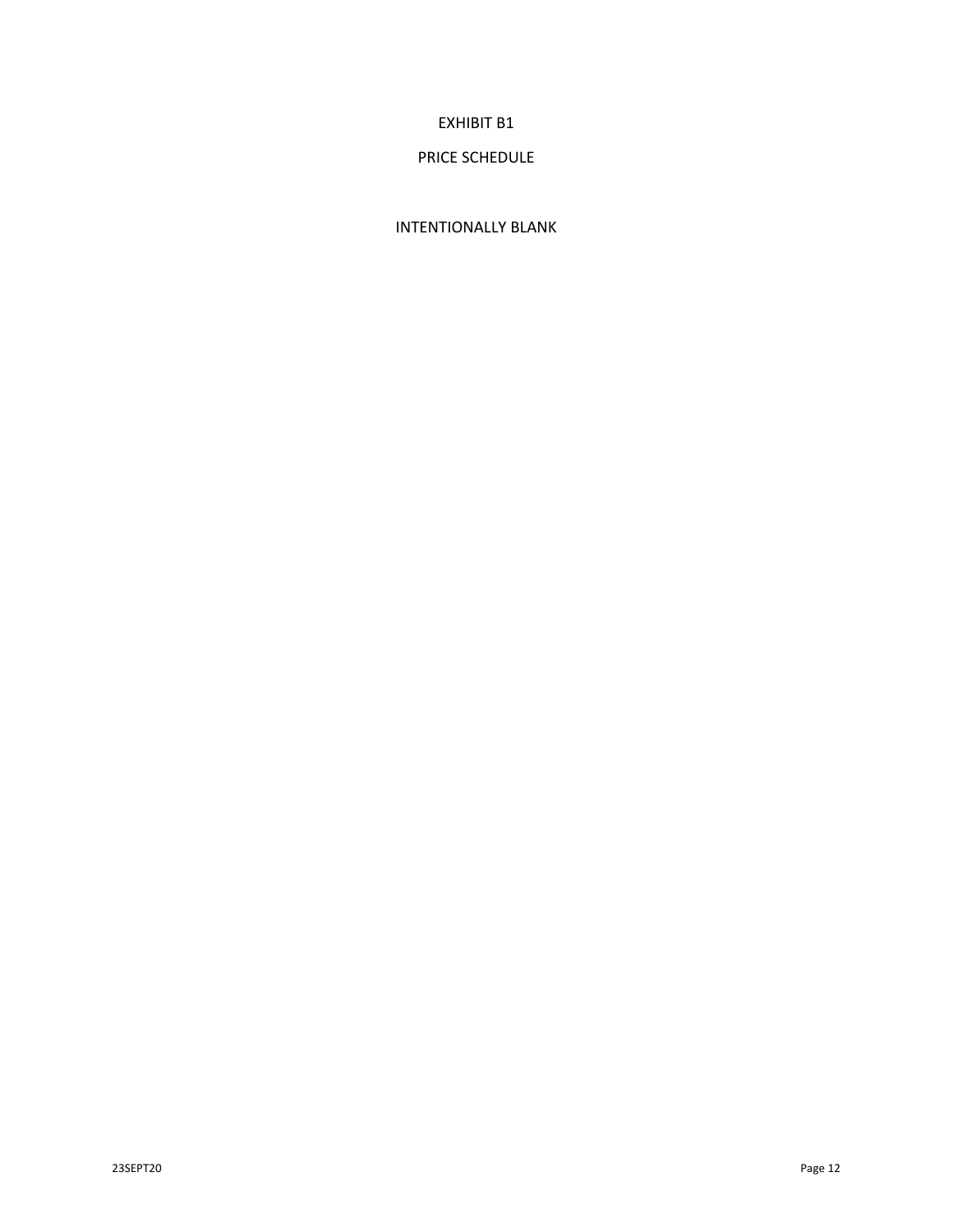

# COVID VACCINATION ATTESTATION FOR BEAVERTON SCHOOL DISTRICT (BSD) CONTRACTORS, SUPPLIERS, AND/OR SERVICE PROVIDERS.

BSD PROJECT NAME\_\_\_\_\_\_\_\_\_\_\_\_\_\_\_\_\_\_\_\_ BSD CONTRACT NUMBER\_\_\_\_\_\_\_\_\_\_\_\_\_\_

In accordance with OAR 333-019-1030, all persons engaged to provide goods and/or services at a BSD school or school-based program which takes place at or in school facilities, must be fully vaccinated against COVID-19 or have a documented medical or religious exemption. Contractors, subcontractors, and any associated personnel coming to the site are required to be fully vaccinated if they will have direct or indirect contact with students in the course of performing their work. Unvaccinated persons with documented medical or religious exemptions may still be refused access to school sites if the anticipated work would/could put them in direct or indirect contact with students or staff.

Contractor

by (Authorized Representative) attests that all of their employees,

associates, subcontractors or agents are in compliance with this rule.

Contractor agrees that it is their obligation to obtain documentation of compliance with this rule from each of its employees, associates, agents, or subcontractors.

Contractor further agrees that it will maintain records of such documentation, including vaccination verification and documentation of medical or religious exemptions, for at least two years from the completion of the project. Contractor further agrees to furnish proof of compliance with this rule to the District at their request and in their sole discretion.

Contractor agrees to indemnify, defend, and hold harmless the District from any violations or civil penalties assessed as a result of Contractor failing to comply with this rule.

Contractor also agrees that Contractor will not pursue, nor will any of their employees, associates, agents, or subcontractors pursue any action against Beaverton School District in the event any of their employees, associates, agents, or subcontractors contracts COVID as a result of the provision of goods or services to Beaverton School District.

| Agreed to this<br>Day of                                                                         | 20                               |
|--------------------------------------------------------------------------------------------------|----------------------------------|
|                                                                                                  | <b>Beaverton School District</b> |
| By:<br>the control of the control of the control of the control of the control of the control of | By:                              |
| Title:                                                                                           | Title:                           |
| Date:                                                                                            | Date:                            |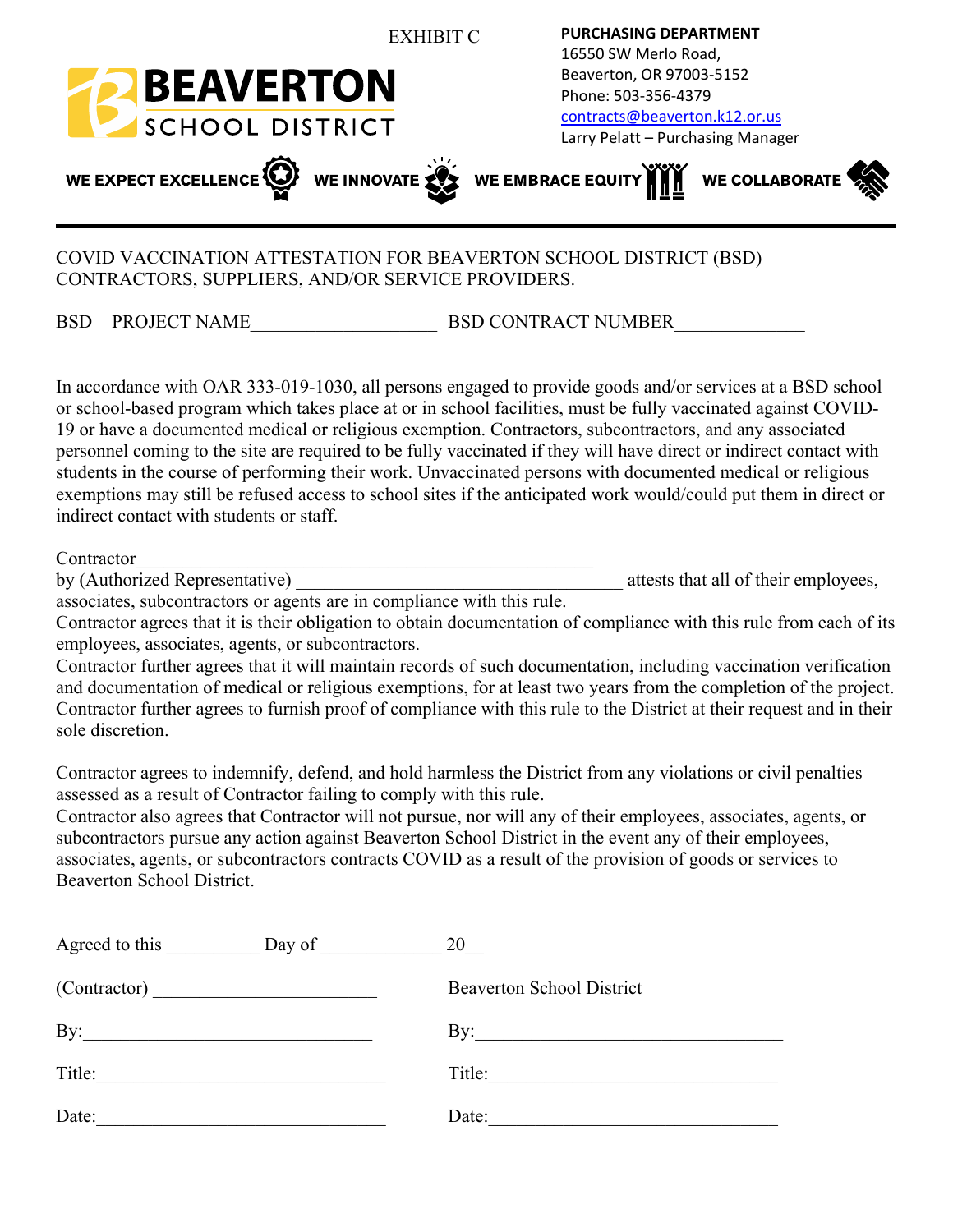# **Customer Activity Report**

All Activity Include Test Signals Beaverton SD - Fire Systems Branch ID: BSD - FIRE Monitoring Status: Active 09/07/2021 00:00:00 Thru 09/07/2021 23:59:59 [Customer's Local Time Zone]

# Monitoring Status: Activ<br>09/07/2021 00:00:00 Thru 09/07/20<br>Customer's Local Time Zo<br>**DIP-3424** ACMA - Arts & Communication Magnet Acad. - <br>Be<br>Be **FIRE**<br>(503) 356-3670 **(2008 - Arts & Communder)<br>FIRE<br>(503) 356-3670<br>v Time Log De: 11375 SW Center St Beaverton OR 97005**

| <b>Date</b>    | Day | <b>Time</b>      | <b>Log Description</b>                |                                                                            |
|----------------|-----|------------------|---------------------------------------|----------------------------------------------------------------------------|
| 09/07/2021 Tue |     | 04:05:48         |                                       | Periodic Test (*E) (System: 1 Area: 1) RL: DIP TX-ID: 3424 Key: E602 OZ: 1 |
|                |     | 10:05:50         |                                       | Periodic Test (*E) (System: 1 Area: 1) RL: DIP TX-ID: 3424 Key: E602 OZ: 1 |
|                |     | 16:05:50         |                                       | Periodic Test (*E) (System: 1 Area: 1) RL: DIP TX-ID: 3424 Key: E602 OZ: 1 |
|                |     | 22:05:50         |                                       | Periodic Test (*E) (System: 1 Area: 1) RL: DIP TX-ID: 3424 Key: E602 OZ: 1 |
| CF-3483        |     | $(503)$ 356-3900 | <b>ADMIN ALOHA BRANCH - BURG/FIRE</b> | <b>17880 Southwest Blanton Street</b><br>Beaverton OR 97078                |

# **ADMIN ALOHA BRANCH - BURG/FIRE**<br>(503) 356-3900<br>... Time

#### **17880 Southwest Blanton Street Beaverton OR 97078**

| <b>Date</b>    | Day | Time           | <b>Log Description</b>                                                             |  |
|----------------|-----|----------------|------------------------------------------------------------------------------------|--|
| 09/07/2021 Tue |     | 01:20:32       | Auto Test (RP) (System: 1 Area: 1) RL: CF TX-ID: 3483 Key: RP                      |  |
|                |     | 01:20:32       | Schedule Executed (JR) (System: 1 Area: 1) RL: CF TX-ID: 3483 Key: JR              |  |
|                |     | 05:52:12       | Open (OP) [Kasey Wescott] (System: 1 Area: 1) RL: CF TX-ID: 3483 Key: OP OA: 1     |  |
|                |     | 05:57:35       | Open (OP) [Kasey Wescott] (System: 1 Area: 2) RL: CF TX-ID: 3483 Key: OP OA: 2     |  |
|                |     | 06:13:32       | Open (OP) [Julie Henderson] (System: 1 Area: 5) RL: CF TX-ID: 3483 Key: OP OA: 5   |  |
|                |     | 06:40:37       | Open (OP) [Nathan Johnston] (System: 1 Area: 6) RL: CF TX-ID: 3483 Key: OP OA: 6   |  |
|                |     | 09:28:23       | Remote Prg Success (RS) (System: 1 Area: 1) RL: CF TX-ID: 3483 Key: RS             |  |
|                |     | 09:34:30       | Remote Prg Success (RS) (System: 1 Area: 1) RL: CF TX-ID: 3483 Key: RS             |  |
|                |     | 09:35:34       | Remote Prg Success (RS) (System: 1 Area: 1) RL: CF TX-ID: 3483 Key: RS             |  |
|                |     | 09:35:35       | Parameter Changed (YG) (System: 1 Area: 1) RL: CF TX-ID: 3483 Key: YG              |  |
|                |     | 15:58:17       | Close (CL) [Lisa Douglas] (System: 1 Area: 2) RL: CF TX-ID: 3483 Key: CL OA: 2     |  |
|                |     | 16:27:23       | Close (CL) [Kasey Wescott] (System: 1 Area: 1) RL: CF TX-ID: 3483 Key: CL OA: 1    |  |
|                |     | 17:01:44       | Close (CL) [Amy Sargent] (System: 1 Area: 5) RL: CF TX-ID: 3483 Key: CL OA: 5      |  |
|                |     | 17:05:51       | Open (OP) [Zachary Harrison] (System: 1 Area: 5) RL: CF TX-ID: 3483 Key: OP OA: 5  |  |
|                |     | 17:06:35       | Close (CL) [Zachary Harrison] (System: 1 Area: 6) RL: CF TX-ID: 3483 Key: CL OA: 6 |  |
|                |     | 17:10:04       | Open (OP) [Zachary Harrison] (System: 1 Area: 1) RL: CF TX-ID: 3483 Key: OP OA: 1  |  |
|                |     | 17:10:44       | Open (OP) [Zachary Harrison] (System: 1 Area: 2) RL: CF TX-ID: 3483 Key: OP OA: 2  |  |
|                |     | 17:27:46       | Close (CL) [Zachary Harrison] (System: 1 Area: 5) RL: CF TX-ID: 3483 Key: CL OA: 5 |  |
|                |     | 17:46:14       | Close (CL) [Zachary Harrison] (System: 1 Area: 2) RL: CF TX-ID: 3483 Key: CL OA: 2 |  |
|                |     | 17:57:58       | Open (OP) [Zachary Harrison] (System: 1 Area: 5) RL: CF TX-ID: 3483 Key: OP OA: 5  |  |
|                |     | 17:58:26       | Close (CL) [Zachary Harrison] (System: 1 Area: 1) RL: CF TX-ID: 3483 Key: CL OA: 1 |  |
|                |     | 18:01:07       | Close (CL) [Zachary Harrison] (System: 1 Area: 5) RL: CF TX-ID: 3483 Key: CL OA: 5 |  |
|                |     | 23:59:39       | Schedule Executed (JR) (System: 1 Area: 1) RL: CF TX-ID: 3483 Key: JR              |  |
| DIP-6681       |     | (503) 356-4500 | <b>Administration Building - FIRE</b><br>16550 SW Merlo Rd<br>Beaverton OR 97003   |  |
|                |     |                |                                                                                    |  |

# **Administration Building - FIRE**<br>(503) 356-4500

#### **16550 SW Merlo Rd Beaverton OR 97003**

| <b>Date</b>     | Day | Time           | <b>Log Description</b>                                                        |  |
|-----------------|-----|----------------|-------------------------------------------------------------------------------|--|
| 09/07/2021 Tue  |     | 00:43:56       | Periodic Test (*E) (System: 1 Area: 1) RL: DIP TX-ID: 6681 Key: E602 OZ: 1    |  |
|                 |     | 06:44:02       | Periodic Test (*E) (System: 1 Area: 1) RL: DIP TX-ID: 6681 Key: E602 OZ: 1    |  |
|                 |     | 12:44:00       | Periodic Test (*E) (System: 1 Area: 1) RL: DIP TX-ID: 6681 Key: E602 OZ: 1    |  |
|                 |     | 18:43:58       | Periodic Test (*E) (System: 1 Area: 1) RL: DIP TX-ID: 6681 Key: E602 OZ: 1    |  |
| <b>DIP-6610</b> |     | (503) 356-2760 | <b>Aloha High School - FIRE</b><br>18550 SW Kinnaman Rd<br>Beaverton OR 97078 |  |
|                 |     |                |                                                                               |  |

```
(503) 356-2760
```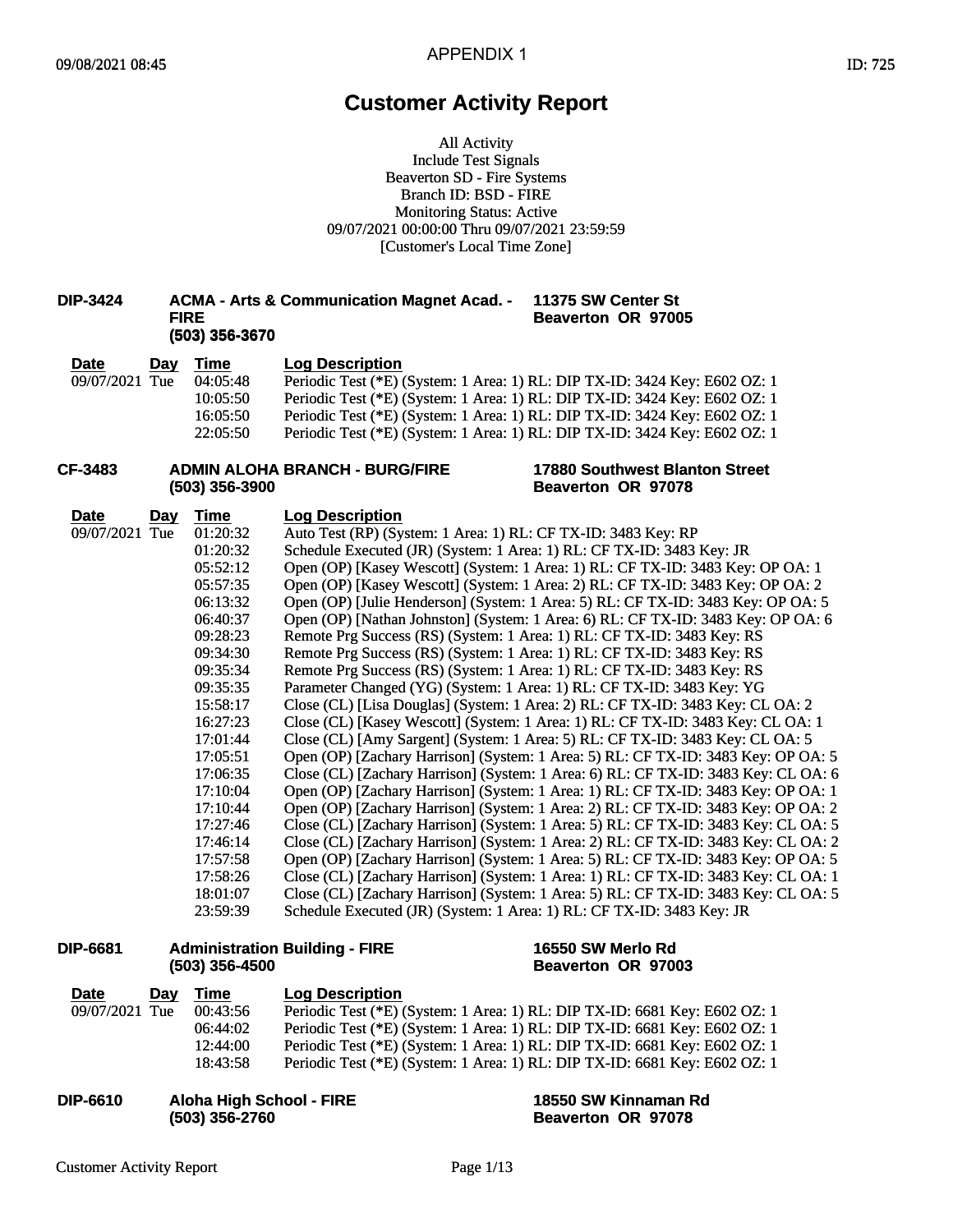| <b>Date</b>    | Dav | Time     | <b>Log Description</b>                                                     |
|----------------|-----|----------|----------------------------------------------------------------------------|
| 09/07/2021 Tue |     | 01:59:24 | Periodic Test (*E) (System: 1 Area: 1) RL: DIP TX-ID: 6610 Key: E602 OZ: 1 |
|                |     | 07:59:27 | Periodic Test (*E) (System: 1 Area: 1) RL: DIP TX-ID: 6610 Key: E602 OZ: 1 |
|                |     | 13:59:24 | Periodic Test (*E) (System: 1 Area: 1) RL: DIP TX-ID: 6610 Key: E602 OZ: 1 |
|                |     | 19:59:27 | Periodic Test (*E) (System: 1 Area: 1) RL: DIP TX-ID: 6610 Key: E602 OZ: 1 |

#### **DIP-6679 Aloha Huber Park K-8 School - FIRE (503) 356-2000**

#### **5000 SW 173rd Avenue Aloha OR 97007**

**13730 Walker Rd Beaverton OR 97005**

| <b>Date</b>    | Dav | Time     | <b>Log Description</b>                                                     |
|----------------|-----|----------|----------------------------------------------------------------------------|
| 09/07/2021 Tue |     | 04:10:10 | Periodic Test (*E) (System: 1 Area: 1) RL: DIP TX-ID: 6679 Key: E602 OZ: 1 |
|                |     | 10:10:13 | Periodic Test (*E) (System: 1 Area: 1) RL: DIP TX-ID: 6679 Key: E602 OZ: 1 |
|                |     | 16:10:09 | Periodic Test (*E) (System: 1 Area: 1) RL: DIP TX-ID: 6679 Key: E602 OZ: 1 |
|                |     | 22:10:11 | Periodic Test (*E) (System: 1 Area: 1) RL: DIP TX-ID: 6679 Key: E602 OZ: 1 |

#### **DIP-6657 Barnes Elementary School - FIRE (503) 356-2130**

| <b>Date</b>             | Day | Time     | <b>Log Description</b>                                                     |
|-------------------------|-----|----------|----------------------------------------------------------------------------|
| 09/07/2021 Tue 02:20:12 |     |          | Periodic Test (*E) (System: 1 Area: 1) RL: DIP TX-ID: 6657 Key: E602 OZ: 1 |
|                         |     | 08:20:12 | Periodic Test (*E) (System: 1 Area: 1) RL: DIP TX-ID: 6657 Key: E602 OZ: 1 |
|                         |     | 14:20:08 | Periodic Test (*E) (System: 1 Area: 1) RL: DIP TX-ID: 6657 Key: E602 OZ: 1 |
|                         |     | 20:20:09 | Periodic Test (*E) (System: 1 Area: 1) RL: DIP TX-ID: 6657 Key: E602 OZ: 1 |

| DIP-6658 | <b>Beaver Acres Elementary School - FIRE</b> | 2125 SW 170th Ave  |
|----------|----------------------------------------------|--------------------|
|          | (503) 356-2020                               | Beaverton OR 97006 |

| Time     | <b>Log Description</b>                                                            |
|----------|-----------------------------------------------------------------------------------|
| 00:58:33 | Periodic Test (*E) (System: 1 Area: 1) RL: DIP TX-ID: 6658 Key: E602 OZ: 1        |
| 00:58:36 | Timer Test w/Trouble (TT) (System: 1 Area: 1) RL: DIP TX-ID: 6658 Key: E608 OZ: 1 |
| 06:58:31 | Periodic Test (*E) (System: 1 Area: 1) RL: DIP TX-ID: 6658 Key: E602 OZ: 1        |
| 06:58:34 | Timer Test w/Trouble (TT) (System: 1 Area: 1) RL: DIP TX-ID: 6658 Key: E608 OZ: 1 |
| 12:58:29 | Periodic Test (*E) (System: 1 Area: 1) RL: DIP TX-ID: 6658 Key: E602 OZ: 1        |
| 12:58:33 | Timer Test w/Trouble (TT) (System: 1 Area: 1) RL: DIP TX-ID: 6658 Key: E608 OZ: 1 |
| 18:58:30 | Periodic Test (*E) (System: 1 Area: 1) RL: DIP TX-ID: 6658 Key: E602 OZ: 1        |
| 18:58:35 | Timer Test w/Trouble (TT) (System: 1 Area: 1) RL: DIP TX-ID: 6658 Key: E608 OZ: 1 |
|          |                                                                                   |

| <b>Beaverton High School - FIRE</b><br><b>DIP-6609</b><br>(503) 356-2830 |     |          | 13000 SW 2nd ST<br>Beaverton OR 97005                                            |
|--------------------------------------------------------------------------|-----|----------|----------------------------------------------------------------------------------|
| <b>Date</b>                                                              | Dav | Time     | <b>Log Description</b>                                                           |
| 09/07/2021 Tue                                                           |     | 06:01:23 | Periodic Test (*E) (TX: 2 System: 1 Area: 1) RL: DIP TX-ID: 6609 Key: E602 OZ: 1 |
|                                                                          |     | 12:01:23 | Periodic Test (*E) (TX: 2 System: 1 Area: 1) RL: DIP TX-ID: 6609 Key: E602 OZ: 1 |
|                                                                          |     | 18:01:21 | Periodic Test (*E) (TX: 2 System: 1 Area: 1) RL: DIP TX-ID: 6609 Key: E602 OZ: 1 |

| DIP-6669 | <b>Bethany Elementary School - FIRE</b><br>$(503)$ 356-2030 | 3305 NW 174th Ave<br>Beaverton OR 97006 |  |
|----------|-------------------------------------------------------------|-----------------------------------------|--|
|          |                                                             |                                         |  |

**Date Day Time Log Description**<br>09/07/2021 Tue 09:18:19 Periodic Test (\*E) (

Periodic Test (\*E) (System: 1 Area: 1) RL: DIP TX-ID: 6669 Key: E602 OZ: 1

#### **DIP-6659 Bonny Slope Elementary School - FIRE (503) 356-2040 11775 NW McDaniel Rd Portland OR 97229**

| <b>Date</b>    | Day | Time     | <b>Log Description</b>                                                     |
|----------------|-----|----------|----------------------------------------------------------------------------|
| 09/07/2021 Tue |     | 00:45:24 | Periodic Test (*E) (System: 1 Area: 1) RL: DIP TX-ID: 6659 Key: E602 OZ: 1 |
|                |     | 06:45:25 | Periodic Test (*E) (System: 1 Area: 1) RL: DIP TX-ID: 6659 Key: E602 OZ: 1 |
|                |     | 12:45:26 | Periodic Test (*E) (System: 1 Area: 1) RL: DIP TX-ID: 6659 Key: E602 OZ: 1 |
|                |     | 18:45:23 | Periodic Test (*E) (System: 1 Area: 1) RL: DIP TX-ID: 6659 Key: E602 OZ: 1 |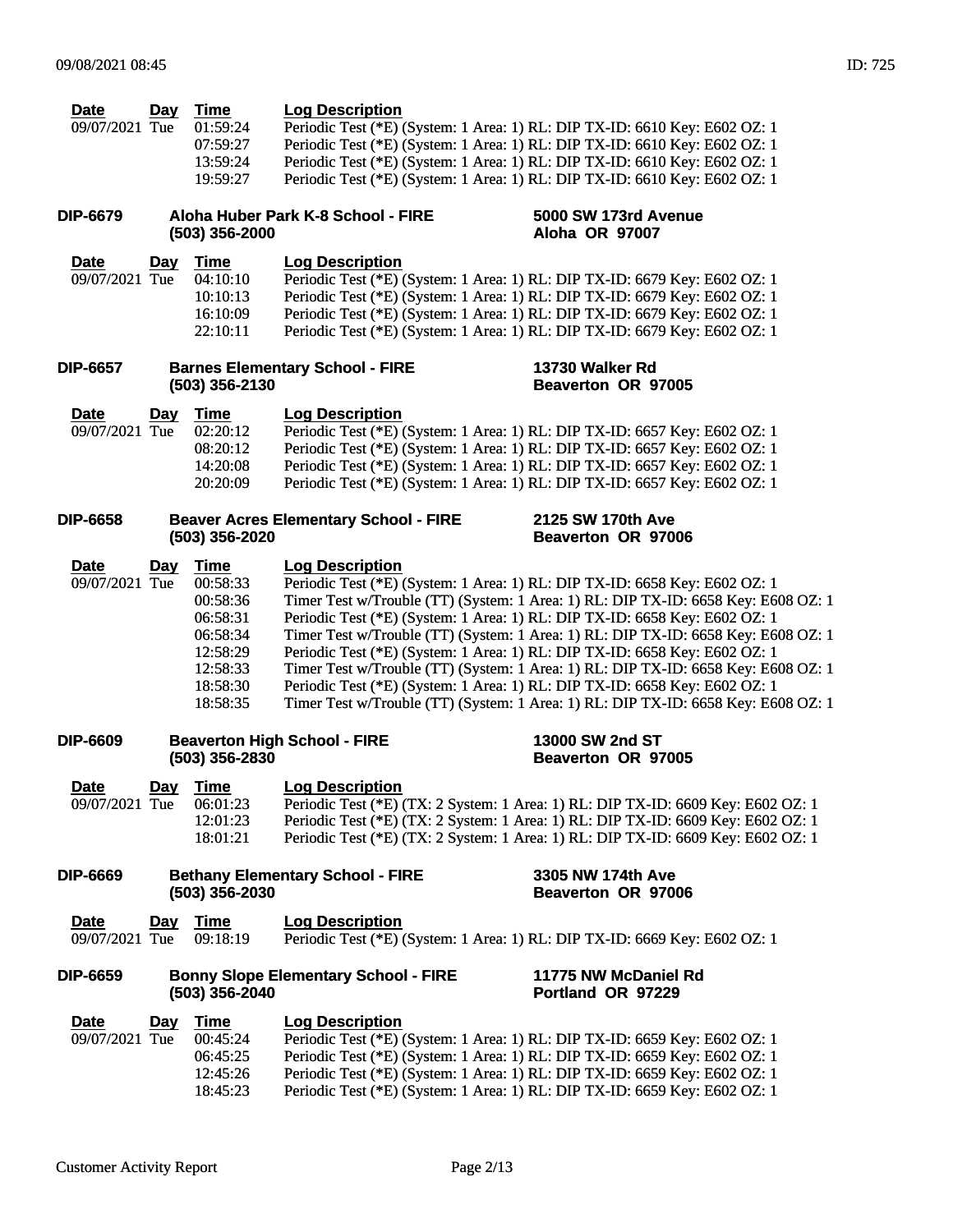| <b>DIP-6685</b>               |            | <b>Capital Center - FIRE</b><br>(503) 356-3630                                                              |                                                                                                      | 10740 NE Walker Rd.<br>Hillsboro OR 97006                                                                                                                                                                                                                                                                                                                                                                                                                                                                                                                                                  |
|-------------------------------|------------|-------------------------------------------------------------------------------------------------------------|------------------------------------------------------------------------------------------------------|--------------------------------------------------------------------------------------------------------------------------------------------------------------------------------------------------------------------------------------------------------------------------------------------------------------------------------------------------------------------------------------------------------------------------------------------------------------------------------------------------------------------------------------------------------------------------------------------|
| <b>Date</b><br>09/07/2021 Tue | <u>Day</u> | <b>Time</b><br>06:23:31                                                                                     | <b>Log Description</b>                                                                               | Periodic Test (*E) (System: 1 Area: 1) RL: DIP TX-ID: 6685 Key: E602 OZ: 1                                                                                                                                                                                                                                                                                                                                                                                                                                                                                                                 |
| <b>DIP-6661</b>               |            | (503) 356-2050                                                                                              | <b>Cedar Mill Elementary School - FIRE</b>                                                           | 10265 NW Cornell Rd<br>Portland OR 97229                                                                                                                                                                                                                                                                                                                                                                                                                                                                                                                                                   |
| <b>Date</b><br>09/07/2021 Tue | Day        | <b>Time</b><br>01:15:48<br>07:15:49<br>13:15:46<br>19:15:47                                                 | <b>Log Description</b>                                                                               | Periodic Test (*E) (System: 1 Area: 1) RL: DIP TX-ID: 6661 Key: E602 OZ: 1<br>Periodic Test (*E) (System: 1 Area: 1) RL: DIP TX-ID: 6661 Key: E602 OZ: 1<br>Periodic Test (*E) (System: 1 Area: 1) RL: DIP TX-ID: 6661 Key: E602 OZ: 1<br>Periodic Test (*E) (System: 1 Area: 1) RL: DIP TX-ID: 6661 Key: E602 OZ: 1                                                                                                                                                                                                                                                                       |
| <b>DIP-6642</b>               |            | $(503)$ 356-2560                                                                                            | <b>Cedar Park Middle School - FIRE</b>                                                               | 11100 SW Park Way<br>Portland OR 97229                                                                                                                                                                                                                                                                                                                                                                                                                                                                                                                                                     |
| <b>Date</b><br>09/07/2021 Tue | <u>Day</u> | <b>Time</b><br>02:28:53<br>08:28:53<br>14:28:48<br>20:28:49                                                 | <b>Log Description</b>                                                                               | Periodic Test (*E) (System: 1 Area: 1) RL: DIP TX-ID: 6642 Key: E602 OZ: 1<br>Periodic Test (*E) (System: 1 Area: 1) RL: DIP TX-ID: 6642 Key: E602 OZ: 1<br>Periodic Test (*E) (System: 1 Area: 1) RL: DIP TX-ID: 6642 Key: E602 OZ: 1<br>Periodic Test (*E) (System: 1 Area: 1) RL: DIP TX-ID: 6642 Key: E602 OZ: 1                                                                                                                                                                                                                                                                       |
| <b>DIP-6674</b>               |            | (503) 356-2060                                                                                              | <b>Chehalem Elementary School - FIRE</b>                                                             | 15555 SW Davies rd<br>Beaverton OR 97003                                                                                                                                                                                                                                                                                                                                                                                                                                                                                                                                                   |
| <b>Date</b><br>09/07/2021 Tue | <u>Day</u> | <b>Time</b><br>05:43:02<br>11:43:01<br>17:43:00<br>23:42:59                                                 | <b>Log Description</b>                                                                               | Periodic Test (*E) (System: 1 Area: 1) RL: DIP TX-ID: 6674 Key: E602 OZ: 1<br>Periodic Test (*E) (System: 1 Area: 1) RL: DIP TX-ID: 6674 Key: E602 OZ: 1<br>Periodic Test (*E) (System: 1 Area: 1) RL: DIP TX-ID: 6674 Key: E602 OZ: 1<br>Periodic Test (*E) (System: 1 Area: 1) RL: DIP TX-ID: 6674 Key: E602 OZ: 1                                                                                                                                                                                                                                                                       |
| <b>DIP-6644</b>               |            | (503) 356-2580                                                                                              | <b>Conestoga Middle School - FIRE</b>                                                                | 12250 SW Conestoga Dr<br>Beaverton OR 97008                                                                                                                                                                                                                                                                                                                                                                                                                                                                                                                                                |
| <u>Date</u><br>09/07/2021 Tue | $Day$      | <b>Time</b><br>01:56:59                                                                                     | <b>Log Description</b><br>Periodic Test (*E) (System: 1 Area: 1) RL: DIP TX-ID: 6644 Key: E602 OZ: 1 |                                                                                                                                                                                                                                                                                                                                                                                                                                                                                                                                                                                            |
|                               |            | 07:57:01<br>13:57:01<br>19:57:00                                                                            |                                                                                                      | Periodic Test (*E) (System: 1 Area: 1) RL: DIP TX-ID: 6644 Key: E602 OZ: 1<br>Periodic Test (*E) (System: 1 Area: 1) RL: DIP TX-ID: 6644 Key: E602 OZ: 1<br>Periodic Test (*E) (System: 1 Area: 1) RL: DIP TX-ID: 6644 Key: E602 OZ: 1                                                                                                                                                                                                                                                                                                                                                     |
| <b>DIP-6675</b>               |            | (503) 356-2070                                                                                              | <b>Cooper Mountain Elementary School - FIRE</b>                                                      | 7670 SW 170th Avenue<br>Beaverton OR 97007                                                                                                                                                                                                                                                                                                                                                                                                                                                                                                                                                 |
| <b>Date</b><br>09/07/2021 Tue | <u>Day</u> | <b>Time</b><br>02:01:52<br>02:01:55<br>08:01:50<br>08:01:54<br>14:01:52<br>14:01:56<br>20:01:54<br>20:01:58 | <b>Log Description</b><br>Periodic Test (*E) (System: 1 Area: 1) RL: DIP TX-ID: 6675 Key: E602 OZ: 1 | Periodic Test (*E) (System: 1 Area: 1) RL: DIP TX-ID: 6675 Key: E602 OZ: 1<br>Timer Test w/Trouble (TT) (System: 1 Area: 1) RL: DIP TX-ID: 6675 Key: E608 OZ: 1<br>Periodic Test (*E) (System: 1 Area: 1) RL: DIP TX-ID: 6675 Key: E602 OZ: 1<br>Timer Test w/Trouble (TT) (System: 1 Area: 1) RL: DIP TX-ID: 6675 Key: E608 OZ: 1<br>Timer Test w/Trouble (TT) (System: 1 Area: 1) RL: DIP TX-ID: 6675 Key: E608 OZ: 1<br>Periodic Test (*E) (System: 1 Area: 1) RL: DIP TX-ID: 6675 Key: E602 OZ: 1<br>Timer Test w/Trouble (TT) (System: 1 Area: 1) RL: DIP TX-ID: 6675 Key: E608 OZ: 1 |
| <b>DIP-6662</b>               |            | (503) 356-2080                                                                                              | <b>Elmonica Elementary School - FIRE</b>                                                             | 16950 SW Lisa Ct<br>Beaverton OR 97006                                                                                                                                                                                                                                                                                                                                                                                                                                                                                                                                                     |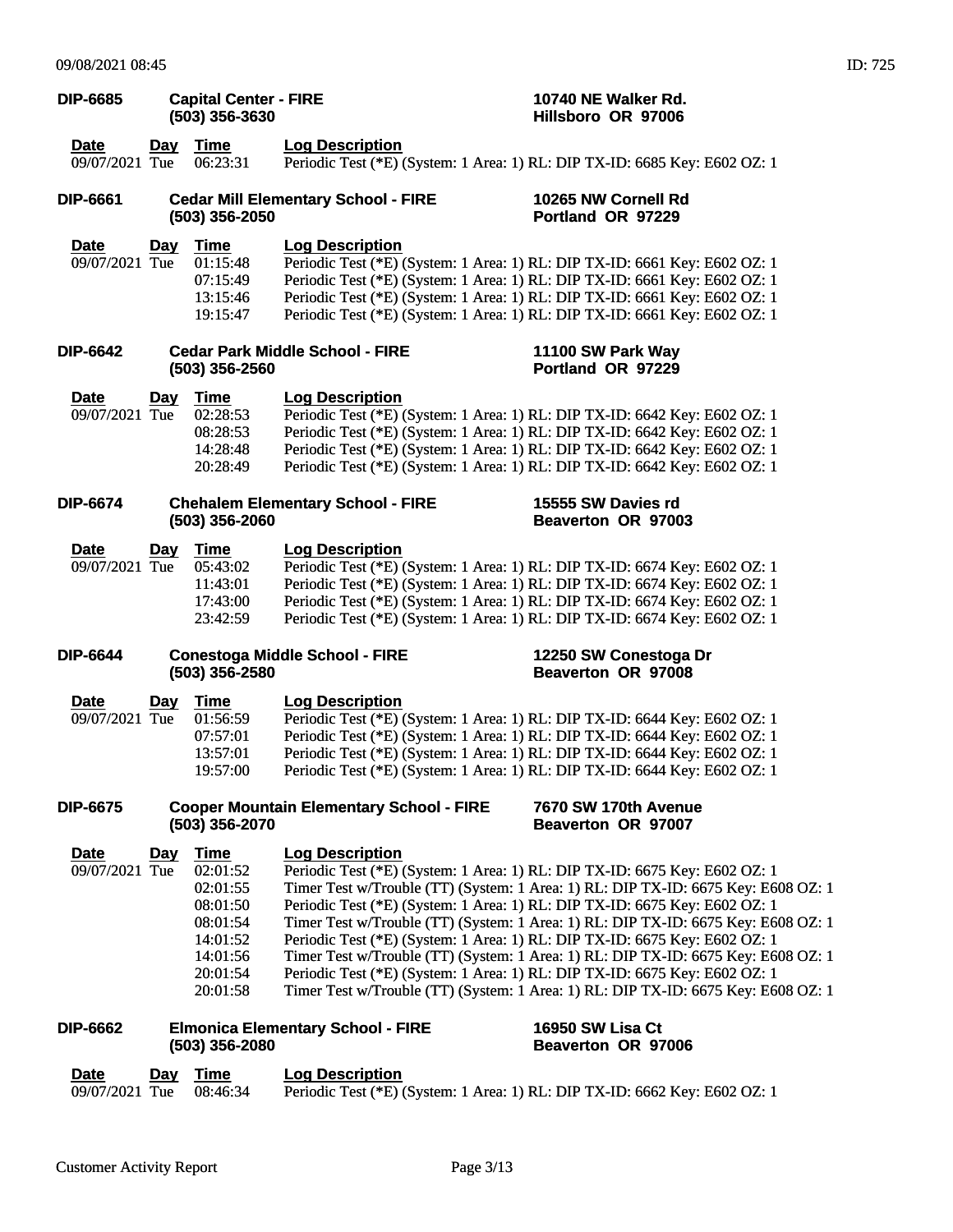| <b>DIP-6676</b>               |            | (503) 356-2090                                                               | <b>Errol Hassell Elementary School - FIRE</b>                                                                                                  | 18100 SW Bany Road<br>Beaverton OR 97007                                                                                                                                                                                                                                                                                                                                                                                                                                                                                                                       |  |
|-------------------------------|------------|------------------------------------------------------------------------------|------------------------------------------------------------------------------------------------------------------------------------------------|----------------------------------------------------------------------------------------------------------------------------------------------------------------------------------------------------------------------------------------------------------------------------------------------------------------------------------------------------------------------------------------------------------------------------------------------------------------------------------------------------------------------------------------------------------------|--|
| <b>Date</b><br>09/07/2021 Tue | <u>Day</u> | <u>Time</u><br>02:00:03<br>08:00:04<br>14:00:00<br>20:00:00                  | <b>Log Description</b>                                                                                                                         | Periodic Test (*E) (System: 1 Area: 1) RL: DIP TX-ID: 6676 Key: E602 OZ: 1<br>Periodic Test (*E) (System: 1 Area: 1) RL: DIP TX-ID: 6676 Key: E602 OZ: 1<br>Periodic Test (*E) (System: 1 Area: 1) RL: DIP TX-ID: 6676 Key: E602 OZ: 1<br>Periodic Test (*E) (System: 1 Area: 1) RL: DIP TX-ID: 6676 Key: E602 OZ: 1                                                                                                                                                                                                                                           |  |
| <b>DIP-6691</b>               |            | (503) 356-2100                                                               | <b>Findley Elementary School - FIRE</b>                                                                                                        | 4155 NW Saltzman Road<br>Portland OR 97229                                                                                                                                                                                                                                                                                                                                                                                                                                                                                                                     |  |
| <b>Date</b><br>09/07/2021 Tue | <u>Day</u> | Time<br>02:02:18<br>08:02:21<br>14:02:17<br>20:02:19                         | <b>Log Description</b>                                                                                                                         | Periodic Test (*E) (System: 1 Area: 1) RL: DIP TX-ID: 6691 Key: E602 OZ: 1<br>Periodic Test (*E) (System: 1 Area: 1) RL: DIP TX-ID: 6691 Key: E602 OZ: 1<br>Periodic Test (*E) (System: 1 Area: 1) RL: DIP TX-ID: 6691 Key: E602 OZ: 1<br>Periodic Test (*E) (System: 1 Area: 1) RL: DIP TX-ID: 6691 Key: E602 OZ: 1                                                                                                                                                                                                                                           |  |
| <b>DIP-6677</b>               |            | (503) 356-2110                                                               | Fir Grove Elementary School - FIRE                                                                                                             | 6300 SW Wilson Avenue<br>Beaverton OR 97008                                                                                                                                                                                                                                                                                                                                                                                                                                                                                                                    |  |
| <b>Date</b><br>09/07/2021 Tue | <u>Day</u> | <u>Time</u><br>05:04:57<br>11:04:57<br>17:04:54<br>23:04:54                  | <b>Log Description</b>                                                                                                                         | Periodic Test (*E) (System: 1 Area: 1) RL: DIP TX-ID: 6677 Key: E602 OZ: 1<br>Periodic Test (*E) (System: 1 Area: 1) RL: DIP TX-ID: 6677 Key: E602 OZ: 1<br>Periodic Test (*E) (System: 1 Area: 1) RL: DIP TX-ID: 6677 Key: E602 OZ: 1<br>Periodic Test (*E) (System: 1 Area: 1) RL: DIP TX-ID: 6677 Key: E602 OZ: 1                                                                                                                                                                                                                                           |  |
| <b>DIP-6673</b>               |            | (503) 356-2600                                                               | <b>Five Oaks Middle School - FIRE</b>                                                                                                          | 1600 NW 173rd Avenue<br><b>Beaverton OR 97006</b>                                                                                                                                                                                                                                                                                                                                                                                                                                                                                                              |  |
| <b>Date</b><br>09/07/2021 Tue | <u>Day</u> | <u>Time</u><br>02:01:13<br>08:01:15<br>14:01:12<br>20:01:14                  | <b>Log Description</b>                                                                                                                         | Periodic Test (*E) (System: 1 Area: 1) RL: DIP TX-ID: 6673 Key: E602 OZ: 1<br>Periodic Test (*E) (System: 1 Area: 1) RL: DIP TX-ID: 6673 Key: E602 OZ: 1<br>Periodic Test (*E) (System: 1 Area: 1) RL: DIP TX-ID: 6673 Key: E602 OZ: 1<br>Periodic Test (*E) (System: 1 Area: 1) RL: DIP TX-ID: 6673 Key: E602 OZ: 1                                                                                                                                                                                                                                           |  |
| <b>DIP-6647</b>               |            | (503) 356-2120                                                               | <b>Greenway Elementary School - FIRE</b>                                                                                                       | 9150 SW Downing Dr.<br>Beaverton OR 97008                                                                                                                                                                                                                                                                                                                                                                                                                                                                                                                      |  |
| <b>Date</b><br>09/07/2021 Tue |            | Day Time<br>01:15:11<br>07:15:09<br>13:15:08<br>19:15:09                     | <b>Log Description</b>                                                                                                                         | Periodic Test (*E) (System: 1 Area: 1) RL: DIP TX-ID: 6647 Key: E602 OZ: 1<br>Periodic Test (*E) (System: 1 Area: 1) RL: DIP TX-ID: 6647 Key: E602 OZ: 1<br>Periodic Test (*E) (System: 1 Area: 1) RL: DIP TX-ID: 6647 Key: E602 OZ: 1<br>Periodic Test (*E) (System: 1 Area: 1) RL: DIP TX-ID: 6647 Key: E602 OZ: 1                                                                                                                                                                                                                                           |  |
| <b>DIP-3417</b>               |            | (503) 356-2010                                                               | <b>Hazeldale Elementary School - FIRE</b>                                                                                                      | 20080 SW Farmington Road<br>Beaverton OR 97007                                                                                                                                                                                                                                                                                                                                                                                                                                                                                                                 |  |
| Date<br>09/07/2021 Tue        | Day        | Time<br>00:59:20<br>00:59:23<br>04:25:59<br>04:27:18<br>05:01:07<br>05:03:49 | <b>Log Description</b><br>1 Zone: 441) RL: DIP TX-ID: 3417 Key: R330 OA: 1 OZ: 441<br>1 Zone: 441) RL: DIP TX-ID: 3417 Key: R330 OA: 1 OZ: 441 | Periodic Test (*E) (System: 1 Area: 1) RL: DIP TX-ID: 3417 Key: E602 OZ: 1<br>Timer Test w/Trouble (TT) (System: 1 Area: 1) RL: DIP TX-ID: 3417 Key: E608 OZ: 1<br>Restore (*R) 'LSDUCT 2FL GIRLS RESTROOM RTU-4 RETURN M1-186' (System: 1 Area:<br>SYS PERIPHERIAL TRB (*T) 'LSDUCT 2FL GIRLS RESTROOM RTU-4 RETURN<br>M1-186' (System: 1 Area: 1 Zone: 441) RL: DIP TX-ID: 3417 Key: E330 OA: 1 OZ: 441<br>Restore (*R) 'LSDUCT 2FL GIRLS RESTROOM RTU-4 RETURN M1-186' (System: 1 Area:<br>SYS PERIPHERIAL TRB (*T) 'LSDUCT 2FL GIRLS RESTROOM RTU-4 RETURN |  |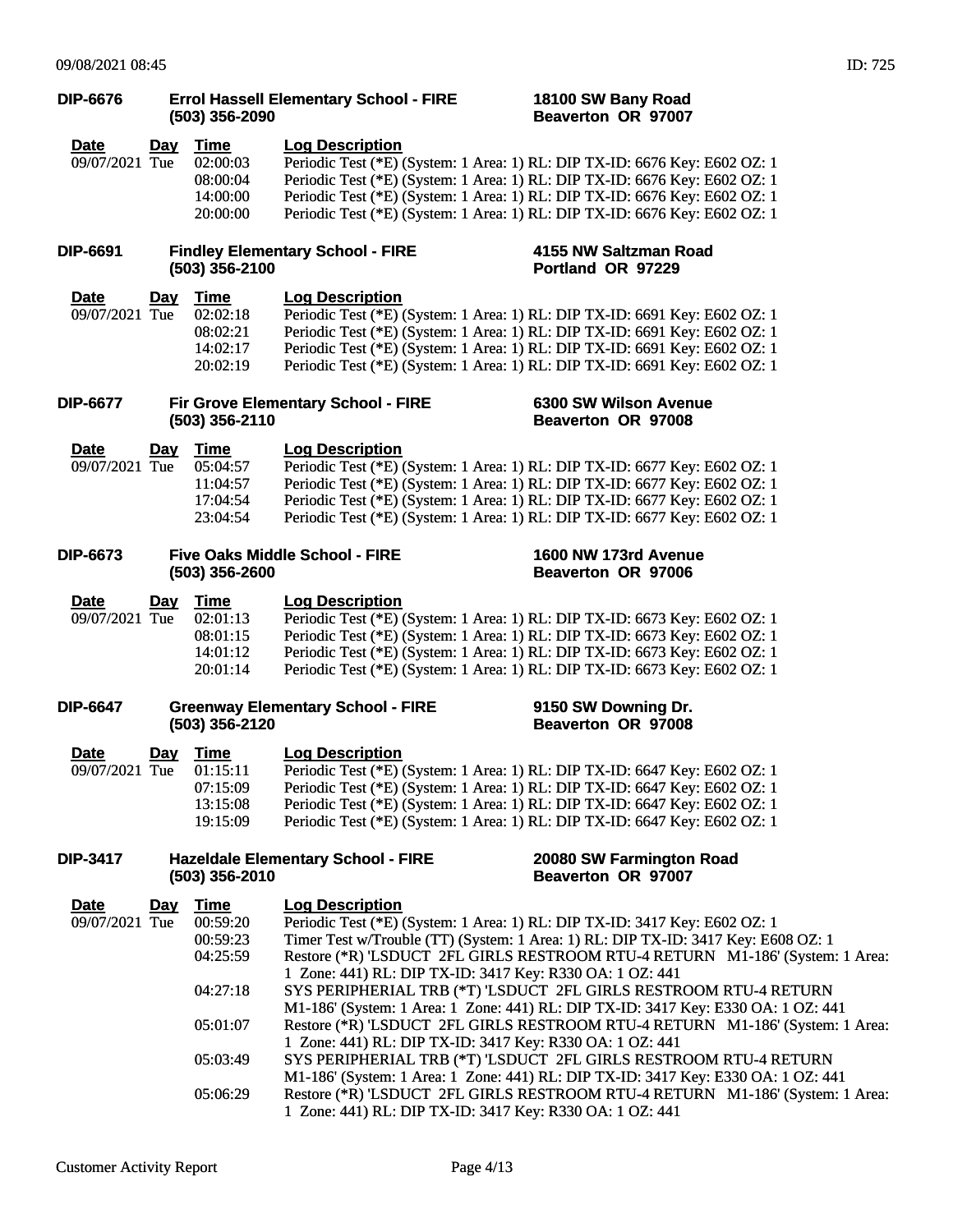| <b>Date</b> | Day Time | <b>Log Description</b>                                                            |
|-------------|----------|-----------------------------------------------------------------------------------|
|             | 05:07:51 | SYS PERIPHERIAL TRB (*T) 'LSDUCT 2FL GIRLS RESTROOM RTU-4 RETURN                  |
|             |          | M1-186' (System: 1 Area: 1 Zone: 441) RL: DIP TX-ID: 3417 Key: E330 OA: 1 OZ: 441 |
|             | 05:09:11 | Restore (*R) 'LSDUCT 2FL GIRLS RESTROOM RTU-4 RETURN M1-186' (System: 1 Area:     |
|             |          | 1 Zone: 441) RL: DIP TX-ID: 3417 Key: R330 OA: 1 OZ: 441                          |
|             | 05:11:53 | SYS PERIPHERIAL TRB (*T) 'LSDUCT 2FL GIRLS RESTROOM RTU-4 RETURN                  |
|             |          | M1-186' (System: 1 Area: 1 Zone: 441) RL: DIP TX-ID: 3417 Key: E330 OA: 1 OZ: 441 |
|             | 05:13:16 | Restore (*R) 'LSDUCT 2FL GIRLS RESTROOM RTU-4 RETURN M1-186' (System: 1 Area:     |
|             |          | 1 Zone: 441) RL: DIP TX-ID: 3417 Key: R330 OA: 1 OZ: 441                          |
|             | 05:14:36 | SYS PERIPHERIAL TRB (*T) 'LSDUCT 2FL GIRLS RESTROOM RTU-4 RETURN                  |
|             |          | M1-186' (System: 1 Area: 1 Zone: 441) RL: DIP TX-ID: 3417 Key: E330 OA: 1 OZ: 441 |
|             | 05:26:47 | Restore (*R) 'LSDUCT 2FL GIRLS RESTROOM RTU-4 RETURN M1-186' (System: 1 Area:     |
|             |          | 1 Zone: 441) RL: DIP TX-ID: 3417 Key: R330 OA: 1 OZ: 441                          |
|             | 05:28:06 | SYS PERIPHERIAL TRB (*T) 'LSDUCT 2FL GIRLS RESTROOM RTU-4 RETURN                  |
|             |          | M1-186' (System: 1 Area: 1 Zone: 441) RL: DIP TX-ID: 3417 Key: E330 OA: 1 OZ: 441 |
|             | 05:29:29 | Restore (*R) 'LSDUCT 2FL GIRLS RESTROOM RTU-4 RETURN M1-186' (System: 1 Area:     |
|             |          | 1 Zone: 441) RL: DIP TX-ID: 3417 Key: R330 OA: 1 OZ: 441                          |
|             | 05:30:48 | SYS PERIPHERIAL TRB (*T) 'LSDUCT 2FL GIRLS RESTROOM RTU-4 RETURN                  |
|             |          | M1-186' (System: 1 Area: 1 Zone: 441) RL: DIP TX-ID: 3417 Key: E330 OA: 1 OZ: 441 |
|             | 05:32:11 | Restore (*R) 'LSDUCT 2FL GIRLS RESTROOM RTU-4 RETURN M1-186' (System: 1 Area:     |
|             |          | 1 Zone: 441) RL: DIP TX-ID: 3417 Key: R330 OA: 1 OZ: 441                          |
|             | 05:33:31 | SYS PERIPHERIAL TRB (*T) 'LSDUCT 2FL GIRLS RESTROOM RTU-4 RETURN                  |
|             |          | M1-186' (System: 1 Area: 1 Zone: 441) RL: DIP TX-ID: 3417 Key: E330 OA: 1 OZ: 441 |
|             | 05:36:13 | Restore (*R) 'LSDUCT 2FL GIRLS RESTROOM RTU-4 RETURN M1-186' (System: 1 Area:     |
|             |          | 1 Zone: 441) RL: DIP TX-ID: 3417 Key: R330 OA: 1 OZ: 441                          |
|             | 05:38:56 | SYS PERIPHERIAL TRB (*T) 'LSDUCT 2FL GIRLS RESTROOM RTU-4 RETURN                  |
|             |          | M1-186' (System: 1 Area: 1 Zone: 441) RL: DIP TX-ID: 3417 Key: E330 OA: 1 OZ: 441 |
|             | 05:41:39 | Restore (*R) 'LSDUCT 2FL GIRLS RESTROOM RTU-4 RETURN M1-186' (System: 1 Area:     |
|             |          | 1 Zone: 441) RL: DIP TX-ID: 3417 Key: R330 OA: 1 OZ: 441                          |
|             | 05:42:58 | SYS PERIPHERIAL TRB (*T) 'LSDUCT 2FL GIRLS RESTROOM RTU-4 RETURN                  |
|             |          | M1-186' (System: 1 Area: 1 Zone: 441) RL: DIP TX-ID: 3417 Key: E330 OA: 1 OZ: 441 |
|             | 05:44:20 | Restore (*R) 'LSDUCT 2FL GIRLS RESTROOM RTU-4 RETURN M1-186' (System: 1 Area:     |
|             |          | 1 Zone: 441) RL: DIP TX-ID: 3417 Key: R330 OA: 1 OZ: 441                          |
|             | 06:59:19 | Periodic Test (*E) (System: 1 Area: 1) RL: DIP TX-ID: 3417 Key: E602 OZ: 1        |
|             | 06:59:22 | Timer Test w/Trouble (TT) (System: 1 Area: 1) RL: DIP TX-ID: 3417 Key: E608 OZ: 1 |
|             | 12:59:20 | Periodic Test (*E) (System: 1 Area: 1) RL: DIP TX-ID: 3417 Key: E602 OZ: 1        |
|             | 12:59:25 | Timer Test w/Trouble (TT) (System: 1 Area: 1) RL: DIP TX-ID: 3417 Key: E608 OZ: 1 |
|             | 18:30:33 | SYS PERIPHERIAL TRB (*T) 'LSDUCT 2FL GIRLS RESTROOM RTU-4 RETURN                  |
|             |          | M1-186' (System: 1 Area: 1 Zone: 441) RL: DIP TX-ID: 3417 Key: E330 OA: 1 OZ: 441 |
|             | 18:31:52 | Restore (*R) 'LSDUCT 2FL GIRLS RESTROOM RTU-4 RETURN M1-186' (System: 1 Area:     |
|             |          | 1 Zone: 441) RL: DIP TX-ID: 3417 Key: R330 OA: 1 OZ: 441                          |
|             | 18:33:15 | SYS PERIPHERIAL TRB (*T) 'LSDUCT 2FL GIRLS RESTROOM RTU-4 RETURN                  |
|             |          | M1-186' (System: 1 Area: 1 Zone: 441) RL: DIP TX-ID: 3417 Key: E330 OA: 1 OZ: 441 |
|             | 18:59:21 | Periodic Test (*E) (System: 1 Area: 1) RL: DIP TX-ID: 3417 Key: E602 OZ: 1        |
|             | 18:59:25 | Timer Test w/Trouble (TT) (System: 1 Area: 1) RL: DIP TX-ID: 3417 Key: E608 OZ: 1 |
|             |          |                                                                                   |

| <b>DIP-6641</b> | <b>Highland Park Middle School - FIRE</b> | 7000 SW Wilson Ave |  |  |
|-----------------|-------------------------------------------|--------------------|--|--|
|                 | $(503)$ 356-2620                          | Beaverton OR 97008 |  |  |

| <u>Date</u>    | Day | Time     | <b>Log Description</b>                                                       |
|----------------|-----|----------|------------------------------------------------------------------------------|
| 09/07/2021 Tue |     | 04:24:11 | Periodic Test (*E) (System: 1 Area: 1) RL: DIP TX-ID: 6641 Key: E602 OZ: 1   |
|                |     | 10:24:11 | Periodic Test $(*E)$ (System: 1 Area: 1) RL: DIP TX-ID: 6641 Key: E602 OZ: 1 |
|                |     | 16:24:11 | Periodic Test (*E) (System: 1 Area: 1) RL: DIP TX-ID: 6641 Key: E602 OZ: 1   |
|                |     | 22:24:08 | Periodic Test (*E) (System: 1 Area: 1) RL: DIP TX-ID: 6641 Key: E602 OZ: 1   |

| <b>DIP-6648</b><br><b>Hiteon Elementary School - FIRE</b><br>$(503)$ 356-2140 |     |          |                        | 13800 SW Brockman Road<br>Beaverton OR 97008                               |
|-------------------------------------------------------------------------------|-----|----------|------------------------|----------------------------------------------------------------------------|
| Date                                                                          | Dav | Time     | <b>Log Description</b> |                                                                            |
| 09/07/2021 Tue                                                                |     | 04:10:28 |                        | Periodic Test (*E) (System: 1 Area: 1) RL: DIP TX-ID: 6648 Key: E602 OZ: 1 |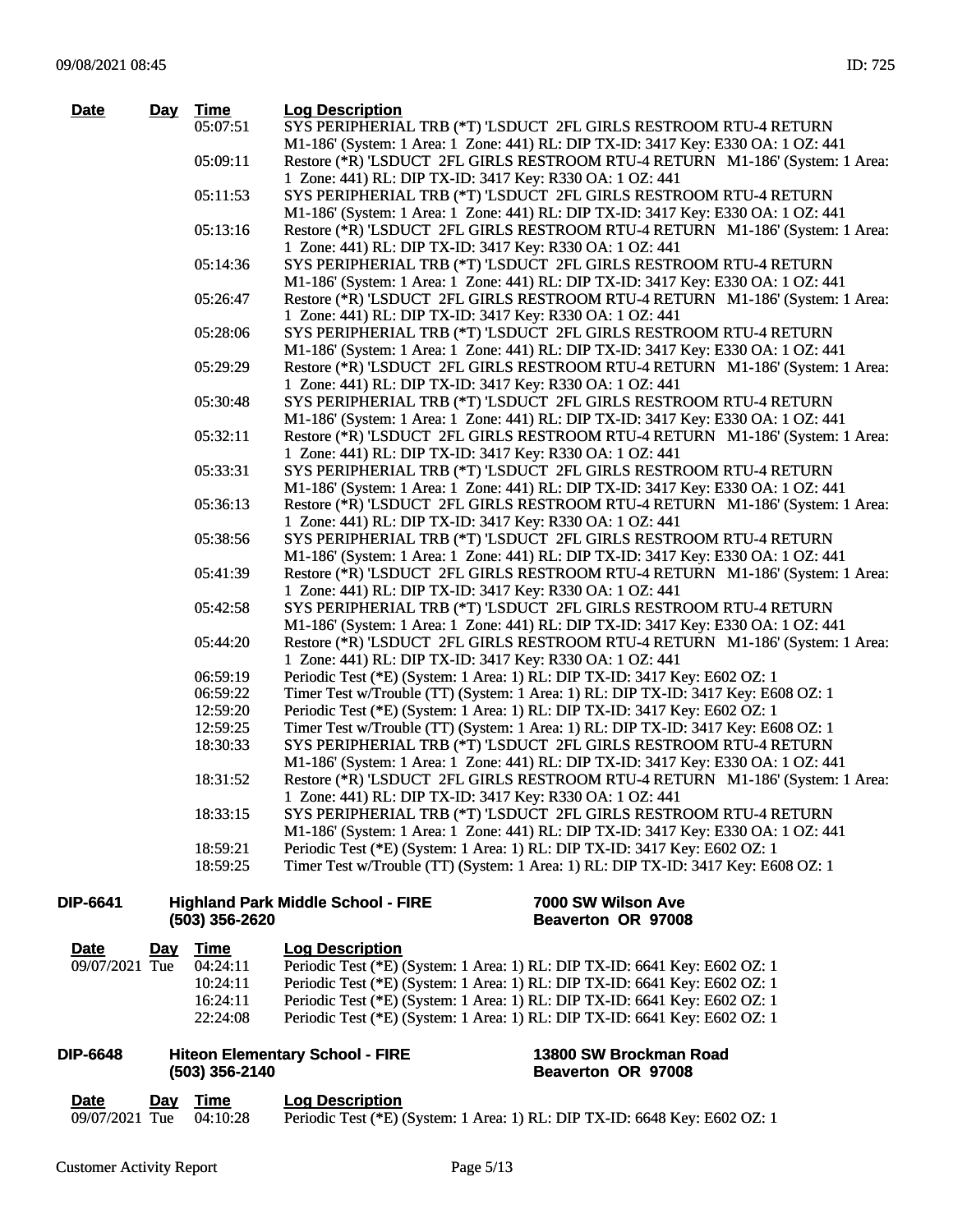| <b>Date</b>                   | <u>Day</u> | <b>Time</b><br>10:10:28<br>16:10:27<br>22:10:27             | <b>Log Description</b><br>Periodic Test (*E) (System: 1 Area: 1) RL: DIP TX-ID: 6648 Key: E602 OZ: 1<br>Periodic Test (*E) (System: 1 Area: 1) RL: DIP TX-ID: 6648 Key: E602 OZ: 1<br>Periodic Test (*E) (System: 1 Area: 1) RL: DIP TX-ID: 6648 Key: E602 OZ: 1                                                                               |                                                                                  |
|-------------------------------|------------|-------------------------------------------------------------|------------------------------------------------------------------------------------------------------------------------------------------------------------------------------------------------------------------------------------------------------------------------------------------------------------------------------------------------|----------------------------------------------------------------------------------|
| DIP-6649                      |            | (503) 356-3690                                              | <b>International School of Beaverton - FIRE</b>                                                                                                                                                                                                                                                                                                | 17770 SW Blanton St<br>Beaverton OR 97007                                        |
| <b>Date</b><br>09/07/2021 Tue | <u>Day</u> | Time<br>02:57:52<br>08:57:50<br>14:57:50<br>20:57:53        | <b>Log Description</b><br>Periodic Test (*E) (System: 1 Area: 1) RL: DIP TX-ID: 6649 Key: E602 OZ: 1<br>Periodic Test (*E) (System: 1 Area: 1) RL: DIP TX-ID: 6649 Key: E602 OZ: 1<br>Periodic Test (*E) (System: 1 Area: 1) RL: DIP TX-ID: 6649 Key: E602 OZ: 1<br>Periodic Test (*E) (System: 1 Area: 1) RL: DIP TX-ID: 6649 Key: E602 OZ: 1 |                                                                                  |
| DIP-4891                      |            | (503) 356-2150                                              | <b>Jacob Wismer Elementary School - FIRE</b>                                                                                                                                                                                                                                                                                                   | 5477 NW Skycrest Pkwy<br>Portland OR 97229                                       |
| <u>Date</u><br>09/07/2021 Tue | <u>Day</u> | <u>Time</u><br>09:02:57                                     | <b>Log Description</b>                                                                                                                                                                                                                                                                                                                         | Periodic Test (*E) (TX: 2 System: 1 Area: 1) RL: DIP TX-ID: 4891 Key: E602 OZ: 1 |
| <b>DIP-6678</b>               |            | (503) 356-2110                                              | Kinnaman Elementary School - FIRE                                                                                                                                                                                                                                                                                                              | 4205 SW 193rd Avenue<br>Aloha OR 97007                                           |
| <b>Date</b><br>09/07/2021 Tue | <u>Day</u> | <u>Time</u><br>04:20:41<br>10:20:42<br>16:20:40<br>22:20:40 | <b>Log Description</b><br>Periodic Test (*E) (System: 1 Area: 1) RL: DIP TX-ID: 6678 Key: E602 OZ: 1<br>Periodic Test (*E) (System: 1 Area: 1) RL: DIP TX-ID: 6678 Key: E602 OZ: 1<br>Periodic Test (*E) (System: 1 Area: 1) RL: DIP TX-ID: 6678 Key: E602 OZ: 1<br>Periodic Test (*E) (System: 1 Area: 1) RL: DIP TX-ID: 6678 Key: E602 OZ: 1 |                                                                                  |
| DIP-6692                      |            | (503) 356-4500                                              | <b>Maintenance Building - FIRE</b>                                                                                                                                                                                                                                                                                                             | 2180 SW 170th Avenue<br>Beaverton OR 97006                                       |
| <b>Date</b><br>09/07/2021 Tue | <u>Day</u> | <u>Time</u><br>03:16:05<br>09:15:58<br>15:16:04<br>21:16:01 | <b>Log Description</b><br>Periodic Test (*E) (System: 1 Area: 1) RL: DIP TX-ID: 6692 Key: E602 OZ: 1<br>Periodic Test (*E) (System: 1 Area: 1) RL: DIP TX-ID: 6692 Key: E602 OZ: 1<br>Periodic Test (*E) (System: 1 Area: 1) RL: DIP TX-ID: 6692 Key: E602 OZ: 1<br>Periodic Test (*E) (System: 1 Area: 1) RL: DIP TX-ID: 6692 Key: E602 OZ: 1 |                                                                                  |
| <b>DIP-6687</b>               |            |                                                             | <b>Maintenance Building - HVAC - FIRE</b>                                                                                                                                                                                                                                                                                                      | 2180 SW 170th Ave<br>Beaverton OR 97003                                          |
| Date<br>09/07/2021 Tue        | <u>Day</u> | <b>Time</b><br>03:15:52<br>09:15:51<br>15:15:50<br>21:15:49 | <b>Log Description</b><br>Periodic Test (*E) (System: 1 Area: 1) RL: DIP TX-ID: 6687 Key: E602 OZ: 1<br>Periodic Test (*E) (System: 1 Area: 1) RL: DIP TX-ID: 6687 Key: E602 OZ: 1<br>Periodic Test (*E) (System: 1 Area: 1) RL: DIP TX-ID: 6687 Key: E602 OZ: 1<br>Periodic Test (*E) (System: 1 Area: 1) RL: DIP TX-ID: 6687 Key: E602 OZ: 1 |                                                                                  |
| DIP-6650                      |            | (503) 356-2170                                              | <b>McKay Elementary School - FIRE</b>                                                                                                                                                                                                                                                                                                          | 7485 SW Scholls Ferry Rd<br>Beaverton OR 97008                                   |
| <b>Date</b><br>09/07/2021 Tue | <u>Day</u> | <b>Time</b><br>02:07:22<br>08:07:23<br>14:07:20<br>20:07:22 | <b>Log Description</b><br>Periodic Test (*E) (System: 1 Area: 1) RL: DIP TX-ID: 6650 Key: E602 OZ: 1<br>Periodic Test (*E) (System: 1 Area: 1) RL: DIP TX-ID: 6650 Key: E602 OZ: 1<br>Periodic Test (*E) (System: 1 Area: 1) RL: DIP TX-ID: 6650 Key: E602 OZ: 1<br>Periodic Test (*E) (System: 1 Area: 1) RL: DIP TX-ID: 6650 Key: E602 OZ: 1 |                                                                                  |
| DIP-6663                      |            | (503) 356-2180                                              | <b>McKinley Elementary School - FIRE</b>                                                                                                                                                                                                                                                                                                       | 1500 NW 185th Ave<br><b>Beaverton OR 97006</b>                                   |
| <b>Date</b><br>09/07/2021 Tue | <u>Day</u> | <b>Time</b><br>12:00:03                                     | <b>Log Description</b><br>Periodic Test (*E) (System: 1 Area: 1) RL: DIP TX-ID: 6663 Key: E602 OZ: 1                                                                                                                                                                                                                                           |                                                                                  |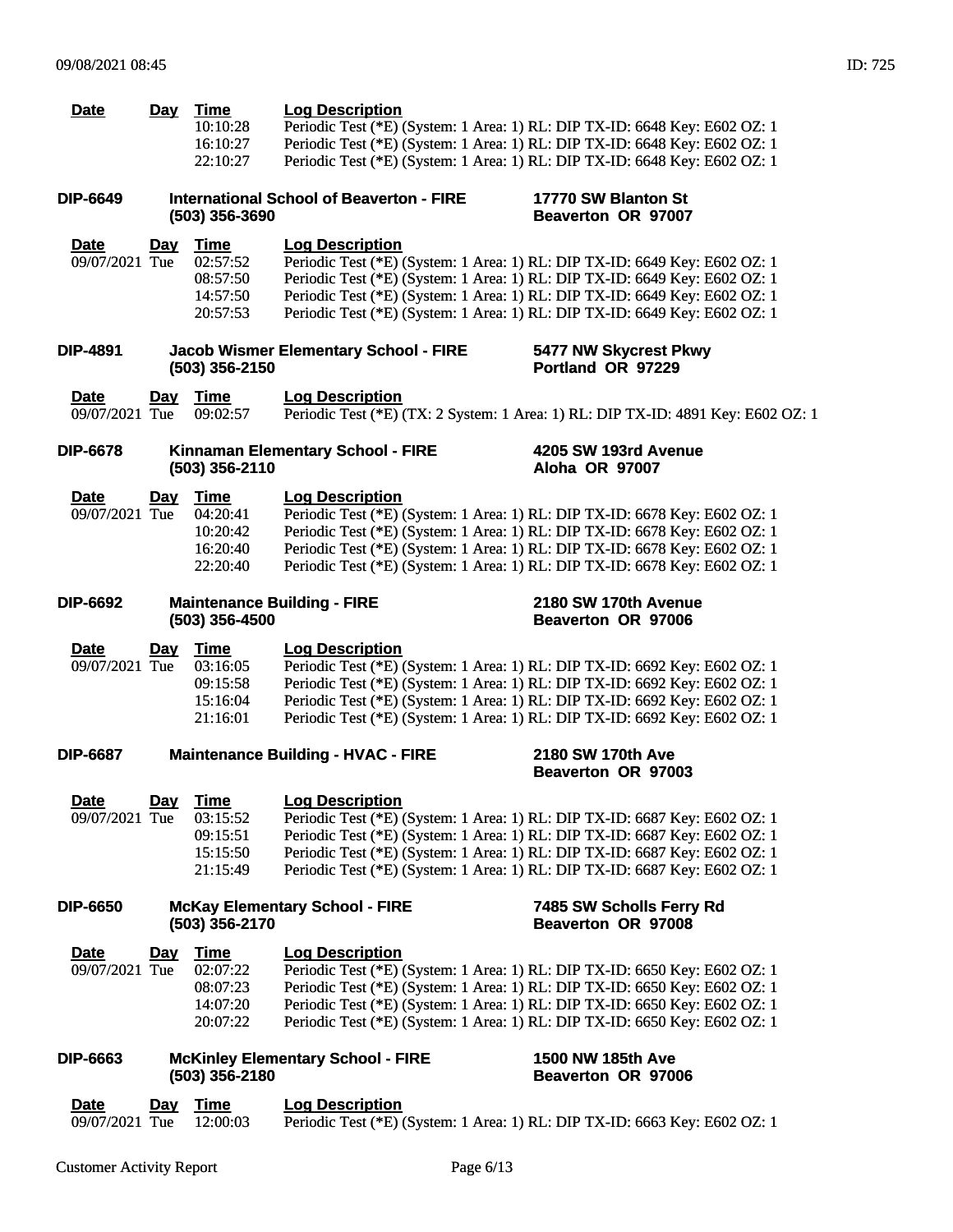| <b>DIP-6643</b>               | <b>Meadow Park Middle School - FIRE</b><br>(503) 356-2640 |                                                             |                                             | 14100 SW Downing St<br>Beaverton OR 97006                                                                                                                                                                                                                                                                            |
|-------------------------------|-----------------------------------------------------------|-------------------------------------------------------------|---------------------------------------------|----------------------------------------------------------------------------------------------------------------------------------------------------------------------------------------------------------------------------------------------------------------------------------------------------------------------|
| <b>Date</b><br>09/07/2021 Tue | <u>Day</u>                                                | <b>Time</b><br>02:00:44<br>08:00:45<br>14:00:42<br>20:00:43 | <b>Log Description</b>                      | Periodic Test (*E) (System: 1 Area: 1) RL: DIP TX-ID: 6643 Key: E602 OZ: 1<br>Periodic Test (*E) (System: 1 Area: 1) RL: DIP TX-ID: 6643 Key: E602 OZ: 1<br>Periodic Test (*E) (System: 1 Area: 1) RL: DIP TX-ID: 6643 Key: E602 OZ: 1<br>Periodic Test (*E) (System: 1 Area: 1) RL: DIP TX-ID: 6643 Key: E602 OZ: 1 |
| <b>DIP-6651</b>               |                                                           | (503) 356-3650                                              | <b>Merlo Station High School - FIRE</b>     | 1841 SW Merlo Dr<br>Beaverton OR 97006                                                                                                                                                                                                                                                                               |
| Date<br>09/07/2021 Tue        | <u>Day</u>                                                | <b>Time</b><br>02:01:54<br>08:01:53<br>14:01:53<br>20:01:55 | <b>Log Description</b>                      | Periodic Test (*E) (System: 1 Area: 1) RL: DIP TX-ID: 6651 Key: E602 OZ: 1<br>Periodic Test (*E) (System: 1 Area: 1) RL: DIP TX-ID: 6651 Key: E602 OZ: 1<br>Periodic Test (*E) (System: 1 Area: 1) RL: DIP TX-ID: 6651 Key: E602 OZ: 1<br>Periodic Test (*E) (System: 1 Area: 1) RL: DIP TX-ID: 6651 Key: E602 OZ: 1 |
| <b>DIP-6652</b>               |                                                           | (503) 356-2190                                              | <b>Montclair Elementary School - FIRE</b>   | 7250 SW Vermont Street<br>Portland OR 97223                                                                                                                                                                                                                                                                          |
| <u>Date</u><br>09/07/2021 Tue | <u>Day</u>                                                | <b>Time</b><br>05:07:07<br>11:07:07<br>17:07:03<br>23:07:03 | <b>Log Description</b>                      | Periodic Test (*E) (System: 1 Area: 1) RL: DIP TX-ID: 6652 Key: E602 OZ: 1<br>Periodic Test (*E) (System: 1 Area: 1) RL: DIP TX-ID: 6652 Key: E602 OZ: 1<br>Periodic Test (*E) (System: 1 Area: 1) RL: DIP TX-ID: 6652 Key: E602 OZ: 1<br>Periodic Test (*E) (System: 1 Area: 1) RL: DIP TX-ID: 6652 Key: E602 OZ: 1 |
| <b>DIP-6640</b>               |                                                           | (503) 356-2660                                              | <b>Mountain View Middle School - FIRE</b>   | 17500 SW Farmington Rd<br>Beaverton OR 97007                                                                                                                                                                                                                                                                         |
| <b>Date</b><br>09/07/2021 Tue | <u>Day</u>                                                | <b>Time</b><br>01:56:53<br>07:56:45<br>13:56:46<br>19:56:59 | <b>Log Description</b>                      | Periodic Test (*E) (System: 1 Area: 1) RL: DIP TX-ID: 6640 Key: E602 OZ: 1<br>Periodic Test (*E) (System: 1 Area: 1) RL: DIP TX-ID: 6640 Key: E602 OZ: 1<br>Periodic Test (*E) (System: 1 Area: 1) RL: DIP TX-ID: 6640 Key: E602 OZ: 1<br>Periodic Test (*E) (System: 1 Area: 1) RL: DIP TX-ID: 6640 Key: E602 OZ: 1 |
| <b>DIP-5142</b>               |                                                           | (503) 356-3500                                              | <b>Mountainside High School - FIRE</b>      | <b>12500 SW 175TH AVENUE</b><br>Beaverton OR 97007                                                                                                                                                                                                                                                                   |
| <b>Date</b><br>09/07/2021 Tue | <u>Day</u>                                                | Time<br>03:03:34<br>09:03:34<br>15:03:36<br>21:03:37        | <b>Log Description</b>                      | Periodic Test (*E) (System: 1 Area: 1) RL: DIP TX-ID: 5142 Key: E602 OZ: 1<br>Periodic Test (*E) (System: 1 Area: 1) RL: DIP TX-ID: 5142 Key: E602 OZ: 1<br>Periodic Test (*E) (System: 1 Area: 1) RL: DIP TX-ID: 5142 Key: E602 OZ: 1<br>Periodic Test (*E) (System: 1 Area: 1) RL: DIP TX-ID: 5142 Key: E602 OZ: 1 |
| <b>DIP-6653</b>               |                                                           | (503) 356-2400                                              | <b>Nancy Ryles Elementary School - FIRE</b> | 10250 SW Cormorant Drive<br>Beaverton OR 97007                                                                                                                                                                                                                                                                       |
| Date<br>09/07/2021 Tue        | <u>Day</u>                                                | <b>Time</b><br>02:02:38<br>08:02:40<br>14:02:36<br>20:02:37 | <b>Log Description</b>                      | Periodic Test (*E) (System: 1 Area: 1) RL: DIP TX-ID: 6653 Key: E602 OZ: 1<br>Periodic Test (*E) (System: 1 Area: 1) RL: DIP TX-ID: 6653 Key: E602 OZ: 1<br>Periodic Test (*E) (System: 1 Area: 1) RL: DIP TX-ID: 6653 Key: E602 OZ: 1<br>Periodic Test (*E) (System: 1 Area: 1) RL: DIP TX-ID: 6653 Key: E602 OZ: 1 |
| <b>DIP-6664</b>               |                                                           | (503) 356-2410                                              | Oak Hills Elementary School - FIRE          | 2625 NW 153rd Ave<br>Beaverton OR 97006                                                                                                                                                                                                                                                                              |
| <b>Date</b><br>09/07/2021 Tue | <u>Day</u>                                                | <b>Time</b><br>05:15:05<br>11:15:06                         | <b>Log Description</b>                      | Periodic Test (*E) (System: 1 Area: 1) RL: DIP TX-ID: 6664 Key: E602 OZ: 1<br>Periodic Test (*E) (System: 1 Area: 1) RL: DIP TX-ID: 6664 Key: E602 OZ: 1                                                                                                                                                             |

17:15:05 Periodic Test (\*E) (System: 1 Area: 1) RL: DIP TX-ID: 6664 Key: E602 OZ: 1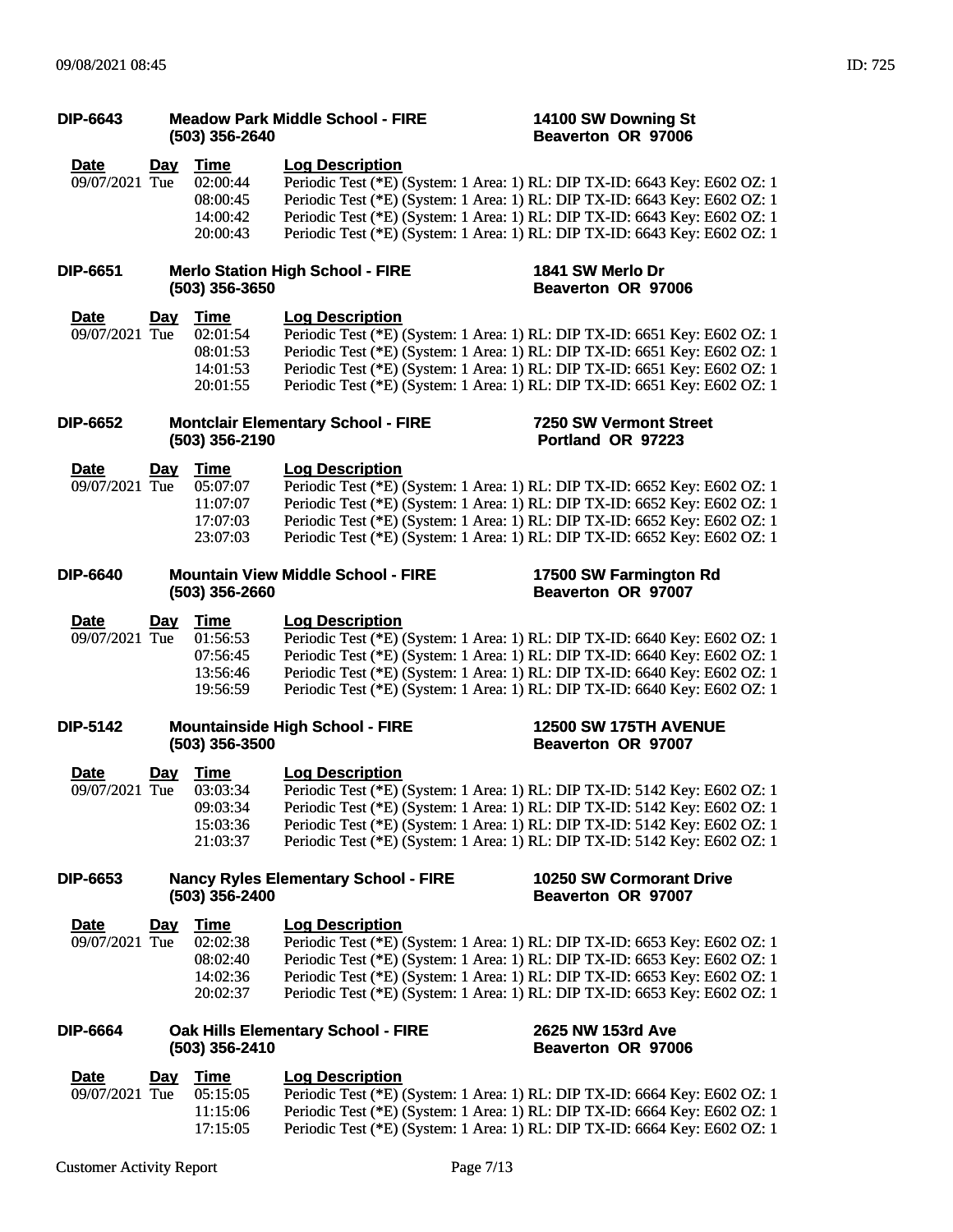| <b>Date</b>                   | Day        | Time<br>23:15:03                                                                                            | <b>Log Description</b><br>Periodic Test (*E) (System: 1 Area: 1) RL: DIP TX-ID: 6664 Key: E602 OZ: 1                                                                                                                                                                                                                                           |                                                                                                                                                                                                                                                                                                                                              |
|-------------------------------|------------|-------------------------------------------------------------------------------------------------------------|------------------------------------------------------------------------------------------------------------------------------------------------------------------------------------------------------------------------------------------------------------------------------------------------------------------------------------------------|----------------------------------------------------------------------------------------------------------------------------------------------------------------------------------------------------------------------------------------------------------------------------------------------------------------------------------------------|
| <b>DIP-6654</b>               |            | (503) 356-2160                                                                                              | Raleigh Hills K-8 School - FIRE                                                                                                                                                                                                                                                                                                                | 5225 SW Scholls Ferry Road<br>Portland OR 97225                                                                                                                                                                                                                                                                                              |
| <b>Date</b><br>09/07/2021 Tue | Day        | <b>Time</b><br>01:27:54<br>07:27:54<br>13:27:53<br>19:27:54                                                 | <b>Log Description</b><br>Periodic Test (*E) (System: 1 Area: 1) RL: DIP TX-ID: 6654 Key: E602 OZ: 1<br>Periodic Test (*E) (System: 1 Area: 1) RL: DIP TX-ID: 6654 Key: E602 OZ: 1<br>Periodic Test (*E) (System: 1 Area: 1) RL: DIP TX-ID: 6654 Key: E602 OZ: 1<br>Periodic Test (*E) (System: 1 Area: 1) RL: DIP TX-ID: 6654 Key: E602 OZ: 1 |                                                                                                                                                                                                                                                                                                                                              |
| <b>DIP-6680</b>               |            | (503) 356-2500                                                                                              | <b>Raleigh Park Elementary School - FIRE</b>                                                                                                                                                                                                                                                                                                   | 3670 SW 78th Ave<br>Portland OR 97225                                                                                                                                                                                                                                                                                                        |
| <u>Date</u><br>09/07/2021 Tue | <u>Day</u> | <u>Time</u><br>02:19:18<br>08:19:18<br>14:19:17<br>20:19:17                                                 | <b>Log Description</b><br>Periodic Test (*E) (System: 1 Area: 1) RL: DIP TX-ID: 6680 Key: E602 OZ: 1<br>Periodic Test (*E) (System: 1 Area: 1) RL: DIP TX-ID: 6680 Key: E602 OZ: 1<br>Periodic Test (*E) (System: 1 Area: 1) RL: DIP TX-ID: 6680 Key: E602 OZ: 1<br>Periodic Test (*E) (System: 1 Area: 1) RL: DIP TX-ID: 6680 Key: E602 OZ: 1 |                                                                                                                                                                                                                                                                                                                                              |
| <b>DIP-6655</b>               |            | (503) 356-2440                                                                                              | <b>Ridgewood Elementary School - FIRE</b>                                                                                                                                                                                                                                                                                                      | 10100 SW Inglewood Street<br>Portland OR 97225                                                                                                                                                                                                                                                                                               |
| <b>Date</b><br>09/07/2021 Tue | <u>Day</u> | Time<br>01:56:00<br>07:56:02<br>13:55:58<br>19:55:59                                                        | <b>Log Description</b><br>Periodic Test (*E) (System: 1 Area: 1) RL: DIP TX-ID: 6655 Key: E602 OZ: 1<br>Periodic Test (*E) (System: 1 Area: 1) RL: DIP TX-ID: 6655 Key: E602 OZ: 1<br>Periodic Test (*E) (System: 1 Area: 1) RL: DIP TX-ID: 6655 Key: E602 OZ: 1<br>Periodic Test (*E) (System: 1 Area: 1) RL: DIP TX-ID: 6655 Key: E602 OZ: 1 |                                                                                                                                                                                                                                                                                                                                              |
| <b>DIP-6665</b>               |            | (503) 356-2450                                                                                              | <b>Rock Creek Elementary School - FIRE</b>                                                                                                                                                                                                                                                                                                     | 4125 NW 185th Ave<br>Portland OR 97229                                                                                                                                                                                                                                                                                                       |
| <b>Date</b><br>09/07/2021 Tue | <u>Day</u> | <b>Time</b><br>02:16:47<br>08:16:44<br>14:16:43<br>20:16:44                                                 | <b>Log Description</b><br>Periodic Test (*E) (System: 1 Area: 1) RL: DIP TX-ID: 6665 Key: E602 OZ: 1<br>Periodic Test (*E) (System: 1 Area: 1) RL: DIP TX-ID: 6665 Key: E602 OZ: 1<br>Periodic Test (*E) (System: 1 Area: 1) RL: DIP TX-ID: 6665 Key: E602 OZ: 1<br>Periodic Test (*E) (System: 1 Area: 1) RL: DIP TX-ID: 6665 Key: E602 OZ: 1 |                                                                                                                                                                                                                                                                                                                                              |
| <b>DIP-5154</b>               |            | (503) 356-2530                                                                                              | <b>Sato Elementary School - FIRE</b>                                                                                                                                                                                                                                                                                                           | 7775 NW KAISER RD<br>Portland OR 97229                                                                                                                                                                                                                                                                                                       |
| <b>Date</b><br>09/07/2021 Tue | Day        | <b>Time</b><br>04:02:12<br>04:02:18<br>10:02:14<br>10:02:19<br>16:02:12<br>16:02:18<br>22:02:14<br>22:02:18 | <b>Log Description</b><br>Periodic Test (*E) (System: 1 Area: 1) RL: CF TX-ID: 5154 Key: E602 OZ: 1<br>Periodic Test (*E) (System: 1 Area: 1) RL: CF TX-ID: 5154 Key: E602 OZ: 1<br>Periodic Test (*E) (System: 1 Area: 1) RL: CF TX-ID: 5154 Key: E602 OZ: 1<br>Periodic Test (*E) (System: 1 Area: 1) RL: CF TX-ID: 5154 Key: E602 OZ: 1     | Periodic Test (*E) (TX: 2 System: 1 Area: 1) RL: DIP TX-ID: 5154 Key: E602 OZ: 1<br>Periodic Test (*E) (TX: 2 System: 1 Area: 1) RL: DIP TX-ID: 5154 Key: E602 OZ: 1<br>Periodic Test (*E) (TX: 2 System: 1 Area: 1) RL: DIP TX-ID: 5154 Key: E602 OZ: 1<br>Periodic Test (*E) (TX: 2 System: 1 Area: 1) RL: DIP TX-ID: 5154 Key: E602 OZ: 1 |
| <b>DIP-6656</b>               |            | (503) 356-2460                                                                                              | <b>Scholls Heights Elementary School - FIRE</b>                                                                                                                                                                                                                                                                                                | 16400 SW Loon Drive<br>Beaverton OR 97007                                                                                                                                                                                                                                                                                                    |
| <b>Date</b><br>09/07/2021 Tue | <b>Day</b> | <b>Time</b><br>05:51:43<br>11:51:44                                                                         | <b>Log Description</b><br>Periodic Test (*E) (System: 1 Area: 1) RL: DIP TX-ID: 6656 Key: E602 OZ: 1<br>Periodic Test (*E) (System: 1 Area: 1) RL: DIP TX-ID: 6656 Key: E602 OZ: 1                                                                                                                                                             |                                                                                                                                                                                                                                                                                                                                              |

17:51:43 Periodic Test (\*E) (System: 1 Area: 1) RL: DIP TX-ID: 6656 Key: E602 OZ: 1 23:51:43 Periodic Test (\*E) (System: 1 Area: 1) RL: DIP TX-ID: 6656 Key: E602 OZ: 1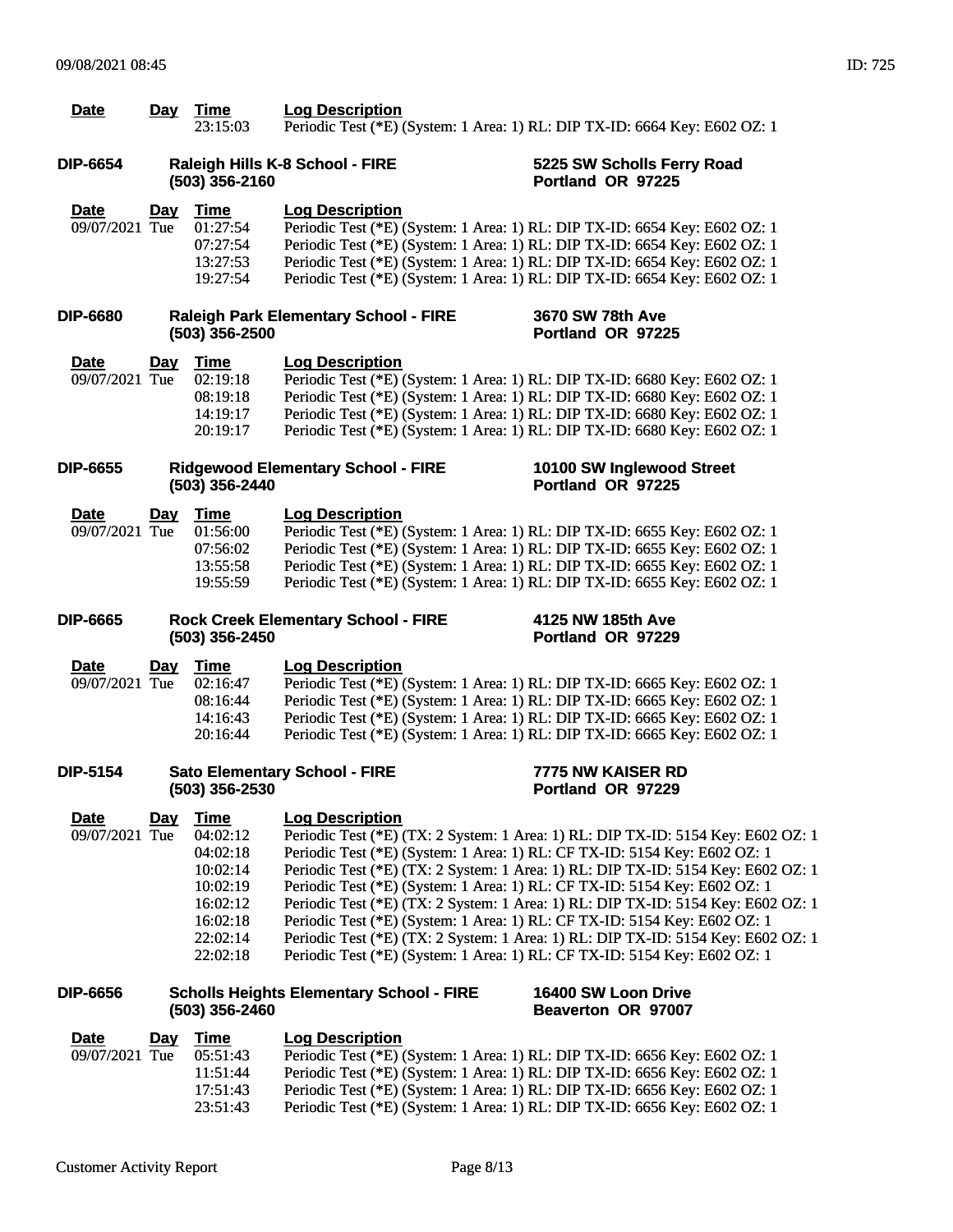| <b>DIP-4890</b>               |            | (503) 356-2470                                           | <b>Sexton Mountain Elementary School - FIRE</b><br>15645 SW Sexton Mountain Dr<br>Beaverton OR 97007                                                                                                                                                                                                                                                                                                                                                                                                                |
|-------------------------------|------------|----------------------------------------------------------|---------------------------------------------------------------------------------------------------------------------------------------------------------------------------------------------------------------------------------------------------------------------------------------------------------------------------------------------------------------------------------------------------------------------------------------------------------------------------------------------------------------------|
| <b>Date</b><br>09/07/2021 Tue |            | Day Time<br>03:03:03<br>09:03:04<br>15:03:07<br>21:03:01 | <b>Log Description</b><br>Periodic Test (*E) (TX: 2 System: 1 Area: 1) RL: DIP TX-ID: 4890 Key: E602 OZ: 1<br>Periodic Test (*E) (TX: 2 System: 1 Area: 1) RL: DIP TX-ID: 4890 Key: E602 OZ: 1<br>Periodic Test (*E) (TX: 2 System: 1 Area: 1) RL: DIP TX-ID: 4890 Key: E602 OZ: 1<br>Periodic Test (*E) (TX: 2 System: 1 Area: 1) RL: DIP TX-ID: 4890 Key: E602 OZ: 1                                                                                                                                              |
| <b>DIP-6690</b>               |            | (503) 356-2890                                           | <b>Southridge High School - FIRE</b><br>9625 SW 126th Avenue<br>Beaverton OR 97008                                                                                                                                                                                                                                                                                                                                                                                                                                  |
| <b>Date</b><br>09/07/2021 Tue | <u>Day</u> | <b>Time</b><br>00:48:10<br>06:28:34                      | <b>Log Description</b><br>Periodic Test (*E) (System: 1 Area: 1) RL: DIP TX-ID: 6690 Key: E602 OZ: 1<br>SYS PERIPHERIAL TRB (*T) 'TROUBLE' (System: 1 Area: 1 Zone: 887) RL: DIP TX-ID:                                                                                                                                                                                                                                                                                                                             |
|                               |            | 06:28:38                                                 | 6690 Key: E330 OA: 1 OZ: 887<br>SYS PERIPHERIAL TRB (*T) 'TROUBLE ELEVATOR BYPASS' (System: 1 Area: 1 Zone:<br>888) RL: DIP TX-ID: 6690 Key: E330 OA: 1 OZ: 888                                                                                                                                                                                                                                                                                                                                                     |
|                               |            | 06:28:41                                                 | SYS PERIPHERIAL TRB (*T) 'TROUBLE HVAC BYPASS' (System: 1 Area: 1 Zone: 886)<br>RL: DIP TX-ID: 6690 Key: E330 OA: 1 OZ: 886                                                                                                                                                                                                                                                                                                                                                                                         |
|                               |            | 06:29:00                                                 | Contact Password Verified (Greg Leschinsky(FIRE/BURG TEST))                                                                                                                                                                                                                                                                                                                                                                                                                                                         |
|                               |            | 06:29:44                                                 | Temp On Test - Entered ID: 2130197 - 06:29 to 14:00, 7 Sept - Whole Customer Reason: 'Greg                                                                                                                                                                                                                                                                                                                                                                                                                          |
|                               |            |                                                          | Leschinsky W/CODE PLACE SYSTEM ON TEST UNTIL 1400'                                                                                                                                                                                                                                                                                                                                                                                                                                                                  |
|                               |            | 06:29:44                                                 | Temp On Test - Started ID: 2130197 - 06:29 to 14:00, 7 Sept - Whole Customer Reason: 'Greg<br>Leschinsky W/CODE PLACE SYSTEM ON TEST UNTIL 1400'                                                                                                                                                                                                                                                                                                                                                                    |
|                               |            | 06:29:45                                                 | On Test Started (*OTS) 'On Test Started [ID: 2130197, Whole System (Greg Leschinsky W/<br>CODE PLACE SYSTEM ON TEST UNTIL 1400 )]' Key: *OTS                                                                                                                                                                                                                                                                                                                                                                        |
|                               |            | 06:29:46                                                 | Keyholder - On Test Email at E-Mail [nick.smith@cooksecuritygroup.com] - Result: Sent<br>Message - ACCOUNT INFORMATION: DIP-6690 Southridge High School - FIRE 9625<br>SW 126th<br>Beaverton, Oregon 97008 (503) 356-2890<br><b>EVENT</b><br>Avenue<br>INFORMATION: Time: 06:29 on 09/07/2021 Zone: On Test Started<br>Details: On Test Started [ID: 2130197, Whole System (Greg Leschinsky<br>Area:<br>W/CODE PLACE SYSTEM ON TEST UNTIL 1400)] If you have any questions please<br>call us back at (844) 788-4903 |
|                               |            | 06:30:06                                                 | <b>Comment - CALLED IN</b><br>Greg Leschinsky W/CODE PLACE SYSTEM ON TEST UNTIL 1400                                                                                                                                                                                                                                                                                                                                                                                                                                |
|                               |            | 06:38:25                                                 | Fire Pullstation (FA5) 'PULL AREA S UPPER S208/HALL' (System: 1 Area: 1 Zone: 771) RL:<br>DIP TX-ID: 6690 Key: E115 OA: 1 OZ: 771                                                                                                                                                                                                                                                                                                                                                                                   |
|                               |            | 06:48:10                                                 | Periodic Test (*E) (System: 1 Area: 1) RL: DIP TX-ID: 6690 Key: E602 OZ: 1                                                                                                                                                                                                                                                                                                                                                                                                                                          |
|                               |            | 06:48:13                                                 | Timer Test w/Trouble (TT) (System: 1 Area: 1) RL: DIP TX-ID: 6690 Key: E608 OZ: 1                                                                                                                                                                                                                                                                                                                                                                                                                                   |
|                               |            | 07:06:38                                                 | Restore (*R) 'TROUBLE' (System: 1 Area: 1 Zone: 887) RL: DIP TX-ID: 6690 Key: R330 OA:<br>1 OZ: 887                                                                                                                                                                                                                                                                                                                                                                                                                 |
|                               |            | 07:06:42                                                 | Restore (*R) 'TROUBLE ELEVATOR BYPASS' (System: 1 Area: 1 Zone: 888) RL: DIP TX-<br>ID: 6690 Key: R330 OA: 1 OZ: 888                                                                                                                                                                                                                                                                                                                                                                                                |
|                               |            | 07:06:46                                                 | Restore (*R) 'TROUBLE HVAC BYPASS' (System: 1 Area: 1 Zone: 886) RL: DIP TX-ID: 6690<br>Key: R330 OA: 1 OZ: 886                                                                                                                                                                                                                                                                                                                                                                                                     |
|                               |            | 07:07:32                                                 | Fire Pullstation Res (FR5) 'PULL AREA S UPPER S208/HALL' (System: 1 Area: 1 Zone: 771)<br>RL: DIP TX-ID: 6690 Key: R115 OA: 1 OZ: 771                                                                                                                                                                                                                                                                                                                                                                               |
|                               |            | 07:21:19                                                 | Supervisory (*S) 'LSDUCT AREA G ROOF RTU-9' (System: 1 Area: 1 Zone: 436) RL: DIP TX-<br>ID: 6690 Key: E200 OA: 1 OZ: 436                                                                                                                                                                                                                                                                                                                                                                                           |
|                               |            | 07:23:46                                                 | Supervisory (*S) 'LSDUCT AREA G ROOF RTU-13' (System: 1 Area: 1 Zone: 437) RL: DIP<br>TX-ID: 6690 Key: E200 OA: 1 OZ: 437                                                                                                                                                                                                                                                                                                                                                                                           |
|                               |            | 07:26:42                                                 | SYS PERIPHERIAL TRB (*T) 'TROUBLE WALK TEST GROUP 0 ENABLED' (System: 1<br>Area: 1 Zone: 61) RL: DIP TX-ID: 6690 Key: E330 OA: 1 OZ: 61                                                                                                                                                                                                                                                                                                                                                                             |
|                               |            | 12:48:10                                                 | Periodic Test (*E) (System: 1 Area: 1) RL: DIP TX-ID: 6690 Key: E602 OZ: 1                                                                                                                                                                                                                                                                                                                                                                                                                                          |
|                               |            | 12:48:14                                                 | Timer Test w/Trouble (TT) (System: 1 Area: 1) RL: DIP TX-ID: 6690 Key: E608 OZ: 1                                                                                                                                                                                                                                                                                                                                                                                                                                   |
|                               |            | 14:00:59                                                 | Temp On Test - Expired ID: 2130197 - 06:29 to 14:00, 7 Sept - Whole Customer Reason: 'Greg<br>Leschinsky W/CODE PLACE SYSTEM ON TEST UNTIL 1400'                                                                                                                                                                                                                                                                                                                                                                    |
|                               |            | 14:01:00                                                 | On Test Expired (*OTE) 'On Test Expired [ID: 2130197, Whole System (Greg Leschinsky W/<br>CODE PLACE SYSTEM ON TEST UNTIL 1400 )]' Key: *OTE                                                                                                                                                                                                                                                                                                                                                                        |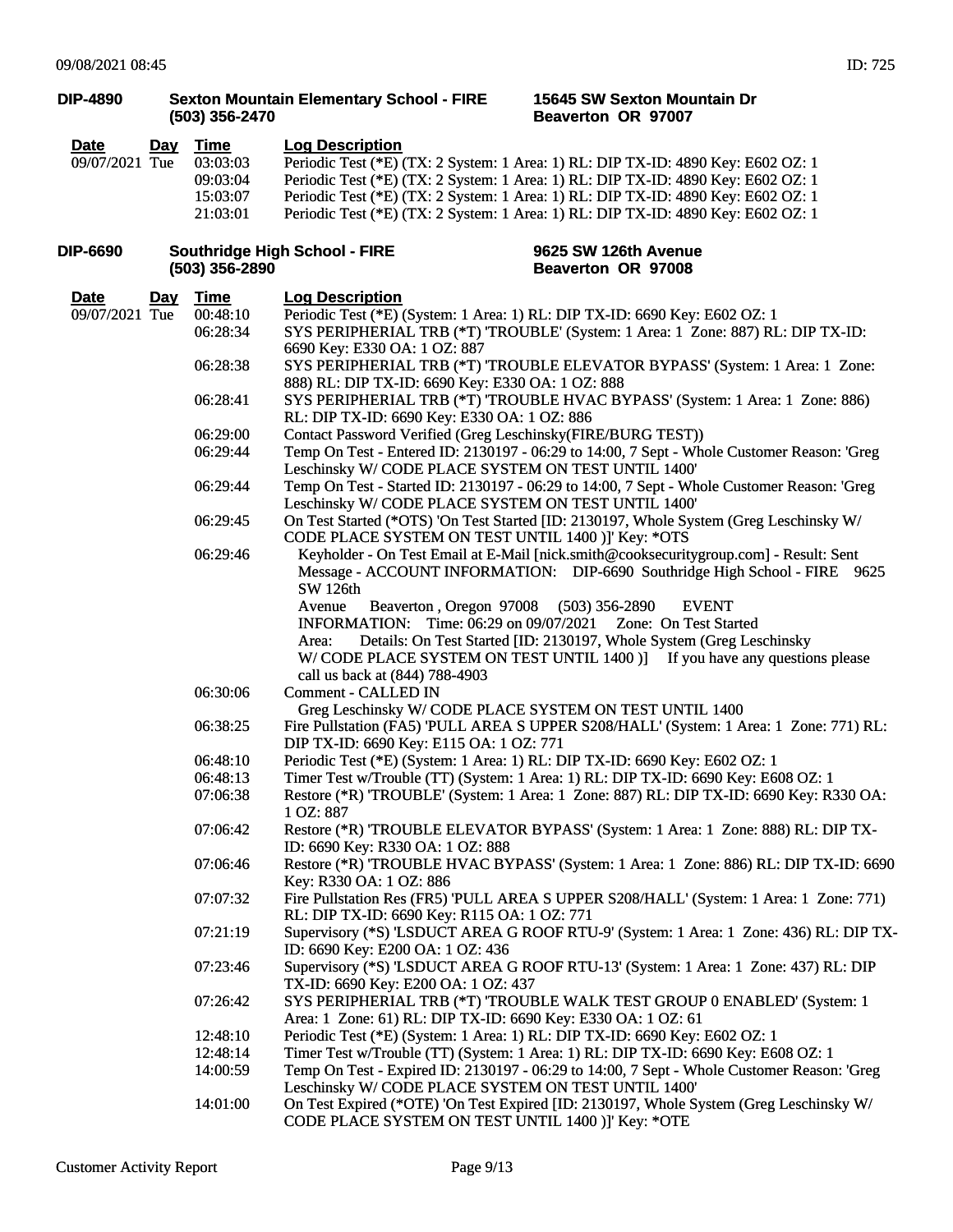| Date            | <u>Day</u> | <b>Time</b><br>14:01:01                            | <b>Log Description</b><br>Keyholder - On Test Email at E-Mail [nick.smith@cooksecuritygroup.com] - Result: Sent<br>Message - ACCOUNT INFORMATION: DIP-6690 Southridge High School - FIRE 9625 |
|-----------------|------------|----------------------------------------------------|-----------------------------------------------------------------------------------------------------------------------------------------------------------------------------------------------|
|                 |            |                                                    | <b>SW 126th</b><br>Beaverton, Oregon 97008 (503) 356-2890<br>Avenue<br><b>EVENT</b>                                                                                                           |
|                 |            |                                                    | <b>INFORMATION:</b> Time: 14:01 on 09/07/2021<br>Zone: On Test Expired                                                                                                                        |
|                 |            |                                                    | Details: On Test Expired [ID: 2130197, Whole System (Greg Leschinsky<br>Area:                                                                                                                 |
|                 |            |                                                    | W/CODE PLACE SYSTEM ON TEST UNTIL 1400 )] If you have any questions please<br>call us back at (844) 788-4903                                                                                  |
|                 |            | 14:09:45                                           | SUPERVISORY RESTORE (*R) 'LSDUCT AREA G ROOF RTU-9' (System: 1 Area: 1 Zone:                                                                                                                  |
|                 |            | 14:09:50                                           | 436) RL: DIP TX-ID: 6690 Key: R200 OA: 1 OZ: 436<br>SUPERVISORY RESTORE (*R) 'LSDUCT AREA G ROOF RTU-13' (System: 1 Area: 1 Zone:<br>437) RL: DIP TX-ID: 6690 Key: R200 OA: 1 OZ: 437         |
|                 |            | 14:11:00                                           | Restore (*R) 'TROUBLE WALK TEST GROUP 0 ENABLED' (System: 1 Area: 1 Zone: 61)<br>RL: DIP TX-ID: 6690 Key: R330 OA: 1 OZ: 61                                                                   |
|                 |            | 18:48:09                                           | Periodic Test (*E) (System: 1 Area: 1) RL: DIP TX-ID: 6690 Key: E602 OZ: 1                                                                                                                    |
| DIP-6666        |            | (503) 356-2480                                     | <b>Springville K-8 School - FIRE</b><br>6655 NW Joss Ave<br>Portland OR 97229                                                                                                                 |
| <b>Date</b>     | <u>Day</u> | Time                                               | <b>Log Description</b>                                                                                                                                                                        |
| 09/07/2021 Tue  |            | 04:39:41                                           | Periodic Test (*E) (System: 1 Area: 1) RL: DIP TX-ID: 6666 Key: E602 OZ: 1                                                                                                                    |
|                 |            | 10:39:42                                           | Periodic Test (*E) (System: 1 Area: 1) RL: DIP TX-ID: 6666 Key: E602 OZ: 1                                                                                                                    |
|                 |            | 16:39:39                                           | Periodic Test (*E) (System: 1 Area: 1) RL: DIP TX-ID: 6666 Key: E602 OZ: 1                                                                                                                    |
|                 |            | 22:39:41                                           | Periodic Test (*E) (System: 1 Area: 1) RL: DIP TX-ID: 6666 Key: E602 OZ: 1                                                                                                                    |
| <b>DIP-6688</b> |            |                                                    | <b>Stoller Middle School - FIRE</b><br>14141 NW Laidlaw Rd.                                                                                                                                   |
|                 |            | (503) 356-2680                                     | Portland OR 97229                                                                                                                                                                             |
| <b>Date</b>     | <u>Day</u> | <u>Time</u>                                        | <b>Log Description</b>                                                                                                                                                                        |
| 09/07/2021 Tue  |            | 04:10:45                                           | Periodic Test (*E) (System: 1 Area: 1) RL: DIP TX-ID: 6688 Key: E602 OZ: 1                                                                                                                    |
|                 |            | 10:10:43                                           | Periodic Test (*E) (System: 1 Area: 1) RL: DIP TX-ID: 6688 Key: E602 OZ: 1                                                                                                                    |
|                 |            | 16:10:43                                           | Periodic Test (*E) (System: 1 Area: 1) RL: DIP TX-ID: 6688 Key: E602 OZ: 1                                                                                                                    |
|                 |            | 22:10:44                                           | Periodic Test (*E) (System: 1 Area: 1) RL: DIP TX-ID: 6688 Key: E602 OZ: 1                                                                                                                    |
| <b>DIP-6638</b> |            | <b>Sunset High School - FIRE</b><br>(503) 356-2960 | 13840 NW Cornell Road<br>Portland OR 97229                                                                                                                                                    |
| <b>Date</b>     | <u>Day</u> | <b>Time</b>                                        | <b>Log Description</b>                                                                                                                                                                        |
| 09/07/2021 Tue  |            | 03:02:02                                           | Periodic Test (*E) (System: 1 Area: 1) RL: DIP TX-ID: 6638 Key: E602 OZ: 1                                                                                                                    |
|                 |            | 09:02:00                                           | Periodic Test (*E) (System: 1 Area: 1) RL: DIP TX-ID: 6638 Key: E602 OZ: 1                                                                                                                    |
|                 |            | 15:02:01                                           | Periodic Test (*E) (System: 1 Area: 1) RL: DIP TX-ID: 6638 Key: E602 OZ: 1                                                                                                                    |
|                 |            | 21:02:03                                           | Periodic Test (*E) (System: 1 Area: 1) RL: DIP TX-ID: 6638 Key: E602 OZ: 1                                                                                                                    |
| <b>DIP-6667</b> |            |                                                    | 1998 NW 143rd Ave<br><b>Terra Linda Elementary School - FIRE</b>                                                                                                                              |
|                 |            | (503) 356-2490                                     | Portland OR 97229                                                                                                                                                                             |
| <b>Date</b>     | <u>Day</u> | <b>Time</b>                                        | <b>Log Description</b>                                                                                                                                                                        |
| 09/07/2021 Tue  |            | 01:21:12                                           | Periodic Test (*E) (System: 1 Area: 1) RL: DIP TX-ID: 6667 Key: E602 OZ: 1                                                                                                                    |
|                 |            | 07:21:09                                           | Periodic Test (*E) (System: 1 Area: 1) RL: DIP TX-ID: 6667 Key: E602 OZ: 1                                                                                                                    |
|                 |            | 13:21:07<br>19:21:08                               | Periodic Test (*E) (System: 1 Area: 1) RL: DIP TX-ID: 6667 Key: E602 OZ: 1<br>Periodic Test (*E) (System: 1 Area: 1) RL: DIP TX-ID: 6667 Key: E602 OZ: 1                                      |
|                 |            |                                                    |                                                                                                                                                                                               |
| CF-3403         |            | (503) 356-3710                                     | <b>TERRA NOVA HIGH SCHOOL - BURG/FIRE</b><br>10351 Northwest Thompson Road<br>Portland OR 97229                                                                                               |
| <b>Date</b>     | Day        | Time                                               | <b>Log Description</b>                                                                                                                                                                        |
| 09/07/2021 Tue  |            | 00:00:01                                           | Schedule Executed (JR) (System: 1 Area: 1) RL: CF TX-ID: 3403 Key: JR                                                                                                                         |
|                 |            | 00:01:33                                           | Close (CL) (System: 1 Area: 1) RL: CF TX-ID: 3403 Key: CL OA: 1                                                                                                                               |
|                 |            | 01:01:02                                           | Schedule Executed (JR) (System: 1 Area: 1) RL: CF TX-ID: 3403 Key: JR                                                                                                                         |
|                 |            | 01:01:06                                           | Auto Test (RP) (System: 1 Area: 1) RL: CF TX-ID: 3403 Key: RP                                                                                                                                 |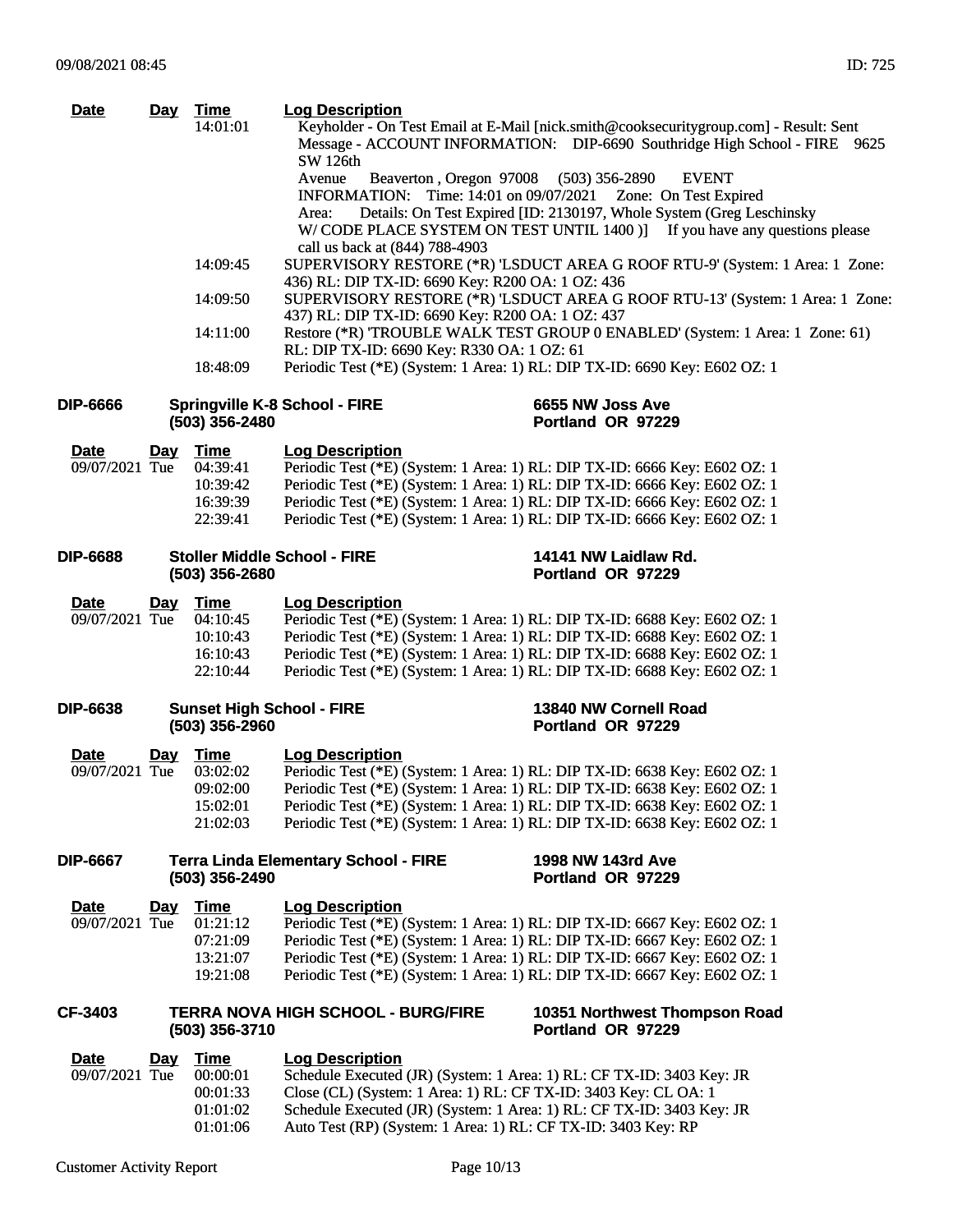| <b>Date</b>     |            | Day Time       | <b>Log Description</b>                                                                     |
|-----------------|------------|----------------|--------------------------------------------------------------------------------------------|
|                 |            | 09:31:35       | Open (OP) [Michael Crandall - RP-1] (System: 1 Area: 1) RL: CF TX-ID: 3403 Key: OP OA: 1   |
|                 |            | 09:57:03       | Close (CL) [Michael Crandall - RP-1] (System: 1 Area: 1) RL: CF TX-ID: 3403 Key: CL OA: 1  |
|                 |            | 10:15:20       | Open (OP) [Joel Whitmore] (System: 1 Area: 1) RL: CF TX-ID: 3403 Key: OP OA: 1             |
|                 |            | 10:18:48       | Close (CL) [Joel Whitmore] (System: 1 Area: 1) RL: CF TX-ID: 3403 Key: CL OA: 1            |
|                 |            | 14:38:47       | Open (OP) [User No. 170] (System: 1 Area: 1) RL: CF TX-ID: 3403 Key: OP OA: 1              |
|                 |            | 16:06:40       | Remote Prg Success (RS) (System: 1 Area: 1) RL: CF TX-ID: 3403 Key: RS                     |
|                 |            | 16:06:44       | Parameter Changed (YG) (System: 1 Area: 1) RL: CF TX-ID: 3403 Key: YG                      |
|                 |            | 18:21:51       | Close (CL) [User No. 170] (System: 1 Area: 1) RL: CF TX-ID: 3403 Key: CL OA: 1             |
| <b>DIP-6683</b> |            |                | 10615 SW Fifth Street<br><b>Transportation - 5th St North - FIRE</b>                       |
|                 |            | (503) 356-4538 | Beaverton OR 97005                                                                         |
| <b>Date</b>     | <u>Day</u> | <b>Time</b>    | <b>Log Description</b>                                                                     |
| 09/07/2021 Tue  |            | 02:00:46       | Periodic Test (*E) (System: 1 Area: 1) RL: DIP TX-ID: 6683 Key: E602 OZ: 1                 |
|                 |            | 02:00:49       | Timer Test w/Trouble (TT) (System: 1 Area: 1) RL: DIP TX-ID: 6683 Key: E608 OZ: 1          |
|                 |            | 08:00:51       | Periodic Test (*E) (System: 1 Area: 1) RL: DIP TX-ID: 6683 Key: E602 OZ: 1                 |
|                 |            | 08:00:54       | Timer Test w/Trouble (TT) (System: 1 Area: 1) RL: DIP TX-ID: 6683 Key: E608 OZ: 1          |
|                 |            | 14:00:47       | Periodic Test (*E) (System: 1 Area: 1) RL: DIP TX-ID: 6683 Key: E602 OZ: 1                 |
|                 |            | 14:01:08       | Timer Test w/Trouble (TT) (System: 1 Area: 1) RL: DIP TX-ID: 6683 Key: E608 OZ: 1          |
|                 |            | 20:00:50       | Periodic Test (*E) (System: 1 Area: 1) RL: DIP TX-ID: 6683 Key: E602 OZ: 1                 |
|                 |            | 20:00:55       | Timer Test w/Trouble (TT) (System: 1 Area: 1) RL: DIP TX-ID: 6683 Key: E608 OZ: 1          |
|                 |            |                |                                                                                            |
| <b>DIP-6684</b> |            | (503) 356-4200 | <b>Transportation - 5th St South - FIRE</b><br>10550 SW Fifth Street<br>Beaverton OR 97005 |
|                 |            |                |                                                                                            |
| Date            | Day        | <b>Time</b>    | <b>Log Description</b>                                                                     |
| 09/07/2021 Tue  |            | 02:02:08       | Periodic Test (*E) (System: 1 Area: 1) RL: DIP TX-ID: 6684 Key: E602 OZ: 1                 |
|                 |            | 08:02:06       | Periodic Test (*E) (System: 1 Area: 1) RL: DIP TX-ID: 6684 Key: E602 OZ: 1                 |
|                 |            | 14:02:06       | Periodic Test (*E) (System: 1 Area: 1) RL: DIP TX-ID: 6684 Key: E602 OZ: 1                 |
|                 |            | 20:02:07       | Periodic Test (*E) (System: 1 Area: 1) RL: DIP TX-ID: 6684 Key: E602 OZ: 1                 |
| <b>DIP-6682</b> |            |                | <b>Transportation - Allen Blvd - FIRE</b><br>10420 SW Allen Blvd                           |
|                 |            | (503) 356-4271 | <b>Beaverton OR 97005</b>                                                                  |
| Date            | <u>Day</u> | <u>Time</u>    | <b>Log Description</b>                                                                     |
| 09/07/2021 Tue  |            | 02:00:58       | Periodic Test (*E) (System: 1 Area: 1) RL: DIP TX-ID: 6682 Key: E602 OZ: 1                 |
|                 |            | 08:01:00       | Periodic Test (*E) (System: 1 Area: 1) RL: DIP TX-ID: 6682 Key: E602 OZ: 1                 |
|                 |            | 14:00:55       | Periodic Test (*E) (System: 1 Area: 1) RL: DIP TX-ID: 6682 Key: E602 OZ: 1                 |
|                 |            | 20:00:58       | Periodic Test (*E) (System: 1 Area: 1) RL: DIP TX-ID: 6682 Key: E602 OZ: 1                 |
|                 |            |                |                                                                                            |
| <b>DIP-6686</b> |            |                | <b>Transportation &amp; Support Center - FIRE</b><br>1270 NW 167th PI                      |
|                 |            | (503) 356-4200 | Beaverton OR 97003                                                                         |
| Date            | Day        | <b>Time</b>    | <b>Log Description</b>                                                                     |
| 09/07/2021 Tue  |            | 01:31:49       | Periodic Test (*E) (System: 1 Area: 1) RL: DIP TX-ID: 6686 Key: E602 OZ: 1                 |
|                 |            | 07:31:50       | Periodic Test (*E) (System: 1 Area: 1) RL: DIP TX-ID: 6686 Key: E602 OZ: 1                 |
|                 |            | 13:31:48       | Periodic Test (*E) (System: 1 Area: 1) RL: DIP TX-ID: 6686 Key: E602 OZ: 1                 |
|                 |            | 19:31:49       | Periodic Test (*E) (System: 1 Area: 1) RL: DIP TX-ID: 6686 Key: E602 OZ: 1                 |
|                 |            |                |                                                                                            |
| <b>DIP-5046</b> |            | (503) 356-3670 | <b>Tumwater Middle School - FIRE</b><br>650 NW 118th Ave<br>Portland OR 97229              |
|                 |            |                |                                                                                            |
| <b>Date</b>     | <u>Day</u> | <b>Time</b>    | <b>Log Description</b>                                                                     |
| 09/07/2021 Tue  |            | 03:02:47       | Periodic Test (*E) (TX: 2 System: 1 Area: 1) RL: DIP TX-ID: 5046 Key: E602 OZ: 1           |
|                 |            | 07:04:18       | Supervisory (*S) 'SUPERVISORYLWR LVL X004 GENERATOR RUNNING M1-39' (TX: 2                  |
|                 |            |                | System: 1 Area: 1 Zone: 159) RL: DIP TX-ID: 5046 Key: E200 OA: 1 OZ: 159                   |
|                 |            | 07:19:31       | SUPERVISORY RESTORE (*R) 'SUPERVISORYLWR LVL X004 GENERATOR RUNNING                        |
|                 |            |                | M1-39' (TX: 2 System: 1 Area: 1 Zone: 159) RL: DIP TX-ID: 5046 Key: R200 OA: 1 OZ: 159     |
|                 |            | 09:02:51       | Periodic Test (*E) (TX: 2 System: 1 Area: 1) RL: DIP TX-ID: 5046 Key: E602 OZ: 1           |
|                 |            | 15:02:48       | Periodic Test (*E) (TX: 2 System: 1 Area: 1) RL: DIP TX-ID: 5046 Key: E602 OZ: 1           |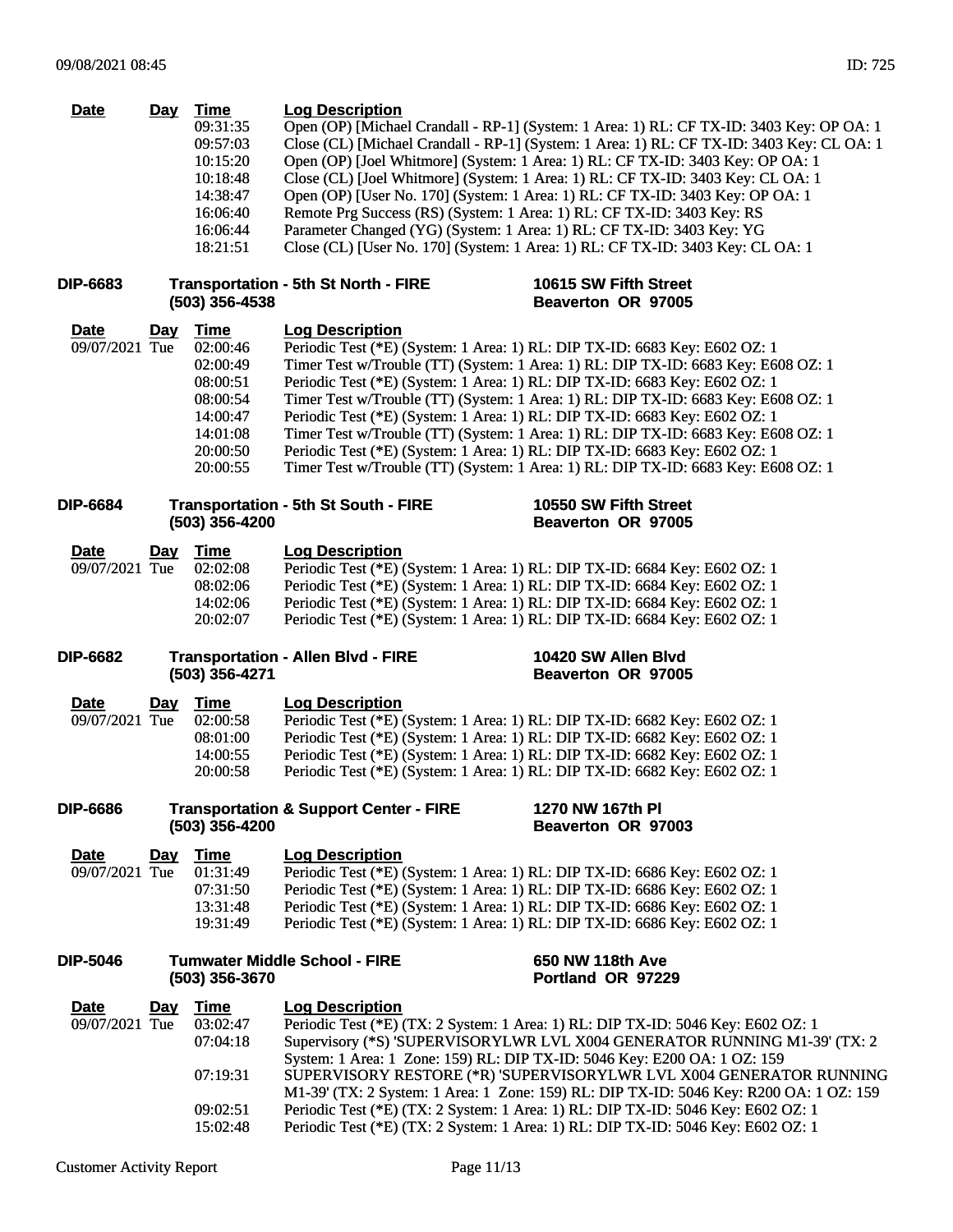| <b>Date</b>                   |            | Day Time<br>21:02:50                                                                                                                                                                            | <b>Log Description</b>                                                                                                                                                                                                                                                                                                                                                                                                                                                                                                                                                                                                                                                                              | Periodic Test (*E) (TX: 2 System: 1 Area: 1) RL: DIP TX-ID: 5046 Key: E602 OZ: 1                                                                                                                                                                                                                                                                                                                                                                                                                                                                                                                                                                                                                                                                                                                                                                                                                                                                                                                                                                                                                                                                                                                                                                                                                                                                                                                                                                                                                                         |
|-------------------------------|------------|-------------------------------------------------------------------------------------------------------------------------------------------------------------------------------------------------|-----------------------------------------------------------------------------------------------------------------------------------------------------------------------------------------------------------------------------------------------------------------------------------------------------------------------------------------------------------------------------------------------------------------------------------------------------------------------------------------------------------------------------------------------------------------------------------------------------------------------------------------------------------------------------------------------------|--------------------------------------------------------------------------------------------------------------------------------------------------------------------------------------------------------------------------------------------------------------------------------------------------------------------------------------------------------------------------------------------------------------------------------------------------------------------------------------------------------------------------------------------------------------------------------------------------------------------------------------------------------------------------------------------------------------------------------------------------------------------------------------------------------------------------------------------------------------------------------------------------------------------------------------------------------------------------------------------------------------------------------------------------------------------------------------------------------------------------------------------------------------------------------------------------------------------------------------------------------------------------------------------------------------------------------------------------------------------------------------------------------------------------------------------------------------------------------------------------------------------------|
| DIP-3416                      |            | (503) 356-2430                                                                                                                                                                                  | <b>Vose Elementary School - FIRE</b>                                                                                                                                                                                                                                                                                                                                                                                                                                                                                                                                                                                                                                                                | 11350 SW Denny Road<br>Beaverton OR 97008                                                                                                                                                                                                                                                                                                                                                                                                                                                                                                                                                                                                                                                                                                                                                                                                                                                                                                                                                                                                                                                                                                                                                                                                                                                                                                                                                                                                                                                                                |
| <b>Date</b><br>09/07/2021 Tue | <u>Day</u> | <b>Time</b><br>02:00:12<br>08:00:13<br>14:00:13<br>20:00:16                                                                                                                                     | <b>Log Description</b><br>Periodic Test (*E) (System: 1 Area: 1) RL: DIP TX-ID: 3416 Key: E602 OZ: 1<br>Periodic Test (*E) (System: 1 Area: 1) RL: DIP TX-ID: 3416 Key: E602 OZ: 1<br>Periodic Test (*E) (System: 1 Area: 1) RL: DIP TX-ID: 3416 Key: E602 OZ: 1<br>Periodic Test (*E) (System: 1 Area: 1) RL: DIP TX-ID: 3416 Key: E602 OZ: 1                                                                                                                                                                                                                                                                                                                                                      |                                                                                                                                                                                                                                                                                                                                                                                                                                                                                                                                                                                                                                                                                                                                                                                                                                                                                                                                                                                                                                                                                                                                                                                                                                                                                                                                                                                                                                                                                                                          |
| <b>DIP-6660</b>               |            | (503) 356-2510                                                                                                                                                                                  | <b>West Tualatin View Elementary School - FIRE</b>                                                                                                                                                                                                                                                                                                                                                                                                                                                                                                                                                                                                                                                  | 8800 SW Leahy Rd<br>Portland OR 97225                                                                                                                                                                                                                                                                                                                                                                                                                                                                                                                                                                                                                                                                                                                                                                                                                                                                                                                                                                                                                                                                                                                                                                                                                                                                                                                                                                                                                                                                                    |
| <b>Date</b><br>09/07/2021 Tue | <u>Day</u> | <b>Time</b><br>01:34:40<br>01:34:43<br>07:34:41<br>07:34:45<br>13:34:38<br>13:34:41<br>19:34:40<br>19:34:43                                                                                     | <b>Log Description</b><br>Periodic Test (*E) (System: 1 Area: 1) RL: DIP TX-ID: 6660 Key: E602 OZ: 1<br>Periodic Test (*E) (System: 1 Area: 1) RL: DIP TX-ID: 6660 Key: E602 OZ: 1<br>Periodic Test (*E) (System: 1 Area: 1) RL: DIP TX-ID: 6660 Key: E602 OZ: 1<br>Periodic Test (*E) (System: 1 Area: 1) RL: DIP TX-ID: 6660 Key: E602 OZ: 1                                                                                                                                                                                                                                                                                                                                                      | Timer Test w/Trouble (TT) (System: 1 Area: 1) RL: DIP TX-ID: 6660 Key: E608 OZ: 1<br>Timer Test w/Trouble (TT) (System: 1 Area: 1) RL: DIP TX-ID: 6660 Key: E608 OZ: 1<br>Timer Test w/Trouble (TT) (System: 1 Area: 1) RL: DIP TX-ID: 6660 Key: E608 OZ: 1<br>Timer Test w/Trouble (TT) (System: 1 Area: 1) RL: DIP TX-ID: 6660 Key: E608 OZ: 1                                                                                                                                                                                                                                                                                                                                                                                                                                                                                                                                                                                                                                                                                                                                                                                                                                                                                                                                                                                                                                                                                                                                                                         |
| DIP-6689                      |            | (503) 356-3020                                                                                                                                                                                  | <b>Westview High School - FIRE</b>                                                                                                                                                                                                                                                                                                                                                                                                                                                                                                                                                                                                                                                                  | 4200 NW 185th Ave<br><b>Beaverton OR 97003</b>                                                                                                                                                                                                                                                                                                                                                                                                                                                                                                                                                                                                                                                                                                                                                                                                                                                                                                                                                                                                                                                                                                                                                                                                                                                                                                                                                                                                                                                                           |
| <b>Date</b><br>09/07/2021 Tue | <u>Day</u> | <b>Time</b><br>03:15:10<br>03:15:14<br>05:47:22<br>06:00:00<br>06:00:02<br>06:00:03<br>09:15:13<br>09:15:17<br>13:47:22<br>13:48:45<br>15:15:11<br>15:15:15<br>18:00:59<br>18:01:00<br>18:01:01 | <b>Log Description</b><br>Periodic Test (*E) (System: 1 Area: 1) RL: DIP TX-ID: 6689 Key: E602 OZ: 1<br>R <sub>200</sub> OA: 1 OZ: 921<br>email Janine-Anne Lui'<br>Lui)]' Key: *OTS<br><b>NW 185th</b><br>Beaverton, Oregon 97003<br>Ave<br>Time: 06:00 on 09/07/2021  Zone: On Test Started<br>If you have any questions please call us back at (844) 788-4903<br>Periodic Test (*E) (System: 1 Area: 1) RL: DIP TX-ID: 6689 Key: E602 OZ: 1<br>R <sub>200</sub> OA: 1 OZ: 921<br>Periodic Test (*E) (System: 1 Area: 1) RL: DIP TX-ID: 6689 Key: E602 OZ: 1<br>email Janine-Anne Lui'<br>Anne Lui)]' Key: *OTE<br><b>NW 185th</b><br>Beaverton, Oregon 97003<br>Ave<br>Time: 18:01 on 09/07/2021 | Timer Test w/Trouble (TT) (System: 1 Area: 1) RL: DIP TX-ID: 6689 Key: E608 OZ: 1<br>SUPERVISORY RESTORE (*R) (System: 1 Area: 1 Zone: 921) RL: DIP TX-ID: 6689 Key:<br>Temp On Test - Started ID: 2128506 - 06:00 to 18:00, 7 Sept - Whole Customer Reason: 'dealer<br>On Test Started (*OTS) 'On Test Started [ID: 2128506, Whole System (dealer email Janine-Anne<br>Keyholder - On Test Email at E-Mail [nick.smith@cooksecuritygroup.com] - Result: Sent<br>Message - ACCOUNT INFORMATION: DIP-6689 Westview High School - FIRE 4200<br>$(503)$ 356-3020<br><b>EVENT INFORMATION:</b><br>Details:<br>Area:<br>On Test Started [ID: 2128506, Whole System (dealer email Janine-Anne Lui)]<br>Timer Test w/Trouble (TT) (System: 1 Area: 1) RL: DIP TX-ID: 6689 Key: E608 OZ: 1<br>Supervisory (*S) (System: 1 Area: 1 Zone: 921) RL: DIP TX-ID: 6689 Key: E200 OA: 1 OZ: 921<br>SUPERVISORY RESTORE (*R) (System: 1 Area: 1 Zone: 921) RL: DIP TX-ID: 6689 Key:<br>Timer Test w/Trouble (TT) (System: 1 Area: 1) RL: DIP TX-ID: 6689 Key: E608 OZ: 1<br>Temp On Test - Expired ID: 2128506 - 06:00 to 18:00, 7 Sept - Whole Customer Reason: 'dealer<br>On Test Expired (*OTE) 'On Test Expired [ID: 2128506, Whole System (dealer email Janine-<br>Keyholder - On Test Email at E-Mail [nick.smith@cooksecuritygroup.com] - Result: Sent<br>Message - ACCOUNT INFORMATION: DIP-6689 Westview High School - FIRE 4200<br>$(503)$ 356-3020<br><b>EVENT INFORMATION:</b><br>Zone: On Test Expired<br>Details:<br>Area: |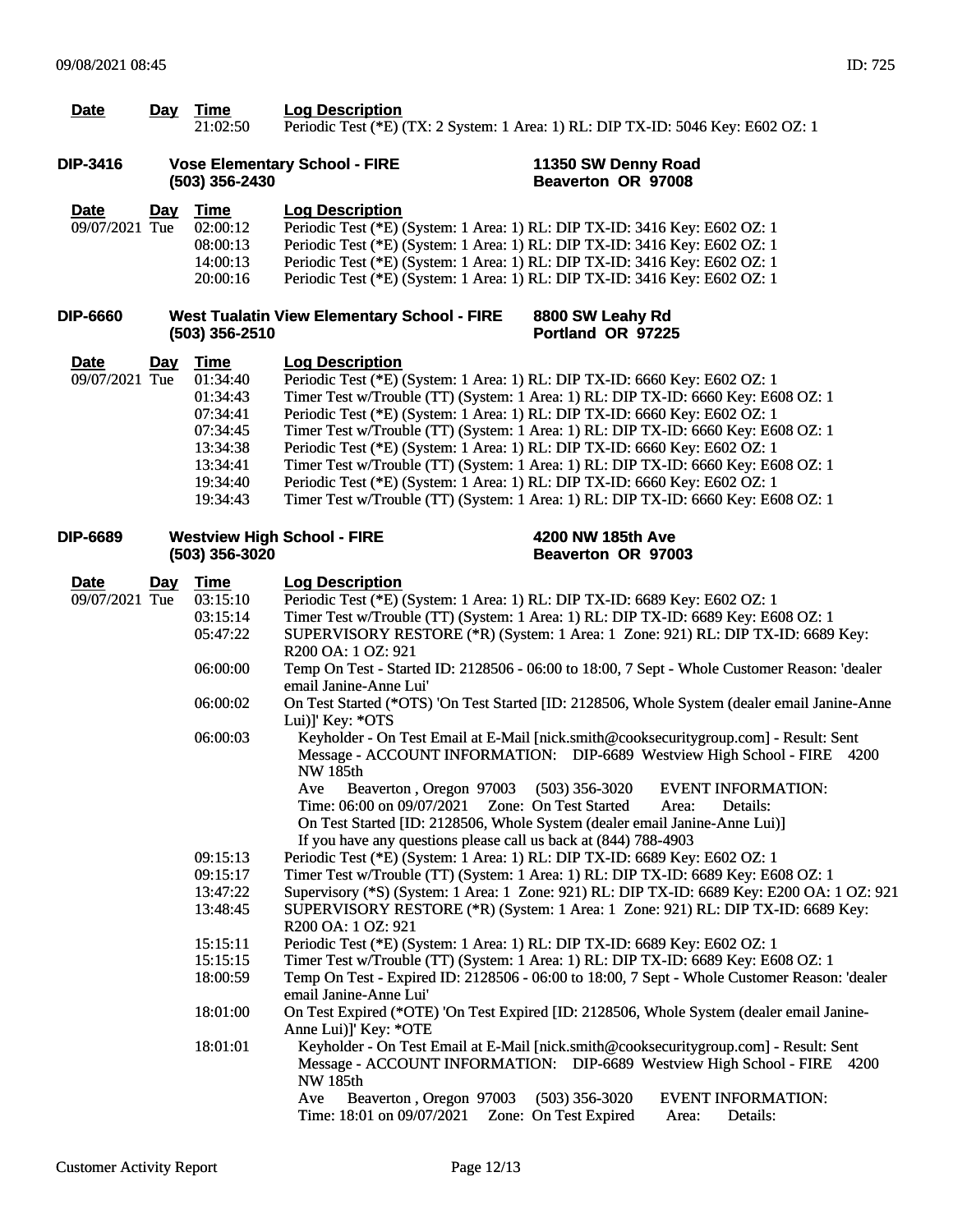| <b>Date</b> | Day | Time<br>21:15:14<br>21:15:17<br>21:48:45<br>22:15:49 | <b>Log Description</b><br>If you have any questions please call us back at (844) 788-4903<br>R <sub>200</sub> OA: 1 OZ: 921 | On Test Expired [ID: 2128506, Whole System (dealer email Janine-Anne Lui)]<br>Periodic Test (*E) (System: 1 Area: 1) RL: DIP TX-ID: 6689 Key: E602 OZ: 1<br>Timer Test w/Trouble (TT) (System: 1 Area: 1) RL: DIP TX-ID: 6689 Key: E608 OZ: 1<br>Supervisory (*S) (System: 1 Area: 1 Zone: 921) RL: DIP TX-ID: 6689 Key: E200 OA: 1 OZ: 921<br>SUPERVISORY RESTORE (*R) (System: 1 Area: 1 Zone: 921) RL: DIP TX-ID: 6689 Key: |
|-------------|-----|------------------------------------------------------|-----------------------------------------------------------------------------------------------------------------------------|--------------------------------------------------------------------------------------------------------------------------------------------------------------------------------------------------------------------------------------------------------------------------------------------------------------------------------------------------------------------------------------------------------------------------------|
| DIP-6639    |     | (503) 356-2700                                       | <b>Whitford Middle School - FIRE</b>                                                                                        | 7935 SW Scholls Ferry Rd<br>Beaverton OR 97008                                                                                                                                                                                                                                                                                                                                                                                 |
| <b>Date</b> | Dav | Time                                                 | <b>Log Description</b>                                                                                                      |                                                                                                                                                                                                                                                                                                                                                                                                                                |

**2350 SW Cedar Hills Blvd Beaverton OR 97005**

| $-$            | $-0.7$ | .        | LVY PVJVIINIVII                                                            |
|----------------|--------|----------|----------------------------------------------------------------------------|
| 09/07/2021 Tue |        | 02:00:05 | Periodic Test (*E) (System: 1 Area: 1) RL: DIP TX-ID: 6639 Key: E602 OZ: 1 |
|                |        | 08:00:04 | Periodic Test (*E) (System: 1 Area: 1) RL: DIP TX-ID: 6639 Key: E602 OZ: 1 |
|                |        | 14:00:03 | Periodic Test (*E) (System: 1 Area: 1) RL: DIP TX-ID: 6639 Key: E602 OZ: 1 |
|                |        | 20:00:01 | Periodic Test (*E) (System: 1 Area: 1) RL: DIP TX-ID: 6639 Key: E602 OZ: 1 |

#### **DIP-3421 William Walker Elementary School - FIRE (503) 356-2520**

## **Date Day Time Log Description**<br>09/07/2021 Tue 01:01:20 Periodic Test (\*E) (  $\overline{01:01:20}$  Periodic Test (\*E) (System: 1 Area: 1) RL: DIP TX-ID: 3421 Key: E602 OZ: 1<br>07:01:22 Periodic Test (\*E) (System: 1 Area: 1) RL: DIP TX-ID: 3421 Key: E602 OZ: 1 07:01:22 Periodic Test (\*E) (System: 1 Area: 1) RL: DIP TX-ID: 3421 Key: E602 OZ: 1 13:01:22 Periodic Test (\*E) (System: 1 Area: 1) RL: DIP TX-ID: 3421 Key: E602 OZ: 1 19:01:24 Periodic Test (\*E) (System: 1 Area: 1) RL: DIP TX-ID: 3421 Key: E602 OZ: 1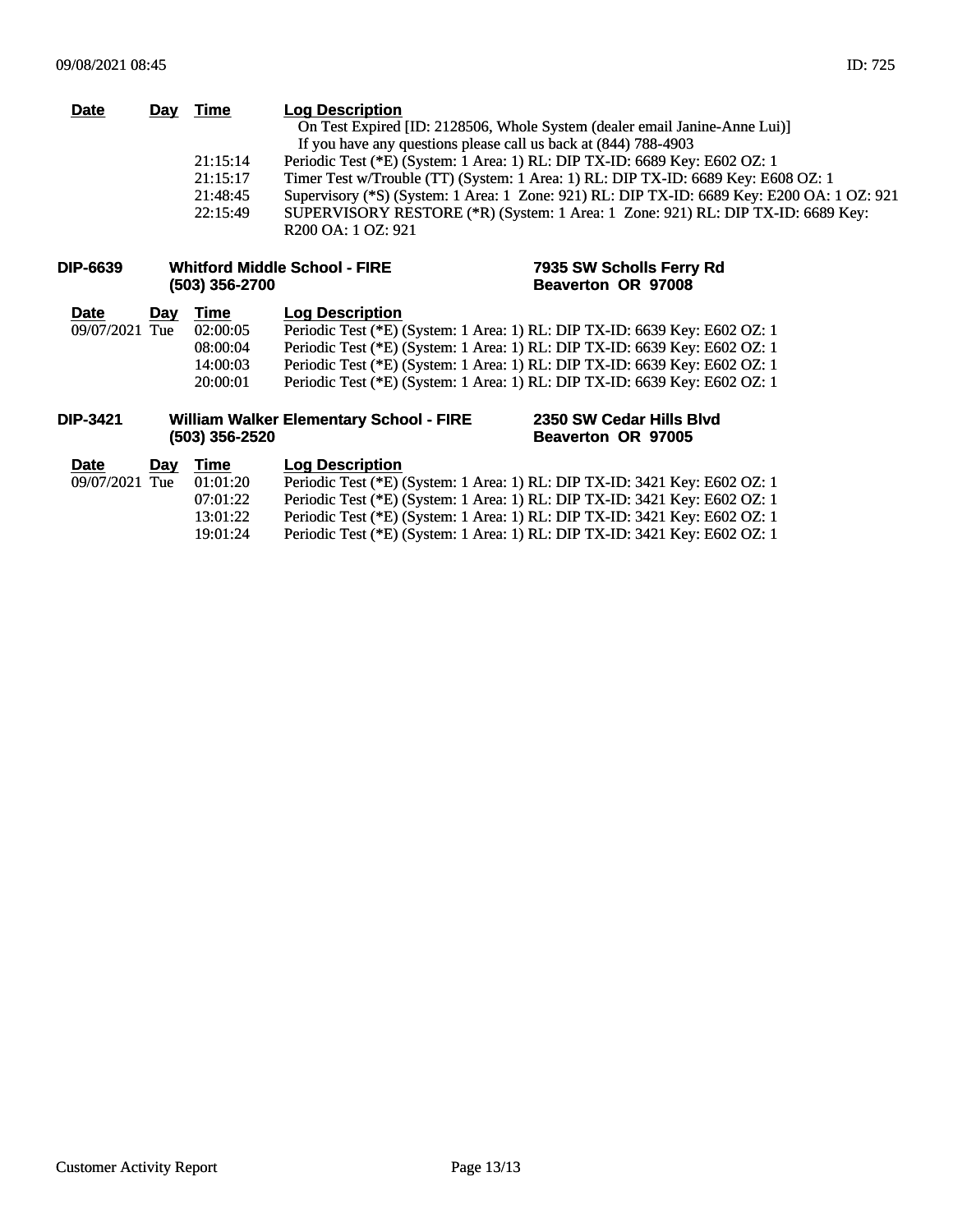Open/Close Activity Include Test Signals Beaverton School District Dealer ID: 9039122 07/15/2019 00:00:00 Thru 07/21/2019 23:59:59 [Customer's Local Time Zone]

| CF-3483        |            | (503) 356-3900 | <b>ADMIN ALOHA BRANCH (BURG/FIRE)</b>          | <b>17880 Soutl</b><br><b>Beaverton</b> |
|----------------|------------|----------------|------------------------------------------------|----------------------------------------|
| Date           | <u>Day</u> | <u>Time</u>    | <b>Log Description</b>                         |                                        |
| 07/15/2019 Mon |            | 00:02:38       | Close [User No. 255] (System: 1 Area: 6)       |                                        |
|                |            | 00:02:39       | Close [User No. 255] (System: 1 Area: 5)       |                                        |
|                |            | 00:02:39       | Close [User No. 255] (System: 1 Area: 2)       |                                        |
|                |            | 00:02:39       | Close [User No. 255] (System: 1 Area: 1)       |                                        |
|                |            | 05:08:10       | Open [Nathan Johnston] (System: 1 Area: 5)     |                                        |
|                |            | 05:21:03       | Open [Amanda Bennett] (System: 1 Area: 1)      |                                        |
|                |            | 05:22:05       | Open [Amanda Bennett] (System: 1 Area: 2)      |                                        |
|                |            | 14:56:10       | Open [Zachary Harrison] (System: 1 Area: 6)    |                                        |
|                |            | 14:58:29       | Close [Zachary Harrison] (System: 1 Area: 6)   |                                        |
|                |            | 16:30:46       | Close [Jennifer Hernandez] (System: 1 Area: 1) |                                        |
|                |            | 18:21:22       | Close [Kristen Croft] (System: 1 Area: 5)      |                                        |
| 07/16/2019 Tue |            | 00:02:38       | Close [User No. 255] (System: 1 Area: 6)       |                                        |
|                |            | 00:02:38       | Close [User No. 255] (System: 1 Area: 5)       |                                        |
|                |            | 00:02:38       | Close [User No. 255] (System: 1 Area: 2)       |                                        |
|                |            | 00:02:38       | Close [User No. 255] (System: 1 Area: 1)       |                                        |
|                |            | 05:14:52       | Open [Nathan Johnston] (System: 1 Area: 5)     |                                        |
|                |            | 05:23:24       | Open [Kasey Wescott] (System: 1 Area: 1)       |                                        |
|                |            | 05:44:28       | Open [Kasey Wescott] (System: 1 Area: 2)       |                                        |
|                |            | 08:24:46       | Open [Jennifer Hernandez] (System: 1 Area: 6)  |                                        |
|                |            | 14:37:01       | Close [Cassie Sementelli] (System: 1 Area: 6)  |                                        |
|                |            | 15:00:14       | Open [Zachary Harrison] (System: 1 Area: 6)    |                                        |
|                |            | 15:04:20       | Close [Zachary Harrison] (System: 1 Area: 6)   |                                        |
|                |            | 17:13:01       | Close [Shava Feinstein] (System: 1 Area: 1)    |                                        |
|                |            | 17:16:02       | Open [Shava Feinstein] (System: 1 Area: 1)     |                                        |
|                |            | 17:18:12       | Close [Shava Feinstein] (System: 1 Area: 2)    |                                        |
|                |            | 17:18:12       | Open [Shava Feinstein] (System: 1 Area: 2)     |                                        |
|                |            | 17:20:56       | Close [Shava Feinstein] (System: 1 Area: 2)    |                                        |
|                |            | 17:20:56       | Close [Shava Feinstein] (System: 1 Area: 1)    |                                        |
|                |            | 19:44:48       | Close [Kristen Croft] (System: 1 Area: 5)      |                                        |
| 07/17/2019 Wed |            | 00:02:43       | Close [User No. 255] (System: 1 Area: 6)       |                                        |
|                |            | 00:02:43       | Close [User No. 255] (System: 1 Area: 5)       |                                        |
|                |            | 00:02:43       | Close [User No. 255] (System: 1 Area: 2)       |                                        |
|                |            | 00:02:43       | Close [User No. 255] (System: 1 Area: 1)       |                                        |
|                |            | 05:09:33       | Open [Nathan Johnston] (System: 1 Area: 5)     |                                        |
|                |            | 05:28:47       | Open [Amanda Bennett] (System: 1 Area: 1)      |                                        |
|                |            | 05:36:42       | Open [Kasey Wescott] (System: 1 Area: 2)       |                                        |
|                |            | 05:57:02       | Open [Nathan Johnston] (System: 1 Area: 6)     |                                        |
|                |            | 15:05:41       | Close [Zachary Harrison] (System: 1 Area: 6)   |                                        |
|                |            | 16:51:42       | Close [Robin Day] (System: 1 Area: 2)          |                                        |
|                |            | 17:32:30       | Close [Kristen Croft] (System: 1 Area: 5)      |                                        |
|                |            | 20:01:24       | Close [Shava Feinstein] (System: 1 Area: 1)    |                                        |
| 07/18/2019 Thu |            | 00:02:38       | Close [User No. 255] (System: 1 Area: 6)       |                                        |
|                |            | 00:02:38       | Close [User No. 255] (System: 1 Area: 5)       |                                        |
|                |            | 00:02:38       | Close [User No. 255] (System: 1 Area: 2)       |                                        |
|                |            | 00:02:39       | Close [User No. 255] (System: 1 Area: 1)       |                                        |
|                |            | 05:10:41       | Open [Nathan Johnston] (System: 1 Area: 5)     |                                        |
|                |            |                |                                                |                                        |

## Customer Activity Report Page 1/35

#### **17880 Southwest Blanton Street Beaverton OR 97078**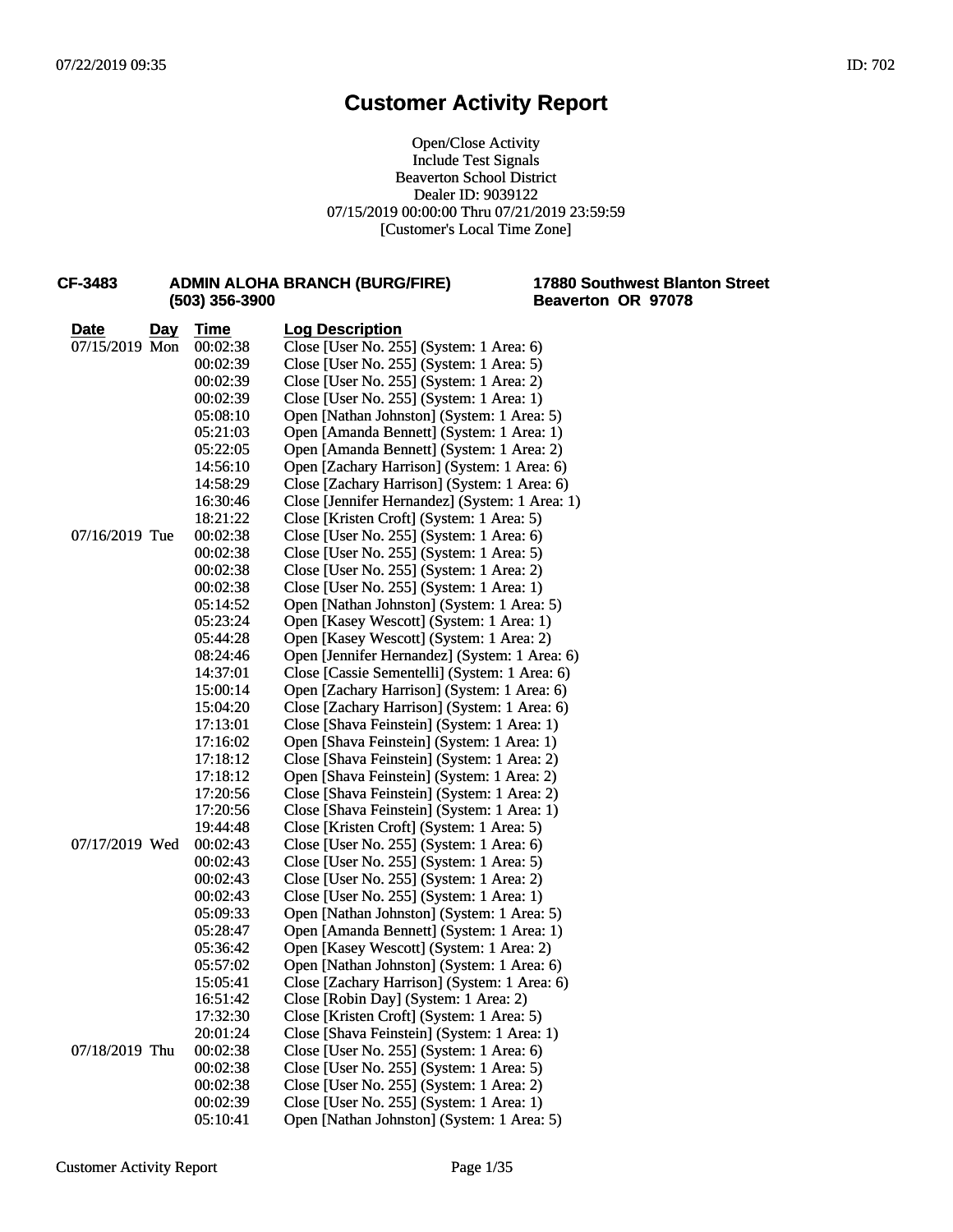| Date           | <u>Day</u> | Time     | <b>Log Description</b>                         |
|----------------|------------|----------|------------------------------------------------|
|                |            | 05:27:49 | Open [Kasey Wescott] (System: 1 Area: 1)       |
|                |            | 05:31:09 | Open [Kasey Wescott] (System: 1 Area: 2)       |
|                |            | 15:03:47 | Open [Zachary Harrison] (System: 1 Area: 6)    |
|                |            | 15:06:20 | Close [Zachary Harrison] (System: 1 Area: 6)   |
|                |            | 16:08:25 | Close [Kasey Wescott] (System: 1 Area: 2)      |
|                |            | 16:32:18 | Close [Jennifer Hernandez] (System: 1 Area: 1) |
|                |            | 18:24:45 | Close [Kristen Croft] (System: 1 Area: 5)      |
| 07/19/2019 Fri |            | 00:03:30 | Close [User No. 255] (System: 1 Area: 6)       |
|                |            | 00:03:30 | Close [User No. 255] (System: 1 Area: 5)       |
|                |            | 00:03:30 | Close [User No. 255] (System: 1 Area: 2)       |
|                |            | 00:03:31 | Close [User No. 255] (System: 1 Area: 1)       |
|                |            | 07:52:50 | Open [Zachary Harrison] (System: 1 Area: 1)    |
|                |            | 07:52:51 | Open [Zachary Harrison] (System: 1 Area: 2)    |
|                |            | 08:07:37 | Open [Zachary Harrison] (System: 1 Area: 5)    |
|                |            | 08:10:24 | Open [Zachary Harrison] (System: 1 Area: 6)    |
|                |            | 08:18:54 | Close [Zachary Harrison] (System: 1 Area: 6)   |
|                |            | 08:42:39 | Close [Zachary Harrison] (System: 1 Area: 5)   |
|                |            | 09:06:54 | Close [Zachary Harrison] (System: 1 Area: 2)   |
|                |            | 09:09:48 | Close [Zachary Harrison] (System: 1 Area: 1)   |
|                |            | 19:22:20 | Open [Kristen Croft] (System: 1 Area: 5)       |
|                |            | 19:24:08 | Close [Kristen Croft] (System: 1 Area: 5)      |
| 07/20/2019 Sat |            | 00:02:40 | Close [User No. 255] (System: 1 Area: 6)       |
|                |            | 00:02:40 | Close [User No. 255] (System: 1 Area: 5)       |
|                |            | 00:02:40 | Close [User No. 255] (System: 1 Area: 2)       |
|                |            | 00:02:40 | Close [User No. 255] (System: 1 Area: 1)       |
| 07/21/2019 Sun |            | 00:02:40 | Close [User No. 255] (System: 1 Area: 6)       |
|                |            | 00:02:40 | Close [User No. 255] (System: 1 Area: 5)       |
|                |            | 00:02:41 | Close [User No. 255] (System: 1 Area: 2)       |
|                |            | 00:02:41 | Close [User No. 255] (System: 1 Area: 1)       |

#### **CF-3401 ADMINISTRATION BUILDING BSD (BURG/FIRE) (503) 356-4500 16550 Southwest Merlo Road Beaverton OR 97003**

| <b>Date</b>      | <u>Day</u> | <u>Time</u> | <b>Log Description</b>                    |
|------------------|------------|-------------|-------------------------------------------|
| 07/15/2019 Mon   |            | 05:42:02    | Open (System: 1 Area: 2)                  |
|                  |            | 05:45:53    | Open (System: 1 Area: 1)                  |
|                  |            | 05:53:22    | Open (System: 1 Area: 3)                  |
|                  |            | 07:14:19    | Open [Telephone Room] (System: 1 Area: 5) |
|                  |            | 18:39:47    | Close (System: 1 Area: 2)                 |
|                  |            | 18:53:17    | Close (System: 1 Area: 1)                 |
|                  |            | 20:53:16    | Close (System: 1 Area: 3)                 |
| $07/16/2019$ Tue |            | 00:33:13    | Close (System: 1 Area: 5)                 |
|                  |            | 05:48:36    | Open (System: 1 Area: 2)                  |
|                  |            | 05:49:27    | Open (System: 1 Area: 3)                  |
|                  |            | 05:53:59    | Open (System: 1 Area: 1)                  |
|                  |            | 07:12:37    | Open [Telephone Room] (System: 1 Area: 5) |
|                  |            | 18:17:17    | Close [User No. 126] (System: 1 Area: 3)  |
|                  |            | 19:00:34    | Close (System: 1 Area: 1)                 |
|                  |            | 19:20:49    | Close (System: 1 Area: 2)                 |
| 07/17/2019 Wed   |            | 00:33:20    | Close (System: 1 Area: 5)                 |
|                  |            | 05:09:31    | Open (System: 1 Area: 2)                  |
|                  |            | 05:53:20    | Open (System: 1 Area: 3)                  |
|                  |            | 05:57:23    | Open (System: 1 Area: 1)                  |
|                  |            | 07:14:07    | Open [Telephone Room] (System: 1 Area: 5) |
|                  |            | 18:08:35    | Close (System: 1 Area: 3)                 |
|                  |            | 18:11:02    | Open (System: 1 Area: 3)                  |
|                  |            | 18:12:38    | Close (System: 1 Area: 3)                 |
|                  |            | 18:47:36    | Close (System: 1 Area: 2)                 |
|                  |            | 19:18:48    | Open (System: 1 Area: 2)                  |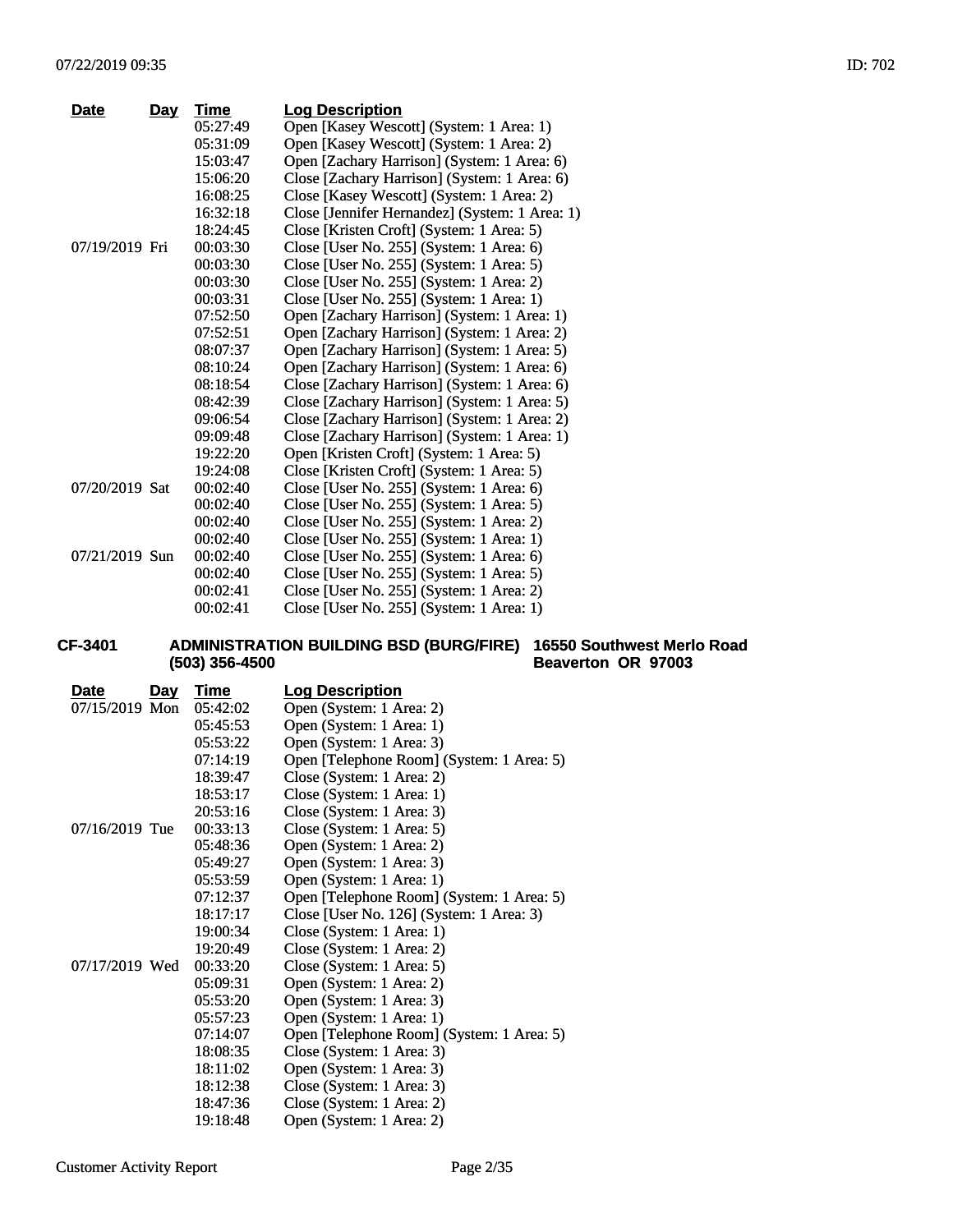| <b>Date</b>    | <u>Day</u> | <b>Time</b> | <b>Log Description</b>                    |
|----------------|------------|-------------|-------------------------------------------|
|                |            | 19:21:00    | Close (System: 1 Area: 1)                 |
|                |            | 20:02:48    | Close (System: 1 Area: 2)                 |
|                |            | 20:10:03    | Open (System: 1 Area: 1)                  |
|                |            | 20:11:52    | Close (System: 1 Area: 1)                 |
| 07/18/2019 Thu |            | 00:33:20    | Close (System: 1 Area: 5)                 |
|                |            | 05:14:46    | Open (System: 1 Area: 2)                  |
|                |            | 05:48:50    | Open (System: 1 Area: 3)                  |
|                |            | 05:53:03    | Open (System: 1 Area: 1)                  |
|                |            | 07:14:30    | Open [Telephone Room] (System: 1 Area: 5) |
|                |            | 18:10:02    | Close (System: 1 Area: 1)                 |
|                |            | 18:25:43    | Close (System: 1 Area: 3)                 |
|                |            | 18:38:58    | Was Force Armed (System: 1 Area: 1)       |
|                |            | 19:08:09    | Open (System: 1 Area: 3)                  |
|                |            | 20:08:07    | Open (System: 1 Area: 2)                  |
|                |            | 20:46:19    | Close (System: 1 Area: 2)                 |
| 07/19/2019 Fri |            | 00:33:23    | Close (System: 1 Area: 5)                 |
|                |            | 00:33:23    | Close (System: 1 Area: 3)                 |
|                |            | 05:37:15    | Open (System: 1 Area: 1)                  |
|                |            | 05:50:26    | Open (System: 1 Area: 2)                  |
|                |            | 06:02:29    | Open (System: 1 Area: 3)                  |
|                |            | 07:18:34    | Open [Telephone Room] (System: 1 Area: 5) |
|                |            | 17:06:36    | Close (System: 1 Area: 1)                 |
|                |            | 17:18:22    | Close (System: 1 Area: 3)                 |
|                |            | 18:38:19    | Close (System: 1 Area: 2)                 |
| 07/20/2019 Sat |            | 00:32:07    | Close (System: 1 Area: 5)                 |
|                |            | 13:59:23    | Open (System: 1 Area: 3)                  |
|                |            | 17:24:26    | Close (System: 1 Area: 3)                 |
|                |            | 18:00:45    | Open (System: 1 Area: 3)                  |
|                |            | 21:19:43    | Close (System: 1 Area: 3)                 |
| 07/21/2019 Sun |            | 06:58:11    | Open (System: 1 Area: 2)                  |
|                |            | 09:46:35    | Close (System: 1 Area: 2)                 |

#### **CF-5007 ADMINISTRATION PORTABLES (503) 356-4364**

**16550 SW Merlo Rd Beaverton OR 97006**

| <b>Date</b>    | <u>Day</u> | Time     | <b>Log Description</b>                      |
|----------------|------------|----------|---------------------------------------------|
| 07/15/2019 Mon |            | 06:01:38 | Open [Monica Cruz-Gabo] (System: 1 Area: 2) |
|                |            | 06:29:24 | Open [User No. 131] (System: 1 Area: 1)     |
|                |            | 16:45:16 | Close [Jennifer Dudley] (System: 1 Area: 2) |
|                |            | 17:50:49 | Close [Nancy Striplin] (System: 1 Area: 1)  |
|                |            | 17:50:53 | Close [Nancy Striplin] (System: 1 Area: 1)  |
|                |            | 23:58:27 | Close (System: 1 Area: 2)                   |
|                |            | 23:58:27 | Close (System: 1 Area: 1)                   |
|                |            | 23:58:27 | Close (System: 1 Area: 1)                   |
| 07/16/2019 Tue |            | 06:03:21 | Open [Maria Xiong] (System: 1 Area: 2)      |
|                |            | 06:43:51 | Open [User No. 231] (System: 1 Area: 1)     |
|                |            | 16:36:17 | Close [Teri Jachim] (System: 1 Area: 2)     |
|                |            | 17:44:45 | Close [Nancy Striplin] (System: 1 Area: 1)  |
|                |            | 17:44:45 | Close [Nancy Striplin] (System: 1 Area: 1)  |
| 07/17/2019 Wed |            | 05:56:46 | Open [Jennifer Dudley] (System: 1 Area: 2)  |
|                |            | 06:42:55 | Open [User No. 231] (System: 1 Area: 1)     |
|                |            | 16:38:01 | Close [Teri Jachim] (System: 1 Area: 2)     |
|                |            | 17:45:27 | Close [Nancy Striplin] (System: 1 Area: 1)  |
|                |            | 17:45:27 | Close [Nancy Striplin] (System: 1 Area: 1)  |
| 07/18/2019 Thu |            | 06:02:52 | Open [Maria Xiong] (System: 1 Area: 2)      |
|                |            | 06:30:47 | Open [User No. 131] (System: 1 Area: 1)     |
|                |            | 16:44:04 | Close [Jennifer Dudley] (System: 1 Area: 2) |
|                |            | 17:41:59 | Open [Monica Cruz-Gabo] (System: 1 Area: 2) |
|                |            | 17:43:45 | Close [Denice Stevens] (System: 1 Area: 1)  |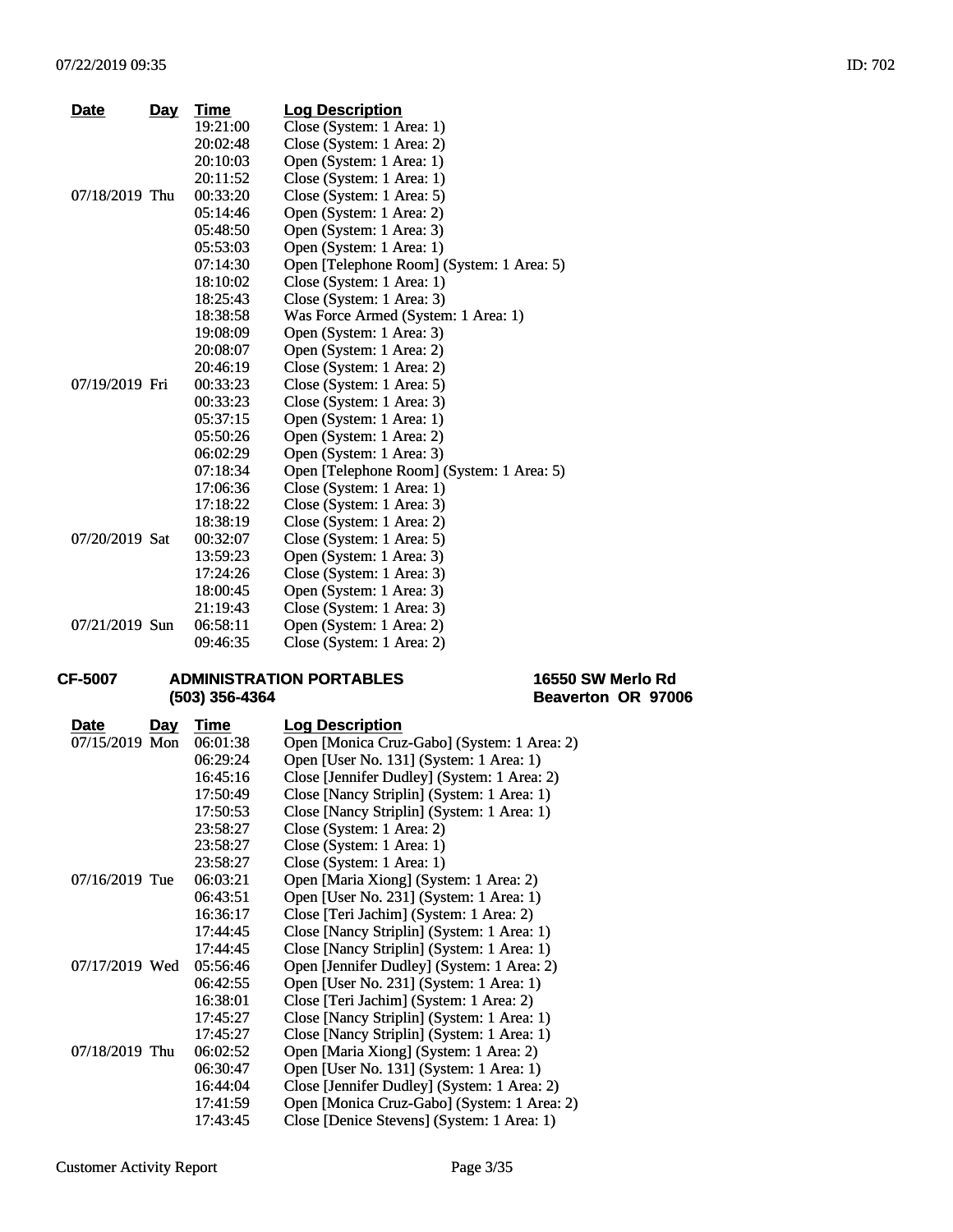| <b>Date</b>    | Day        | <b>Time</b>    | <b>Log Description</b>                       |                                                     |
|----------------|------------|----------------|----------------------------------------------|-----------------------------------------------------|
|                |            | 17:49:30       | Close [Monica Cruz-Gabo] (System: 1 Area: 2) |                                                     |
|                |            | 17:49:30       | Close [Monica Cruz-Gabo] (System: 1 Area: 1) |                                                     |
| 07/19/2019 Fri |            | 06:02:57       | Open [Maria Xiong] (System: 1 Area: 2)       |                                                     |
|                |            | 06:19:49       | Open [User No. 203] (System: 1 Area: 1)      |                                                     |
|                |            | 14:55:04       | Close [Sinan Ovcina] (System: 1 Area: 2)     |                                                     |
|                |            | 17:36:04       | Close [Nancy Striplin] (System: 1 Area: 1)   |                                                     |
|                |            | 17:36:04       | Close [Nancy Striplin] (System: 1 Area: 1)   |                                                     |
|                |            |                |                                              |                                                     |
|                |            |                |                                              |                                                     |
| CF-3404        |            |                | <b>ALOHA HIGH SCHOOL (BURG/FIRE)</b>         | 18550 Southwest Kinnaman Road<br>Beaverton OR 97078 |
|                |            | (503) 356-2760 |                                              |                                                     |
| <b>Date</b>    | <u>Day</u> | <b>Time</b>    | <b>Log Description</b>                       |                                                     |
| 07/15/2019 Mon |            | 01:44:09       | Open (System: 1 Area: 4)                     |                                                     |
|                |            | 01:46:25       | Close (System: 1 Area: 3)                    |                                                     |
|                |            | 01:46:25       | Close (System: 1 Area: 2)                    |                                                     |
|                |            | 01:46:26       | Close (System: 1 Area: 1)                    |                                                     |
|                |            | 01:46:28       | Close (System: 1 Area: 4)                    |                                                     |
|                |            | 06:05:45       | Open (System: 1 Area: 4)                     |                                                     |
|                |            | 06:05:46       | Open [User No. 62] (System: 1 Area: 1)       |                                                     |
|                |            | 06:05:46       | Open [User No. 62] (System: 1 Area: 2)       |                                                     |
|                |            | 06:05:46       | Open [User No. 62] (System: 1 Area: 3)       |                                                     |
| 07/16/2019 Tue |            | 01:46:31       | Close (System: 1 Area: 3)                    |                                                     |
|                |            | 01:46:31       | Close (System: 1 Area: 2)                    |                                                     |
|                |            | 01:46:31       | Close (System: 1 Area: 1)                    |                                                     |
|                |            |                | Close (System: 1 Area: 4)                    |                                                     |
|                |            | 01:46:31       |                                              |                                                     |
|                |            | 06:08:06       | Open (System: 1 Area: 4)                     |                                                     |
|                |            | 06:08:06       | Open [User No. 62] (System: 1 Area: 1)       |                                                     |
|                |            | 06:08:07       | Open [User No. 62] (System: 1 Area: 2)       |                                                     |
|                |            | 06:08:07       | Open [User No. 62] (System: 1 Area: 3)       |                                                     |
| 07/17/2019 Wed |            | 01:46:32       | Close (System: 1 Area: 3)                    |                                                     |
|                |            | 01:46:32       | Close (System: 1 Area: 2)                    |                                                     |
|                |            | 01:46:33       | Close (System: 1 Area: 1)                    |                                                     |
|                |            | 01:46:34       | Close (System: 1 Area: 4)                    |                                                     |
|                |            | 05:22:29       | Open (System: 1 Area: 4)                     |                                                     |
|                |            | 05:22:29       | Open [User No. 62] (System: 1 Area: 1)       |                                                     |
|                |            | 05:22:30       | Open [User No. 62] (System: 1 Area: 2)       |                                                     |
|                |            | 05:22:30       | Open [User No. 62] (System: 1 Area: 3)       |                                                     |
| 07/18/2019 Thu |            | 01:46:27       | Close (System: 1 Area: 3)                    |                                                     |
|                |            | 01:46:28       | Close (System: 1 Area: 2)                    |                                                     |
|                |            | 01:46:29       | Close (System: 1 Area: 1)                    |                                                     |
|                |            | 01:46:30       | Close (System: 1 Area: 4)                    |                                                     |
|                |            | 06:02:24       | Open (System: 1 Area: 4)                     |                                                     |
|                |            | 06:02:25       | Open [User No. 73] (System: 1 Area: 1)       |                                                     |
|                |            | 06:02:25       | Open [User No. 73] (System: 1 Area: 2)       |                                                     |
|                |            | 06:02:25       | Open [User No. 73] (System: 1 Area: 3)       |                                                     |
| 07/19/2019 Fri |            | 01:46:14       | Close (System: 1 Area: 3)                    |                                                     |
|                |            | 01:46:14       | Close (System: 1 Area: 2)                    |                                                     |
|                |            | 01:46:15       | Close (System: 1 Area: 1)                    |                                                     |
|                |            | 01:46:15       | Close (System: 1 Area: 4)                    |                                                     |
|                |            | 05:58:12       | Open (System: 1 Area: 4)                     |                                                     |
|                |            | 05:58:12       | Open [User No. 73] (System: 1 Area: 1)       |                                                     |
|                |            | 05:58:12       | Open [User No. 73] (System: 1 Area: 2)       |                                                     |
|                |            | 05:58:13       | Open [User No. 73] (System: 1 Area: 3)       |                                                     |
| 07/20/2019 Sat |            | 01:46:13       | Close (System: 1 Area: 3)                    |                                                     |
|                |            | 01:46:13       | Close (System: 1 Area: 2)                    |                                                     |
|                |            | 01:46:14       | Close (System: 1 Area: 1)                    |                                                     |
|                |            | 01:46:14       | Close (System: 1 Area: 4)                    |                                                     |
|                |            | 06:03:38       | Open (System: 1 Area: 4)                     |                                                     |
|                |            | 06:03:38       | Open [User No. 62] (System: 1 Area: 1)       |                                                     |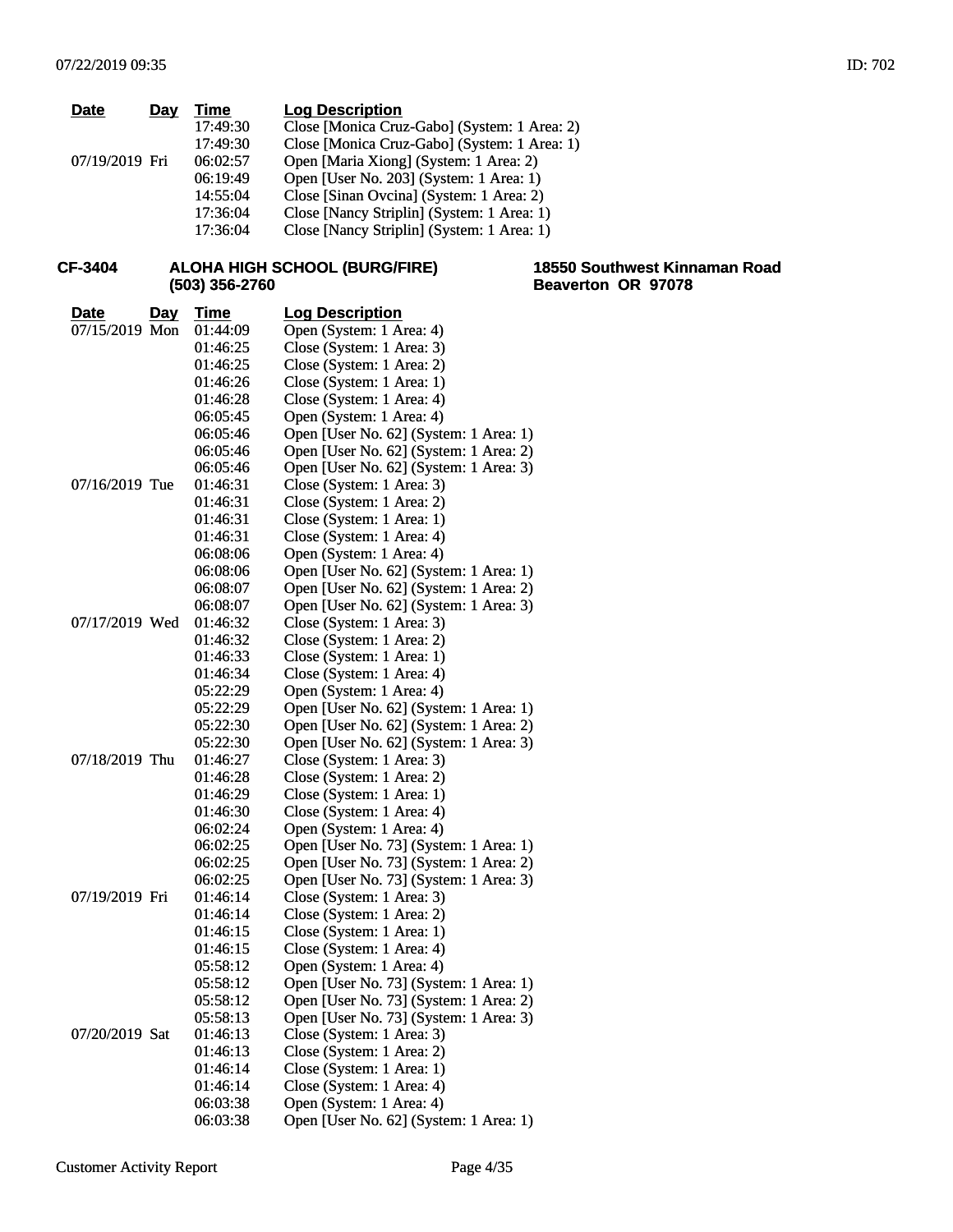| <b>Date</b>    | Day | Time     | <b>Log Description</b>                      |
|----------------|-----|----------|---------------------------------------------|
|                |     | 06:03:38 | Open [User No. 62] (System: 1 Area: 2)      |
|                |     | 06:03:38 | Open [User No. 62] (System: 1 Area: 3)      |
| 07/21/2019 Sun |     | 01:46:13 | Close (System: 1 Area: 3)                   |
|                |     | 01:46:13 | Close (System: 1 Area: 2)                   |
|                |     | 01:46:14 | Close (System: 1 Area: 1)                   |
|                |     | 01:46:14 | Close (System: 1 Area: 4)                   |
|                |     | 13:21:35 | Open (System: 1 Area: 4)                    |
|                |     | 13:21:35 | Open [Brittnie Johnson] (System: 1 Area: 1) |
|                |     | 13:21:35 | Open [Brittnie Johnson] (System: 1 Area: 2) |
|                |     | 13:21:35 | Open [Brittnie Johnson] (System: 1 Area: 3) |
|                |     |          |                                             |

#### **CF-3458 ALOHA HUBER PARK K-8 SCHOOL (BURG/FIRE) 5000 Southwest 173rd Ave (503) 356-2000 Beaverton OR 97078**

| Date             | Day | Time     | <b>Log Description</b>                    |
|------------------|-----|----------|-------------------------------------------|
| 07/15/2019 Mon   |     | 06:46:16 | Open [User No. 5004] (System: 1 Area: 1)  |
|                  |     | 17:11:47 | Close [Scott Drue] (System: 1 Area: 1)    |
|                  |     | 17:11:48 | Close [Scott Drue] (System: 1 Area: 1)    |
| $07/16/2019$ Tue |     | 06:48:22 | Open [User No. 213] (System: 1 Area: 1)   |
|                  |     | 16:57:40 | Close [Scott Drue] (System: 1 Area: 1)    |
|                  |     | 16:57:40 | Close [Scott Drue] (System: 1 Area: 1)    |
| 07/17/2019 Wed   |     | 06:50:33 | Open [User No. 5004] (System: 1 Area: 1)  |
|                  |     | 15:53:31 | Close [Scott Drue] (System: 1 Area: 1)    |
|                  |     | 15:53:31 | Close [Scott Drue] (System: 1 Area: 1)    |
| 07/18/2019 Thu   |     | 06:50:00 | Open [User No. 5004] (System: 1 Area: 1)  |
|                  |     | 15:32:03 | Close [User No. 5004] (System: 1 Area: 1) |
|                  |     | 15:32:13 | Close [User No. 5004] (System: 1 Area: 1) |
| 07/19/2019 Fri   |     | 06:49:48 | Open [User No. 5004] (System: 1 Area: 1)  |
|                  |     | 15:48:33 | Close [Scott Drue] (System: 1 Area: 1)    |
|                  |     | 15:48:33 | Close [Scott Drue] (System: 1 Area: 1)    |
|                  |     | 18:51:51 | Open [User No. 5004] (System: 1 Area: 1)  |
|                  |     | 18:56:18 | Was Force Armed (System: 1 Area: 1)       |
|                  |     | 18:57:47 | Close [User No. 5004] (System: 1 Area: 1) |

#### **CF-3407 BARNES ELEMENTARY SCHOOL (BURG/FIRE) 13730 Southwest Walker Road (503) 356-2130 Beaverton OR 97005**

| <b>Date</b>    | Day | Time     | <b>Log Description</b>                           |
|----------------|-----|----------|--------------------------------------------------|
| 07/15/2019 Mon |     | 06:59:51 | Open [Ayan Digaleh] (System: 1 Area: 1)          |
|                |     | 15:49:00 | Close [Paul Marietta - RP-1] (System: 1 Area: 1) |
| 07/16/2019 Tue |     | 06:59:12 | Open [Ayan Digaleh] (System: 1 Area: 1)          |
|                |     | 15:36:22 | Close [Ayan Digaleh] (System: 1 Area: 1)         |
| 07/17/2019 Wed |     | 07:03:50 | Open [Ayan Digaleh] (System: 1 Area: 1)          |
|                |     | 15:43:17 | Close [Noelia Castillo] (System: 1 Area: 1)      |
| 07/18/2019 Thu |     | 06:52:50 | Open [Noelia Castillo] (System: 1 Area: 1)       |
|                |     | 15:35:39 | Close [Noelia Castillo] (System: 1 Area: 1)      |
| 07/19/2019 Fri |     | 05:53:51 | Open [Noelia Castillo] (System: 1 Area: 1)       |
|                |     | 15:29:47 | Close [Ayan Digaleh] (System: 1 Area: 1)         |
|                |     | 19:35:05 | Open [Debi Price - RP-3] (System: 1 Area: 1)     |
|                |     | 19:58:48 | Close [Debi Price - RP-3] (System: 1 Area: 1)    |

#### **CF-3408 BEAVER ACRES ELEMENTARY SCHOOL (BURG/FIRE) (503) 356-2020**

## **<u>Date</u> Day Time Log Description**<br>07/15/2019 Mon 06:43:23 Open [Ken Spidal] 06:43:23 Open [Ken Spidal] (System: 1 Area: 1)<br>15:29:42 Close [Ken Spidal] (System: 1 Area: 1) 15:29:42 Close [Ken Spidal] (System: 1 Area: 1)<br>07/16/2019 Tue 06:43:39 Open [Ken Spidal] (System: 1 Area: 1) Open [Ken Spidal] (System: 1 Area: 1)

#### **2125 Southwest 170th Ave Beaverton OR 97003**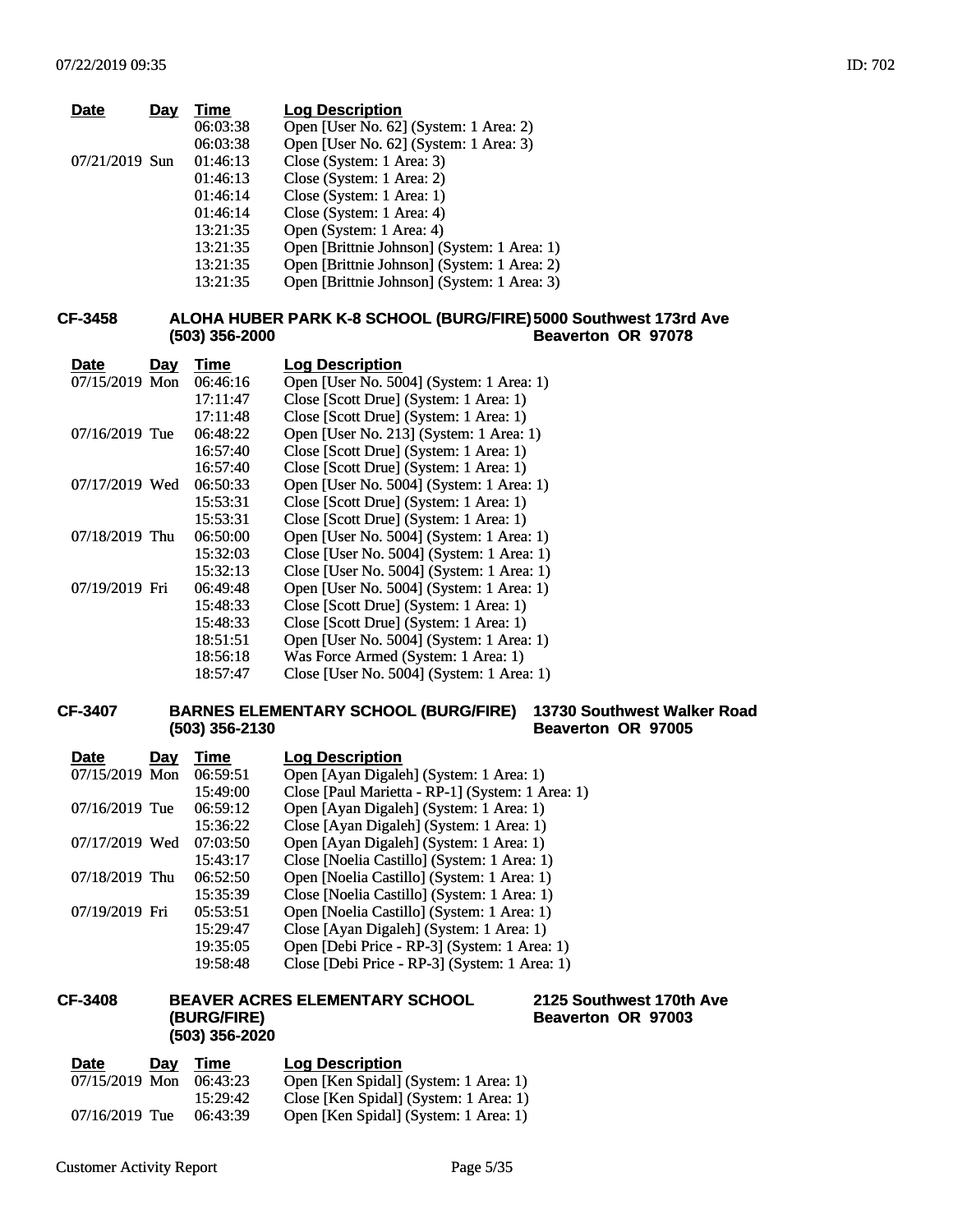| <b>Date</b>    | Day | Time     | <b>Log Description</b>                     |
|----------------|-----|----------|--------------------------------------------|
|                |     | 15:28:46 | Close [Ken Spidal] (System: 1 Area: 1)     |
| 07/17/2019 Wed |     | 06:37:52 | Open [Ken Spidal] (System: 1 Area: 1)      |
|                |     | 16:12:32 | Close [Shellie Ritter] (System: 1 Area: 1) |
|                |     | 17:07:19 | Open [Amy Molony] (System: 1 Area: 1)      |
|                |     | 20:21:59 | Close [Amy Molony] (System: 1 Area: 1)     |
| 07/18/2019 Thu |     | 05:39:34 | Open [User No. 163] (System: 1 Area: 1)    |
|                |     | 16:11:51 | Close [Shellie Ritter] (System: 1 Area: 1) |
|                |     | 16:14:53 | Open [Shellie Ritter] (System: 1 Area: 1)  |
|                |     | 16:18:11 | Close [Shellie Ritter] (System: 1 Area: 1) |
| 07/19/2019 Fri |     | 06:39:09 | Open [Ken Spidal] (System: 1 Area: 1)      |
|                |     | 15:30:09 | Close [Ken Spidal] (System: 1 Area: 1)     |

#### **CF-3453 BEAVERTON HIGH SCHOOL (BURG/FIRE) (503) 356-2830**

#### **13000 Southwest 2nd Street Beaverton OR 97005**

| <b>Date</b><br>Day | <b>Time</b> | <b>Log Description</b>                           |
|--------------------|-------------|--------------------------------------------------|
| 07/15/2019 Mon     | 05:55:17    | Open [Mark Kemper] (System: 1 Area: 1)           |
|                    | 05:55:18    | Open [Mark Kemper] (System: 1 Area: 2)           |
|                    | 05:55:18    | Open [Mark Kemper] (System: 1 Area: 3)           |
|                    | 05:55:18    | Open [Mark Kemper] (System: 1 Area: 4)           |
|                    | 19:56:32    | Close [Jose Delorenza] (System: 1 Area: 4)       |
|                    | 19:56:32    | Close [Jose Delorenza] (System: 1 Area: 3)       |
|                    | 19:56:32    | Close [Jose Delorenza] (System: 1 Area: 2)       |
|                    | 19:56:32    | Close [Jose Delorenza] (System: 1 Area: 1)       |
| 07/16/2019 Tue     | 05:58:40    | Open [Mark Kemper] (System: 1 Area: 1)           |
|                    | 05:58:40    | Open [Mark Kemper] (System: 1 Area: 2)           |
|                    | 05:58:40    | Open [Mark Kemper] (System: 1 Area: 3)           |
|                    | 05:58:40    | Open [Mark Kemper] (System: 1 Area: 4)           |
|                    | 20:51:55    | Close [Malindi Zimmer] (System: 1 Area: 4)       |
|                    | 20:51:55    | Close [Malindi Zimmer] (System: 1 Area: 3)       |
|                    | 20:51:55    | Close [Malindi Zimmer] (System: 1 Area: 2)       |
|                    | 20:51:55    | Close [Malindi Zimmer] (System: 1 Area: 1)       |
| 07/17/2019 Wed     | 05:56:40    | Open [Mark Kemper] (System: 1 Area: 1)           |
|                    | 05:56:40    | Open [Mark Kemper] (System: 1 Area: 2)           |
|                    | 05:56:40    | Open [Mark Kemper] (System: 1 Area: 3)           |
|                    | 05:56:40    | Open [Mark Kemper] (System: 1 Area: 4)           |
|                    | 19:54:09    | Close [Jose Delorenza] (System: 1 Area: 4)       |
|                    | 19:54:09    | Close [Jose Delorenza] (System: 1 Area: 3)       |
|                    | 19:54:09    | Close [Jose Delorenza] (System: 1 Area: 2)       |
|                    | 19:54:09    | Close [Jose Delorenza] (System: 1 Area: 1)       |
| 07/18/2019 Thu     | 05:51:36    | Open [Mark Kemper] (System: 1 Area: 1)           |
|                    | 05:51:36    | Open [Mark Kemper] (System: 1 Area: 2)           |
|                    | 05:51:36    | Open [Mark Kemper] (System: 1 Area: 3)           |
|                    | 05:51:36    | Open [Mark Kemper] (System: 1 Area: 4)           |
|                    | 15:30:47    | Close [Jose Delorenza] (System: 1 Area: 4)       |
|                    | 20:36:18    | Close [Malindi Zimmer - RP3] (System: 1 Area: 1) |
|                    | 20:36:22    | Close [Malindi Zimmer - RP3] (System: 1 Area: 2) |
|                    | 20:36:25    | Close [Malindi Zimmer - RP3] (System: 1 Area: 3) |
| 07/19/2019 Fri     | 05:54:12    | Open [Mark Kemper] (System: 1 Area: 1)           |
|                    | 05:54:12    | Open [Mark Kemper] (System: 1 Area: 2)           |
|                    | 05:54:13    | Open [Mark Kemper] (System: 1 Area: 3)           |
|                    | 05:54:13    | Open [Mark Kemper] (System: 1 Area: 4)           |
|                    | 16:56:47    | Close [Jose Delorenza] (System: 1 Area: 1)       |
|                    | 16:56:53    | Close [Jose Delorenza] (System: 1 Area: 3)       |
|                    | 18:51:28    | Close [Glenn Vanzuylen] (System: 1 Area: 2)      |
| 07/20/2019 Sat     | 01:27:17    | Close (System: 1 Area: 4)                        |
|                    | 10:03:45    | Open [Heather Meiring] (System: 1 Area: 4)       |
|                    | 13:43:10    | Close [Heather Meiring] (System: 1 Area: 4)      |
| 07/21/2019 Sun     | 07:29:35    | Open [Anne Owens] (System: 1 Area: 1)            |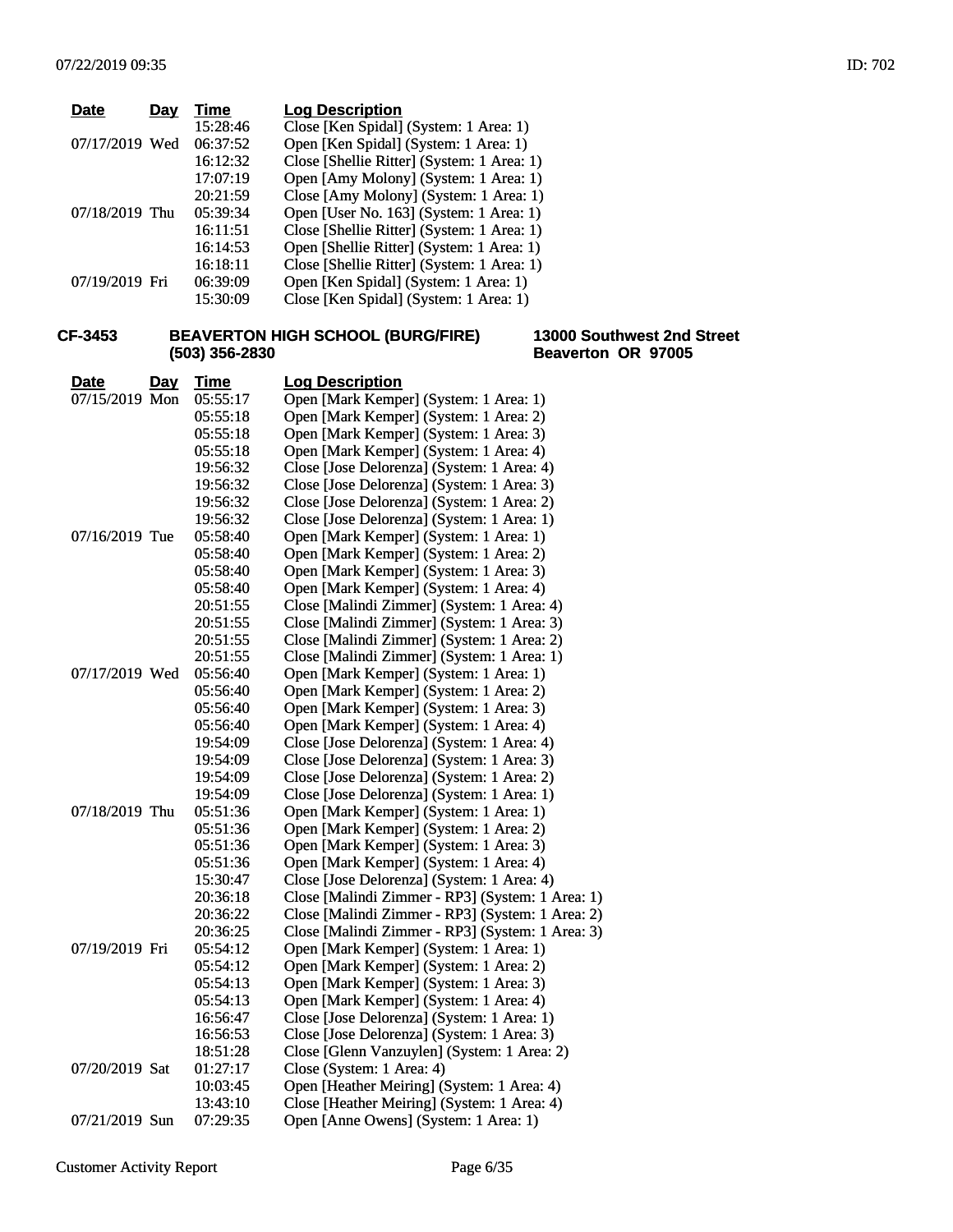| Time     | <b>Log Description</b>                   |
|----------|------------------------------------------|
| 08:10:46 | Open [User No. 248] (System: 1 Area: 2)  |
| 08:19:17 | Close [User No. 248] (System: 1 Area: 2) |
| 12:00:42 | Close [Anne Owens] (System: 1 Area: 1)   |
|          |                                          |
|          | Day                                      |

#### **CF-3435 BEAVERTON HS - MERLE DAVIES (BURG) (503) 356-2830**

**13000 Southwest 2nd Street Beaverton OR 97005**

**13120 SW 2nd St Beaverton OR 97005**

| <b>Date</b>    | <u>Day</u> | Time     | <b>Log Description</b>                     |
|----------------|------------|----------|--------------------------------------------|
| 07/15/2019 Mon |            | 00:01:53 | Close (System: 1 Area: 1)                  |
|                |            | 00:01:53 | Close (System: 1 Area: 1)                  |
|                |            | 05:56:09 | Open [Mark Kemper] (System: 1 Area: 1)     |
|                |            | 19:56:49 | Close [Jose Delorenzo] (System: 1 Area: 1) |
| 07/16/2019 Tue |            | 00:01:52 | Close (System: 1 Area: 1)                  |
|                |            | 00:01:53 | Close (System: 1 Area: 1)                  |
|                |            | 05:59:33 | Open [Mark Kemper] (System: 1 Area: 1)     |
|                |            | 20:52:18 | Close [Malindi Zimmer] (System: 1 Area: 1) |
| 07/17/2019 Wed |            | 00:01:57 | Close (System: 1 Area: 1)                  |
|                |            | 00:01:58 | Close (System: 1 Area: 1)                  |
|                |            | 05:57:33 | Open [Mark Kemper] (System: 1 Area: 1)     |
|                |            | 19:54:20 | Close [Jose Delorenzo] (System: 1 Area: 1) |
| 07/18/2019 Thu |            | 00:01:52 | Close (System: 1 Area: 1)                  |
|                |            | 00:01:53 | Close (System: 1 Area: 1)                  |
|                |            | 05:52:28 | Open [Mark Kemper] (System: 1 Area: 1)     |
| 07/19/2019 Fri |            | 00:01:55 | Close (System: 1 Area: 1)                  |
|                |            | 00:01:55 | Close (System: 1 Area: 1)                  |
|                |            | 05:55:06 | Open [Mark Kemper] (System: 1 Area: 1)     |
|                |            | 16:55:16 | Close [Jose Delorenzo] (System: 1 Area: 1) |
| 07/20/2019 Sat |            | 00:01:54 | Close (System: 1 Area: 1)                  |
|                |            | 00:01:54 | Close (System: 1 Area: 1)                  |
|                |            | 12:47:49 | Open [John Peplinski] (System: 1 Area: 1)  |
|                |            | 12:57:40 | Close [John Peplinski] (System: 1 Area: 1) |
|                |            | 14:15:24 | Open [John Peplinski] (System: 1 Area: 1)  |
|                |            | 14:37:21 | Close [John Peplinski] (System: 1 Area: 1) |
| 07/21/2019 Sun |            | 00:01:54 | Close (System: 1 Area: 1)                  |
|                |            | 00:01:54 | Close (System: 1 Area: 1)                  |

#### **CF-4811 BEAVERTON HS - VIRGINIA GARCIA CLINIC (BURG) (503) 356-2830**

**Date Day Time Log Description** 07/15/2019 Mon 06:12:16 Open [Mark Kemper] (System: 1 Area: 5) 16:44:06 Close [User No. 260] (System: 1 Area: 5) 07/16/2019 Tue 07:08:26 Open [Mark Kemper] (System: 1 Area: 5) 09:43:28 Close [Lacey Beaty] (System: 1 Area: 5) 10:33:16 Open [Jesenia Gonzalez Gamas] (System: 1 Area: 5) 12:47:19 Close [Jesenia Gonzalez Gamas] (System: 1 Area: 5) 07/17/2019 Wed 09:08:07 Open [Lacey Beaty] (System: 1 Area: 5) 09:12:52 Close [Lacey Beaty] (System: 1 Area: 5) 11:58:28 Open [Nicole Mayer] (System: 1 Area: 5) 12:49:22 Close [Nicole Mayer] (System: 1 Area: 5) 15:01:20 Open [Jesenia Gonzalez Gamas] (System: 1 Area: 5) 15:42:56 Close [Jesenia Gonzalez Gamas] (System: 1 Area: 5) 07/18/2019 Thu 07:17:19 Open [Jon Ratazzi] (System: 1 Area: 5) 16:55:46 Close [Ariana Orzuna] (System: 1 Area: 5) 07/19/2019 Fri 06:02:54 Open [Mark Kemper] (System: 1 Area: 5) 06:03:07 Open [Mark Kemper] (System: 1 Area: 5) 06:35:34 Close [Mark Kemper] (System: 1 Area: 5) 07:02:44 Open [Ariana Orzuna] (System: 1 Area: 5)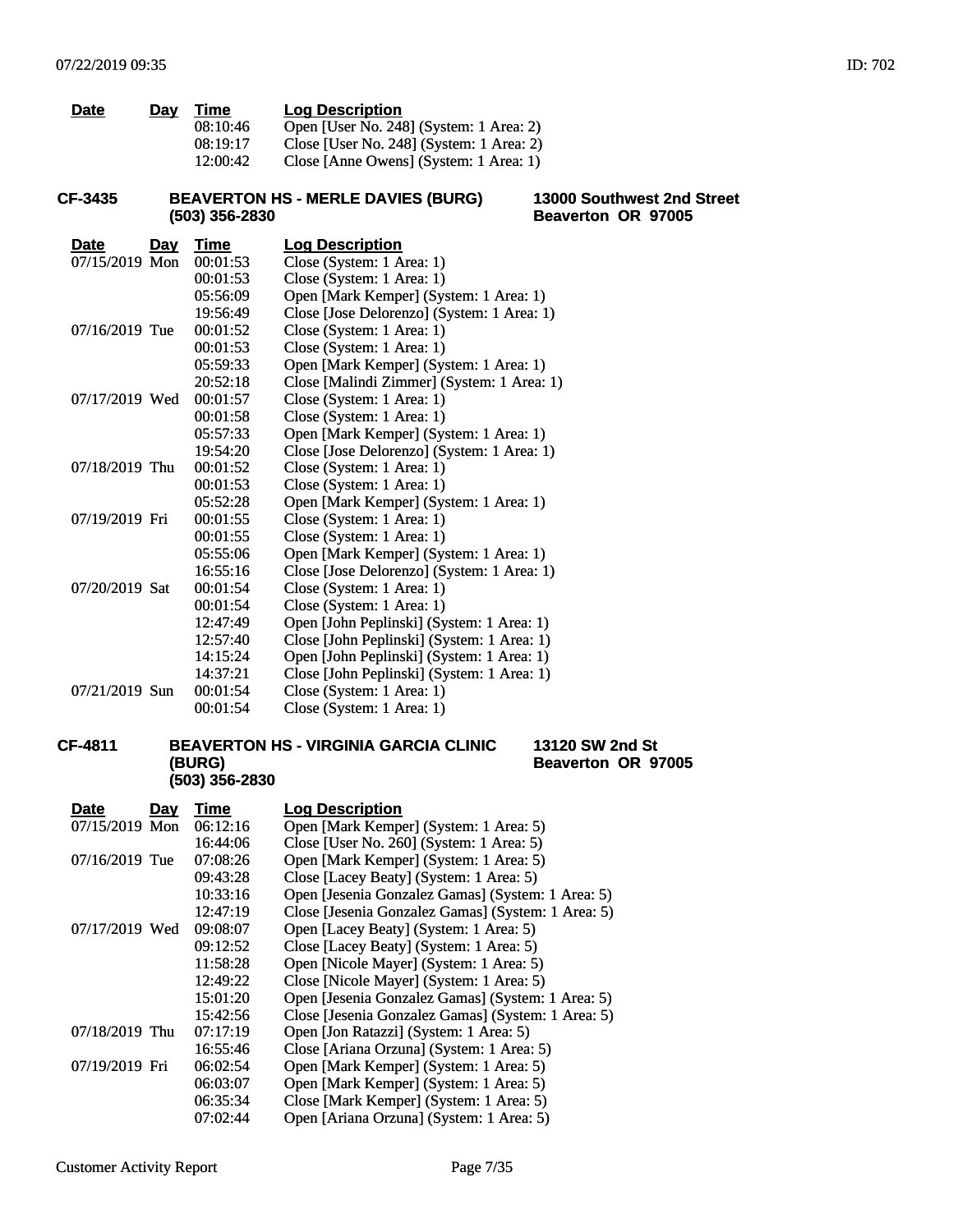| <b>Date</b>    | Day | Time     | <b>Log Description</b>                   |
|----------------|-----|----------|------------------------------------------|
|                |     | 16:54:12 | Close [Lacey Beaty] (System: 1 Area: 5)  |
| 07/20/2019 Sat |     | 07:34:05 | Open [Nicole Mayer] (System: 1 Area: 5)  |
|                |     | 07:56:22 | Close [Nicole Mayer] (System: 1 Area: 5) |
|                |     | 16:20:18 | Open [Nicole Mayer] (System: 1 Area: 5)  |
|                |     | 16:26:54 | Close [Nicole Mayer] (System: 1 Area: 5) |

#### **CF-3411 BETHANY ELEMENTARY SCHOOL (BURG/FIRE) 3305 Northwest 174th Ave (503) 356-2030 Beaverton OR 97006**

| <b>Date</b><br>Day | Time     | <b>Log Description</b>                         |
|--------------------|----------|------------------------------------------------|
| 07/15/2019 Mon     | 07:00:59 | Open [Bryan Bumbarger] (System: 1 Area: 1)     |
|                    | 15:57:09 | Close [Casey Lange - RP-1] (System: 1 Area: 1) |
| 07/16/2019 Tue     | 06:25:51 | Open [User No. 155] (System: 1 Area: 1)        |
|                    | 15:56:30 | Close [Casey Lange - RP-1] (System: 1 Area: 1) |
| 07/17/2019 Wed     | 06:24:45 | Open [User No. 155] (System: 1 Area: 1)        |
|                    | 15:49:28 | Close [Casey Lange - RP-1] (System: 1 Area: 1) |
| 07/18/2019 Thu     | 06:26:11 | Open [User No. 155] (System: 1 Area: 1)        |
|                    | 15:57:58 | Close [Casey Lange - RP-1] (System: 1 Area: 1) |
| 07/19/2019 Fri     | 07:04:45 | Open [Bryan Bumbarger] (System: 1 Area: 1)     |
|                    | 15:18:03 | Close [Bryan Bumbarger] (System: 1 Area: 1)    |
| 07/20/2019 Sat     | 08:58:32 | Open [Casey Lange - RP-1] (System: 1 Area: 1)  |
|                    | 09:51:36 | Close [Casey Lange - RP-1] (System: 1 Area: 1) |
|                    | 13:10:53 | Open [Casey Lange - RP-1] (System: 1 Area: 1)  |
|                    | 13:15:10 | Close [Casey Lange - RP-1] (System: 1 Area: 1) |

#### **CF-3460 BONNY SLOPE ELEMENTARY SCHOOL (BURG/FIRE) (503) 356-2040**

#### **Date Day Time Log Description** 07/15/2019 Mon 06:34:09 Open [Ryan Bishop] (System: 1 Area: 1) 06:34:09 Open [Ryan Bishop] (System: 1 Area: 2) 18:25:48 Close [Ryan Bishop] (System: 1 Area: 2) 18:25:48 Close [Ryan Bishop] (System: 1 Area: 1) 19:43:35 Open [Jacob Whitehead] (System: 1 Area: 1) 19:43:35 Open [Jacob Whitehead] (System: 1 Area: 2) 19:52:18 Close [Jacob Whitehead] (System: 1 Area: 2) 19:52:19 Close [Jacob Whitehead] (System: 1 Area: 1) 07/16/2019 Tue 06:33:28 Open [User No. 71] (System: 1 Area: 1) 06:33:29 Open [User No. 71] (System: 1 Area: 2) 16:20:15 Close [Tom Raegen] (System: 1 Area: 2) 16:20:15 Close [Tom Raegen] (System: 1 Area: 1) 07/17/2019 Wed 06:41:42 Open [User No. 71] (System: 1 Area: 1) 06:41:42 Open [User No. 71] (System: 1 Area: 2) 18:10:36 Close [User No. 71] (System: 1 Area: 2) 18:10:36 Close [User No. 71] (System: 1 Area: 1) 07/18/2019 Thu 06:38:32 Open [User No. 71] (System: 1 Area: 1) 06:38:33 Open [User No. 71] (System: 1 Area: 2) 18:07:25 Close [User No. 71] (System: 1 Area: 2) 18:07:26 Close [User No. 71] (System: 1 Area: 1) 07/19/2019 Fri 06:45:31 Open [Teresa Kriel] (System: 1 Area: 1) 06:45:31 Open [Teresa Kriel] (System: 1 Area: 2) 18:08:05 Close [Teresa Kriel] (System: 1 Area: 2) 18:08:06 Close [Teresa Kriel] (System: 1 Area: 1) 07/21/2019 Sun 11:53:00 Open [Janet Maza] (System: 1 Area: 1) 11:53:01 Open [Janet Maza] (System: 1 Area: 2) 13:07:00 Close [Janet Maza] (System: 1 Area: 2) 13:07:00 Close [Janet Maza] (System: 1 Area: 1)

**11775 Northwest Mcdaniel Road**

**Portland OR 97229**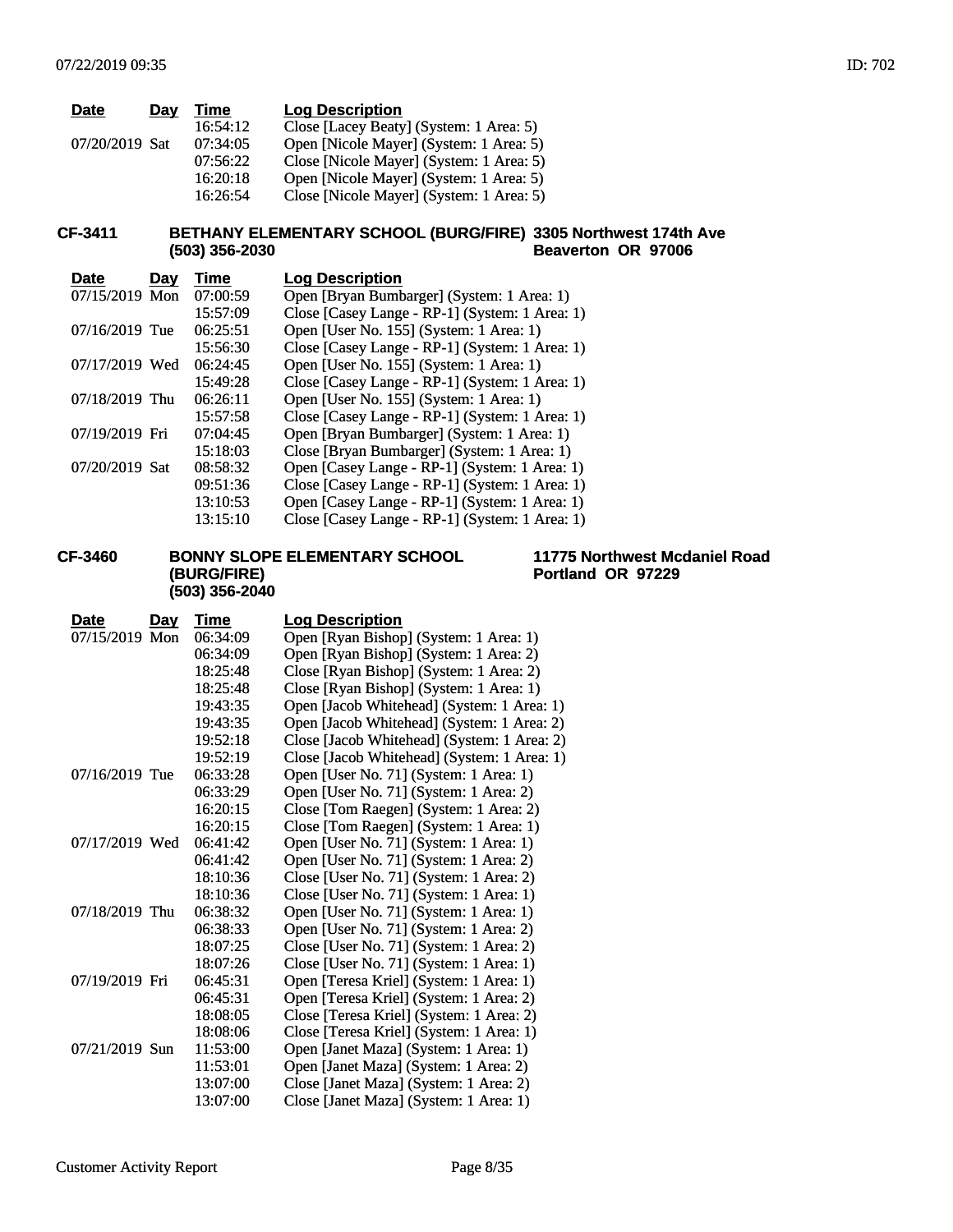| CF-5159        |     | (503) 356-2530 | 7775 NW Kaiser Rd<br><b>Sato Elementary School (BURG)</b><br>Portland OR 97203 |
|----------------|-----|----------------|--------------------------------------------------------------------------------|
| <b>Date</b>    | Day | Time           | <b>Log Description</b>                                                         |
| 07/15/2019 Mon |     | 07:00:28       | Open [User No. 225] (System: 1 Area: 1)                                        |
|                |     | 16:28:19       | Close [Geoffrey Shumway] (System: 1 Area: 1)                                   |
|                |     | 16:28:19       | Close [Geoffrey Shumway] (System: 1 Area: 1)                                   |
| 07/16/2019 Tue |     | 06:38:57       | Open [Geoffrey Shumway] (System: 1 Area: 1)                                    |
|                |     | 15:38:18       | Close [User No. 225] (System: 1 Area: 1)                                       |
|                |     | 15:38:19       | Close [User No. 225] (System: 1 Area: 1)                                       |
| 07/17/2019 Wed |     | 06:35:59       | Open [Geoffrey Shumway] (System: 1 Area: 1)                                    |
|                |     | 15:26:38       | Close [Geoffrey Shumway] (System: 1 Area: 1)                                   |
|                |     | 15:26:38       | Close [Geoffrey Shumway] (System: 1 Area: 1)                                   |
| 07/18/2019 Thu |     | 06:43:42       | Open [Geoffrey Shumway] (System: 1 Area: 1)                                    |
|                |     | 15:32:57       | Close [User No. 225] (System: 1 Area: 1)                                       |
|                |     | 15:32:57       | Close [User No. 225] (System: 1 Area: 1)                                       |
| 07/19/2019 Fri |     | 06:22:03       | Open [User No. 189] (System: 1 Area: 1)                                        |
|                |     | 15:31:43       | Close [User No. 225] (System: 1 Area: 1)                                       |
|                |     | 15:31:43       | Close [User No. 225] (System: 1 Area: 1)                                       |

#### **CF-3459 Bsd Administration Server Room (burg) (503) 356-4558**

**16550 SW Merlo Rd Beaverton OR 97003**

| Date           | Dav | Time     | <b>Log Description</b>    |
|----------------|-----|----------|---------------------------|
| 07/15/2019 Mon |     | 07:44:23 | Open (System: 1 Area: 4)  |
|                |     | 17:03:44 | Close (System: 1 Area: 4) |
| 07/16/2019 Tue |     | 06:06:00 | Open (System: 1 Area: 4)  |
|                |     | 17:06:32 | Close (System: 1 Area: 4) |
| 07/17/2019 Wed |     | 05:55:59 | Open (System: 1 Area: 4)  |
|                |     | 17:02:45 | Close (System: 1 Area: 4) |
| 07/18/2019 Thu |     | 07:07:05 | Open (System: 1 Area: 4)  |
|                |     | 17:03:36 | Close (System: 1 Area: 4) |
| 07/19/2019 Fri |     | 07:37:39 | Open (System: 1 Area: 4)  |
| 07/20/2019 Sat |     | 00:32:07 | Close (System: 1 Area: 4) |

## **CF-3496 CAPITAL CENTER (BURG) (503) 356-3630**

| Date           | <u>Day</u> | Time     | <b>Log Description</b>                 |
|----------------|------------|----------|----------------------------------------|
| 07/15/2019 Mon |            | 00:00:49 | Close (System: 1 Area: 8)              |
|                |            | 00:01:17 | Close (System: 1 Area: 5)              |
|                |            | 00:01:18 | Close (System: 1 Area: 4)              |
|                |            | 00:01:20 | Close (System: 1 Area: 3)              |
|                |            | 00:01:22 | Close (System: 1 Area: 2)              |
|                |            | 00:01:25 | Close (System: 1 Area: 1)              |
|                |            | 05:55:25 | Open (System: 1 Area: 4)               |
|                |            | 06:44:28 | Open [Greg Gordon] (System: 1 Area: 1) |
|                |            | 06:44:30 | Open [Greg Gordon] (System: 1 Area: 2) |
|                |            | 06:44:32 | Open [Greg Gordon] (System: 1 Area: 3) |
|                |            | 06:44:34 | Open [Greg Gordon] (System: 1 Area: 5) |
|                |            | 06:44:36 | Open [Greg Gordon] (System: 1 Area: 8) |
|                |            | 16:53:44 | Close (System: 1 Area: 1)              |
|                |            | 17:48:37 | Close (System: 1 Area: 2)              |
| 07/16/2019 Tue |            | 00:00:49 | Close (System: 1 Area: 8)              |
|                |            | 00:01:17 | Close (System: 1 Area: 5)              |
|                |            | 00:01:18 | Close (System: 1 Area: 4)              |
|                |            | 00:01:21 | Close (System: 1 Area: 3)              |
|                |            | 00:01:22 | Close (System: 1 Area: 2)              |
|                |            | 00:01:24 | Close (System: 1 Area: 1)              |
|                |            | 05:27:06 | Open (System: 1 Area: 4)               |
|                |            | 06:02:10 | Open (System: 1 Area: 2)               |

**18640 Northwest Walker Rd Beaverton OR 97006**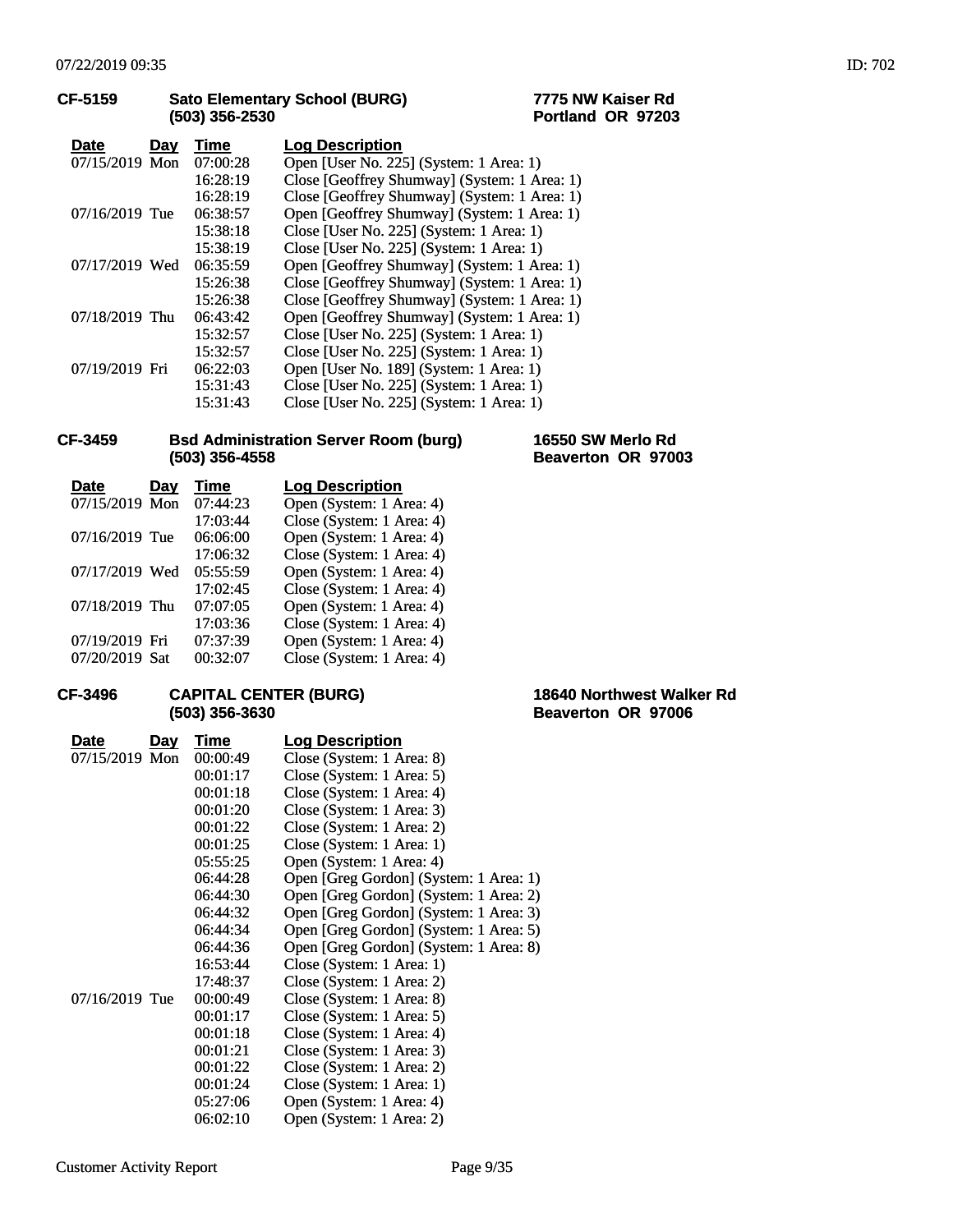| <b>Date</b>    | Day | <b>Time</b> | <b>Log Description</b>                       |
|----------------|-----|-------------|----------------------------------------------|
|                |     | 06:45:54    | Open [Greg Gordon] (System: 1 Area: 1)       |
|                |     | 06:45:55    | Open [Greg Gordon] (System: 1 Area: 3)       |
|                |     | 06:45:57    | Open [Greg Gordon] (System: 1 Area: 5)       |
|                |     | 06:45:59    | Open [Greg Gordon] (System: 1 Area: 8)       |
| 07/17/2019 Wed |     | 00:00:52    | Close (System: 1 Area: 8)                    |
|                |     | 00:01:23    | Was Force Armed (System: 1 Area: 1)          |
|                |     | 00:01:28    | Close (System: 1 Area: 5)                    |
|                |     | 00:01:31    | Close (System: 1 Area: 4)                    |
|                |     | 00:01:32    | Close (System: 1 Area: 3)                    |
|                |     | 00:01:34    | Close (System: 1 Area: 2)                    |
|                |     | 05:30:40    | Open (System: 1 Area: 4)                     |
|                |     | 06:02:15    | Open (System: 1 Area: 2)                     |
|                |     | 06:48:19    | Open [Lucas Gray - RP3] (System: 1 Area: 1)  |
|                |     | 06:48:21    | Open [Lucas Gray - RP3] (System: 1 Area: 3)  |
|                |     | 06:48:23    | Open [Lucas Gray - RP3] (System: 1 Area: 5)  |
|                |     | 06:48:25    | Open [Lucas Gray - RP3] (System: 1 Area: 8)  |
| 07/18/2019 Thu |     | 00:00:47    | Close (System: 1 Area: 8)                    |
|                |     | 00:01:18    | Close (System: 1 Area: 5)                    |
|                |     | 00:01:20    | Close (System: 1 Area: 4)                    |
|                |     | 00:01:22    | Close (System: 1 Area: 3)                    |
|                |     | 00:01:24    | Close (System: 1 Area: 2)                    |
|                |     | 00:01:25    | Close (System: 1 Area: 1)                    |
|                |     | 05:37:05    | Open (System: 1 Area: 4)                     |
|                |     | 06:00:53    | Open (System: 1 Area: 2)                     |
|                |     | 06:46:30    | Open [Lucas Gray - RP3] (System: 1 Area: 1)  |
|                |     | 06:46:31    | Open [Lucas Gray - RP3] (System: 1 Area: 3)  |
|                |     | 06:46:34    | Open [Lucas Gray - RP3] (System: 1 Area: 5)  |
|                |     | 06:46:36    | Open [Lucas Gray - RP3] (System: 1 Area: 8)  |
|                |     | 17:51:01    | Close (System: 1 Area: 4)                    |
|                |     | 18:53:02    | Close (System: 1 Area: 2)                    |
| 07/19/2019 Fri |     | 00:00:51    | Close (System: 1 Area: 8)                    |
|                |     | 00:01:20    | Close (System: 1 Area: 5)                    |
|                |     | 00:01:31    | Close (System: 1 Area: 5)                    |
|                |     | 00:01:32    | Close (System: 1 Area: 4)                    |
|                |     | 00:01:35    | Close (System: 1 Area: 3)                    |
|                |     | 00:01:37    | Close (System: 1 Area: 2)                    |
|                |     | 00:01:39    | Close (System: 1 Area: 1)                    |
|                |     | 05:35:33    | Open (System: 1 Area: 4)                     |
|                |     | 06:44:31    | Open [Lucas Gray - RP3] (System: 1 Area: 1)  |
|                |     | 06:44:32    | Open [Lucas Gray - RP3] (System: 1 Area: 2)  |
|                |     | 06:44:34    | Open [Lucas Gray - RP3] (System: 1 Area: 3)  |
|                |     | 06:44:36    | Open [Lucas Gray - RP3] (System: 1 Area: 5)  |
|                |     | 06:44:38    | Open [Lucas Gray - RP3] (System: 1 Area: 8)  |
|                |     | 15:26:35    | Close [Lucas Gray - RP3] (System: 1 Area: 1) |
| 07/20/2019 Sat |     | 00:00:50    | Close (System: 1 Area: 8)                    |
|                |     | 00:01:20    | Close (System: 1 Area: 5)                    |
|                |     | 00:01:22    | Close (System: 1 Area: 4)                    |
|                |     | 00:01:24    | Close (System: 1 Area: 3)                    |
|                |     | 00:01:26    | Close (System: 1 Area: 2)                    |
|                |     | 00:01:28    | Close (System: 1 Area: 1)                    |
| 07/21/2019 Sun |     | 00:00:51    | Close (System: 1 Area: 8)                    |
|                |     | 00:01:19    | Close (System: 1 Area: 5)                    |
|                |     | 00:01:21    | Close (System: 1 Area: 4)                    |
|                |     | 00:01:23    | Close (System: 1 Area: 3)                    |
|                |     | 00:01:25    | Close (System: 1 Area: 2)                    |
|                |     | 00:01:27    | Close (System: 1 Area: 1)                    |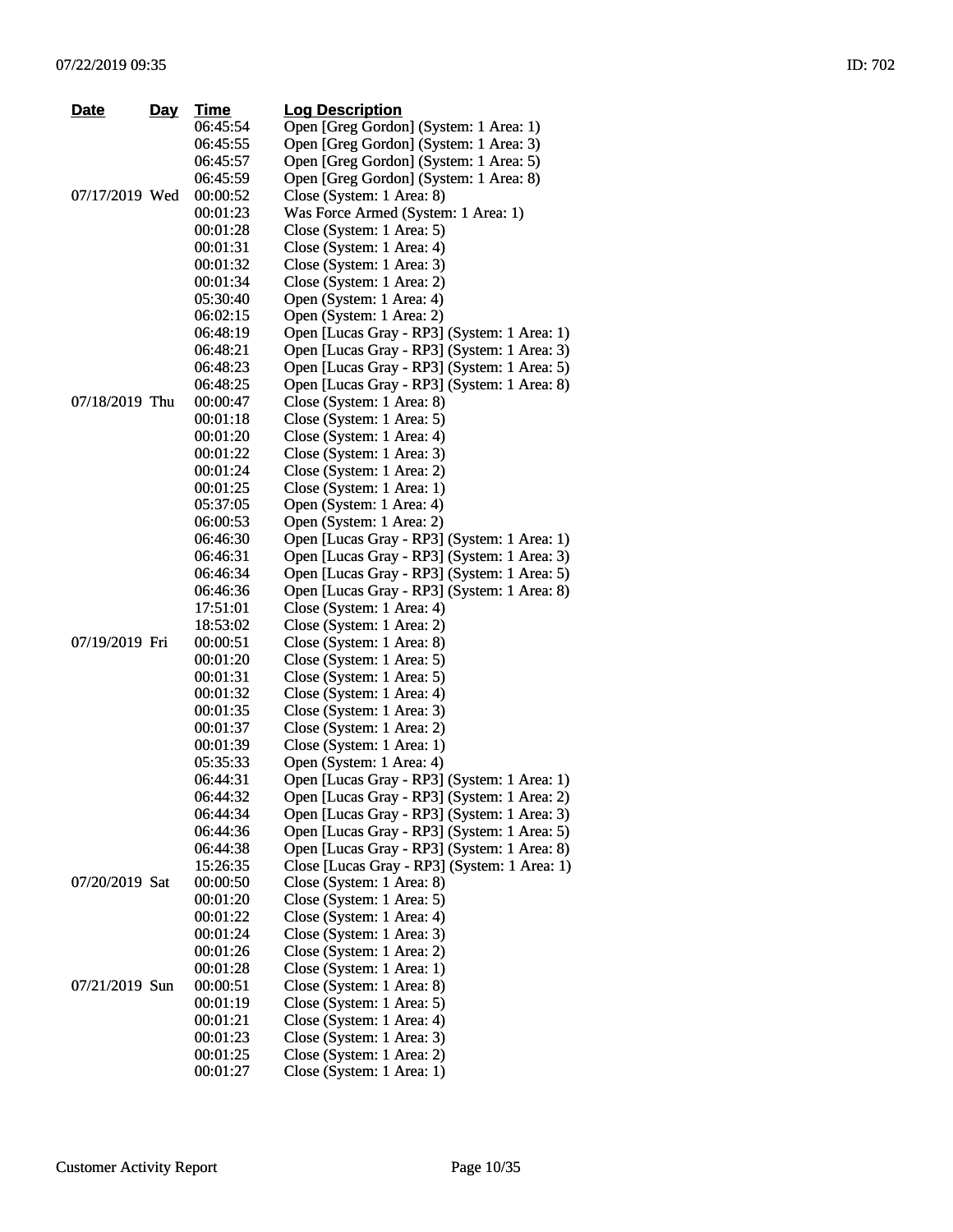#### **CF-3456 CEDAR MILL ELEMENTARY SCHOOL (BURG/FIRE) (503) 356-2050**

| <b>Date</b>    | Day | Time     | <b>Log Description</b>                  |
|----------------|-----|----------|-----------------------------------------|
| 07/15/2019 Mon |     | 06:17:18 | Open [User No. 78] (System: 1 Area: 1)  |
|                |     | 17:23:07 | Was Force Armed (System: 1 Area: 1)     |
| 07/16/2019 Tue |     | 06:23:26 | Open [User No. 78] (System: 1 Area: 1)  |
|                |     | 17:02:46 | Close [User No. 78] (System: 1 Area: 1) |
| 07/17/2019 Wed |     | 06:24:42 | Open [User No. 78] (System: 1 Area: 1)  |
|                |     | 16:49:23 | Was Force Armed (System: 1 Area: 1)     |
| 07/18/2019 Thu |     | 06:22:12 | Open [User No. 78] (System: 1 Area: 1)  |
|                |     | 17:39:50 | Was Force Armed (System: 1 Area: 1)     |
| 07/19/2019 Fri |     | 06:18:20 | Open [User No. 78] (System: 1 Area: 1)  |
|                |     | 16:38:21 | Was Force Armed (System: 1 Area: 1)     |

#### **CF-3413 CEDAR PARK MIDDLE SCHOOL (BURG/FIRE) (503) 356-2560**

#### **Date Day Time Log Description** 07/15/2019 Mon 06:57:24 Open [Lawrence Rajotte] (System: 1 Area: 1) 06:57:24 Open [Lawrence Rajotte] (System: 1 Area: 2) 06:57:25 Open [Lawrence Rajotte] (System: 1 Area: 3)<br>15:36:24 Close [Lawrence Rajotte] (System: 1 Area: 3) Close [Lawrence Rajotte] (System: 1 Area: 3) 15:36:24 Close [Lawrence Rajotte] (System: 1 Area: 2) 15:36:24 Close [Lawrence Rajotte] (System: 1 Area: 1) 15:36:24 Close [Lawrence Rajotte] (System: 1 Area: 1) 07/16/2019 Tue 06:58:22 Open [Jaime Gutierrez] (System: 1 Area: 1)<br>06:58:22 Open [Jaime Gutierrez] (System: 1 Area: 2) 06:58:22 Open [Jaime Gutierrez] (System: 1 Area: 2)<br>06:58:22 Open [Jaime Gutierrez] (System: 1 Area: 3) Open [Jaime Gutierrez] (System: 1 Area: 3) 15:37:52 Close [Lawrence Rajotte] (System: 1 Area: 3) 15:37:52 Close [Lawrence Rajotte] (System: 1 Area: 2) 15:37:52 Close [Lawrence Rajotte] (System: 1 Area: 1) 15:37:52 Close [Lawrence Rajotte] (System: 1 Area: 1)<br>19:06:53 Open [Megan Clifford] (System: 1 Area: 1) 19:06:53 Open [Megan Clifford] (System: 1 Area: 1)<br>19:06:54 Open [Megan Clifford] (System: 1 Area: 2) Open [Megan Clifford] (System: 1 Area: 2) 19:06:54 Open [Megan Clifford] (System: 1 Area: 3) 19:11:24 Close [Megan Clifford] (System: 1 Area: 3) 19:11:25 Close [Megan Clifford] (System: 1 Area: 2)<br>19:11:25 Close [Megan Clifford] (System: 1 Area: 1) Close [Megan Clifford] (System: 1 Area: 1) 19:11:25 Close [Megan Clifford] (System: 1 Area: 1)<br>19:11:25 Open [Lawrence Rajotte] (System: 1 Area: 1) Open [Lawrence Rajotte] (System: 1 Area: 1) 06:57:35 Open [Lawrence Rajotte] (System: 1 Area: 2) 06:57:35 Open [Lawrence Rajotte] (System: 1 Area: 3) 15:34:48 Close [Lawrence Rajotte] (System: 1 Area: 3) 15:34:49 Close [Lawrence Rajotte] (System: 1 Area: 2) 15:34:49 Close [Lawrence Rajotte] (System: 1 Area: 1) 15:34:49 Close [Lawrence Rajotte] (System: 1 Area: 1) 07/18/2019 Thu 06:57:06 Open [Lawrence Rajotte] (System: 1 Area: 1) 06:57:06 Open [Lawrence Rajotte] (System: 1 Area: 2)<br>06:57:06 Open [Lawrence Rajotte] (System: 1 Area: 3) Open [Lawrence Rajotte] (System: 1 Area: 3) 16:08:43 Close [Lawrence Rajotte] (System: 1 Area: 3) 16:08:43 Close [Lawrence Rajotte] (System: 1 Area: 2) 16:08:43 Close [Lawrence Rajotte] (System: 1 Area: 1)<br>16:08:43 Close [Lawrence Rajotte] (System: 1 Area: 1) Close [Lawrence Rajotte] (System: 1 Area: 1) 07/19/2019 Fri 06:56:23 Open [Paula Espinoza] (System: 1 Area: 1) 06:56:23 Open [Paula Espinoza] (System: 1 Area: 2) 06:56:23 Open [Paula Espinoza] (System: 1 Area: 3) 15:32:35 Close [Lawrence Rajotte] (System: 1 Area: 3) 15:32:35 Close [Lawrence Rajotte] (System: 1 Area: 2) 15:32:35 Close [Lawrence Rajotte] (System: 1 Area: 1)

# **Beaverton OR 97006**

**11100 Southwest Park Way**

**10265 Northwest Cornell Road**

**Beaverton OR 97006**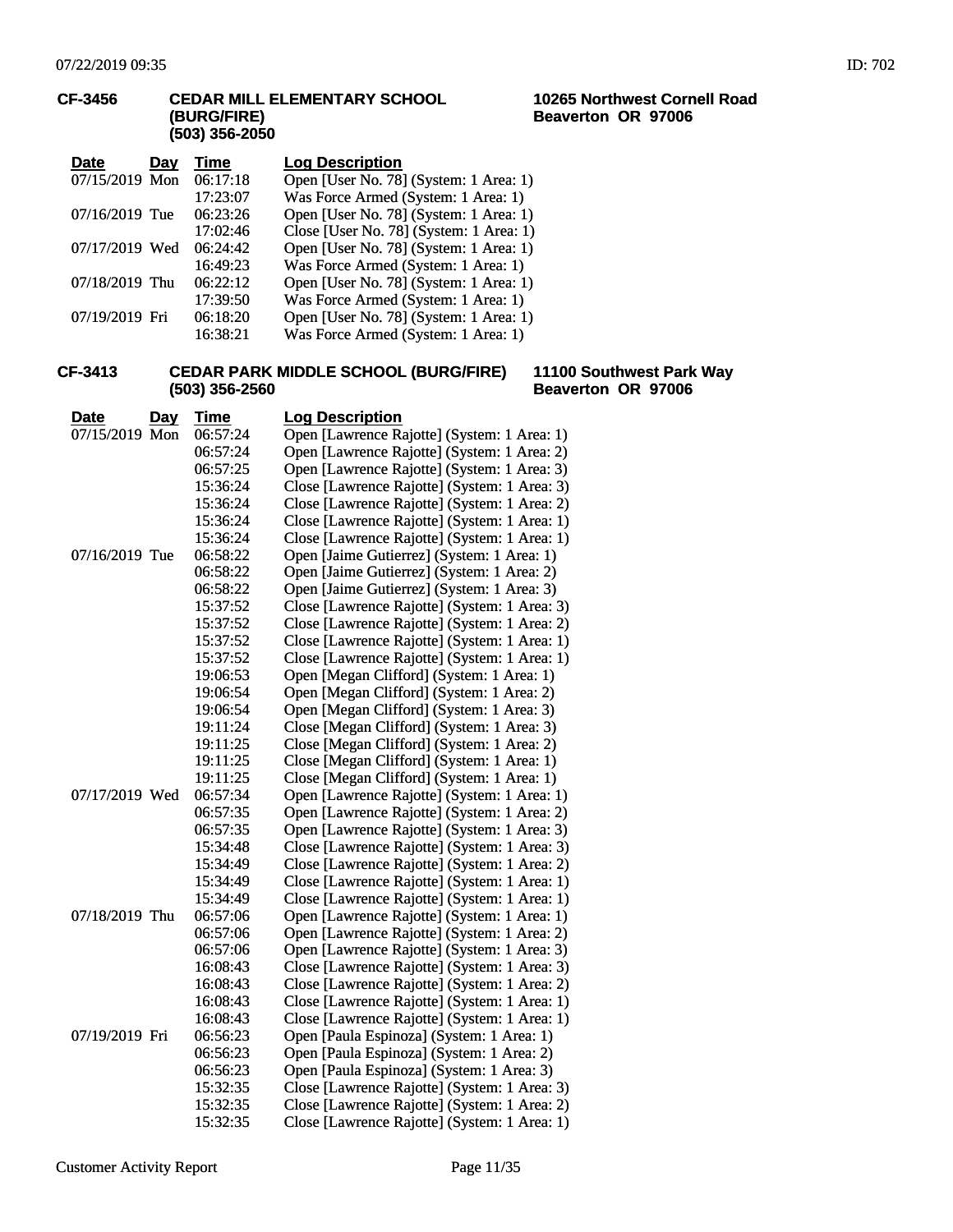| <b>Date</b> | Dav | Time     | <b>Log Description</b>                       |
|-------------|-----|----------|----------------------------------------------|
|             |     | 15:32:35 | Close [Lawrence Rajotte] (System: 1 Area: 1) |

#### **CF-3414 CHEHALEM ELEMENTARY SCHOOL (BURG/FIRE) (503) 356-2060**

#### **15555 Southwest Davis Road Beaverton OR 97007**

| <b>Date</b><br>Day | Time     | <b>Log Description</b>                       |
|--------------------|----------|----------------------------------------------|
| 07/15/2019 Mon     | 06:52:20 | Open [Marshall Collins] (System: 1 Area: 1)  |
|                    | 15:25:24 | Close [Marshall Collins] (System: 1 Area: 1) |
| 07/16/2019 Tue     | 06:44:26 | Open [Marshall Collins] (System: 1 Area: 1)  |
|                    | 16:43:41 | Close [Susan Franich] (System: 1 Area: 1)    |
| 07/17/2019 Wed     | 06:41:58 | Open [Marshall Collins] (System: 1 Area: 1)  |
|                    | 15:27:10 | Close [Katie Boman] (System: 1 Area: 1)      |
|                    | 15:58:05 | Open [Susan Franich] (System: 1 Area: 1)     |
|                    | 18:29:11 | Close [Susan Franich] (System: 1 Area: 1)    |
| 07/18/2019 Thu     | 06:38:32 | Open [Marshall Collins] (System: 1 Area: 1)  |
|                    | 15:34:03 | Close [Katie Boman] (System: 1 Area: 1)      |
| 07/19/2019 Fri     | 06:42:10 | Open [Marshall Collins] (System: 1 Area: 1)  |
|                    | 15:25:57 | Close [Katie Boman] (System: 1 Area: 1)      |
|                    | 15:27:51 | Open [Marshall Collins] (System: 1 Area: 1)  |
|                    | 15:31:11 | Close [Marshall Collins] (System: 1 Area: 1) |

#### **CF-3400 CONESTOGA MIDDLE SCHOOL (BURG/FIRE) (503) 356-2580**

#### **12250 SW Conestoga Dr Beaverton OR 97008**

| <b>Day</b><br>Date | Time     | <b>Log Description</b>                          |
|--------------------|----------|-------------------------------------------------|
| 07/15/2019 Mon     | 06:51:37 | Open [Gina Thompson] (System: 1 Area: 1)        |
|                    | 06:51:37 | Open [Gina Thompson] (System: 1 Area: 2)        |
|                    | 16:42:52 | Close [Jen Sedik] (System: 1 Area: 2)           |
|                    | 16:42:52 | Close [Jen Sedik] (System: 1 Area: 1)           |
| 07/16/2019 Tue     | 06:54:24 | Open [Fernando Cruz Moreno] (System: 1 Area: 1) |
|                    | 06:54:24 | Open [Fernando Cruz Moreno] (System: 1 Area: 2) |
|                    | 16:40:29 | Close [Zan Hess] (System: 1 Area: 2)            |
|                    | 16:40:29 | Close [Zan Hess] (System: 1 Area: 1)            |
| 07/17/2019 Wed     | 06:35:41 | Open [Jim Capell] (System: 1 Area: 1)           |
|                    | 06:35:41 | Open [Jim Capell] (System: 1 Area: 2)           |
|                    | 16:10:59 | Close [Jen Sedik] (System: 1 Area: 2)           |
|                    | 16:11:04 | Close [Jen Sedik] (System: 1 Area: 1)           |
| 07/18/2019 Thu     | 06:49:45 | Open [Jim Capell] (System: 1 Area: 1)           |
|                    | 06:49:45 | Open [Jim Capell] (System: 1 Area: 2)           |
|                    | 20:40:19 | Close [User No. 63] (System: 1 Area: 2)         |
|                    | 20:40:33 | Close [User No. 63] (System: 1 Area: 2)         |
|                    | 20:40:33 | Close [User No. 63] (System: 1 Area: 1)         |
| 07/19/2019 Fri     | 06:38:10 | Open [Fernando Cruz Moreno] (System: 1 Area: 1) |
|                    | 06:38:10 | Open [Fernando Cruz Moreno] (System: 1 Area: 2) |
|                    | 19:53:49 | Close [User No. 63] (System: 1 Area: 2)         |
|                    | 19:53:50 | Close [User No. 63] (System: 1 Area: 1)         |
|                    |          |                                                 |

#### **CF-3415 COOPER MOUNTAIN ELEMENTARY SCHOOL (BURG/FIRE) (503) 356-2070 7670 Southwest 170th Ave Beaverton OR 97007**

| <b>Date</b>    | Day | Time     | <b>Log Description</b>                     |
|----------------|-----|----------|--------------------------------------------|
| 07/15/2019 Mon |     | 06:52:00 | Open [Beth Randolph] (System: 1 Area: 1)   |
|                |     | 16:29:54 | Close [Ali Montelongo] (System: 1 Area: 1) |
| 07/16/2019 Tue |     | 06:49:02 | Open [Beth Randolph] (System: 1 Area: 1)   |
|                |     | 16:58:14 | Close [User No. 240] (System: 1 Area: 1)   |
| 07/17/2019 Wed |     | 06:52:02 | Open [Beth Randolph] (System: 1 Area: 1)   |
|                |     | 15:32:05 | Close [Beth Randolph] (System: 1 Area: 1)  |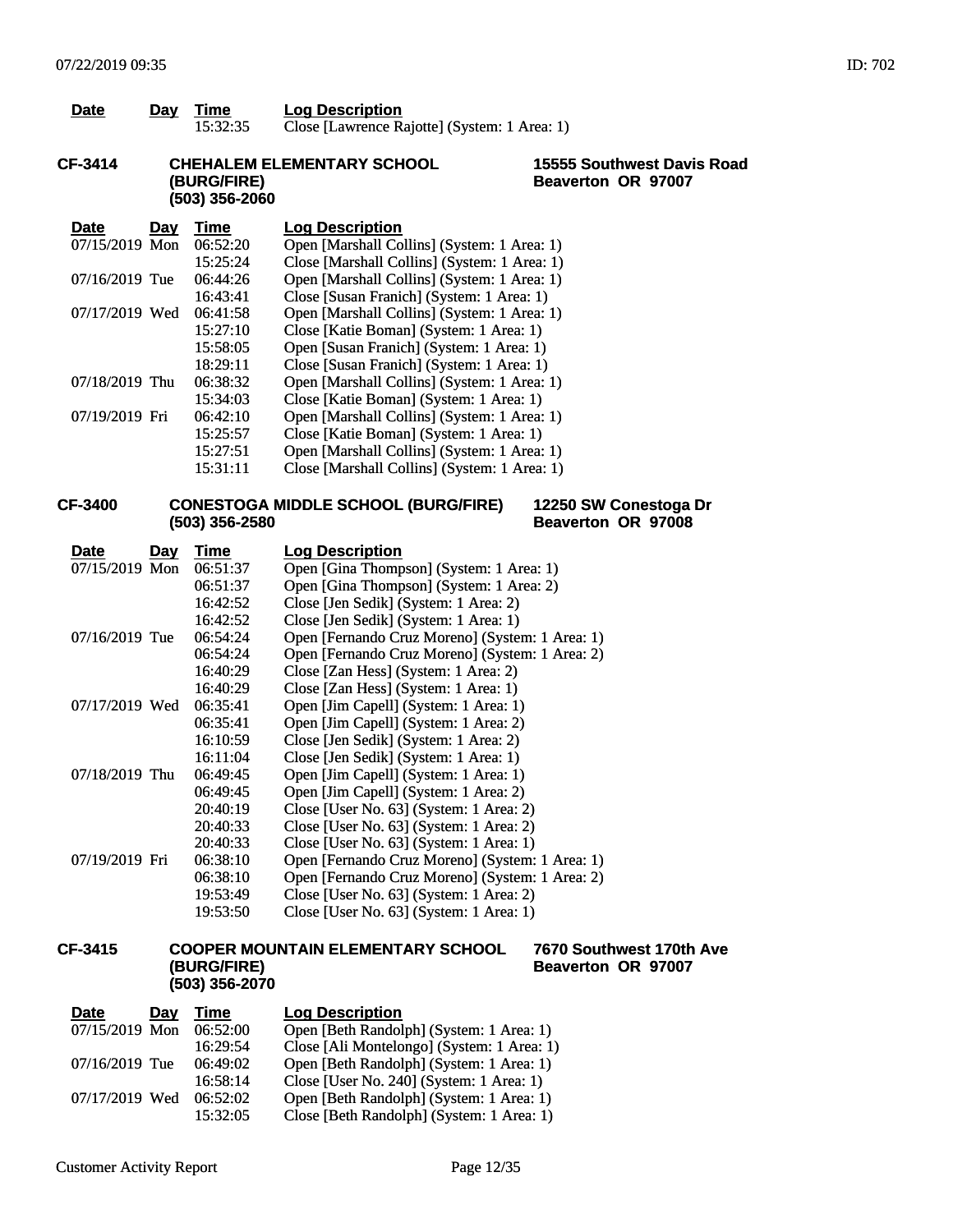| <b>Date</b>    | Dav | Time     | <b>Log Description</b>                    |
|----------------|-----|----------|-------------------------------------------|
| 07/18/2019 Thu |     | 06:56:16 | Open [Beth Randolph] (System: 1 Area: 1)  |
|                |     | 15:31:38 | Close [Beth Randolph] (System: 1 Area: 1) |
| 07/19/2019 Fri |     | 06:48:27 | Open [Beth Randolph] (System: 1 Area: 1)  |
|                |     | 15:33:27 | Close [Beth Randolph] (System: 1 Area: 1) |

#### **CF-3416 ELMONICA ELEMENTARY SCHOOL (BURG/FIRE) (503) 356-2080 16950 Southwest Lisa Street Beaverton OR 97006**

| <b>Date</b><br>Day | Time     | <b>Log Description</b>                                   |
|--------------------|----------|----------------------------------------------------------|
| $07/15/2019$ Mon   | 06:34:14 | Open [Raymond (Scott) George] (System: 1 Area: 1)        |
|                    | 15:32:41 | Close [Jacob Anderson] (System: 1 Area: 1)               |
| 07/16/2019 Tue     | 06:19:26 | Open [Raymond (Scott) George] (System: 1 Area: 1)        |
|                    | 15:35:30 | Close [Jacob Anderson] (System: 1 Area: 1)               |
| 07/17/2019 Wed     | 06:36:00 | Open [Raymond (Scott) George] (System: 1 Area: 1)        |
|                    | 15:34:36 | Close [Raymond (Scott) George - RP2] (System: 1 Area: 1) |
| 07/18/2019 Thu     | 06:26:07 | Open [Raymond (Scott) George - RP2] (System: 1 Area: 1)  |
|                    | 15:36:24 | Close [Raymond (Scott) George - RP2] (System: 1 Area: 1) |
| 07/19/2019 Fri     | 06:50:57 | Open [Raymond (Scott) George - RP2] (System: 1 Area: 1)  |
|                    | 15:37:39 | Close [Raymond (Scott) George - RP2] (System: 1 Area: 1) |

#### **CF-3417 ERROL HASSELL ELEMENTARY SCHOOL (BURG/FIRE) (503) 356-2090**

|                    | 18100 Southwest Bany Road |  |
|--------------------|---------------------------|--|
| Beaverton OR 97007 |                           |  |

| Day            | Time     | <b>Log Description</b>                        |
|----------------|----------|-----------------------------------------------|
| 07/15/2019 Mon | 06:39:17 | Open [Brad Heller] (System: 1 Area: 1)        |
|                | 15:40:16 | Close [Brad Heller] (System: 1 Area: 1)       |
| 07/16/2019 Tue | 06:48:38 | Open [Brad Heller] (System: 1 Area: 1)        |
|                | 15:31:22 | Close [Brad Heller] (System: 1 Area: 1)       |
| 07/17/2019 Wed | 06:53:59 | Open [Brad Heller - RP1] (System: 1 Area: 1)  |
|                | 15:38:32 | Close [Brad Heller - RP1] (System: 1 Area: 1) |
| 07/18/2019 Thu | 15:32:22 | Close [Brad Heller - RP1] (System: 1 Area: 1) |
| 07/19/2019 Fri | 06:32:41 | Open [Brad Heller - RP1] (System: 1 Area: 1)  |
|                | 15:35:26 | Close [Brad Heller - RP1] (System: 1 Area: 1) |
|                |          |                                               |

#### **CF-3422 FACILITIES MODULAR (BURG/FIRE) (503) 356-4390**

#### **2180 Southwest 170th Ave Beaverton OR 97003**

| Date           | Day | Time     | <b>Log Description</b>                         |
|----------------|-----|----------|------------------------------------------------|
| 07/15/2019 Mon |     | 00:32:23 | Close (System: 1 Area: 1)                      |
|                |     | 00:32:23 | Close (System: 1 Area: 1)                      |
|                |     | 06:09:37 | Open [User No. 209] (System: 1 Area: 1)        |
|                |     | 06:09:37 | Open [User No. 209] (System: 1 Area: 1)        |
|                |     | 06:09:37 | Open [User No. 209] (System: 1 Area: 2)        |
| 07/16/2019 Tue |     | 00:32:19 | Close (System: 1 Area: 1)                      |
|                |     | 06:01:36 | Open [User No. 153] (System: 1 Area: 1)        |
|                |     | 15:35:37 | Close [Sue Shade] (System: 1 Area: 2)          |
|                |     | 15:35:37 | Close [Sue Shade] (System: 1 Area: 1)          |
|                |     | 15:35:37 | Close [Sue Shade] (System: 1 Area: 1)          |
| 07/17/2019 Wed |     | 00:32:27 | Close (System: 1 Area: 1)                      |
|                |     | 00:32:27 | Close (System: 1 Area: 1)                      |
|                |     | 06:00:48 | Open [User No. 153] (System: 1 Area: 1)        |
|                |     | 06:00:48 | Open [User No. 153] (System: 1 Area: 1)        |
|                |     | 06:00:48 | Open [User No. 153] (System: 1 Area: 2)        |
|                |     | 16:32:27 | Close [Brent Tolliver - 1] (System: 1 Area: 2) |
|                |     | 16:32:27 | Close [Brent Tolliver - 1] (System: 1 Area: 1) |
|                |     | 16:32:27 | Close [Brent Tolliver - 1] (System: 1 Area: 1) |
| 07/18/2019 Thu |     | 00:32:23 | Close (System: 1 Area: 1)                      |
|                |     | 00:32:23 | Close (System: 1 Area: 1)                      |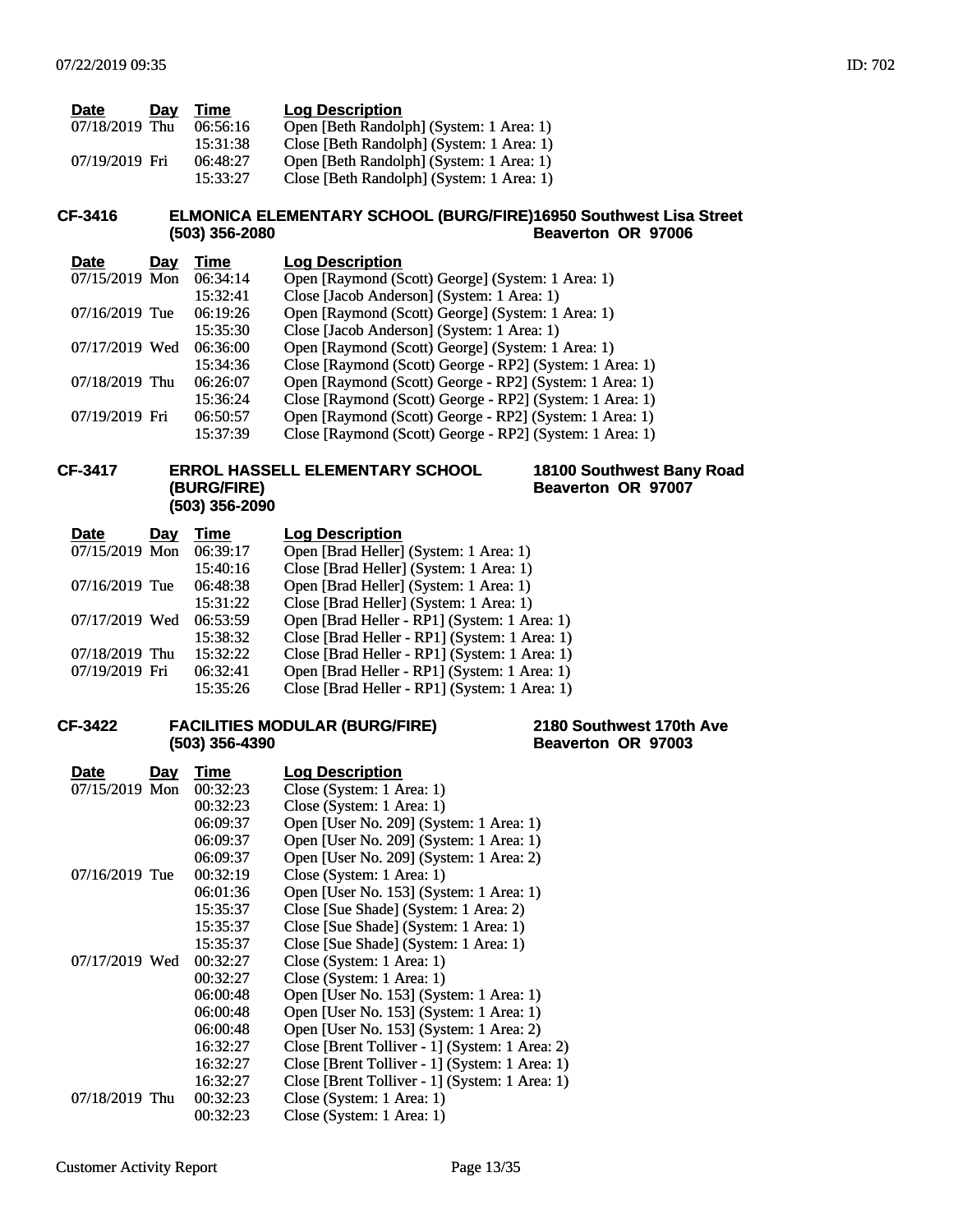| <b>Date</b>    | Day | Time     | <b>Log Description</b>                         |
|----------------|-----|----------|------------------------------------------------|
|                |     | 06:03:15 | Open [User No. 194] (System: 1 Area: 1)        |
|                |     | 06:03:15 | Open [User No. 194] (System: 1 Area: 1)        |
|                |     | 06:03:16 | Open [User No. 194] (System: 1 Area: 2)        |
|                |     | 16:03:45 | Close [User No. 136] (System: 1 Area: 2)       |
|                |     | 16:03:45 | Close [User No. 136] (System: 1 Area: 1)       |
|                |     | 16:03:45 | Close [User No. 136] (System: 1 Area: 1)       |
| 07/19/2019 Fri |     | 00:32:25 | Close (System: 1 Area: 1)                      |
|                |     | 00:32:25 | Close (System: 1 Area: 1)                      |
|                |     | 05:54:00 | Open [User No. 153] (System: 1 Area: 1)        |
|                |     | 05:54:01 | Open [User No. 153] (System: 1 Area: 1)        |
|                |     | 05:54:01 | Open [User No. 153] (System: 1 Area: 2)        |
|                |     | 15:55:55 | Close [Brent Tolliver - 1] (System: 1 Area: 2) |
|                |     | 15:55:55 | Close [Brent Tolliver - 1] (System: 1 Area: 1) |
|                |     | 15:55:55 | Close [Brent Tolliver - 1] (System: 1 Area: 1) |
| 07/20/2019 Sat |     | 00:32:25 | Close (System: 1 Area: 1)                      |
|                |     | 00:32:25 | Close (System: 1 Area: 1)                      |
| 07/21/2019 Sun |     | 00:32:24 | Close (System: 1 Area: 1)                      |
|                |     | 00:32:24 | Close (System: 1 Area: 1)                      |

#### **CF-3420 FINDLEY ELEMENTARY SCHOOL (BURG/FIRE) 4155 Northwest Saltzman Road (503) 356-2100 Portland OR 97229**

| <u>Date</u>    | <u>Day</u> | Time     | <b>Log Description</b>                              |
|----------------|------------|----------|-----------------------------------------------------|
| 07/15/2019 Mon |            | 06:33:18 | Open [Dustin Stansbury - RP-2] (System: 1 Area: 1)  |
|                |            | 06:33:18 | Open [Dustin Stansbury - RP-2] (System: 1 Area: 2)  |
|                |            | 15:32:14 | Close [Dustin Stansbury - RP-2] (System: 1 Area: 2) |
|                |            | 15:32:14 | Close [Dustin Stansbury - RP-2] (System: 1 Area: 1) |
| 07/16/2019 Tue |            | 07:01:54 | Open [Blake Haflich] (System: 1 Area: 1)            |
|                |            | 07:01:54 | Open [Blake Haflich] (System: 1 Area: 2)            |
|                |            | 15:29:27 | Close [Jeff Buck] (System: 1 Area: 2)               |
|                |            | 15:29:27 | Close [Jeff Buck] (System: 1 Area: 1)               |
| 07/17/2019 Wed |            | 06:24:02 | Open [Dustin Stansbury - RP-2] (System: 1 Area: 1)  |
|                |            | 06:24:02 | Open [Dustin Stansbury - RP-2] (System: 1 Area: 2)  |
|                |            | 15:35:58 | Close [Dustin Stansbury - RP-2] (System: 1 Area: 2) |
|                |            | 15:35:58 | Close [Dustin Stansbury - RP-2] (System: 1 Area: 1) |
| 07/18/2019 Thu |            | 07:01:00 | Open [Blake Haflich] (System: 1 Area: 1)            |
|                |            | 07:01:00 | Open [Blake Haflich] (System: 1 Area: 2)            |
|                |            | 15:32:35 | Close [Dustin Stansbury - RP-2] (System: 1 Area: 2) |
|                |            | 15:32:49 | Close [Dustin Stansbury - RP-2] (System: 1 Area: 2) |
|                |            | 15:32:49 | Close [Dustin Stansbury - RP-2] (System: 1 Area: 1) |
| 07/19/2019 Fri |            | 07:18:31 | Open [Jeff Buck] (System: 1 Area: 1)                |
|                |            | 07:18:31 | Open [Jeff Buck] (System: 1 Area: 2)                |
|                |            | 15:31:50 | Close [Dustin Stansbury - RP-2] (System: 1 Area: 2) |
|                |            | 15:31:55 | Close [Dustin Stansbury - RP-2] (System: 1 Area: 1) |

#### **CF-3421 FIR GROVE ELEMENTARY SCHOOL (BURG/FIRE) 6300 Southwest Wilson Ave (503) 356-2110 Beaverton OR 97008**

| <b>Date</b>    | <b>Day</b> | Time     | <b>Log Description</b>                  |
|----------------|------------|----------|-----------------------------------------|
| 07/15/2019 Mon |            | 06:38:16 | Open [Jim Treanor] (System: 1 Area: 1)  |
|                |            | 09:15:08 | Was Force Armed (System: 1 Area: 1)     |
|                |            | 15:25:40 | Close [Juan Lira] (System: 1 Area: 1)   |
| 07/16/2019 Tue |            | 06:40:52 | Open [Jim Treanor] (System: 1 Area: 1)  |
|                |            | 17:15:34 | Close [Erin Miles] (System: 1 Area: 1)  |
| 07/17/2019 Wed |            | 06:39:27 | Open [Jim Treanor] (System: 1 Area: 1)  |
|                |            | 15:28:46 | Close [Jim Treanor] (System: 1 Area: 1) |
| 07/18/2019 Thu |            | 06:37:35 | Open [Jim Treanor] (System: 1 Area: 1)  |
|                |            | 15:26:09 | Close [Juan Lira] (System: 1 Area: 1)   |
|                |            | 15:26:23 | Close [Juan Lira] (System: 1 Area: 1)   |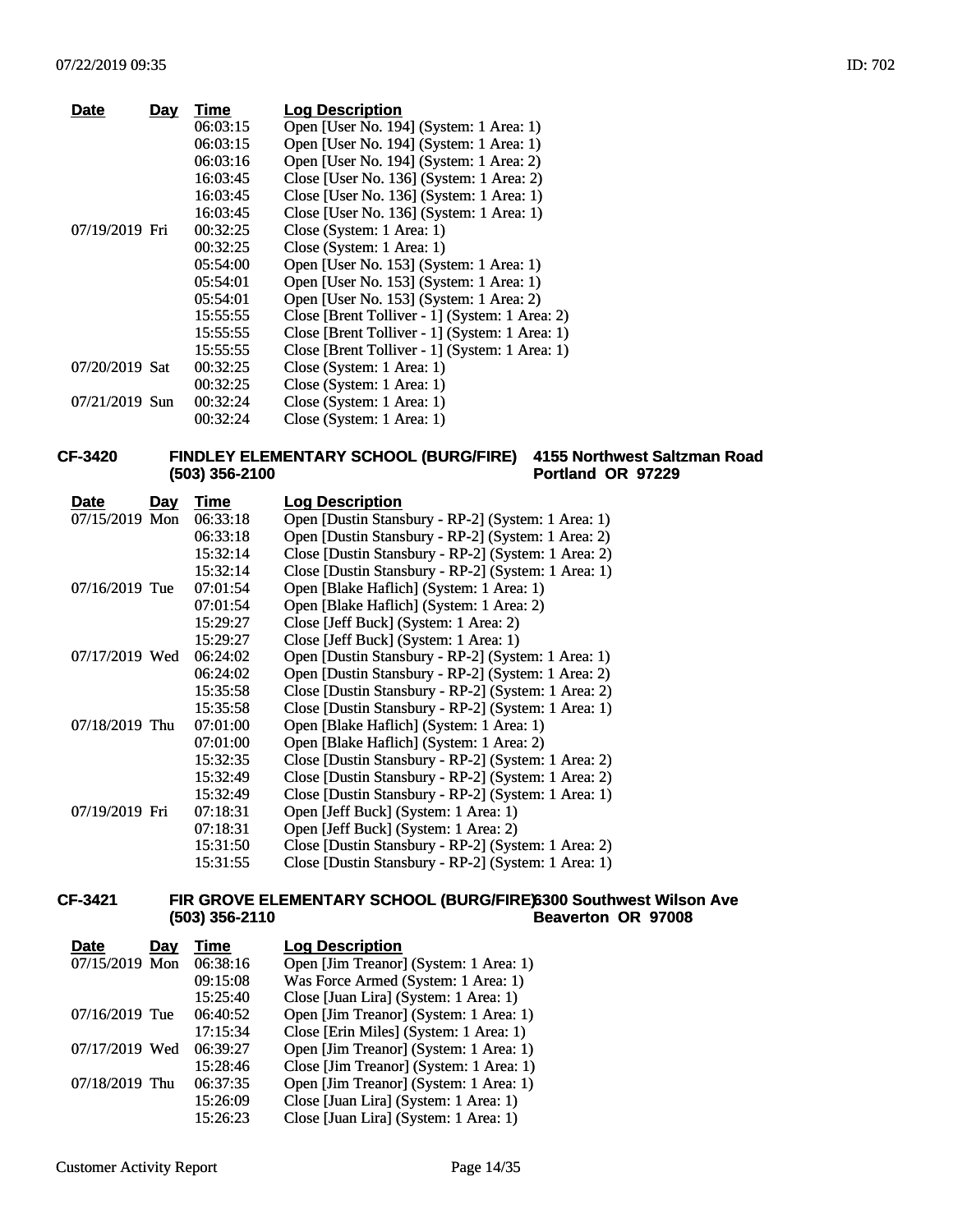| Date           | Day | Time     | <b>Log Description</b>                 |
|----------------|-----|----------|----------------------------------------|
| 07/19/2019 Fri |     | 06:38:58 | Open [Jim Treanor] (System: 1 Area: 1) |
|                |     | 15:26:01 | Close [Juan Lira] (System: 1 Area: 1)  |

#### **CF-3423 FIVE OAKS MIDDLE SCHOOL (BURG/FIRE) (503) 356-2600**

**1600 Northwest 173rd Ave Beaverton OR 97006**

| <b>Date</b>    | <u>Day</u> | <b>Time</b> | <b>Log Description</b>                             |
|----------------|------------|-------------|----------------------------------------------------|
| 07/15/2019 Mon |            | 05:58:38    | Open [Jack Huff - BOND] (System: 1 Area: 1)        |
|                |            | 05:58:38    | Open [Jack Huff - BOND] (System: 1 Area: 2)        |
|                |            | 05:58:38    | Open [Jack Huff - BOND] (System: 1 Area: 3)        |
|                |            | 17:33:00    | Close [Quintin Tuveson - BOND] (System: 1 Area: 3) |
|                |            | 17:33:00    | Close [Quintin Tuveson - BOND] (System: 1 Area: 2) |
|                |            | 17:33:00    | Close [Quintin Tuveson - BOND] (System: 1 Area: 1) |
| 07/16/2019 Tue |            | 05:49:43    | Open [Gus Gaviglio - BOND] (System: 1 Area: 1)     |
|                |            | 05:49:43    | Open [Gus Gaviglio - BOND] (System: 1 Area: 2)     |
|                |            | 05:49:44    | Open [Gus Gaviglio - BOND] (System: 1 Area: 3)     |
|                |            | 18:39:45    | Close [Quintin Tuveson - BOND] (System: 1 Area: 3) |
|                |            | 18:39:45    | Close [Quintin Tuveson - BOND] (System: 1 Area: 2) |
|                |            | 18:39:46    | Close [Quintin Tuveson - BOND] (System: 1 Area: 1) |
| 07/17/2019 Wed |            | 05:47:25    | Open [Jack Huff - BOND] (System: 1 Area: 1)        |
|                |            | 05:47:26    | Open [Jack Huff - BOND] (System: 1 Area: 2)        |
|                |            | 05:47:26    | Open [Jack Huff - BOND] (System: 1 Area: 3)        |
|                |            | 17:52:08    | Close [Quintin Tuveson - BOND] (System: 1 Area: 3) |
|                |            | 17:52:08    | Close [Quintin Tuveson - BOND] (System: 1 Area: 2) |
|                |            | 17:52:08    | Close [Quintin Tuveson - BOND] (System: 1 Area: 1) |
| 07/18/2019 Thu |            | 05:51:49    | Open [Jack Huff - BOND] (System: 1 Area: 1)        |
|                |            | 05:51:49    | Open [Jack Huff - BOND] (System: 1 Area: 2)        |
|                |            | 05:51:50    | Open [Jack Huff - BOND] (System: 1 Area: 3)        |
|                |            | 17:54:39    | Close [Quintin Tuveson - BOND] (System: 1 Area: 3) |
|                |            | 17:54:39    | Close [Quintin Tuveson - BOND] (System: 1 Area: 2) |
|                |            | 17:54:39    | Close [Quintin Tuveson - BOND] (System: 1 Area: 1) |
| 07/19/2019 Fri |            | 05:50:54    | Open [Jack Huff - BOND] (System: 1 Area: 1)        |
|                |            | 05:50:54    | Open [Jack Huff - BOND] (System: 1 Area: 2)        |
|                |            | 05:50:54    | Open [Jack Huff - BOND] (System: 1 Area: 3)        |
|                |            | 17:46:59    | Close [Quintin Tuveson - BOND] (System: 1 Area: 3) |
|                |            | 17:46:59    | Close [Quintin Tuveson - BOND] (System: 1 Area: 2) |
|                |            | 17:46:59    | Close [Quintin Tuveson - BOND] (System: 1 Area: 1) |
| 07/20/2019 Sat |            | 05:57:48    | Open [Jack Huff - BOND] (System: 1 Area: 1)        |
|                |            | 05:57:49    | Open [Jack Huff - BOND] (System: 1 Area: 2)        |
|                |            | 05:57:49    | Open [Jack Huff - BOND] (System: 1 Area: 3)        |
|                |            | 14:08:17    | Close [Jack Huff - BOND] (System: 1 Area: 3)       |
|                |            | 14:08:17    | Close [Jack Huff - BOND] (System: 1 Area: 2)       |
|                |            | 14:08:18    | Close [Jack Huff - BOND] (System: 1 Area: 1)       |
| 07/21/2019 Sun |            | 05:58:17    | Open [Gus Gaviglio - BOND] (System: 1 Area: 1)     |
|                |            | 05:58:17    | Open [Gus Gaviglio - BOND] (System: 1 Area: 2)     |
|                |            | 05:58:18    | Open [Gus Gaviglio - BOND] (System: 1 Area: 3)     |
|                |            | 11:12:40    | Close [Gus Gaviglio - BOND] (System: 1 Area: 3)    |
|                |            | 11:12:40    | Close [Gus Gaviglio - BOND] (System: 1 Area: 2)    |
|                |            | 11:12:40    | Close [Gus Gaviglio - BOND] (System: 1 Area: 1)    |

#### **CF-3424 GREENWAY ELEMENTARY SCHOOL (BURG/FIRE) (503) 356-2120**

## **9150 Southwest Downing Drive Beaverton OR 97008**

| <b>Date</b>      | Dav | Time     | <b>Log Description</b>                              |
|------------------|-----|----------|-----------------------------------------------------|
| 07/15/2019 Mon   |     | 06:30:20 | Open [Rick Green - RP-1] (System: 1 Area: 1)        |
|                  |     | 16:37:05 | Close [Jennifer Whitten - RP-3] (System: 1 Area: 1) |
| $07/16/2019$ Tue |     | 06:29:16 | Open [Rick Green - RP-1] (System: 1 Area: 1)        |
|                  |     | 17:00:38 | Close [Jennifer Whitten - RP-3] (System: 1 Area: 1) |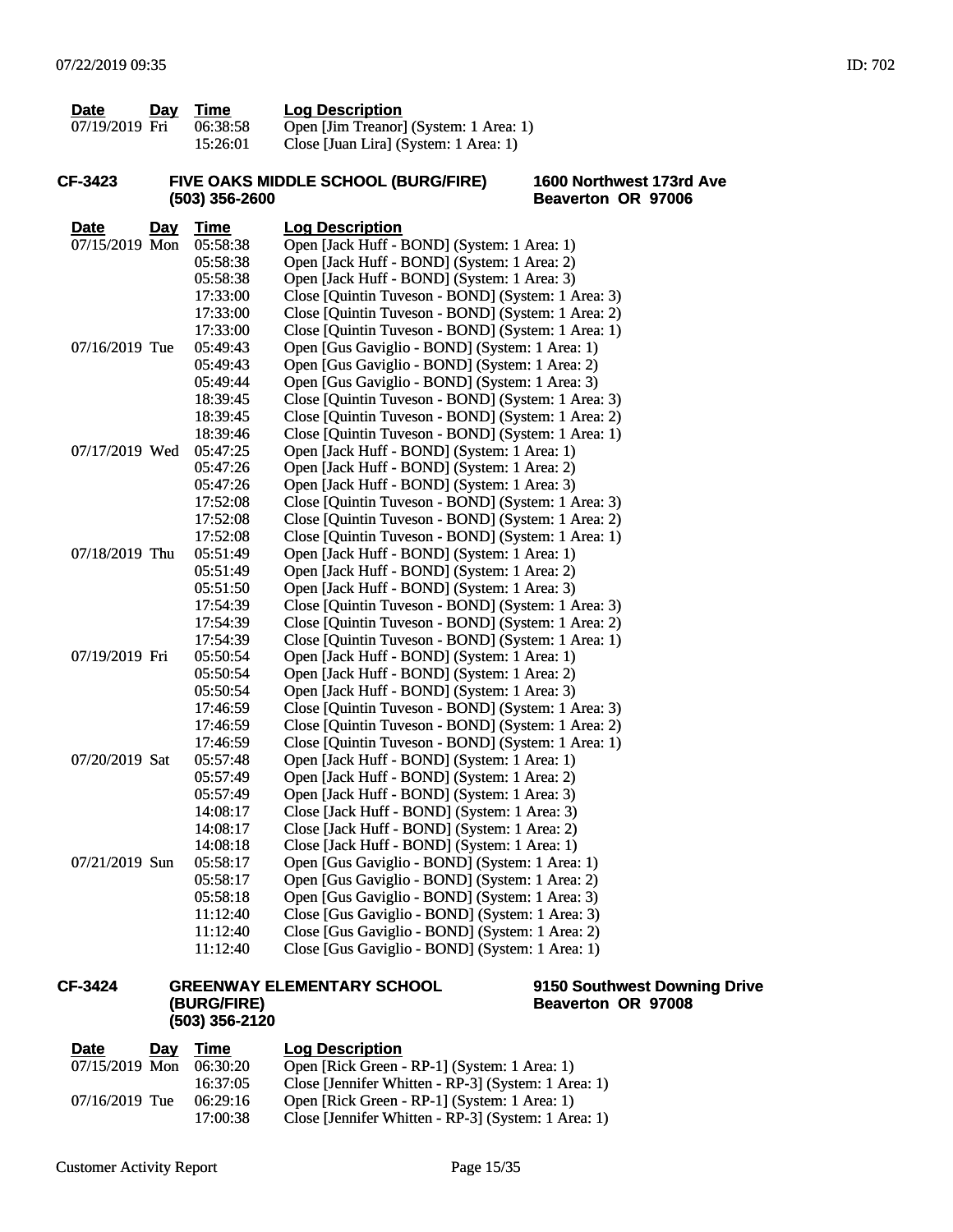| <b>Date</b><br>Day | Time     | <b>Log Description</b>                              |
|--------------------|----------|-----------------------------------------------------|
| 07/17/2019 Wed     | 06:29:54 | Open [Rick Green - RP-1] (System: 1 Area: 1)        |
|                    | 16:53:45 | Close [Jennifer Whitten - RP-3] (System: 1 Area: 1) |
| 07/18/2019 Thu     | 06:25:40 | Open [Rick Green - RP-1] (System: 1 Area: 1)        |
|                    | 16:03:36 | Close [Miguel Quezada] (System: 1 Area: 1)          |
| 07/19/2019 Fri     | 06:27:28 | Open [Rick Green - RP-1] (System: 1 Area: 1)        |
|                    | 16:03:22 | Close [Miguel Quezada] (System: 1 Area: 1)          |
|                    |          |                                                     |

## **CF-5453 Hazeldale Elementary - Burg**

**Beaverton OR 97007**

| Date           | Day | Time     | <b>Log Description</b>                   |
|----------------|-----|----------|------------------------------------------|
| 07/15/2019 Mon |     | 06:56:34 | Open [Alma Roberts] (System: 1 Area: 1)  |
|                |     | 15:32:36 | Close [Irma Fabela] (System: 1 Area: 1)  |
| 07/16/2019 Tue |     | 06:56:45 | Open [Irma Fabela] (System: 1 Area: 1)   |
|                |     | 16:00:09 | Close [User No. 151] (System: 1 Area: 1) |
| 07/17/2019 Wed |     | 06:58:26 | Open [Alma Roberts] (System: 1 Area: 1)  |
|                |     | 15:32:08 | Close [Irma Fabela] (System: 1 Area: 1)  |
| 07/18/2019 Thu |     | 06:54:20 | Open [Irma Fabela] (System: 1 Area: 1)   |
|                |     | 15:34:32 | Close [Irma Fabela] (System: 1 Area: 1)  |
| 07/19/2019 Fri |     | 06:55:15 | Open [Irma Fabela] (System: 1 Area: 1)   |
|                |     | 15:42:40 | Close [Irma Fabela] (System: 1 Area: 1)  |

#### **CF-3426 HIGHLAND PARK MIDDLE SCHOOL (BURG/FIRE) (503) 356-2620 7000 Southwest Wilson Ave Beaverton OR 97008**

| <b>Date</b>    | <u>Day</u> | Time     | <b>Log Description</b>                      |
|----------------|------------|----------|---------------------------------------------|
| 07/15/2019 Mon |            | 02:06:10 | Close (System: 1 Area: 1)                   |
|                |            | 06:44:49 | Open [User No. 8] (System: 1 Area: 1)       |
|                |            | 06:44:50 | Open [User No. 8] (System: 1 Area: 2)       |
|                |            | 17:13:41 | Close [Cathleen Jansen] (System: 1 Area: 2) |
|                |            | 17:13:42 | Close [Cathleen Jansen] (System: 1 Area: 1) |
| 07/16/2019 Tue |            | 02:06:09 | Close (System: 1 Area: 1)                   |
|                |            | 06:42:53 | Open [User No. 8] (System: 1 Area: 1)       |
|                |            | 06:42:54 | Open [User No. 8] (System: 1 Area: 2)       |
|                |            | 16:41:20 | Close [Cathleen Jansen] (System: 1 Area: 2) |
|                |            | 16:41:20 | Close [Cathleen Jansen] (System: 1 Area: 1) |
| 07/17/2019 Wed |            | 02:06:14 | Close (System: 1 Area: 1)                   |
|                |            | 06:41:33 | Open [User No. 8] (System: 1 Area: 1)       |
|                |            | 06:41:33 | Open [User No. 8] (System: 1 Area: 2)       |
|                |            | 17:17:42 | Close [Cathleen Jansen] (System: 1 Area: 2) |
|                |            | 17:17:42 | Close [Cathleen Jansen] (System: 1 Area: 1) |
| 07/18/2019 Thu |            | 02:06:10 | Close (System: 1 Area: 1)                   |
|                |            | 06:46:38 | Open [User No. 8] (System: 1 Area: 1)       |
|                |            | 06:46:39 | Open [User No. 8] (System: 1 Area: 2)       |
|                |            | 17:26:35 | Close [Cathleen Jansen] (System: 1 Area: 2) |
|                |            | 17:26:35 | Close [Cathleen Jansen] (System: 1 Area: 1) |
| 07/19/2019 Fri |            | 02:06:11 | Close (System: 1 Area: 1)                   |
|                |            | 06:39:51 | Open [User No. 8] (System: 1 Area: 1)       |
|                |            | 06:39:51 | Open [User No. 8] (System: 1 Area: 2)       |
|                |            | 15:27:16 | Close [User No. 8] (System: 1 Area: 2)      |
|                |            | 15:27:16 | Close [User No. 8] (System: 1 Area: 1)      |
| 07/20/2019 Sat |            | 02:06:19 | Close (System: 1 Area: 1)                   |
| 07/21/2019 Sun |            | 02:06:18 | Close (System: 1 Area: 1)                   |

#### **CF-3427 HITEON ELEMENTARY SCHOOL (BURG/FIRE) (503) 356-2140**

**13800 Southwest Brockman Road Beaverton OR 97008**

| <b>Date</b>             | Dav | Time | <b>Log Description</b>                        |
|-------------------------|-----|------|-----------------------------------------------|
| 07/15/2019 Mon 06:44:11 |     |      | Open [Henry Lewis - RP-3] (System: 1 Area: 1) |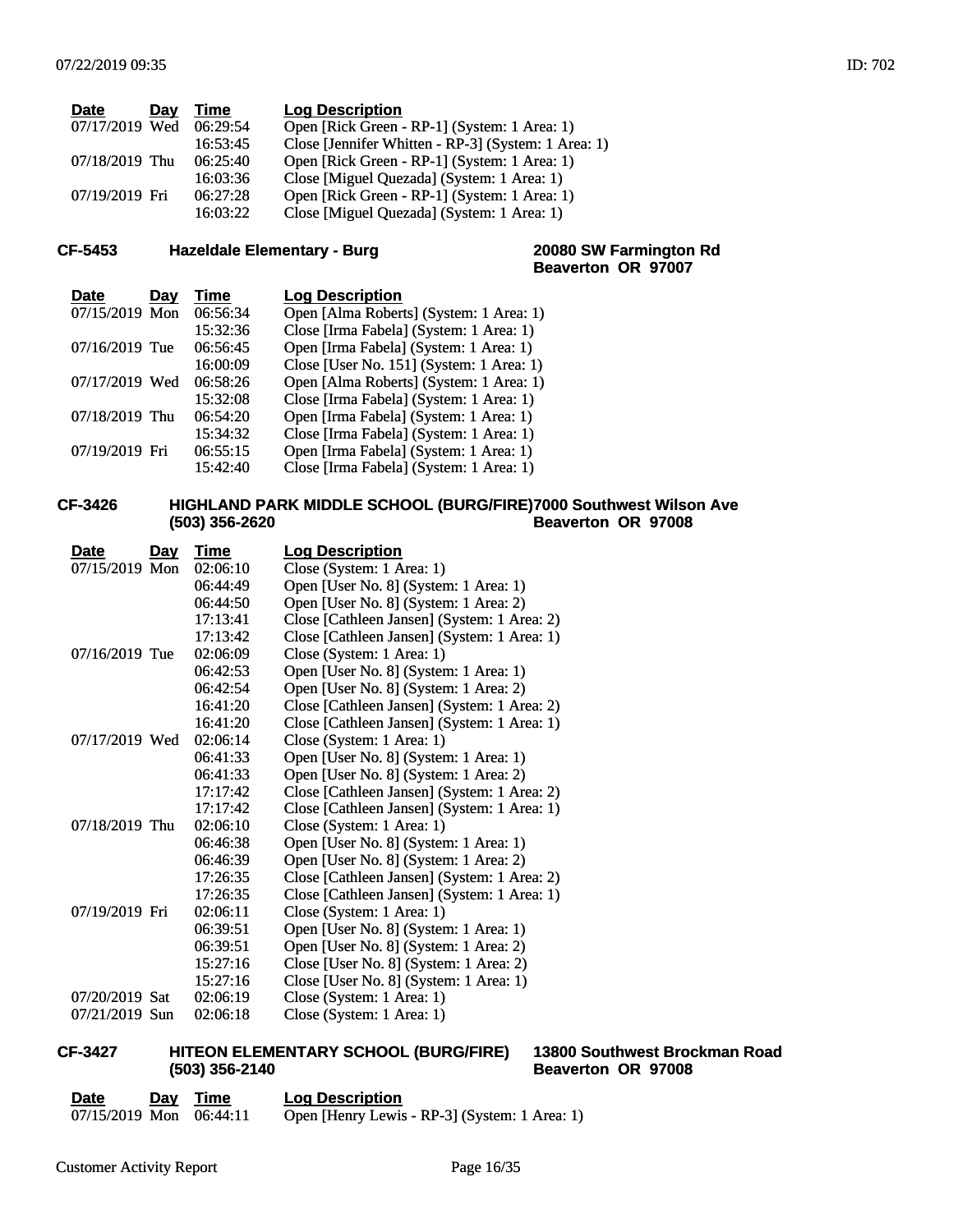| <b>Date</b>      | Day | Time     | <b>Log Description</b>                         |
|------------------|-----|----------|------------------------------------------------|
|                  |     | 15:29:06 | Close [Henry Lewis - RP-3] (System: 1 Area: 1) |
| $07/16/2019$ Tue |     | 06:30:41 | Open [Henry Lewis - RP-3] (System: 1 Area: 1)  |
|                  |     | 15:23:43 | Close [Henry Lewis - RP-3] (System: 1 Area: 1) |
| 07/17/2019 Wed   |     | 06:52:08 | Open [Henry Lewis - RP-3] (System: 1 Area: 1)  |
|                  |     | 15:18:20 | Close [Daniel Wagner] (System: 1 Area: 1)      |
| $07/18/2019$ Thu |     | 06:35:02 | Open [Henry Lewis - RP-3] (System: 1 Area: 1)  |
|                  |     | 15:29:23 | Close [Henry Lewis - RP-3] (System: 1 Area: 1) |
| 07/19/2019 Fri   |     | 06:37:00 | Open [Henry Lewis - RP-3] (System: 1 Area: 1)  |
|                  |     | 15:28:23 | Close [Daniel Wagner] (System: 1 Area: 1)      |
|                  |     | 15:53:48 | Open [Daniel Wagner] (System: 1 Area: 1)       |
|                  |     | 15:55:28 | Close [Daniel Wagner] (System: 1 Area: 1)      |

#### **CF-3405 INTERNATIONAL SCHOOL OF BEAVERTON (BURG/FIRE) (503) 356-3690**

#### **17770 Southwest Blanton Street Beaverton OR 97078**

| <b>Date</b>    | Day | Time     | <b>Log Description</b>                          |
|----------------|-----|----------|-------------------------------------------------|
| 07/15/2019 Mon |     | 05:20:24 | Open [Mason Young] (System: 1 Area: 1)          |
|                |     | 17:19:24 | Close [Jill O'Neill] (System: 1 Area: 1)        |
| 07/16/2019 Tue |     | 05:22:02 | Open [Mason Young] (System: 1 Area: 1)          |
|                |     | 17:54:17 | Close [Scott Carey-Gladney] (System: 1 Area: 1) |
| 07/17/2019 Wed |     | 05:22:57 | Open [Mason Young] (System: 1 Area: 1)          |
|                |     | 17:09:09 | Close [Jill O'Neill] (System: 1 Area: 1)        |
| 07/18/2019 Thu |     | 05:18:44 | Open [Mason Young] (System: 1 Area: 1)          |
|                |     | 17:02:33 | Close [Jill O'Neill] (System: 1 Area: 1)        |
| 07/19/2019 Fri |     | 05:23:55 | Open [Mason Young] (System: 1 Area: 1)          |
|                |     | 15:49:52 | Close [User No. 75] (System: 1 Area: 1)         |

#### **CF-3428 JACOB WISMER ELEMENTARY SCHOOL (BURG) (503) 356-2150 5477 Northwest Skycrest Parkway Portland OR 97229**

| <b>Date</b>    | Day | Time     | <b>Log Description</b>                            |
|----------------|-----|----------|---------------------------------------------------|
| 07/15/2019 Mon |     | 06:51:06 | Open [Bashkim Berisha] (System: 1 Area: 1)        |
|                |     | 15:30:31 | Close [Ashlee Hew Len - RP-3] (System: 1 Area: 1) |
| 07/16/2019 Tue |     | 06:51:46 | Open [Bashkim Berisha] (System: 1 Area: 1)        |
|                |     | 15:27:28 | Close [Ashlee Hew Len - RP-3] (System: 1 Area: 1) |
| 07/17/2019 Wed |     | 06:50:27 | Open [Bashkim Berisha] (System: 1 Area: 1)        |
|                |     | 15:27:53 | Close [Ashlee Hew Len - RP-3] (System: 1 Area: 1) |
| 07/18/2019 Thu |     | 06:50:52 | Open [Bashkim Berisha] (System: 1 Area: 1)        |
|                |     | 15:30:31 | Close [Ashlee Hew Len - RP-3] (System: 1 Area: 1) |
|                |     | 15:30:45 | Close [Ashlee Hew Len - RP-3] (System: 1 Area: 1) |
| 07/19/2019 Fri |     | 06:48:54 | Open [Bashkim Berisha] (System: 1 Area: 1)        |
|                |     | 15:33:23 | Close [Ashlee Hew Len - RP-3] (System: 1 Area: 1) |

#### **CF-3430 KINNAMAN ELEMENTARY SCHOOL (BURG/FIRE) 4205 Southwest 193rd Ave (503) 356-2420 Beaverton OR 97078**

| <b>Date</b>    | Day | Time     | <b>Log Description</b>                   |
|----------------|-----|----------|------------------------------------------|
| 07/15/2019 Mon |     | 06:56:10 | Open [User No. 5] (System: 1 Area: 1)    |
|                |     | 15:35:52 | Close [User No. 5] (System: 1 Area: 1)   |
| 07/16/2019 Tue |     | 06:51:18 | Open [Hannah Miller] (System: 1 Area: 1) |
|                |     | 15:36:58 | Close [User No. 5] (System: 1 Area: 1)   |
| 07/17/2019 Wed |     | 06:57:30 | Open [User No. 5] (System: 1 Area: 1)    |
|                |     | 15:37:19 | Close [User No. 5] (System: 1 Area: 1)   |
| 07/18/2019 Thu |     | 06:54:43 | Open [User No. 5] (System: 1 Area: 1)    |
|                |     | 15:37:16 | Close [User No. 5] (System: 1 Area: 1)   |
| 07/19/2019 Fri |     | 06:16:59 | Open [User No. 156] (System: 1 Area: 1)  |
|                |     | 15:42:05 | Close [User No. 5] (System: 1 Area: 1)   |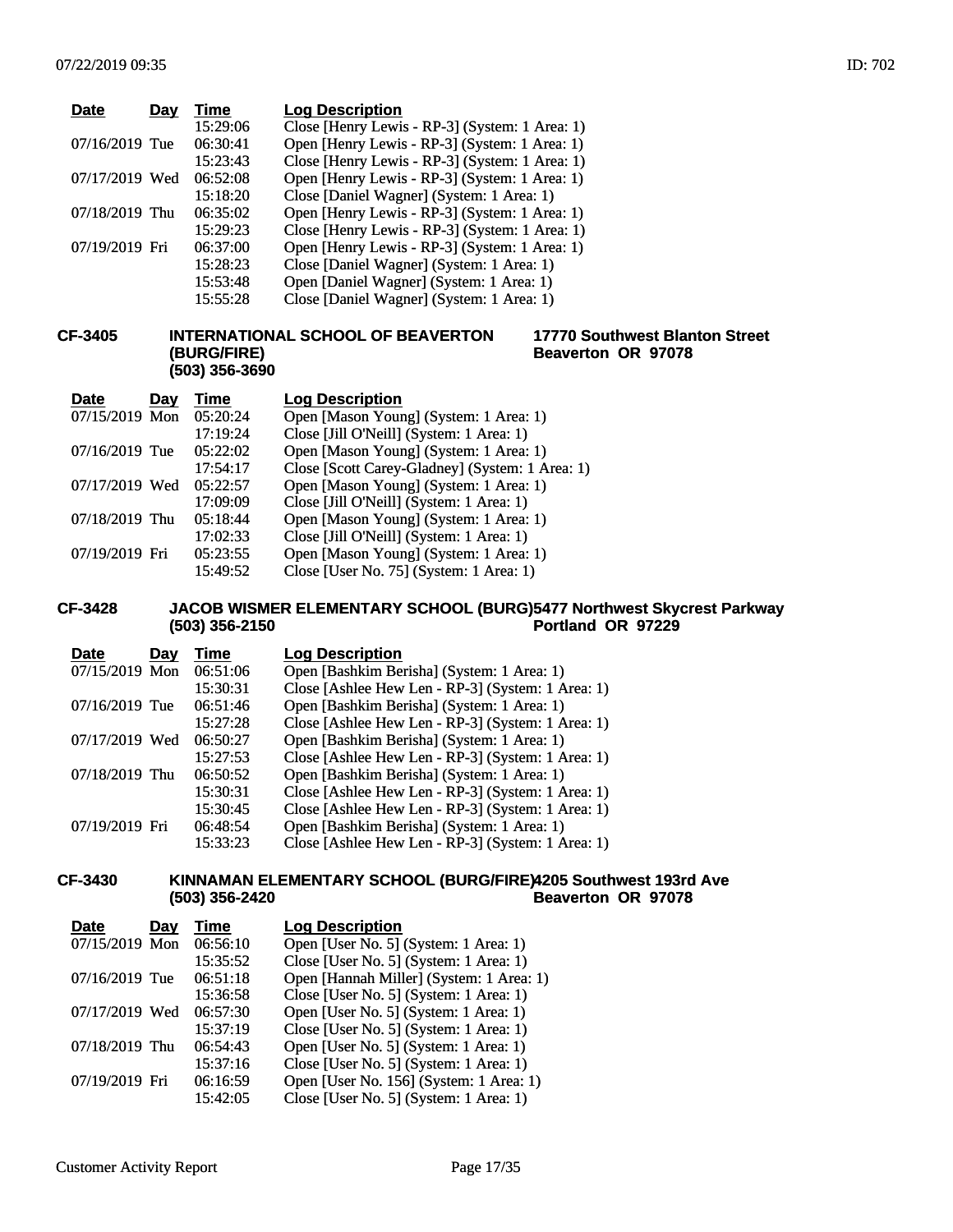|                    | (503) 356-4450 | <b>Beavertor</b>                              |
|--------------------|----------------|-----------------------------------------------|
| <b>Date</b><br>Day | Time           | <b>Log Description</b>                        |
| 07/15/2019 Mon     | 05:18:37       | Open [User No. 195] (System: 1 Area: 1)       |
|                    | 05:25:38       | Open [User No. 189] (System: 1 Area: 2)       |
|                    | 15:57:45       | Close [User No. 186] (System: 1 Area: 3)      |
|                    | 15:57:45       | Close [User No. 186] (System: 1 Area: 2)      |
|                    | 18:14:57       | Close [User No. 169] (System: 1 Area: 1)      |
| 07/16/2019 Tue     | 05:25:19       | Open [User No. 195] (System: 1 Area: 1)       |
|                    | 05:33:56       | Open [User No. 189] (System: 1 Area: 2)       |
|                    | 05:33:56       | Open [User No. 189] (System: 1 Area: 3)       |
|                    | 15:43:00       | Close [User No. 186] (System: 1 Area: 3)      |
|                    | 15:43:00       | Close [User No. 186] (System: 1 Area: 2)      |
|                    | 17:24:16       | Close [Nathan Potter - 3] (System: 1 Area: 1) |
| 07/17/2019 Wed     | 05:32:10       | Open [User No. 195] (System: 1 Area: 1)       |
|                    | 05:34:08       | Open [User No. 189] (System: 1 Area: 2)       |
|                    | 05:34:08       | Open [User No. 189] (System: 1 Area: 3)       |
|                    | 15:39:30       | Close [User No. 186] (System: 1 Area: 3)      |
|                    | 15:39:30       | Close [User No. 186] (System: 1 Area: 2)      |
|                    | 17:10:06       | Close [Nathan Potter - 3] (System: 1 Area: 1) |
| 07/18/2019 Thu     | 05:27:28       | Open [User No. 195] (System: 1 Area: 1)       |
|                    | 05:33:15       | Open [User No. 189] (System: 1 Area: 2)       |
|                    | 05:33:16       | Open [User No. 189] (System: 1 Area: 3)       |
|                    | 15:38:02       | Close [User No. 186] (System: 1 Area: 3)      |
|                    | 15:38:03       | Close [User No. 186] (System: 1 Area: 2)      |
|                    | 17:05:52       | Close [Nathan Potter - 3] (System: 1 Area: 1) |
|                    | 21:41:07       | Open [User No. 206] (System: 1 Area: 1)       |
|                    | 22:05:06       | Close [User No. 206] (System: 1 Area: 1)      |
| 07/19/2019 Fri     | 05:27:12       | Open [User No. 189] (System: 1 Area: 2)       |
|                    | 05:27:12       | Open [User No. 189] (System: 1 Area: 3)       |
|                    | 06:10:32       | Open [User No. 147] (System: 1 Area: 1)       |
|                    | 15:47:10       | Close [User No. 161] (System: 1 Area: 3)      |
|                    | 15:47:10       | Close [User No. 161] (System: 1 Area: 2)      |
|                    | 16:02:31       | Close [User No. 161] (System: 1 Area: 1)      |
|                    | 16:41:01       | Open [User No. 237] (System: 1 Area: 2)       |
|                    | 16:41:01       | Open [User No. 237] (System: 1 Area: 3)       |
|                    | 16:46:09       | Close [User No. 237] (System: 1 Area: 3)      |
|                    | 16:46:09       | Close [User No. 237] (System: 1 Area: 2)      |
|                    | 19:50:58       | Open [User No. 237] (System: 1 Area: 2)       |
|                    | 19:50:58       | Open [User No. 237] (System: 1 Area: 3)       |
|                    | 19:56:32       | Close [User No. 237] (System: 1 Area: 3)      |
|                    | 19:56:32       | Close [User No. 237] (System: 1 Area: 2)      |

# **CF-3431 MAINTENANCE BUILDING (BURG)**

#### **2180 Southwest 170th Ave Beaverton OR 97003**

# 19:56:32 Close [User No. 237] (System: 1 Area: 2)

#### **CF-3432 MCKAY ELEMENTARY SCHOOL (BURG/FIRE) (503) 356-2170**

#### **7485 Southwest Scholls Ferry Road Beaverton OR 97008**

| <b>Date</b>    | Day | Time     | <b>Log Description</b>                    |
|----------------|-----|----------|-------------------------------------------|
| 07/15/2019 Mon |     | 06:28:52 | Open [User No. 29] (System: 1 Area: 1)    |
|                |     | 15:29:31 | Close [Richard Roddy] (System: 1 Area: 1) |
| 07/16/2019 Tue |     | 06:29:48 | Open [User No. 29] (System: 1 Area: 1)    |
|                |     | 15:32:01 | Close [Richard Roddy] (System: 1 Area: 1) |
| 07/17/2019 Wed |     | 06:28:43 | Open [User No. 29] (System: 1 Area: 1)    |
|                |     | 15:30:40 | Close [Richard Roddy] (System: 1 Area: 1) |
| 07/18/2019 Thu |     | 06:26:56 | Open [User No. 29] (System: 1 Area: 1)    |
|                |     | 15:33:52 | Close [Richard Roddy] (System: 1 Area: 1) |
| 07/19/2019 Fri |     | 06:33:29 | Open [User No. 29] (System: 1 Area: 1)    |
|                |     | 15:31:48 | Close [Richard Roddy] (System: 1 Area: 1) |
| 07/20/2019 Sat |     | 13:07:21 | Open [User No. 7] (System: 1 Area: 1)     |
|                |     | 14:11:32 | Close [User No. 7] (System: 1 Area: 1)    |
| 07/21/2019 Sun |     | 13:28:00 | Open [Richard Roddy] (System: 1 Area: 1)  |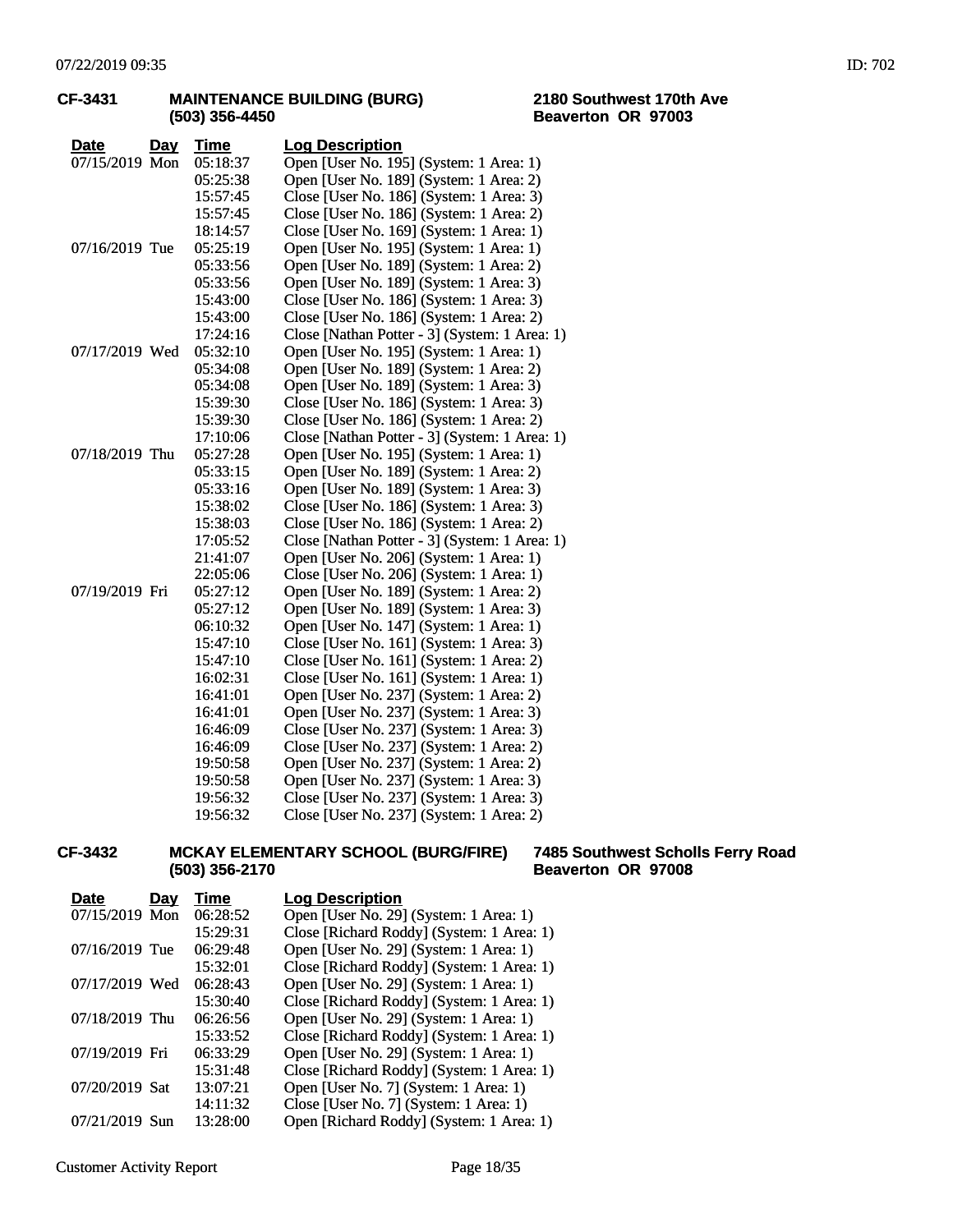| Date           | <u>Day</u> | <b>Time</b><br>13:30:56 | <b>Log Description</b><br>Close [Richard Roddy] (System: 1 Area: 1)                  |
|----------------|------------|-------------------------|--------------------------------------------------------------------------------------|
| CF-3433        |            | (503) 356-2180          | MCKINLEY ELEMENTARY SCHOOL (BURG/FIRE)1500 Northwest 185th Ave<br>Beaverton OR 97006 |
| <b>Date</b>    | Day        | Time                    | <b>Log Description</b>                                                               |
| 07/15/2019 Mon |            | 00:03:22                | Close (System: 1 Area: 1)                                                            |
|                |            | 06:59:55                | Open [Jose Rios] (System: 1 Area: 1)                                                 |
|                |            | 16:05:47                | Close [Anna Salbeda - RP2] (System: 1 Area: 1)                                       |
|                |            | 18:45:04                | Open [Nancy Cogar] (System: 1 Area: 1)                                               |
|                |            | 18:48:28                | Close [Nancy Cogar] (System: 1 Area: 1)                                              |
| 07/16/2019 Tue |            | 00:03:21                | Close (System: 1 Area: 1)                                                            |
|                |            | 07:02:04                | Open [Jose Rios] (System: 1 Area: 1)                                                 |
|                |            | 15:30:10                | Close [Jose Rios] (System: 1 Area: 1)                                                |
| 07/17/2019 Wed |            | 00:03:24                | Close (System: 1 Area: 1)                                                            |
|                |            | 07:01:40                | Open [Jose Rios] (System: 1 Area: 1)                                                 |
|                |            | 15:31:47                | Close [Jose Rios] (System: 1 Area: 1)                                                |
| 07/18/2019 Thu |            | 00:03:21                | Close (System: 1 Area: 1)                                                            |
|                |            | 06:50:18                | Open [Jose Rios] (System: 1 Area: 1)                                                 |
|                |            | 15:29:06                | Close [Jose Rios] (System: 1 Area: 1)                                                |
| 07/19/2019 Fri |            | 00:03:24                | Close (System: 1 Area: 1)                                                            |
|                |            | 07:00:05                | Open [Jose Rios] (System: 1 Area: 1)                                                 |
|                |            | 15:13:53                | Close [Sandra Barrera-Martinez - RP3] (System: 1 Area: 1)                            |
| 07/20/2019 Sat |            | 00:03:23                | Close (System: 1 Area: 1)                                                            |

07/21/2019 Sun 00:03:22 Close (System: 1 Area: 1)

| 06:37:33 | Open [Smita Arun] (System: 1 Area: 1)  |
|----------|----------------------------------------|
| 06:50:56 | Close [Smita Arun] (System: 1 Area: 1) |

#### **CF-3434 MEADOW PARK MIDDLE SCHOOL (BURG/FIRE) (503) 356-2640 14100 Southwest Downing Street Beaverton OR 97006**

| Date           | <u>Day</u> | Time     | <b>Log Description</b>                        |
|----------------|------------|----------|-----------------------------------------------|
| 07/15/2019 Mon |            | 06:51:58 | Open [Alex Mejia - RP-3] (System: 1 Area: 1)  |
|                |            | 06:51:59 | Open [Alex Mejia - RP-3] (System: 1 Area: 2)  |
|                |            | 06:51:59 | Open [Alex Mejia - RP-3] (System: 1 Area: 3)  |
|                |            | 17:21:56 | Close [Sandy Boe] (System: 1 Area: 3)         |
|                |            | 17:21:56 | Close [Sandy Boe] (System: 1 Area: 2)         |
|                |            | 17:21:56 | Close [Sandy Boe] (System: 1 Area: 1)         |
| 07/16/2019 Tue |            | 06:50:37 | Open [Alex Mejia - RP-3] (System: 1 Area: 1)  |
|                |            | 06:50:37 | Open [Alex Mejia - RP-3] (System: 1 Area: 2)  |
|                |            | 06:50:37 | Open [Alex Mejia - RP-3] (System: 1 Area: 3)  |
|                |            | 16:52:50 | Close [Sandy Boe] (System: 1 Area: 3)         |
|                |            | 16:52:50 | Close [Sandy Boe] (System: 1 Area: 2)         |
|                |            | 16:52:50 | Close [Sandy Boe] (System: 1 Area: 1)         |
| 07/17/2019 Wed |            | 06:55:49 | Open [Alex Mejia - RP-3] (System: 1 Area: 1)  |
|                |            | 06:55:49 | Open [Alex Mejia - RP-3] (System: 1 Area: 2)  |
|                |            | 06:55:50 | Open [Alex Mejia - RP-3] (System: 1 Area: 3)  |
|                |            | 17:22:21 | Close [Sandy Boe] (System: 1 Area: 3)         |
|                |            | 17:22:21 | Close [Sandy Boe] (System: 1 Area: 2)         |
|                |            | 17:22:22 | Close [Sandy Boe] (System: 1 Area: 1)         |
| 07/18/2019 Thu |            | 06:47:52 | Open [Johnny Custodio] (System: 1 Area: 1)    |
|                |            | 06:47:52 | Open [Johnny Custodio] (System: 1 Area: 2)    |
|                |            | 06:47:53 | Open [Johnny Custodio] (System: 1 Area: 3)    |
|                |            | 15:24:01 | Close [Alex Mejia - RP-3] (System: 1 Area: 3) |
|                |            | 15:24:01 | Close [Alex Mejia - RP-3] (System: 1 Area: 2) |
|                |            | 15:24:02 | Close [Alex Mejia - RP-3] (System: 1 Area: 1) |
| 07/19/2019 Fri |            | 06:49:05 | Open [Alex Mejia - RP-3] (System: 1 Area: 1)  |
|                |            | 06:49:05 | Open [Alex Mejia - RP-3] (System: 1 Area: 2)  |
|                |            | 06:49:05 | Open [Alex Mejia - RP-3] (System: 1 Area: 3)  |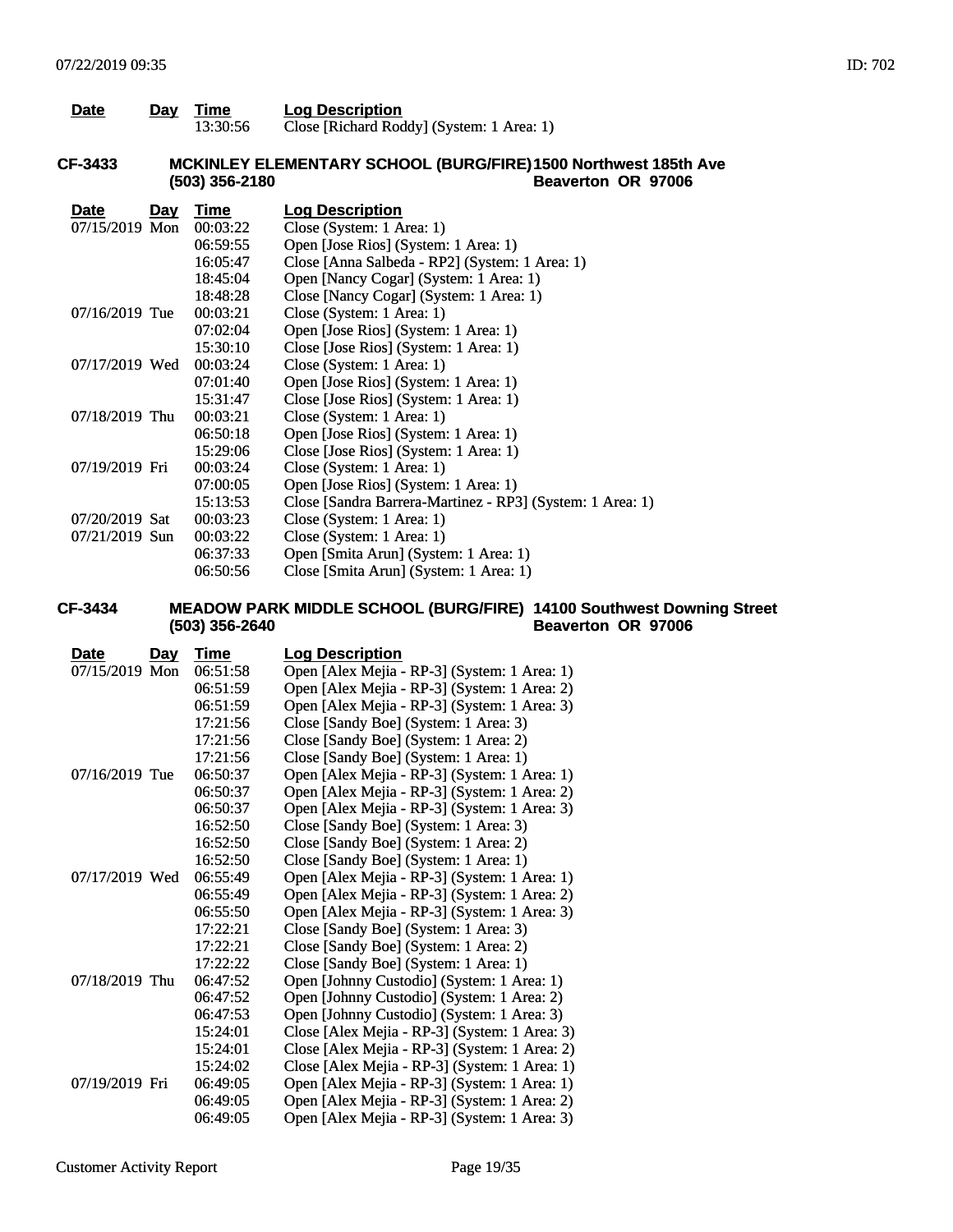| Time     | <b>Log Description</b>                        |
|----------|-----------------------------------------------|
| 15:20:23 | Close [Alex Mejia - RP-3] (System: 1 Area: 3) |
| 15:20:23 | Close [Alex Mejia - RP-3] (System: 1 Area: 2) |
| 15:20:23 | Close [Alex Mejia - RP-3] (System: 1 Area: 1) |
|          | Dav                                           |

#### **CF-3436 MERLO STATION HIGH SCHOOL (BURG/FIRE) (503) 356-3650 1841 Southwest Merlo Drive Beaverton OR 97003**

| Day            | Time     | <b>Log Description</b>                          |
|----------------|----------|-------------------------------------------------|
| 07/15/2019 Mon | 00:05:24 | Close (System: 1 Area: 1)                       |
|                | 07:04:12 | Open [Edison Montiel] (System: 1 Area: 1)       |
|                | 16:02:23 | Close [Joan (Joni) Thurber] (System: 1 Area: 1) |
| 07/16/2019 Tue | 00:05:54 | Close (System: 1 Area: 1)                       |
|                | 06:52:44 | Open [Edison Montiel] (System: 1 Area: 1)       |
|                | 16:02:09 | Close [Joan (Joni) Thurber] (System: 1 Area: 1) |
| 07/17/2019 Wed | 00:05:28 | Close (System: 1 Area: 1)                       |
|                | 06:47:33 | Open [Edison Montiel] (System: 1 Area: 1)       |
| 07/18/2019 Thu | 00:05:55 | Close (System: 1 Area: 1)                       |
|                | 07:07:36 | Open [Edison Montiel] (System: 1 Area: 1)       |
| 07/19/2019 Fri | 00:05:27 | Close (System: 1 Area: 1)                       |
|                | 07:09:06 | Open [Edison Montiel] (System: 1 Area: 1)       |
|                | 17:08:27 | Close [Yoonwa Saechao] (System: 1 Area: 1)      |
| 07/20/2019 Sat | 00:05:56 | Close (System: 1 Area: 1)                       |
|                | 07:37:20 | Open [Yoonwa Saechao] (System: 1 Area: 1)       |
|                | 15:49:52 | Close [Yoonwa Saechao] (System: 1 Area: 1)      |
| 07/21/2019 Sun | 00:05:25 | Close (System: 1 Area: 1)                       |
|                |          |                                                 |

## **CF-3437 MONTCLAIR ELEMENTARY SCHOOL**

# **(BURG/FIRE) (503) 356-2190**

**7250 Southwest Vermont Street Portland OR 97223**

| Day            | Time     | <b>Log Description</b>                                               |
|----------------|----------|----------------------------------------------------------------------|
| 07/15/2019 Mon |          | Open [Terry Graham - RP-1] (System: 1 Area: 1)                       |
|                | 15:32:10 | Close [Terry Graham - RP-1] (System: 1 Area: 1)                      |
| 07/16/2019 Tue |          | Open [Terry Graham - RP-1] (System: 1 Area: 1)                       |
|                | 15:31:23 | Close [Terry Graham - RP-1] (System: 1 Area: 1)                      |
| 07/17/2019 Wed |          | Open [Terry Graham - RP-1] (System: 1 Area: 1)                       |
|                | 15:31:52 | Close [Terry Graham - RP-1] (System: 1 Area: 1)                      |
| 07/18/2019 Thu |          | Open [User No. 156] (System: 1 Area: 1)                              |
|                |          | Open [User No. 156] (System: 1 Area: 2)                              |
|                | 15:31:43 | Close [Terry Graham - RP-1] (System: 1 Area: 1)                      |
| 07/19/2019 Fri |          | Open [Terry Graham - RP-1] (System: 1 Area: 1)                       |
|                | 15:31:52 | Close [Terry Graham - RP-1] (System: 1 Area: 1)                      |
|                |          | 06:50:58<br>06:45:41<br>06:44:56<br>06:38:52<br>06:38:53<br>06:48:59 |

#### **CF-3438 MOUNTAIN VIEW MIDDLE SCHOOL (BURG/FIRE) 17500 Southwest Farmington Road (503) 356-2660 Beaverton OR 97008**

| <b>Date</b>    | Dav | Time     | <b>Log Description</b>                    |
|----------------|-----|----------|-------------------------------------------|
| 07/15/2019 Mon |     | 06:45:01 | Open [Julio Gonzalez] (System: 1 Area: 1) |
|                |     | 06:45:01 | Open [Julio Gonzalez] (System: 1 Area: 2) |
|                |     | 06:45:01 | Open [Julio Gonzalez] (System: 1 Area: 3) |
|                |     | 17:04:50 | Close [Amy Henning] (System: 1 Area: 3)   |
|                |     | 17:04:50 | Close [Amy Henning] (System: 1 Area: 2)   |
|                |     | 17:04:50 | Close [Amy Henning] (System: 1 Area: 1)   |
| 07/16/2019 Tue |     | 06:54:05 | Open [Julio Gonzalez] (System: 1 Area: 1) |
|                |     | 06:54:05 | Open [Julio Gonzalez] (System: 1 Area: 2) |
|                |     | 06:54:05 | Open [Julio Gonzalez] (System: 1 Area: 3) |
| 07/17/2019 Wed |     | 00:36:05 | Close (System: 1 Area: 2)                 |
|                |     | 00:36:06 | Close (System: 1 Area: 1)                 |
|                |     | 05:58:35 | Open [User No. 86] (System: 1 Area: 1)    |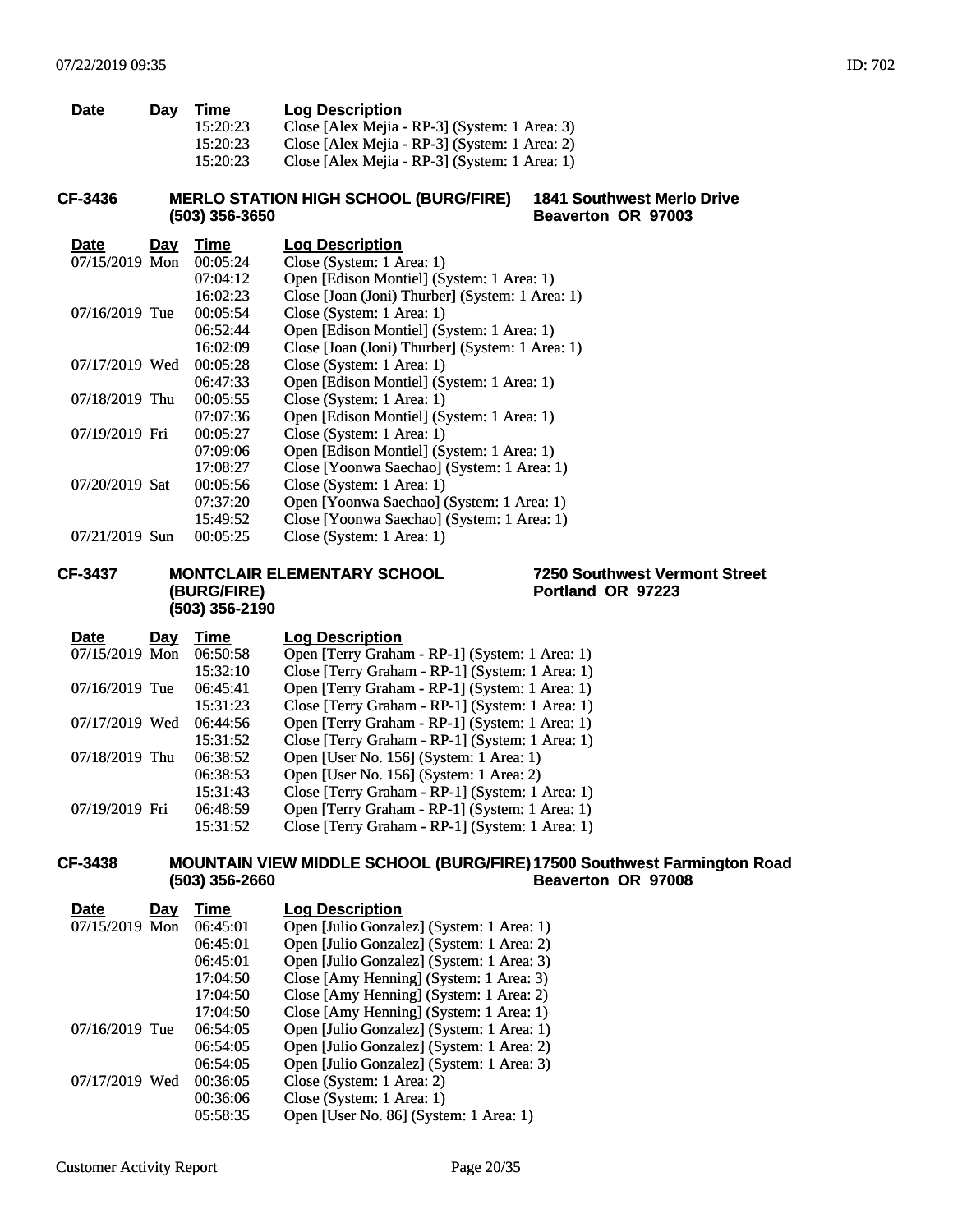| <b>Date</b>    | <u>Day</u> | Time     | <b>Log Description</b>                     |
|----------------|------------|----------|--------------------------------------------|
|                |            | 05:58:35 | Open [User No. 86] (System: 1 Area: 2)     |
|                |            | 18:15:21 | Close [Wendy Rider] (System: 1 Area: 3)    |
|                |            | 18:15:22 | Close [Wendy Rider] (System: 1 Area: 2)    |
|                |            | 18:15:22 | Close [Wendy Rider] (System: 1 Area: 1)    |
| 07/18/2019 Thu |            | 06:32:10 | Open [Julio Gonzalez] (System: 1 Area: 1)  |
|                |            | 06:32:10 | Open [Julio Gonzalez] (System: 1 Area: 2)  |
|                |            | 06:32:11 | Open [Julio Gonzalez] (System: 1 Area: 3)  |
|                |            | 17:42:17 | Close [Wendy Rider] (System: 1 Area: 3)    |
|                |            | 17:42:17 | Close [Wendy Rider] (System: 1 Area: 2)    |
|                |            | 17:42:18 | Close [Wendy Rider] (System: 1 Area: 1)    |
| 07/19/2019 Fri |            | 06:34:15 | Open [Julio Gonzalez] (System: 1 Area: 1)  |
|                |            | 06:34:15 | Open [Julio Gonzalez] (System: 1 Area: 2)  |
|                |            | 06:34:16 | Open [Julio Gonzalez] (System: 1 Area: 3)  |
|                |            | 15:26:46 | Close [Julio Gonzalez] (System: 1 Area: 3) |
|                |            | 15:26:46 | Close [Julio Gonzalez] (System: 1 Area: 2) |
|                |            | 15:26:46 | Close [Julio Gonzalez] (System: 1 Area: 1) |
| 07/20/2019 Sat |            | 18:32:10 | Open [Julio Gonzalez] (System: 1 Area: 1)  |
|                |            | 18:32:11 | Open [Julio Gonzalez] (System: 1 Area: 2)  |
|                |            | 18:32:11 | Open [Julio Gonzalez] (System: 1 Area: 3)  |
|                |            | 18:52:55 | Close [Julio Gonzalez] (System: 1 Area: 3) |
|                |            | 18:52:56 | Close [Julio Gonzalez] (System: 1 Area: 2) |
|                |            | 18:52:56 | Close [Julio Gonzalez] (System: 1 Area: 1) |
| 07/21/2019 Sun |            | 14:42:43 | Open [Julio Gonzalez] (System: 1 Area: 1)  |
|                |            | 14:42:43 | Open [Julio Gonzalez] (System: 1 Area: 2)  |
|                |            | 14:42:43 | Open [Julio Gonzalez] (System: 1 Area: 3)  |
|                |            | 14:48:32 | Close [Julio Gonzalez] (System: 1 Area: 3) |
|                |            | 14:48:32 | Close [Julio Gonzalez] (System: 1 Area: 2) |
|                |            | 14:48:32 | Close [Julio Gonzalez] (System: 1 Area: 1) |

## **CF-5160 Mountainside High School (BURG) (503) 356-3500**

## **12500 SW 175th Avenue Beaverton OR 97007**

| Date           | Day | Time     | <b>Log Description</b>                    |
|----------------|-----|----------|-------------------------------------------|
| 07/15/2019 Mon |     | 06:46:34 | Open [Hector Aguilar] (System: 1 Area: 1) |
|                |     | 16:07:54 | Close [John Mannion] (System: 1 Area: 1)  |
| 07/16/2019 Tue |     | 06:37:44 | Open [Andy Phillips] (System: 1 Area: 1)  |
|                |     | 15:39:06 | Close [Andy Phillips] (System: 1 Area: 1) |
| 07/17/2019 Wed |     | 06:43:49 | Open [Kevin Wilson] (System: 1 Area: 1)   |
| 07/18/2019 Thu |     | 00:01:18 | Close (System: 1 Area: 1)                 |
|                |     | 06:37:15 | Open [Andy Phillips] (System: 1 Area: 1)  |
|                |     | 15:40:37 | Close [Jon Franco] (System: 1 Area: 1)    |
| 07/19/2019 Fri |     | 06:45:22 | Open [Hector Aguilar] (System: 1 Area: 1) |
| 07/20/2019 Sat |     | 00:03:56 | Close (System: 1 Area: 1)                 |
| 07/21/2019 Sun |     | 12:15:19 | Open [John Gaffney] (System: 1 Area: 1)   |
|                |     | 12:29:36 | Close [John Gaffney] (System: 1 Area: 1)  |
|                |     |          |                                           |

## **CF-3439 NANCY RYLES ELEMENTARY SCHOOL (BURG/FIRE) (503) 356-2400**

**10250 Southwest Cormorant Drive Beaverton OR 97007**

| <b>Date</b>    | <b>Day</b> | Time     | <b>Log Description</b>                       |
|----------------|------------|----------|----------------------------------------------|
| 07/15/2019 Mon |            | 06:08:56 | Open [Sam Pannu - RP-2] (System: 1 Area: 1)  |
|                |            | 06:08:56 | Open [Sam Pannu - RP-2] (System: 1 Area: 2)  |
|                |            | 15:31:08 | Close [Sam Pannu - RP-2] (System: 1 Area: 2) |
|                |            | 15:31:08 | Close [Sam Pannu - RP-2] (System: 1 Area: 1) |
| 07/16/2019 Tue |            | 06:18:50 | Open [Sam Pannu - RP-2] (System: 1 Area: 1)  |
|                |            | 06:18:57 | Open [Sam Pannu - RP-2] (System: 1 Area: 2)  |
|                |            | 15:30:19 | Close [Sam Pannu - RP-2] (System: 1 Area: 2) |
|                |            | 15:30:20 | Close [Sam Pannu - RP-2] (System: 1 Area: 1) |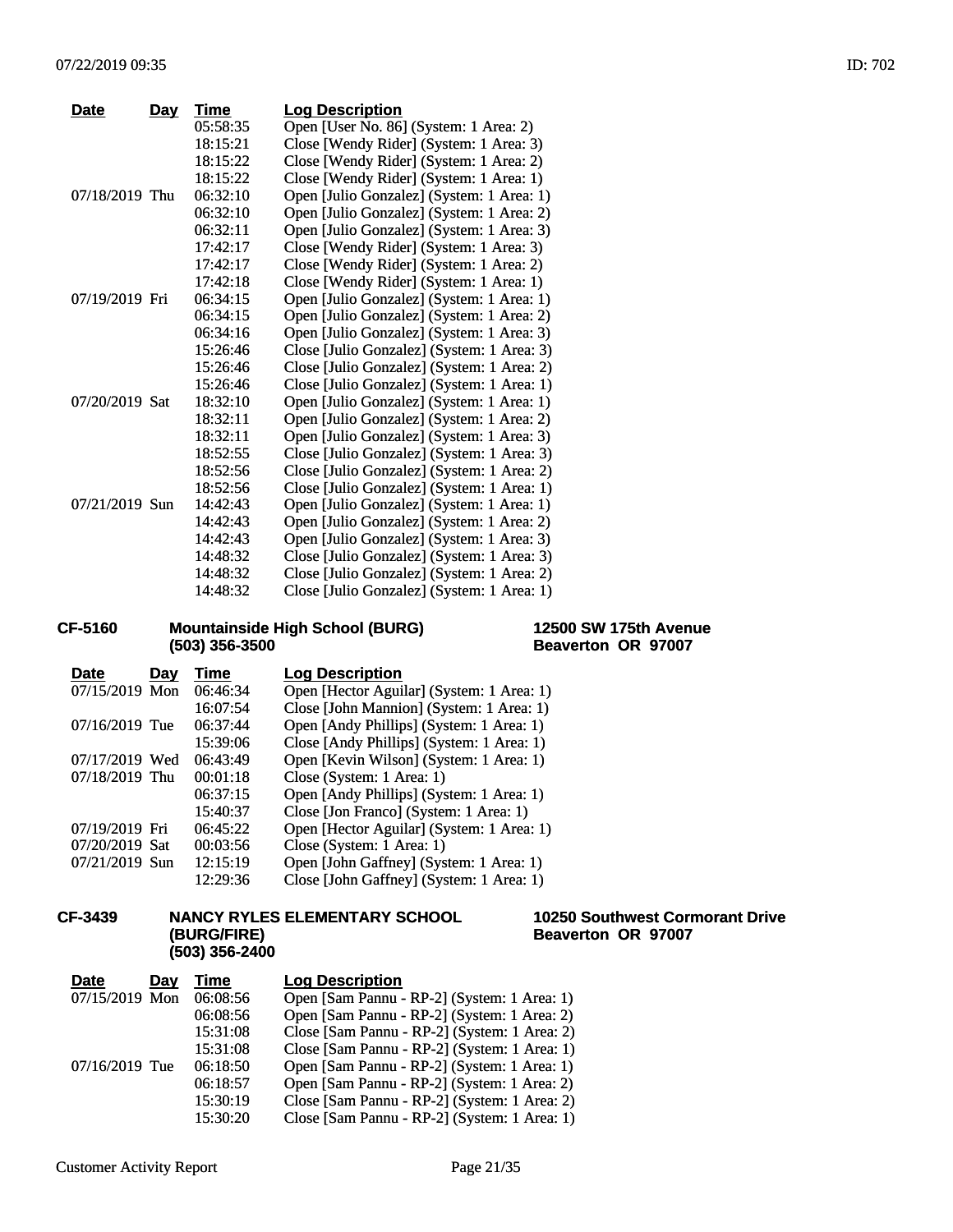| <b>Date</b>    | Day | Time     | <b>Log Description</b>                       |
|----------------|-----|----------|----------------------------------------------|
| 07/17/2019 Wed |     | 06:22:48 | Open [Sam Pannu - RP-2] (System: 1 Area: 1)  |
|                |     | 06:22:48 | Open [Sam Pannu - RP-2] (System: 1 Area: 2)  |
|                |     | 15:32:00 | Close [Sam Pannu - RP-2] (System: 1 Area: 2) |
|                |     | 15:32:00 | Close [Sam Pannu - RP-2] (System: 1 Area: 1) |
| 07/18/2019 Thu |     | 06:22:45 | Open [Sam Pannu - RP-2] (System: 1 Area: 1)  |
|                |     | 06:22:45 | Open [Sam Pannu - RP-2] (System: 1 Area: 2)  |
|                |     | 15:37:21 | Close [Sam Pannu - RP-2] (System: 1 Area: 2) |
|                |     | 15:37:21 | Close [Sam Pannu - RP-2] (System: 1 Area: 1) |
| 07/19/2019 Fri |     | 06:09:41 | Open [Sam Pannu - RP-2] (System: 1 Area: 1)  |
|                |     | 06:09:41 | Open [Sam Pannu - RP-2] (System: 1 Area: 2)  |
|                |     | 15:31:21 | Close [Sam Pannu - RP-2] (System: 1 Area: 2) |
|                |     | 15:31:21 | Close [Sam Pannu - RP-2] (System: 1 Area: 1) |

#### **CF-3440 OAK HILLS ELEMENTARY SCHOOL (BURG/FIRE) (503) 356-2410 2625 Northwest 153rd Ave Beaverton OR 97006**

| <b>Date</b>    | Day | <b>Time</b> | <b>Log Description</b>                         |
|----------------|-----|-------------|------------------------------------------------|
| 07/15/2019 Mon |     | 00:01:34    | Close (System: 1 Area: 1)                      |
|                |     | 06:53:58    | Open [Eric Snider] (System: 1 Area: 1)         |
|                |     | 06:53:58    | Open [Eric Snider] (System: 1 Area: 2)         |
|                |     | 15:36:19    | Close [Eric Snider] (System: 1 Area: 2)        |
|                |     | 15:36:20    | Close [Eric Snider] (System: 1 Area: 1)        |
| 07/16/2019 Tue |     | 00:01:33    | Close (System: 1 Area: 1)                      |
|                |     | 06:48:05    | Open [Eric Snider] (System: 1 Area: 1)         |
|                |     | 06:48:05    | Open [Eric Snider] (System: 1 Area: 2)         |
|                |     | 16:19:48    | Close [Sheila Baumgardner] (System: 1 Area: 2) |
|                |     | 16:19:48    | Close [Sheila Baumgardner] (System: 1 Area: 1) |
| 07/17/2019 Wed |     | 00:01:39    | Close (System: 1 Area: 1)                      |
|                |     | 06:35:11    | Open [Eric Snider] (System: 1 Area: 1)         |
|                |     | 06:35:11    | Open [Eric Snider] (System: 1 Area: 2)         |
|                |     | 15:36:09    | Close [Sheila Baumgardner] (System: 1 Area: 2) |
|                |     | 15:36:09    | Close [Sheila Baumgardner] (System: 1 Area: 1) |
| 07/18/2019 Thu |     | 00:01:35    | Close (System: 1 Area: 1)                      |
|                |     | 06:44:57    | Open [Eric Snider] (System: 1 Area: 1)         |
|                |     | 06:44:57    | Open [Eric Snider] (System: 1 Area: 2)         |
|                |     | 16:34:55    | Close [Sheila Baumgardner] (System: 1 Area: 2) |
|                |     | 16:34:55    | Close [Sheila Baumgardner] (System: 1 Area: 1) |
| 07/19/2019 Fri |     | 00:01:35    | Close (System: 1 Area: 1)                      |
|                |     | 06:52:17    | Open [Diane Persaud] (System: 1 Area: 1)       |
|                |     | 06:52:17    | Open [Diane Persaud] (System: 1 Area: 2)       |
|                |     | 15:34:55    | Close [Diane Persaud] (System: 1 Area: 2)      |
|                |     | 15:34:55    | Close [Diane Persaud] (System: 1 Area: 1)      |
| 07/20/2019 Sat |     | 00:01:35    | Close (System: 1 Area: 1)                      |
| 07/21/2019 Sun |     | 00:01:34    | Close (System: 1 Area: 1)                      |

## **CF-3441 RALEIGH HILLS K-8 SCHOOL (BURG/FIRE) (503) 356-2160**

**5225 Southwest Scholls Ferry Road Portland OR 97225**

| <b>Date</b>    | Day | Time     | <b>Log Description</b>                        |
|----------------|-----|----------|-----------------------------------------------|
| 07/15/2019 Mon |     | 06:51:13 | Open [Christopher Letrud] (System: 1 Area: 1) |
|                |     | 15:32:21 | Close [Val Salazar] (System: 1 Area: 1)       |
| 07/16/2019 Tue |     | 06:48:09 | Open [Christopher Letrud] (System: 1 Area: 1) |
|                |     | 15:36:15 | Close [Val Salazar] (System: 1 Area: 1)       |
| 07/17/2019 Wed |     | 06:27:49 | Open [User No. 156] (System: 1 Area: 1)       |
|                |     | 15:36:10 | Close [Val Salazar] (System: 1 Area: 1)       |
| 07/18/2019 Thu |     | 06:50:13 | Open [Val Salazar] (System: 1 Area: 1)        |
|                |     | 15:37:45 | Close [Val Salazar] (System: 1 Area: 1)       |
| 07/19/2019 Fri |     | 06:50:43 | Open [Christopher Letrud] (System: 1 Area: 1) |
|                |     | 15:33:29 | Close [Val Salazar] (System: 1 Area: 1)       |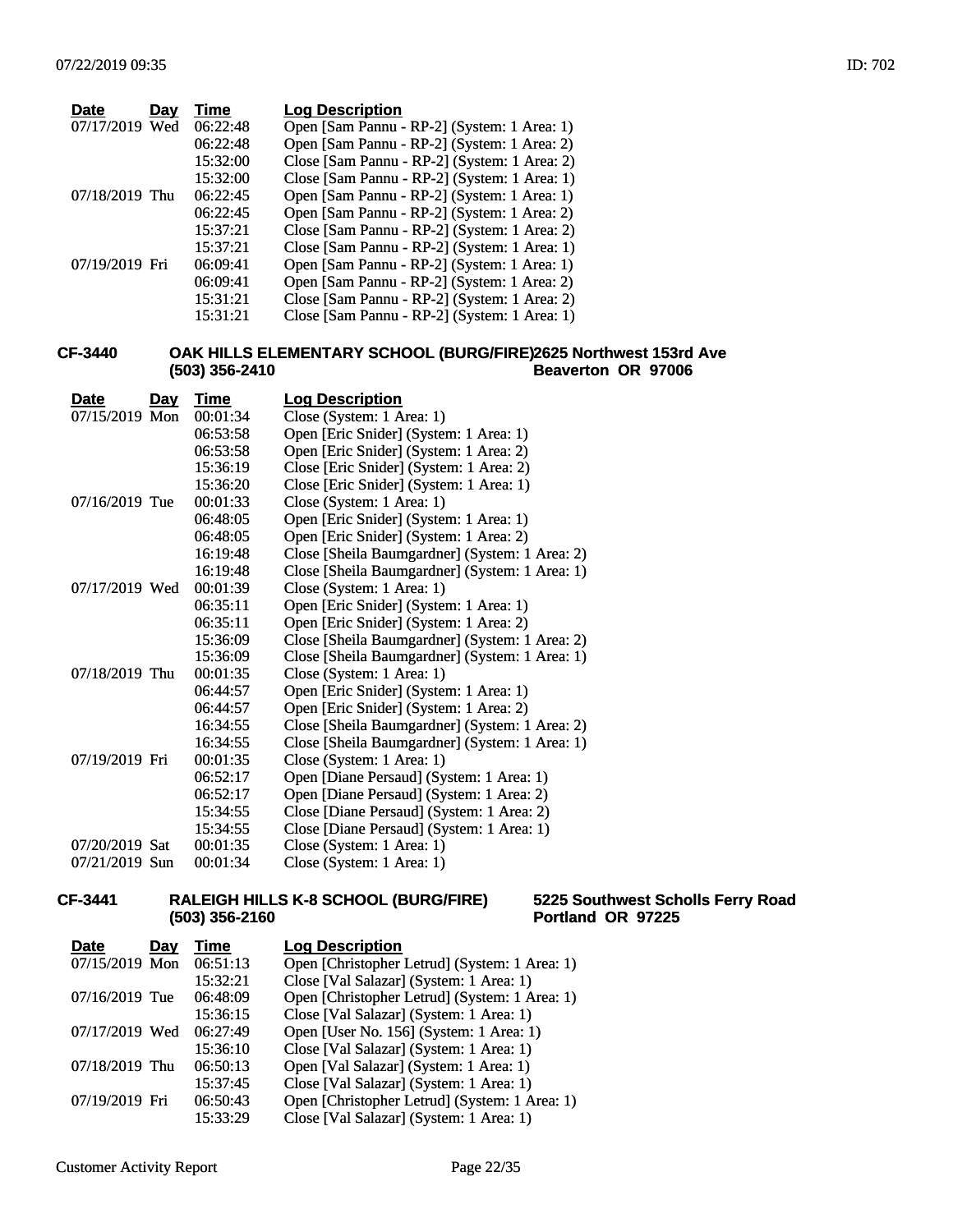#### **CF-3442 Raleigh Park Elementary School (burg/fire) (503) 356-2500**

| <b>Date</b>    | Day | Time     | <b>Log Description</b>                      |
|----------------|-----|----------|---------------------------------------------|
| 07/15/2019 Mon |     | 06:51:43 | Open [Jr Bonifacio] (System: 1 Area: 1)     |
|                |     | 15:29:19 | Close [Jr Bonifacio] (System: 1 Area: 1)    |
| 07/16/2019 Tue |     | 06:57:06 | Open [Jr Bonifacio] (System: 1 Area: 1)     |
|                |     | 16:11:33 | Close [Brian Curl] (System: 1 Area: 1)      |
| 07/17/2019 Wed |     | 06:55:49 | Open [Jr Bonifacio] (System: 1 Area: 1)     |
|                |     | 15:29:08 | Close [Al Regensburger] (System: 1 Area: 1) |
| 07/18/2019 Thu |     | 06:54:50 | Open [Courtney Elliott] (System: 1 Area: 1) |
|                |     | 21:49:45 | Close [Brian Curl] (System: 1 Area: 1)      |
|                |     | 21:49:59 | Close [Brian Curl] (System: 1 Area: 1)      |
|                |     | 21:50:51 | Close [Brian Curl] (System: 1 Area: 1)      |
| 07/19/2019 Fri |     | 06:50:03 | Open [Jr Bonifacio] (System: 1 Area: 1)     |
|                |     | 15:41:33 | Close [Al Regensburger] (System: 1 Area: 1) |

### **CF-3443 RIDGEWOOD ELEMENTARY SCHOOL (BURG/FIRE) (503) 356-2440**

**Date Day Time Log Description** 07/15/2019 Mon 06:49:17 Open [Philip Wickstrand] (System: 1 Area: 1) 06:49:17 Open [Philip Wickstrand] (System: 1 Area: 2)<br>15:29:58 Close [Philip Wickstrand] (System: 1 Area: 2) 15:29:58 Close [Philip Wickstrand] (System: 1 Area: 2)<br>15:29:58 Close [Philip Wickstrand] (System: 1 Area: 1) 15:29:58 Close [Philip Wickstrand] (System: 1 Area: 1)<br>15:55:37 Open [User No. 117] (System: 1 Area: 1) Open [User No. 117] (System: 1 Area: 1) 15:55:37 Open [User No. 117] (System: 1 Area: 2) 18:21:37 Close [User No. 117] (System: 1 Area: 2) 18:21:37 Close [User No. 117] (System: 1 Area: 1)<br>06:48:42 Open [Philip Wickstrand] (System: 1 Area 07/16/2019 Tue 06:48:42 Open [Philip Wickstrand] (System: 1 Area: 1) 06:48:43 Open [Philip Wickstrand] (System: 1 Area: 2) 18:18:46 Close [Mocalina Shearer] (System: 1 Area: 2) 18:18:47 Close [Mocalina Shearer] (System: 1 Area: 1)<br>18:18:47 Close [Mocalina Shearer] (System: 1 Area: 1)<br>19:17/2019 Wed 06:48:04 Open [Philip Wickstrand] (System: 1 Area: 1) 06:48:04 Open [Philip Wickstrand] (System: 1 Area: 1)<br>06:48:04 Open [Philip Wickstrand] (System: 1 Area: 2) Open [Philip Wickstrand] (System: 1 Area: 2) 15:45:10 Close [Cary Meier] (System: 1 Area: 2) 15:45:10 Close [Cary Meier] (System: 1 Area: 1) 07/18/2019 Thu 06:48:29 Open [Philip Wickstrand] (System: 1 Area: 1)<br>06:48:29 Open [Philip Wickstrand] (System: 1 Area: 2) 06:48:29 Open [Philip Wickstrand] (System: 1 Area: 2)<br>20:06:32 Close [Mocalina Shearer] (System: 1 Area: 2) 20:06:32 Close [Mocalina Shearer] (System: 1 Area: 2)<br>20:06:32 Close [Mocalina Shearer] (System: 1 Area: 1) Close [Mocalina Shearer] (System: 1 Area: 1) 07/19/2019 Fri 06:50:08 Open [Philip Wickstrand] (System: 1 Area: 1) 06:50:09 Open [Philip Wickstrand] (System: 1 Area: 2) 15:39:01 Close [Philip Wickstrand] (System: 1 Area: 2) 15:39:01 Close [Philip Wickstrand] (System: 1 Area: 1)

#### **CF-3444 ROCK CREEK ELEMENTARY SCHOOL (BURG/FIRE) (503) 356-2450**

**4125 Northwest 185th Ave Portland OR 97229**

**3670 Southwest 78th Ave Beaverton OR 97006**

**10100 Southwest Inglewood Street**

**Portland OR 97225**

| <b>Date</b><br>Day | Time     | <b>Log Description</b>                         |
|--------------------|----------|------------------------------------------------|
| 07/15/2019 Mon     | 06:54:47 | Open [Aaron Hanson - RP1] (System: 1 Area: 1)  |
|                    | 06:54:47 | Open [Aaron Hanson - RP1] (System: 1 Area: 2)  |
|                    | 15:33:00 | Close [Aaron Hanson - RP1] (System: 1 Area: 2) |
|                    | 15:33:00 | Close [Aaron Hanson - RP1] (System: 1 Area: 1) |
| 07/16/2019 Tue     | 07:02:33 | Open [Sam Kim - RP4] (System: 1 Area: 1)       |
|                    | 07:02:33 | Open [Sam Kim - RP4] (System: 1 Area: 2)       |
|                    | 15:31:01 | Close [Sam Kim - RP4] (System: 1 Area: 2)      |
|                    | 15:31:01 | Close [Sam Kim - RP4] (System: 1 Area: 1)      |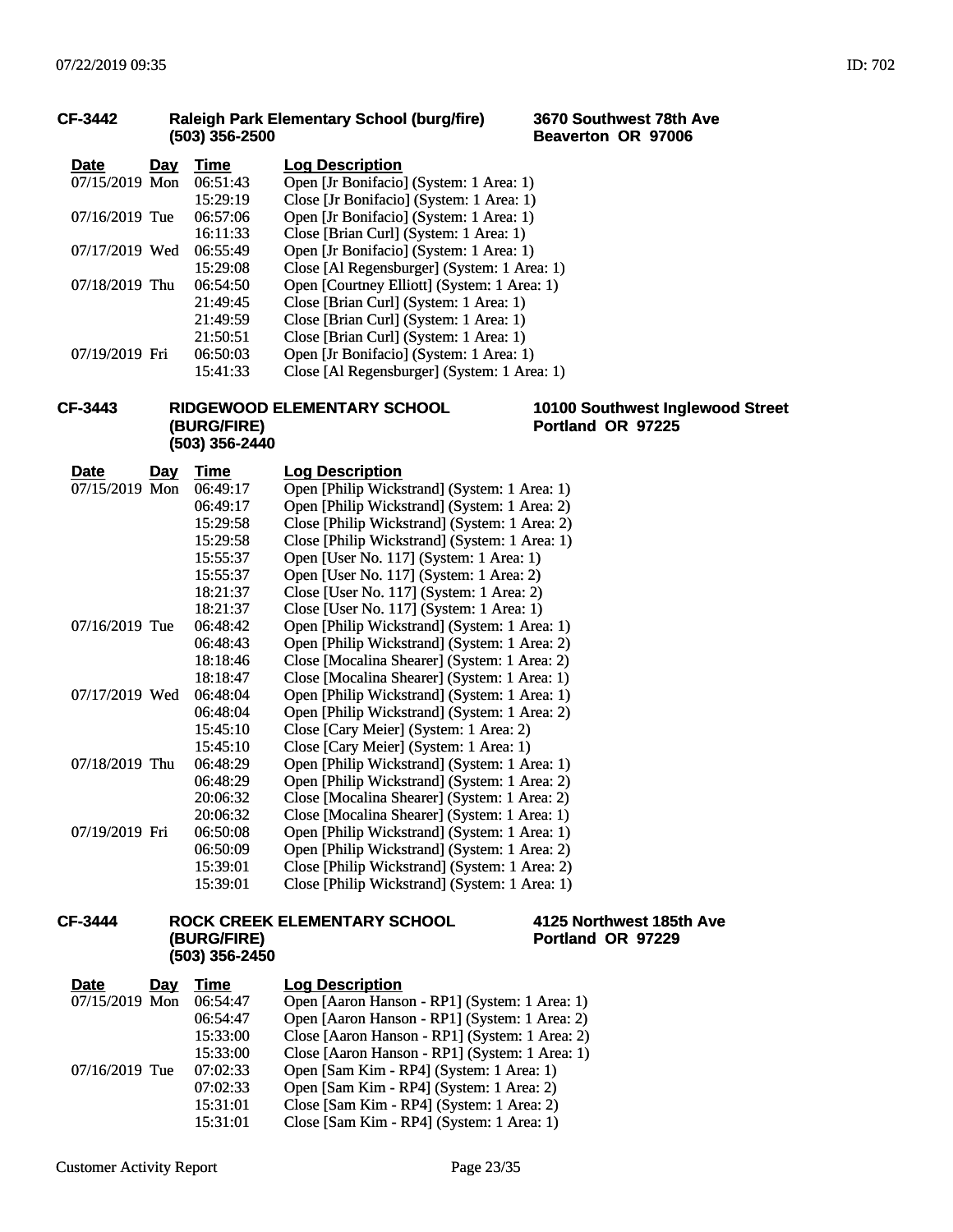| <b>Date</b>    | Dav | Time     | <b>Log Description</b>                         |
|----------------|-----|----------|------------------------------------------------|
|                |     | 15:33:01 | Open [User No. 5004] (System: 1 Area: 1)       |
|                |     | 17:00:12 | Close [User No. 5004] (System: 1 Area: 1)      |
| 07/17/2019 Wed |     | 07:10:12 | Open [Sam Kim - RP4] (System: 1 Area: 1)       |
|                |     | 07:10:12 | Open [Sam Kim - RP4] (System: 1 Area: 2)       |
|                |     | 15:26:40 | Close [Sam Kim - RP4] (System: 1 Area: 2)      |
|                |     | 15:26:40 | Close [Sam Kim - RP4] (System: 1 Area: 1)      |
| 07/18/2019 Thu |     | 06:53:07 | Open [Aaron Hanson - RP1] (System: 1 Area: 1)  |
|                |     | 06:53:11 | Open [Aaron Hanson - RP1] (System: 1 Area: 2)  |
|                |     | 15:33:44 | Close [Aaron Hanson - RP1] (System: 1 Area: 2) |
|                |     | 15:33:44 | Close [Aaron Hanson - RP1] (System: 1 Area: 1) |
| 07/19/2019 Fri |     | 06:57:04 | Open [Aaron Hanson - RP1] (System: 1 Area: 1)  |
|                |     | 06:57:04 | Open [Aaron Hanson - RP1] (System: 1 Area: 2)  |
|                |     | 15:38:47 | Close [Aaron Hanson - RP1] (System: 1 Area: 2) |
|                |     | 15:38:47 | Close [Aaron Hanson - RP1] (System: 1 Area: 1) |
|                |     |          |                                                |

### **CF-3447 SCHOLLS HEIGHTS ELEMENTARY SCHOOL (BURG/FIRE) (503) 356-2460**

**16400 Southwest Loon Drive Beaverton OR 97007**

| <b>Date</b>    | Day | Time     | <b>Log Description</b>                  |
|----------------|-----|----------|-----------------------------------------|
| 07/15/2019 Mon |     | 06:32:03 | Open [User No. 80] (System: 1 Area: 1)  |
|                |     | 18:04:47 | Close [User No. 80] (System: 1 Area: 1) |
|                |     | 18:04:47 | Close [User No. 80] (System: 1 Area: 1) |
| 07/16/2019 Tue |     | 06:31:50 | Open [User No. 80] (System: 1 Area: 1)  |
|                |     | 18:08:02 | Close [User No. 80] (System: 1 Area: 1) |
|                |     | 18:08:02 | Close [User No. 80] (System: 1 Area: 1) |
| 07/17/2019 Wed |     | 06:32:01 | Open [User No. 80] (System: 1 Area: 1)  |
|                |     | 18:13:23 | Close [User No. 80] (System: 1 Area: 1) |
|                |     | 18:13:24 | Close [User No. 80] (System: 1 Area: 1) |
| 07/18/2019 Thu |     | 06:31:33 | Open [User No. 80] (System: 1 Area: 1)  |
|                |     | 18:15:02 | Close [User No. 81] (System: 1 Area: 1) |
|                |     | 18:15:02 | Close [User No. 81] (System: 1 Area: 1) |
| 07/19/2019 Fri |     | 06:30:26 | Open [User No. 79] (System: 1 Area: 1)  |
|                |     | 18:13:20 | Close [User No. 81] (System: 1 Area: 1) |
|                |     | 18:13:20 | Close [User No. 81] (System: 1 Area: 1) |

## **CF-3446 SEXTON MOUNTAIN ELEMENTARY SCHOOL (BURG) (503) 356-2470**

## **15645 Southwest Sexton Mountain Drive Beaverton OR 97007**

| <b>Date</b><br>Day | Time     | <b>Log Description</b>                           |
|--------------------|----------|--------------------------------------------------|
| 07/15/2019 Mon     | 06:33:07 | Open [Dave Drelling - 3] (System: 1 Area: 1)     |
|                    | 16:22:38 | Was Force Armed (System: 1 Area: 1)              |
|                    | 16:24:08 | Forced Closing [User No. 89] (System: 1 Area: 1) |
| 07/16/2019 Tue     | 06:36:18 | Open [Dave Drelling - 3] (System: 1 Area: 1)     |
|                    | 15:27:34 | Close [Dave Drelling - 3] (System: 1 Area: 1)    |
| 07/17/2019 Wed     | 06:34:17 | Open [Dave Drelling - 3] (System: 1 Area: 1)     |
|                    | 15:21:26 | Close [Dave Drelling - 3] (System: 1 Area: 1)    |
| 07/18/2019 Thu     | 06:41:00 | Open [Dave Drelling - 3] (System: 1 Area: 1)     |
|                    | 15:23:16 | Close [Dave Drelling - 3] (System: 1 Area: 1)    |
|                    | 16:24:08 | Open [User No. 181] (System: 1 Area: 1)          |
|                    | 16:52:41 | Close [User No. 181] (System: 1 Area: 1)         |
| 07/19/2019 Fri     | 06:32:44 | Open [Dave Drelling - 3] (System: 1 Area: 1)     |
|                    | 16:19:33 | Close [User No. 89] (System: 1 Area: 1)          |

## **CF-3448 SOUTHRIDGE HIGH SCHOOL (BURG/FIRE) (503) 356-2890**

**9625 Southwest 125th Ave Beaverton OR 97008**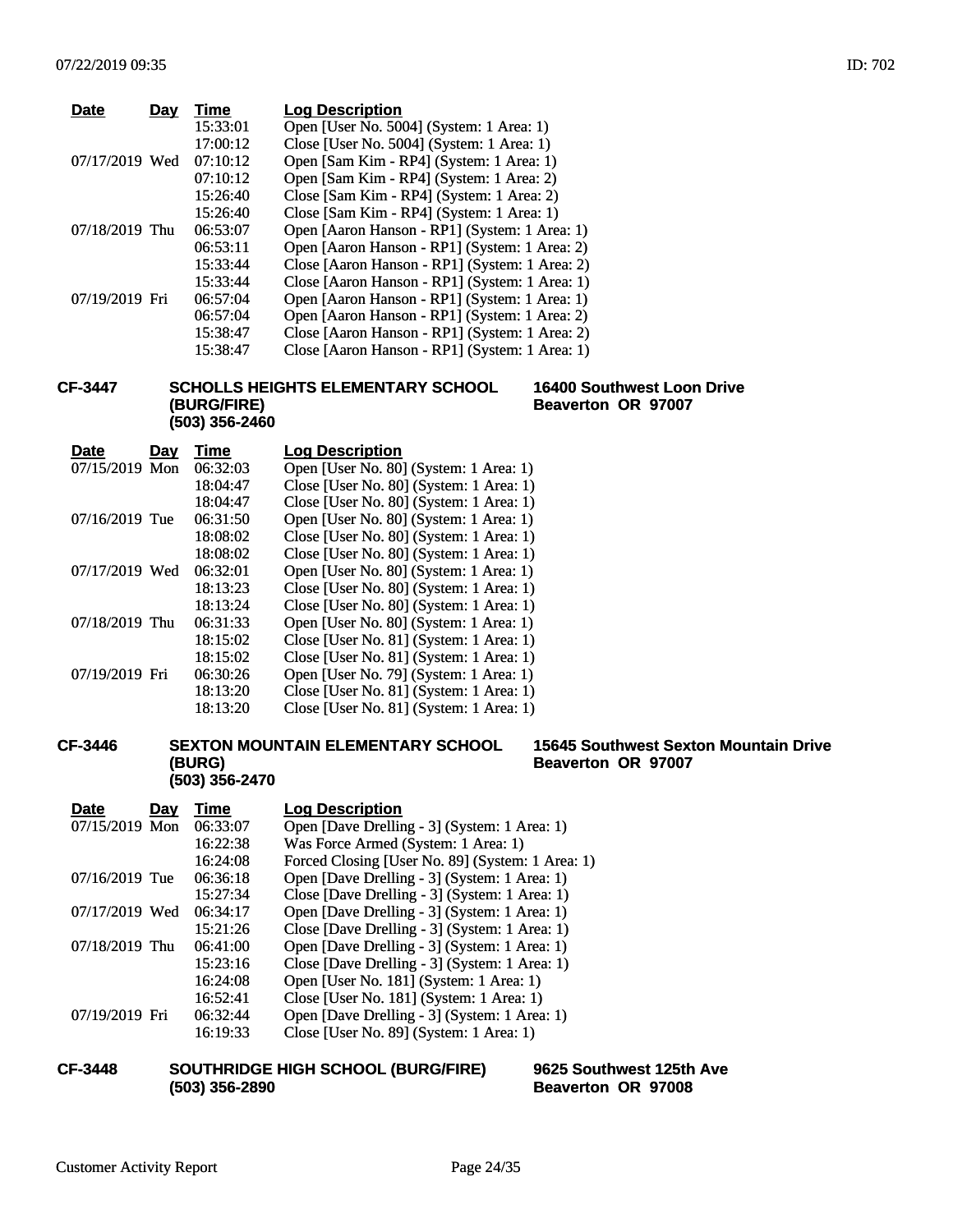| <b>Date</b>    | Day | Time     | <b>Log Description</b>                        |
|----------------|-----|----------|-----------------------------------------------|
| 07/15/2019 Mon |     | 04:58:40 | Open [Sandra Shepherd] (System: 1 Area: 1)    |
|                |     | 20:58:59 | Close (System: 1 Area: 1)                     |
| 07/16/2019 Tue |     | 05:20:58 | Open [Sandra Shepherd] (System: 1 Area: 1)    |
| 07/17/2019 Wed |     | 01:33:16 | Was Force Armed (System: 1 Area: 1)           |
|                |     | 05:23:30 | Open [Sandra Shepherd] (System: 1 Area: 1)    |
| 07/18/2019 Thu |     | 01:33:49 | Was Force Armed (System: 1 Area: 1)           |
|                |     | 05:07:18 | Open [Sandra Shepherd] (System: 1 Area: 1)    |
|                |     | 20:57:23 | Close [Kevin Bickler] (System: 1 Area: 1)     |
| 07/19/2019 Fri |     | 05:08:33 | Open [Sandra Shepherd] (System: 1 Area: 1)    |
|                |     | 15:14:22 | Close [Terry Leonard - 2] (System: 1 Area: 1) |
|                |     | 16:18:14 | Open [Kevin Bickler] (System: 1 Area: 1)      |
|                |     | 16:27:19 | Close [Kevin Bickler] (System: 1 Area: 1)     |
| 07/20/2019 Sat |     | 08:02:06 | Open [Kyle Shephard] (System: 1 Area: 1)      |
|                |     | 08:11:28 | Close [Kyle Shephard] (System: 1 Area: 1)     |
| 07/21/2019 Sun |     | 17:18:16 | Open [Kyle Shephard] (System: 1 Area: 1)      |
|                |     | 20:16:26 | Close [Kevin Bickler] (System: 1 Area: 1)     |

### **CF-3495 SPRINGVILLE K-8 SCHOOL (BURG/FIRE) (503) 356-2480**

#### **6655 Northwest Joss Ave Portland OR 97229**

| <b>Date</b>    | Day | Time     | <b>Log Description</b>              |
|----------------|-----|----------|-------------------------------------|
| 07/15/2019 Mon |     | 00:01:53 | Perimeter Armed (System: 1 Area: 1) |
| 07/16/2019 Tue |     | 00:01:54 | Perimeter Armed (System: 1 Area: 1) |
| 07/17/2019 Wed |     | 00:01:58 | Perimeter Armed (System: 1 Area: 1) |
| 07/18/2019 Thu |     | 00:01:53 | Perimeter Armed (System: 1 Area: 1) |
| 07/19/2019 Fri |     | 00:01:56 | Perimeter Armed (System: 1 Area: 1) |
| 07/20/2019 Sat |     | 00:01:55 | Perimeter Armed (System: 1 Area: 1) |
| 07/21/2019 Sun |     | 00:01:55 | Perimeter Armed (System: 1 Area: 1) |
|                |     | 12:34:57 | Close (System: 1 Area: 1)           |

## **CF-3449 STOLLER MIDDLE SCHOOL (BURG/FIRE) (503) 356-2680**

**14141 Northwest Laidlaw Road Portland OR 97229**

| <u>Date</u><br><u>Day</u> | Time     | <b>Log Description</b>                        |
|---------------------------|----------|-----------------------------------------------|
| 07/15/2019 Mon            | 00:01:19 | Close (System: 1 Area: 1)                     |
|                           | 06:52:40 | Open [Galdino Lopez] (System: 1 Area: 1)      |
|                           | 06:52:40 | Open [Galdino Lopez] (System: 1 Area: 3)      |
|                           | 15:39:52 | Close [Cristina Guajardo] (System: 1 Area: 3) |
|                           | 15:39:52 | Close [Cristina Guajardo] (System: 1 Area: 1) |
| 07/16/2019 Tue            | 00:01:21 | Close (System: 1 Area: 1)                     |
|                           | 06:34:45 | Open [Jeff McCallum] (System: 1 Area: 1)      |
|                           | 06:34:45 | Open [Jeff McCallum] (System: 1 Area: 3)      |
|                           | 15:32:34 | Close [Jeff McCallum] (System: 1 Area: 3)     |
|                           | 15:32:34 | Close [Jeff McCallum] (System: 1 Area: 1)     |
| 07/17/2019 Wed            | 00:01:25 | Close (System: 1 Area: 1)                     |
|                           | 06:29:07 | Open [Jeff McCallum] (System: 1 Area: 1)      |
|                           | 06:29:07 | Open [Jeff McCallum] (System: 1 Area: 3)      |
|                           | 15:32:47 | Close [Jeff McCallum] (System: 1 Area: 3)     |
|                           | 15:32:47 | Close [Jeff McCallum] (System: 1 Area: 1)     |
| 07/18/2019 Thu            | 00:01:21 | Close (System: 1 Area: 1)                     |
|                           | 06:30:56 | Open [Jeff McCallum] (System: 1 Area: 1)      |
|                           | 06:30:57 | Open [Jeff McCallum] (System: 1 Area: 3)      |
|                           | 15:36:20 | Close [Cristina Guajardo] (System: 1 Area: 3) |
|                           | 15:36:21 | Close [Cristina Guajardo] (System: 1 Area: 1) |
| 07/19/2019 Fri            | 00:01:22 | Close (System: 1 Area: 1)                     |
|                           | 06:40:57 | Open [Jeff McCallum] (System: 1 Area: 1)      |
|                           | 06:40:58 | Open [Jeff McCallum] (System: 1 Area: 3)      |
|                           | 15:29:47 | Close [Jeff McCallum] (System: 1 Area: 3)     |
|                           | 15:29:47 | Close [Jeff McCallum] (System: 1 Area: 1)     |
|                           |          |                                               |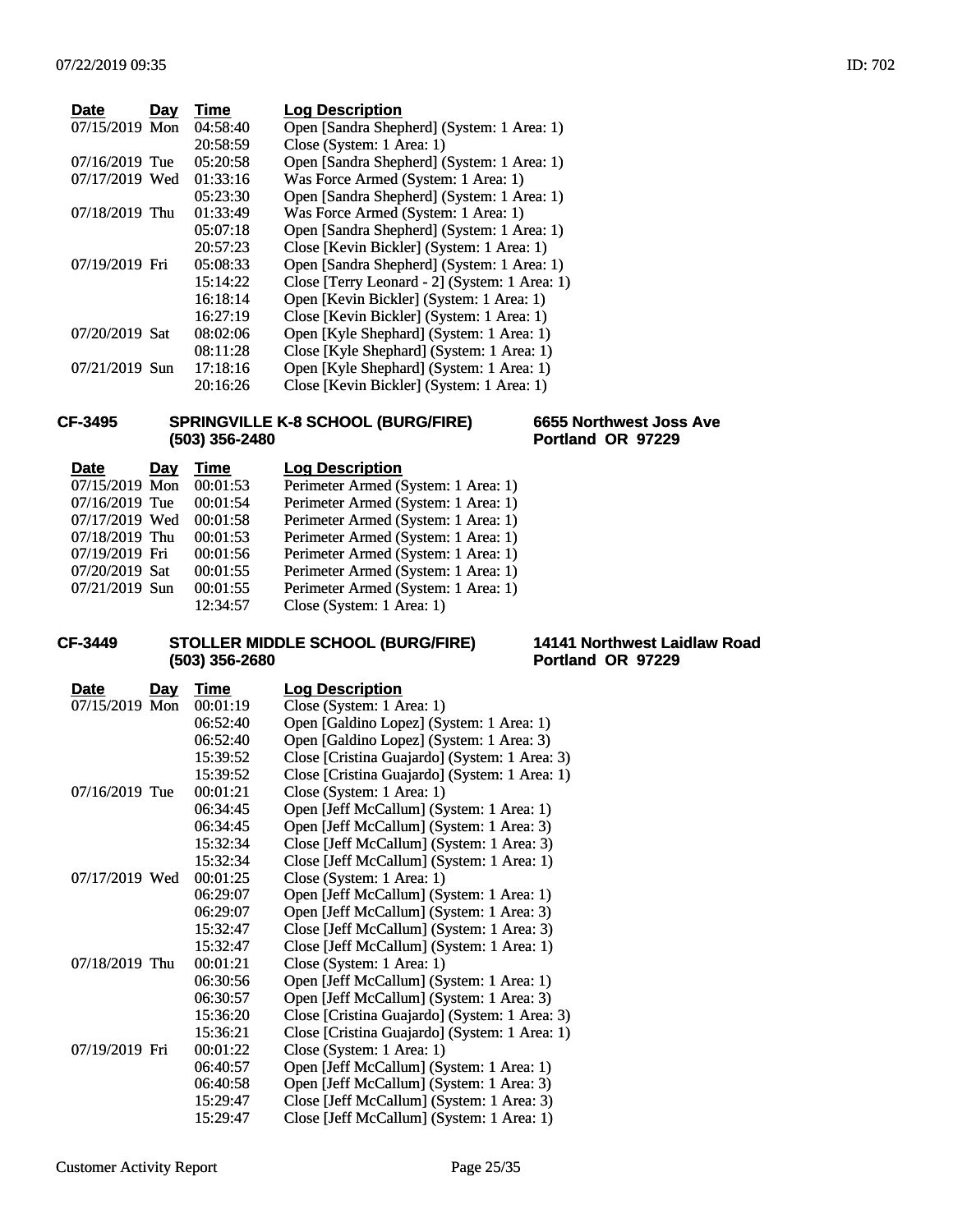| Date           | Day Time | <b>Log Description</b>    |
|----------------|----------|---------------------------|
| 07/20/2019 Sat | 00:00:13 | Close (System: 1 Area: 1) |
| 07/21/2019 Sun | 00:01:22 | Close (System: 1 Area: 1) |

### **CF-3445 SUNSET HIGH SCHOOL (BURG/FIRE) (503) 356-2960**

**13840 Northwest Cornell Road Portland OR 97229**

| <u>Date</u>    | <u>Day</u> | <b>Time</b>          | <b>Log Description</b>                                             |
|----------------|------------|----------------------|--------------------------------------------------------------------|
| 07/15/2019 Mon |            | 01:04:36             | Close (System: 1 Area: 3)                                          |
|                |            | 01:04:36             | Close (System: 1 Area: 1)                                          |
|                |            | 01:04:37             | Close (System: 1 Area: 2)                                          |
|                |            | 01:04:37             | Close (System: 1 Area: 1)                                          |
|                |            | 01:04:37             | Close (System: 1 Area: 1)                                          |
|                |            | 01:04:38             | Close (System: 1 Area: 1)                                          |
|                |            | 05:50:54             | Open [Diane Egan] (System: 1 Area: 1)                              |
|                |            | 05:50:54             | Open [Diane Egan] (System: 1 Area: 1)                              |
|                |            | 05:50:54             | Open [Diane Egan] (System: 1 Area: 2)                              |
|                |            | 05:50:55             | Open [Diane Egan] (System: 1 Area: 3)                              |
|                |            | 05:50:55             | Open [Diane Egan] (System: 1 Area: 5)                              |
| 07/16/2019 Tue |            | 01:04:03             | Was Force Armed (System: 1 Area: 1)                                |
|                |            | 01:04:03             | Close (System: 1 Area: 3)                                          |
|                |            | 01:04:03             | Close (System: 1 Area: 2)                                          |
|                |            | 05:50:11             | Open [Diane Egan] (System: 1 Area: 1)                              |
|                |            | 05:50:11             | Open [Diane Egan] (System: 1 Area: 2)                              |
|                |            | 05:50:11             | Open [Diane Egan] (System: 1 Area: 3)                              |
|                |            | 16:58:35             | Close [User No. 94] (System: 1 Area: 3)                            |
|                |            | 16:58:35             | Close [User No. 94] (System: 1 Area: 2)                            |
|                |            | 16:58:35             | Close [User No. 94] (System: 1 Area: 1)                            |
|                |            | 17:37:05             | Open [Damien Merrick] (System: 1 Area: 1)                          |
|                |            | 17:41:26             | Close [Damien Merrick] (System: 1 Area: 5)                         |
|                |            | 17:41:26             | Close [Damien Merrick] (System: 1 Area: 1)                         |
|                |            | 17:41:27             | Close [Damien Merrick] (System: 1 Area: 1)                         |
| 07/17/2019 Wed |            | 01:04:41             | Close (System: 1 Area: 3)                                          |
|                |            | 01:04:41             | Close (System: 1 Area: 1)                                          |
|                |            | 01:04:41             | Close (System: 1 Area: 2)                                          |
|                |            | 01:04:41             | Close (System: 1 Area: 1)                                          |
|                |            | 01:04:42             | Close (System: 1 Area: 1)                                          |
|                |            | 01:04:42             | Close (System: 1 Area: 1)<br>Open [Diane Egan] (System: 1 Area: 1) |
|                |            | 05:53:18<br>05:53:18 | Open [Diane Egan] (System: 1 Area: 1)                              |
|                |            | 05:53:18             | Open [Diane Egan] (System: 1 Area: 2)                              |
|                |            | 05:53:18             | Open [Diane Egan] (System: 1 Area: 3)                              |
|                |            | 05:53:18             | Open [Diane Egan] (System: 1 Area: 5)                              |
|                |            | 17:04:57             | Close [User No. 94] (System: 1 Area: 3)                            |
|                |            | 17:04:57             | Close [User No. 94] (System: 1 Area: 2)                            |
|                |            | 17:04:57             | Close [User No. 94] (System: 1 Area: 1)                            |
| 07/18/2019 Thu |            | 01:04:02             | Close (System: 1 Area: 3)                                          |
|                |            | 01:04:02             | Close (System: 1 Area: 2)                                          |
|                |            | 01:04:02             | Close (System: 1 Area: 1)                                          |
|                |            | 05:51:06             | Open [Diane Egan] (System: 1 Area: 1)                              |
|                |            | 05:51:07             | Open [Diane Egan] (System: 1 Area: 2)                              |
|                |            | 05:51:07             | Open [Diane Egan] (System: 1 Area: 3)                              |
|                |            | 17:09:30             | Close [User No. 94] (System: 1 Area: 3)                            |
|                |            | 17:09:30             | Close [User No. 94] (System: 1 Area: 2)                            |
|                |            | 17:09:31             | Close [User No. 94] (System: 1 Area: 1)                            |
|                |            | 17:45:39             | Open [Pete Lukich] (System: 1 Area: 1)                             |
|                |            | 17:45:40             | Open [Pete Lukich] (System: 1 Area: 2)                             |
|                |            | 17:45:40             | Open [Pete Lukich] (System: 1 Area: 3)                             |
|                |            | 17:47:32             | Close [Pete Lukich] (System: 1 Area: 5)                            |
|                |            | 17:47:32             | Close [Pete Lukich] (System: 1 Area: 3)                            |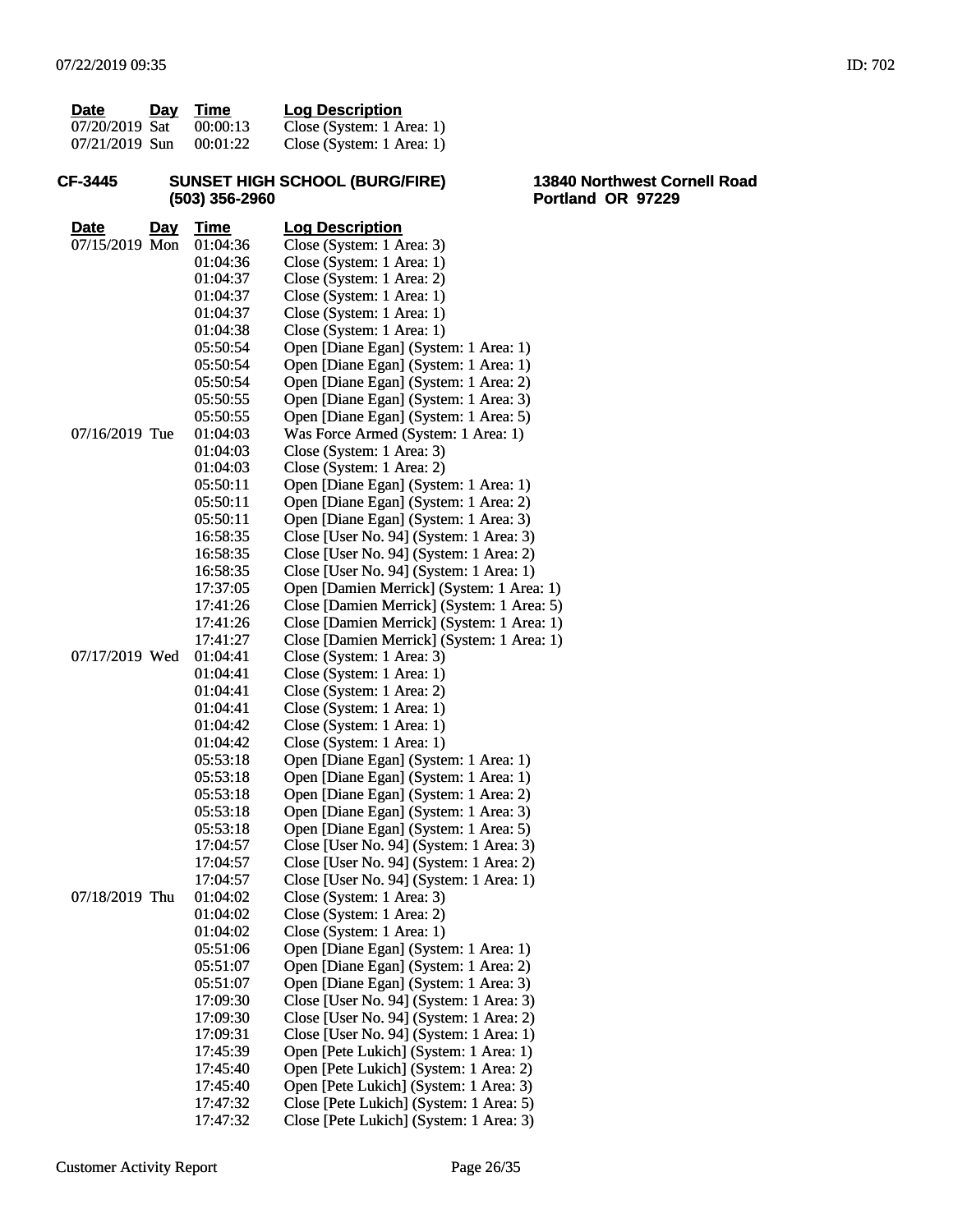| Date           | <u>Day</u> | Time     | <b>Log Description</b>                  |
|----------------|------------|----------|-----------------------------------------|
|                |            | 17:47:32 | Close [Pete Lukich] (System: 1 Area: 2) |
|                |            | 17:47:32 | Close [Pete Lukich] (System: 1 Area: 1) |
|                |            | 17:47:33 | Close [Pete Lukich] (System: 1 Area: 1) |
| 07/19/2019 Fri |            | 01:04:39 | Close (System: 1 Area: 3)               |
|                |            | 01:04:39 | Close (System: 1 Area: 1)               |
|                |            | 01:04:39 | Close (System: 1 Area: 2)               |
|                |            | 01:04:39 | Close (System: 1 Area: 1)               |
|                |            | 01:04:40 | Close (System: 1 Area: 1)               |
|                |            | 01:04:40 | Close (System: 1 Area: 1)               |
|                |            | 05:52:01 | Open [Diane Egan] (System: 1 Area: 1)   |
|                |            | 05:52:01 | Open [Diane Egan] (System: 1 Area: 1)   |
|                |            | 05:52:02 | Open [Diane Egan] (System: 1 Area: 2)   |
|                |            | 05:52:02 | Open [Diane Egan] (System: 1 Area: 3)   |
|                |            | 05:52:02 | Open [Diane Egan] (System: 1 Area: 5)   |
|                |            | 15:55:28 | Close [Dan Jones] (System: 1 Area: 5)   |
|                |            | 15:55:28 | Close [Dan Jones] (System: 1 Area: 3)   |
|                |            | 15:55:29 | Close [Dan Jones] (System: 1 Area: 2)   |
|                |            | 15:55:29 | Close [Dan Jones] (System: 1 Area: 1)   |
|                |            | 15:55:29 | Close [Dan Jones] (System: 1 Area: 1)   |
| 07/20/2019 Sat |            | 01:04:06 | Close (System: 1 Area: 3)               |
|                |            | 01:04:06 | Close (System: 1 Area: 1)               |
|                |            | 01:04:06 | Close (System: 1 Area: 2)               |
|                |            | 01:04:06 | Close (System: 1 Area: 1)               |
|                |            | 01:04:07 | Close (System: 1 Area: 1)               |
|                |            | 01:04:07 | Close (System: 1 Area: 1)               |
|                |            | 07:31:08 | Open [Pete Lukich] (System: 1 Area: 1)  |
|                |            | 07:31:09 | Open [Pete Lukich] (System: 1 Area: 1)  |
|                |            | 07:31:09 | Open [Pete Lukich] (System: 1 Area: 2)  |
|                |            | 07:31:09 | Open [Pete Lukich] (System: 1 Area: 3)  |
|                |            | 07:31:09 | Open [Pete Lukich] (System: 1 Area: 5)  |
|                |            | 07:34:18 | Close [Pete Lukich] (System: 1 Area: 5) |
|                |            | 07:34:18 | Close [Pete Lukich] (System: 1 Area: 3) |
|                |            | 07:34:18 | Close [Pete Lukich] (System: 1 Area: 2) |
|                |            | 07:34:18 | Close [Pete Lukich] (System: 1 Area: 1) |
|                |            | 07:34:19 | Close [Pete Lukich] (System: 1 Area: 1) |
|                |            | 10:00:16 | Open [Pete Lukich] (System: 1 Area: 1)  |
|                |            | 10:00:16 | Open [Pete Lukich] (System: 1 Area: 1)  |
|                |            | 10:00:17 | Open [Pete Lukich] (System: 1 Area: 3)  |
|                |            | 10:00:17 | Open [Pete Lukich] (System: 1 Area: 2)  |
|                |            | 10:00:17 | Open [Pete Lukich] (System: 1 Area: 5)  |
|                |            | 15:11:00 | Close [Pete Lukich] (System: 1 Area: 5) |
|                |            | 15:11:01 | Close [Pete Lukich] (System: 1 Area: 3) |
|                |            | 15:11:01 | Close [Pete Lukich] (System: 1 Area: 2) |
|                |            | 15:11:01 | Close [Pete Lukich] (System: 1 Area: 1) |
|                |            | 15:11:01 | Close [Pete Lukich] (System: 1 Area: 1) |
|                |            | 15:41:13 | Open [Chris Bick] (System: 1 Area: 3)   |
|                |            | 15:41:13 | Open [Chris Bick] (System: 1 Area: 1)   |
|                |            | 16:09:18 | Close [Chris Bick] (System: 1 Area: 3)  |
|                |            | 16:09:19 | Close [Chris Bick] (System: 1 Area: 1)  |
| 07/21/2019 Sun |            | 01:04:37 | Close (System: 1 Area: 3)               |
|                |            | 01:04:37 | Close (System: 1 Area: 1)               |
|                |            | 01:04:37 | Close (System: 1 Area: 2)               |
|                |            | 01:04:38 | Close (System: 1 Area: 1)               |
|                |            | 01:04:38 | Close (System: 1 Area: 1)               |
|                |            | 01:04:38 | Close (System: 1 Area: 1)               |
|                |            | 09:58:28 | Open [Jeremy Cox] (System: 1 Area: 1)   |
|                |            | 09:58:28 | Open [Jeremy Cox] (System: 1 Area: 1)   |
|                |            | 09:58:28 | Open [Jeremy Cox] (System: 1 Area: 2)   |
|                |            | 09:58:29 | Open [Jeremy Cox] (System: 1 Area: 3)   |
|                |            |          |                                         |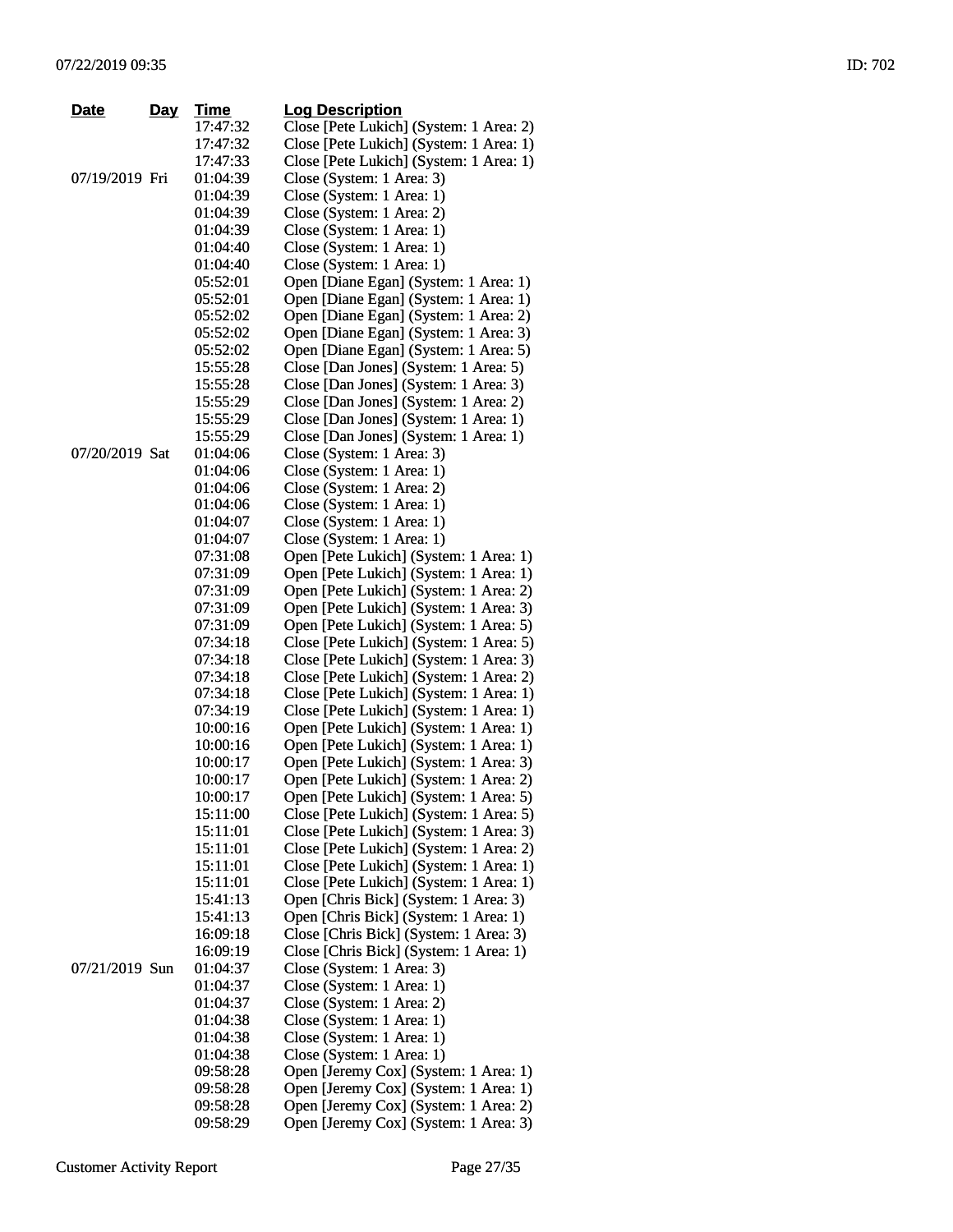| Day | Time     | <b>Log Description</b>                  |
|-----|----------|-----------------------------------------|
|     | 09:58:29 | Open [Jeremy Cox] (System: 1 Area: 5)   |
|     | 10:04:47 | Close [Jeremy Cox] (System: 1 Area: 5)  |
|     | 10:04:47 | Close [Jeremy Cox] (System: 1 Area: 3)  |
|     | 10:04:48 | Close [Jeremy Cox] (System: 1 Area: 2)  |
|     | 10:04:48 | Close [Jeremy Cox] (System: 1 Area: 1)  |
|     | 10:04:48 | Close [Jeremy Cox] (System: 1 Area: 1)  |
|     | 13:04:01 | Open [Pete Lukich] (System: 1 Area: 1)  |
|     | 13:04:01 | Open [Pete Lukich] (System: 1 Area: 1)  |
|     | 13:43:11 | Close [Pete Lukich] (System: 1 Area: 1) |
|     | 13:43:11 | Close [Pete Lukich] (System: 1 Area: 1) |
|     | 16:33:43 | Open [Chris Bick] (System: 1 Area: 3)   |
|     | 16:33:43 | Open [Chris Bick] (System: 1 Area: 1)   |
|     | 17:41:24 | Close [Chris Bick] (System: 1 Area: 3)  |
|     | 17:41:24 | Close [Chris Bick] (System: 1 Area: 1)  |
|     |          |                                         |

**CF-3450 TERRA LINDA ELEMENTARY SCHOOL (BURG/FIRE) (503) 356-2490**

**1998 Northwest 143rd Ave Beaverton OR 97006**

| <b>Date</b>    | Day | Time     | <b>Log Description</b>                   |
|----------------|-----|----------|------------------------------------------|
| 07/15/2019 Mon |     | 00:02:35 | Close (System: 1 Area: 1)                |
|                |     | 06:27:44 | Open [User No. 79] (System: 1 Area: 1)   |
|                |     | 18:03:46 | Close [User No. 79] (System: 1 Area: 1)  |
| 07/16/2019 Tue |     | 00:02:33 | Close (System: 1 Area: 1)                |
|                |     | 06:30:44 | Open [User No. 79] (System: 1 Area: 1)   |
|                |     | 18:19:04 | Close [User No. 79] (System: 1 Area: 1)  |
|                |     | 19:12:03 | Open [User No. 248] (System: 1 Area: 1)  |
|                |     | 19:13:40 | Close [User No. 248] (System: 1 Area: 1) |
| 07/17/2019 Wed |     | 00:02:41 | Was Force Armed (System: 1 Area: 1)      |
|                |     | 06:32:00 | Open [Matthew Bird] (System: 1 Area: 1)  |
|                |     | 18:21:49 | Close [User No. 79] (System: 1 Area: 1)  |
| 07/18/2019 Thu |     | 00:02:37 | Close (System: 1 Area: 1)                |
|                |     | 06:25:12 | Open [Matthew Bird] (System: 1 Area: 1)  |
|                |     | 18:17:37 | Close [Amy Barron] (System: 1 Area: 1)   |
| 07/19/2019 Fri |     | 00:02:39 | Close (System: 1 Area: 1)                |
|                |     | 06:33:19 | Open [Amy Barron] (System: 1 Area: 1)    |
| 07/20/2019 Sat |     | 00:02:14 | Was Force Armed (System: 1 Area: 1)      |
| 07/21/2019 Sun |     | 00:02:39 | Was Force Armed (System: 1 Area: 1)      |

**CF-3403 TERRA NOVA HIGH SCHOOL (BURG/FIRE) (503) 356-3710**

**10351 Northwest Thompson Road Portland OR 97229**

| <b>Date</b>    | Day | Time     | <b>Log Description</b>                       |
|----------------|-----|----------|----------------------------------------------|
| 07/15/2019 Mon |     | 00:02:05 | Close (System: 1 Area: 1)                    |
| 07/16/2019 Tue |     | 00:02:04 | Close (System: 1 Area: 1)                    |
| 07/17/2019 Wed |     | 00:02:08 | Close (System: 1 Area: 1)                    |
|                |     | 06:56:33 | Open [Blair Borax] (System: 1 Area: 1)       |
|                |     | 14:36:40 | Close [Michael Crandall] (System: 1 Area: 1) |
|                |     | 17:32:30 | Open [Michael Crandall] (System: 1 Area: 1)  |
|                |     | 17:47:24 | Close [Michael Crandall] (System: 1 Area: 1) |
| 07/18/2019 Thu |     | 00:02:05 | Close (System: 1 Area: 1)                    |
|                |     | 08:06:22 | Open [Blair Borax] (System: 1 Area: 1)       |
|                |     | 15:13:13 | Close [Sarah Chilcott] (System: 1 Area: 1)   |
| 07/19/2019 Fri |     | 00:02:07 | Close (System: 1 Area: 1)                    |
|                |     | 07:45:33 | Open [Blair Borax] (System: 1 Area: 1)       |
|                |     | 13:42:22 | Close [Blair Borax] (System: 1 Area: 1)      |
| 07/20/2019 Sat |     | 00:02:07 | Close (System: 1 Area: 1)                    |
|                |     | 07:03:31 | Open [Blair Borax] (System: 1 Area: 1)       |
|                |     | 07:20:04 | Close [Blair Borax] (System: 1 Area: 1)      |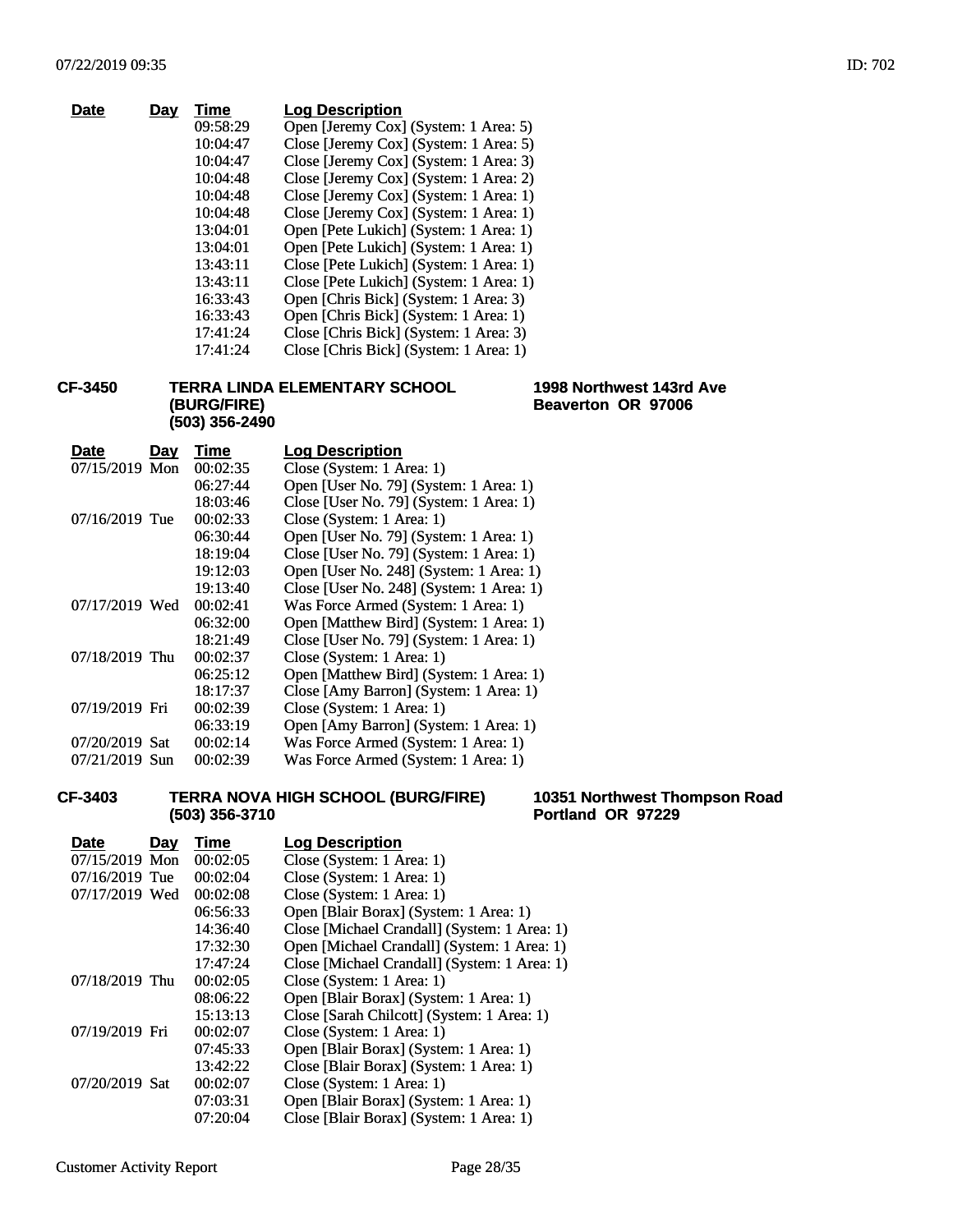| <b>Date</b>    | Day | Time     | <b>Log Description</b>                  |
|----------------|-----|----------|-----------------------------------------|
|                |     | 14:40:04 | Open [Blair Borax] (System: 1 Area: 1)  |
|                |     | 15:05:09 | Close [Blair Borax] (System: 1 Area: 1) |
| 07/21/2019 Sun |     | 00:02:08 | Close (System: 1 Area: 1)               |

# **CF-5047 TIMBERLAND MIDDLE SCHOOL (BURG) 650 NW 118th Ave**

**Portland OR 97229**

| <b>Date</b>    | <u>Day</u> | Time     | <b>Log Description</b>                          |
|----------------|------------|----------|-------------------------------------------------|
| 07/15/2019 Mon |            | 00:31:30 | Close (System: 1 Area: 1)                       |
|                |            | 06:16:15 | Open [Robert Coffman] (System: 1 Area: 1)       |
|                |            | 16:05:11 | Close [Amy Chamberlain] (System: 1 Area: 1)     |
| 07/16/2019 Tue |            | 00:31:30 | Close (System: 1 Area: 1)                       |
|                |            | 06:16:40 | Open [Robert Coffman] (System: 1 Area: 1)       |
|                |            | 17:55:08 | Close [MARGARET FITZGERALD] (System: 1 Area: 1) |
| 07/17/2019 Wed |            | 00:31:34 | Close (System: 1 Area: 1)                       |
|                |            | 06:21:17 | Open [Robert Coffman] (System: 1 Area: 1)       |
|                |            | 16:25:03 | Close [User No. 132] (System: 1 Area: 1)        |
| 07/18/2019 Thu |            | 00:31:31 | Close (System: 1 Area: 1)                       |
|                |            | 06:08:48 | Open [Robert Coffman] (System: 1 Area: 1)       |
|                |            | 16:37:20 | Close [User No. 132] (System: 1 Area: 1)        |
| 07/19/2019 Fri |            | 00:31:35 | Close (System: 1 Area: 1)                       |
|                |            | 00:31:46 | Close (System: 1 Area: 1)                       |
|                |            | 06:28:13 | Open [Robert Coffman] (System: 1 Area: 1)       |
|                |            | 16:27:32 | Close [User No. 132] (System: 1 Area: 1)        |
| 07/20/2019 Sat |            | 00:31:34 | Close (System: 1 Area: 1)                       |
| 07/21/2019 Sun |            | 00:31:32 | Close (System: 1 Area: 1)                       |
|                |            |          |                                                 |

## **CF-3418 TRANSPORTATION - 5TH ST NORTH (BURG/FIRE) (503) 356-4264**

**10615 Southwest 5th Street Beaverton OR 97006**

| <b>Date</b>    | <u>Day</u> | Time     | <b>Log Description</b>                    |
|----------------|------------|----------|-------------------------------------------|
| 07/15/2019 Mon |            | 07:08:32 | Open [User No. 5004] (System: 1 Area: 1)  |
| 07/16/2019 Tue |            | 00:01:21 | Close (System: 1 Area: 1)                 |
|                |            | 07:44:27 | Open [User No. 5004] (System: 1 Area: 1)  |
|                |            | 16:44:09 | Close [User No. 5004] (System: 1 Area: 1) |
|                |            | 16:50:44 | Open [User No. 5004] (System: 1 Area: 1)  |
|                |            | 17:29:16 | Close [User No. 5004] (System: 1 Area: 1) |
| 07/17/2019 Wed |            | 07:15:50 | Open [User No. 5004] (System: 1 Area: 1)  |
|                |            | 16:20:08 | Close [User No. 5004] (System: 1 Area: 1) |
| 07/18/2019 Thu |            | 07:01:42 | Open [User No. 5004] (System: 1 Area: 1)  |
|                |            | 17:31:04 | Close [User No. 5004] (System: 1 Area: 1) |
|                |            | 19:29:32 | Open [User No. 5004] (System: 1 Area: 1)  |
|                |            | 19:39:41 | Close [User No. 5004] (System: 1 Area: 1) |
| 07/19/2019 Fri |            | 07:49:07 | Open [User No. 5004] (System: 1 Area: 1)  |
|                |            | 08:24:17 | Was Force Armed (System: 1 Area: 1)       |
|                |            | 10:00:44 | Open [User No. 5004] (System: 1 Area: 1)  |
|                |            | 10:25:10 | Was Force Armed (System: 1 Area: 1)       |
|                |            | 11:53:18 | Open [User No. 5004] (System: 1 Area: 1)  |
|                |            | 11:54:55 | Was Force Armed (System: 1 Area: 1)       |
|                |            | 14:31:39 | Open [User No. 5004] (System: 1 Area: 1)  |
|                |            | 16:50:18 | Was Force Armed (System: 1 Area: 1)       |
| 07/20/2019 Sat |            | 08:41:32 | Open [User No. 5004] (System: 1 Area: 1)  |
|                |            | 10:43:10 | Close [User No. 5004] (System: 1 Area: 1) |
|                |            | 12:27:19 | Open [User No. 5004] (System: 1 Area: 1)  |
|                |            | 15:47:11 | Was Force Armed (System: 1 Area: 1)       |
| 07/21/2019 Sun |            | 08:40:17 | Open [User No. 5004] (System: 1 Area: 1)  |
|                |            | 09:01:45 | Was Force Armed (System: 1 Area: 1)       |
|                |            | 17:09:59 | Open [User No. 5004] (System: 1 Area: 1)  |
|                |            |          |                                           |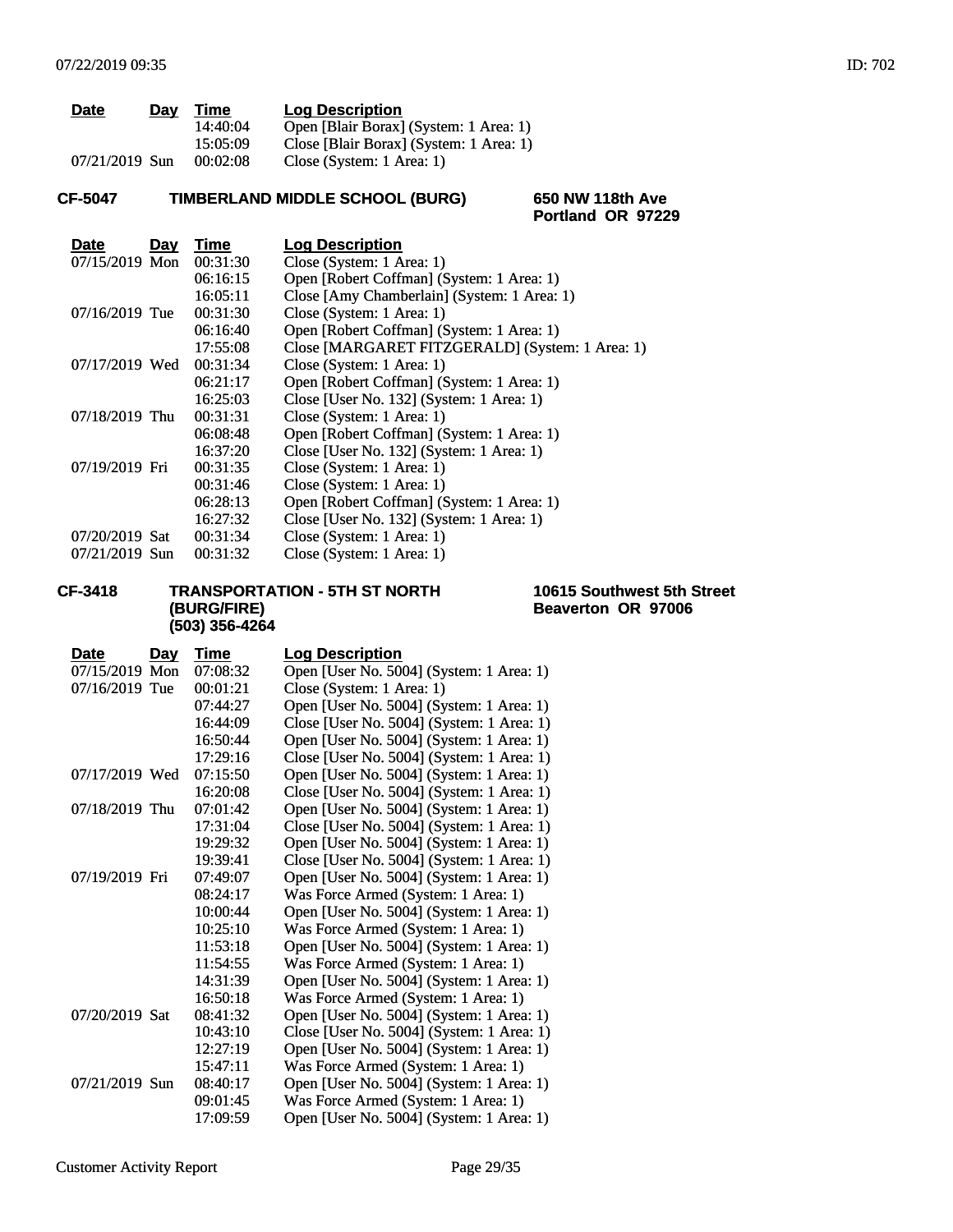| <b>Date</b> | Day | Time     | <b>Log Description</b>              |
|-------------|-----|----------|-------------------------------------|
|             |     | 17:17:23 | Was Force Armed (System: 1 Area: 1) |

## **CF-3419 TRANSPORTATION - 5TH ST SOUTH (BURG/FIRE) (503) 356-8517**

## **10550 Southwest 5th Street Beaverton OR 97005**

| <b>Date</b>    | <u>Day</u> | <b>Time</b> | <b>Log Description</b>                    |
|----------------|------------|-------------|-------------------------------------------|
| 07/15/2019 Mon |            | 06:46:39    | Open [User No. 150] (System: 1 Area: 1)   |
|                |            | 06:46:40    | Open [User No. 150] (System: 1 Area: 2)   |
|                |            | 06:46:40    | Open [User No. 150] (System: 1 Area: 3)   |
|                |            | 23:56:01    | Close (System: 1 Area: 2)                 |
|                |            | 23:56:01    | Close (System: 1 Area: 1)                 |
| 07/16/2019 Tue |            | 06:57:23    | Open [User No. 169] (System: 1 Area: 1)   |
|                |            | 06:57:23    | Open [User No. 169] (System: 1 Area: 2)   |
|                |            | 07:04:20    | Was Force Armed (System: 1 Area: 1)       |
|                |            | 15:21:24    | Close [User No. 169] (System: 1 Area: 3)  |
|                |            | 15:21:24    | Close [User No. 169] (System: 1 Area: 2)  |
|                |            | 15:21:24    | Close [User No. 169] (System: 1 Area: 1)  |
|                |            | 15:21:24    | Close [User No. 169] (System: 1 Area: 1)  |
| 07/17/2019 Wed |            | 06:08:11    | Open [User No. 163] (System: 1 Area: 1)   |
|                |            | 06:08:12    | Open [User No. 163] (System: 1 Area: 2)   |
|                |            | 06:08:12    | Open [User No. 163] (System: 1 Area: 3)   |
|                |            | 15:26:42    | Close [User No. 5004] (System: 1 Area: 1) |
|                |            | 23:55:54    | Close (System: 1 Area: 2)                 |
| 07/18/2019 Thu |            | 06:42:17    | Open [User No. 163] (System: 1 Area: 1)   |
|                |            | 06:42:17    | Open [User No. 163] (System: 1 Area: 2)   |
|                |            | 15:28:37    | Close [User No. 5004] (System: 1 Area: 1) |
|                |            | 15:28:52    | Close [User No. 5004] (System: 1 Area: 1) |
|                |            | 23:55:54    | Close (System: 1 Area: 2)                 |
| 07/19/2019 Fri |            | 06:16:31    | Open [User No. 163] (System: 1 Area: 1)   |
|                |            | 06:16:31    | Open [User No. 163] (System: 1 Area: 2)   |
|                |            | 23:55:47    | Close (System: 1 Area: 2)                 |
|                |            | 23:55:47    | Close (System: 1 Area: 1)                 |

## **CF-3451 TRANSPORTATION & SUPPORT CENTER (BURG/FIRE) (503) 356-4200**

### **1270 Northwest 167th Place Beaverton OR 97006**

| Date<br><u>Day</u> | Time     | <b>Log Description</b>                      |
|--------------------|----------|---------------------------------------------|
| 07/15/2019 Mon     | 04:50:39 | Open (System: 1 Area: 6)                    |
|                    | 04:50:39 | Open [Jeff Schillereff] (System: 1 Area: 1) |
|                    | 04:50:40 | Open [Jeff Schillereff] (System: 1 Area: 2) |
|                    | 04:50:40 | Open [Jeff Schillereff] (System: 1 Area: 3) |
|                    | 05:01:10 | Open [User No. 150] (System: 1 Area: 5)     |
|                    | 06:54:04 | Open [User No. 220] (System: 1 Area: 4)     |
|                    | 15:25:05 | Close [User No. 220] (System: 1 Area: 4)    |
|                    | 16:12:16 | Close [Serinah Ropp] (System: 1 Area: 5)    |
|                    | 17:35:00 | Close [Angela Smith] (System: 1 Area: 3)    |
|                    | 17:35:00 | Close [Angela Smith] (System: 1 Area: 2)    |
|                    | 17:35:00 | Close [Angela Smith] (System: 1 Area: 1)    |
|                    | 17:36:43 | Close (System: 1 Area: 6)                   |
|                    | 23:11:31 | Open (System: 1 Area: 6)                    |
|                    | 23:13:10 | Close (System: 1 Area: 5)                   |
|                    | 23:13:10 | Close (System: 1 Area: 4)                   |
|                    | 23:13:10 | Close (System: 1 Area: 3)                   |
|                    | 23:13:10 | Close (System: 1 Area: 2)                   |
|                    | 23:13:11 | Close (System: 1 Area: 1)                   |
|                    | 23:14:48 | Close (System: 1 Area: 6)                   |
| 07/16/2019 Tue     | 04:52:26 | Open (System: 1 Area: 6)                    |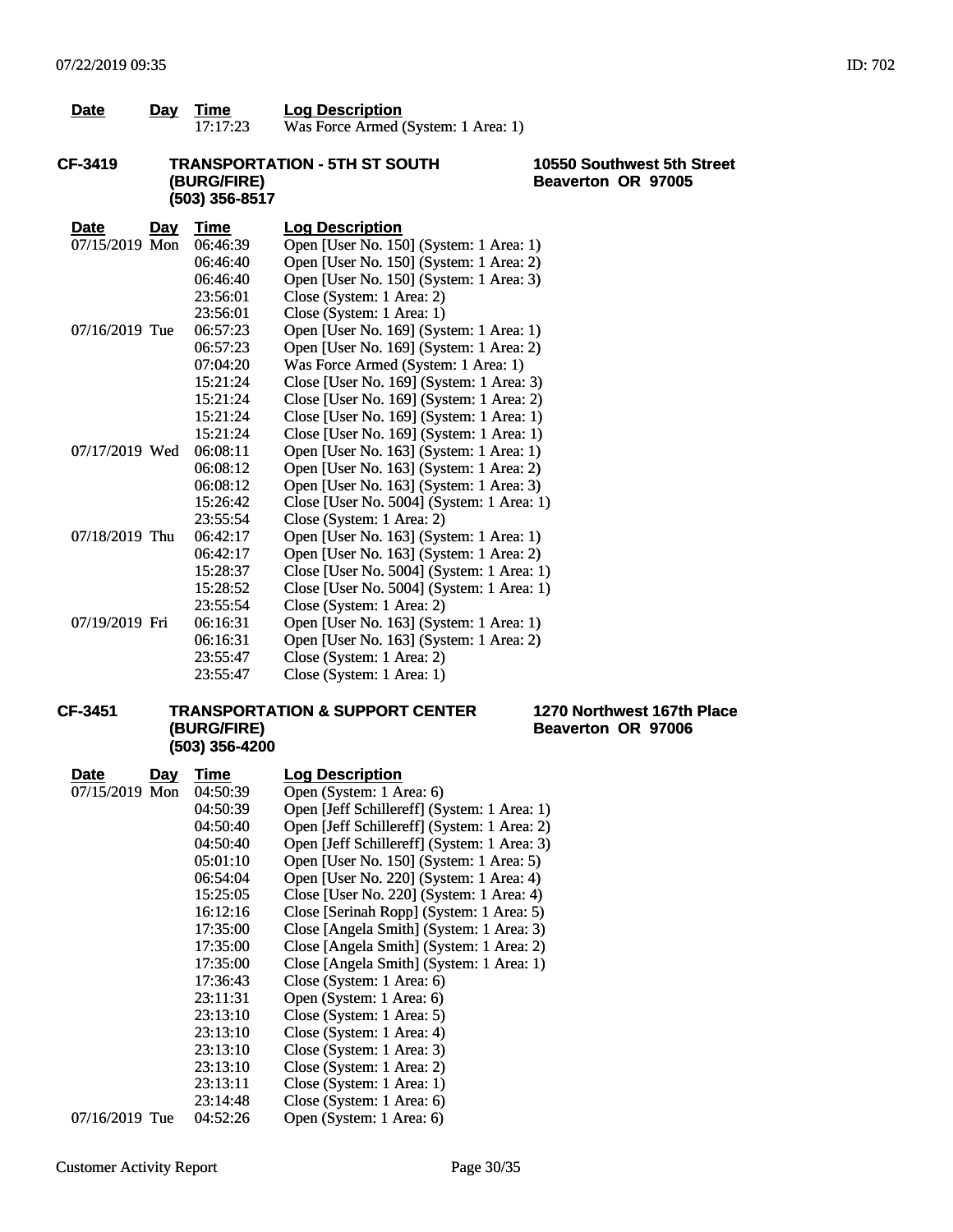| Date           | Day | <u>Time</u> | <b>Log Description</b>                      |
|----------------|-----|-------------|---------------------------------------------|
|                |     | 04:52:26    | Open [Jeff Schillereff] (System: 1 Area: 1) |
|                |     | 04:52:27    | Open [Jeff Schillereff] (System: 1 Area: 2) |
|                |     | 04:52:27    | Open [Jeff Schillereff] (System: 1 Area: 3) |
|                |     | 04:59:11    | Open [User No. 150] (System: 1 Area: 5)     |
|                |     | 06:54:10    | Open [User No. 220] (System: 1 Area: 4)     |
|                |     | 15:43:52    | Close [User No. 220] (System: 1 Area: 4)    |
|                |     | 16:10:08    | Close [Serinah Ropp] (System: 1 Area: 5)    |
|                |     | 23:13:15    | Close (System: 1 Area: 5)                   |
|                |     | 23:13:15    | Close (System: 1 Area: 4)                   |
|                |     | 23:13:15    | Close (System: 1 Area: 3)                   |
|                |     | 23:13:17    | Close (System: 1 Area: 2)                   |
|                |     | 23:13:17    | Close (System: 1 Area: 1)                   |
|                |     | 23:15:54    | Close (System: 1 Area: 6)                   |
| 07/17/2019 Wed |     | 04:46:47    | Open (System: 1 Area: 6)                    |
|                |     | 04:46:47    | Open [Craig Beaver - 4] (System: 1 Area: 1) |
|                |     | 04:46:47    | Open [Craig Beaver - 4] (System: 1 Area: 2) |
|                |     | 04:46:48    | Open [Craig Beaver - 4] (System: 1 Area: 3) |
|                |     | 06:03:06    | Open [User No. 212] (System: 1 Area: 5)     |
|                |     | 06:25:17    | Open [User No. 219] (System: 1 Area: 4)     |
|                |     | 15:06:21    | Close [User No. 220] (System: 1 Area: 4)    |
|                |     | 15:17:04    | Open [User No. 219] (System: 1 Area: 4)     |
|                |     | 15:20:11    | Close [User No. 219] (System: 1 Area: 4)    |
|                |     | 16:13:45    | Close [Serinah Ropp] (System: 1 Area: 5)    |
|                |     | 16:36:11    | Open [User No. 212] (System: 1 Area: 5)     |
|                |     | 16:53:58    | Close [User No. 212] (System: 1 Area: 5)    |
|                |     | 17:33:57    | Close [Angela Smith] (System: 1 Area: 3)    |
|                |     | 17:33:57    | Close [Angela Smith] (System: 1 Area: 2)    |
|                |     | 17:33:57    | Close [Angela Smith] (System: 1 Area: 1)    |
|                |     | 17:35:35    | Close (System: 1 Area: 6)                   |
|                |     | 23:11:31    | Open (System: 1 Area: 6)                    |
|                |     | 23:13:09    | Close (System: 1 Area: 5)                   |
|                |     | 23:13:09    | Close (System: 1 Area: 4)                   |
|                |     | 23:13:09    | Close (System: 1 Area: 3)                   |
|                |     | 23:13:10    | Close (System: 1 Area: 2)                   |
|                |     | 23:13:10    | Close (System: 1 Area: 1)                   |
|                |     | 23:14:45    | Close (System: 1 Area: 6)                   |
| 07/18/2019 Thu |     | 04:43:04    | Open (System: 1 Area: 6)                    |
|                |     | 04:43:04    | Open [Justin Selseth] (System: 1 Area: 1)   |
|                |     | 04:43:04    | Open [Justin Selseth] (System: 1 Area: 2)   |
|                |     | 04:43:05    | Open [Justin Selseth] (System: 1 Area: 3)   |
|                |     | 04:48:53    | Open [User No. 163] (System: 1 Area: 5)     |
|                |     | 06:36:51    | Open [User No. 219] (System: 1 Area: 4)     |
|                |     | 14:58:24    | Close [User No. 219] (System: 1 Area: 4)    |
|                |     | 16:21:23    | Open [User No. 220] (System: 1 Area: 4)     |
|                |     | 16:27:13    | Close [Serinah Ropp] (System: 1 Area: 5)    |
|                |     | 16:52:56    | Close [User No. 220] (System: 1 Area: 4)    |
|                |     | 17:33:29    | Close [Angela Smith] (System: 1 Area: 3)    |
|                |     | 17:33:30    | Close [Angela Smith] (System: 1 Area: 2)    |
|                |     | 17:33:30    | Close [Angela Smith] (System: 1 Area: 1)    |
|                |     | 17:35:08    | Close (System: 1 Area: 6)                   |
|                |     | 23:11:34    | Open (System: 1 Area: 6)                    |
|                |     | 23:13:12    | Close (System: 1 Area: 5)                   |
|                |     | 23:13:12    | Close (System: 1 Area: 4)                   |
|                |     | 23:13:12    | Close (System: 1 Area: 3)                   |
|                |     | 23:13:12    | Close (System: 1 Area: 2)                   |

23:13:13 Close (System: 1 Area: 1)<br>23:14:51 Close (System: 1 Area: 6) 23:14:51 Close (System: 1 Area: 6)<br>04:45:51 Open (System: 1 Area: 6) 07/19/2019 Fri 04:45:51 Open (System: 1 Area: 6)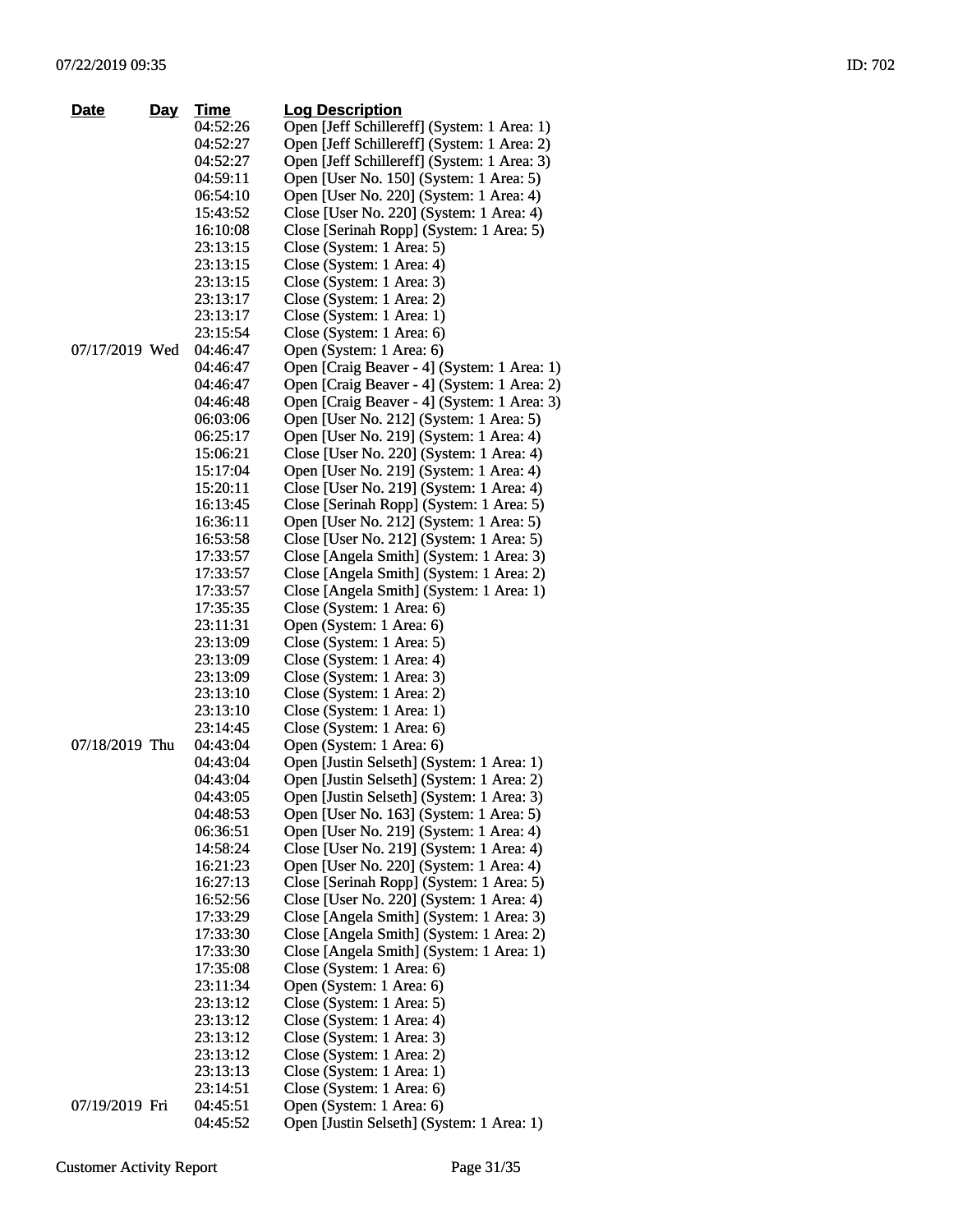| <b>Date</b>    | <u>Day</u> | Time     | <b>Log Description</b>                    |
|----------------|------------|----------|-------------------------------------------|
|                |            | 04:45:52 | Open [Justin Selseth] (System: 1 Area: 2) |
|                |            | 04:45:52 | Open [Justin Selseth] (System: 1 Area: 3) |
|                |            | 06:12:56 | Open [User No. 167] (System: 1 Area: 5)   |
|                |            | 06:34:51 | Open [User No. 219] (System: 1 Area: 4)   |
|                |            | 14:08:23 | Close [User No. 218] (System: 1 Area: 5)  |
|                |            | 14:20:29 | Open [User No. 163] (System: 1 Area: 5)   |
|                |            | 14:26:14 | Close [User No. 163] (System: 1 Area: 5)  |
|                |            | 16:32:44 | Close [User No. 220] (System: 1 Area: 4)  |
|                |            | 16:37:57 | Close [Don Ranger] (System: 1 Area: 3)    |
|                |            | 16:37:58 | Close [Don Ranger] (System: 1 Area: 2)    |
|                |            | 16:37:58 | Close [Don Ranger] (System: 1 Area: 1)    |
|                |            | 16:39:37 | Close (System: 1 Area: 6)                 |
|                |            | 23:11:32 | Open (System: 1 Area: 6)                  |
|                |            | 23:13:09 | Close (System: 1 Area: 5)                 |
|                |            | 23:13:09 | Close (System: 1 Area: 4)                 |
|                |            | 23:13:09 | Close (System: 1 Area: 3)                 |
|                |            | 23:13:09 | Close (System: 1 Area: 2)                 |
|                |            | 23:13:10 | Close (System: 1 Area: 1)                 |
|                |            | 23:14:46 | Close (System: 1 Area: 6)                 |
| 07/20/2019 Sat |            | 23:11:32 | Open (System: 1 Area: 6)                  |
|                |            | 23:13:08 | Close (System: 1 Area: 5)                 |
|                |            | 23:13:09 | Close (System: 1 Area: 4)                 |
|                |            | 23:13:09 | Close (System: 1 Area: 3)                 |
|                |            | 23:13:09 | Close (System: 1 Area: 2)                 |
|                |            | 23:13:09 | Close (System: 1 Area: 1)                 |
|                |            | 23:14:47 | Close (System: 1 Area: 6)                 |
| 07/21/2019 Sun |            | 23:11:42 | Open (System: 1 Area: 6)                  |
|                |            | 23:13:17 | Close (System: 1 Area: 5)                 |
|                |            | 23:13:17 | Close (System: 1 Area: 4)                 |
|                |            | 23:13:18 | Close (System: 1 Area: 3)                 |
|                |            | 23:13:18 | Close (System: 1 Area: 2)                 |
|                |            | 23:13:18 | Close (System: 1 Area: 1)                 |
|                |            | 23:14:59 | Close (System: 1 Area: 6)                 |

#### **CF-3452 TRANSPORTATION ALLEN BLVD (BURG/FIRE) 10420 Southwest Allen Blvd (503) 356-4270 Beaverton OR 97005**

| Date<br>Day    | Time     | <b>Log Description</b>                   |
|----------------|----------|------------------------------------------|
| 07/15/2019 Mon | 05:00:56 | Open [Art Gallegos] (System: 1 Area: 1)  |
|                | 05:00:56 | Open [Art Gallegos] (System: 1 Area: 2)  |
|                | 05:00:57 | Open [Art Gallegos] (System: 1 Area: 3)  |
|                | 15:21:41 | Close [User No. 197] (System: 1 Area: 3) |
|                | 15:21:42 | Close [User No. 197] (System: 1 Area: 2) |
|                | 15:21:42 | Close [User No. 197] (System: 1 Area: 1) |
|                | 16:27:24 | Open [Sean Ropp] (System: 1 Area: 1)     |
|                | 16:27:24 | Open [Sean Ropp] (System: 1 Area: 2)     |
|                | 16:27:24 | Open [Sean Ropp] (System: 1 Area: 3)     |
|                | 18:22:05 | Close [Sean Ropp] (System: 1 Area: 3)    |
|                | 18:22:05 | Close [Sean Ropp] (System: 1 Area: 2)    |
|                | 18:22:05 | Close [Sean Ropp] (System: 1 Area: 1)    |
| 07/16/2019 Tue | 04:54:10 | Open [Mark Jackson] (System: 1 Area: 1)  |
|                | 04:54:10 | Open [Mark Jackson] (System: 1 Area: 2)  |
|                | 04:54:10 | Open [Mark Jackson] (System: 1 Area: 3)  |
|                | 17:15:11 | Close [User No. 144] (System: 1 Area: 3) |
|                | 17:15:11 | Close [User No. 144] (System: 1 Area: 2) |
|                | 17:15:11 | Close [User No. 144] (System: 1 Area: 1) |
|                | 18:04:02 | Close (System: 1 Area: 2)                |
|                | 18:04:03 | Close (System: 1 Area: 1)                |
| 07/17/2019 Wed | 04:58:04 | Open [Art Gallegos] (System: 1 Area: 1)  |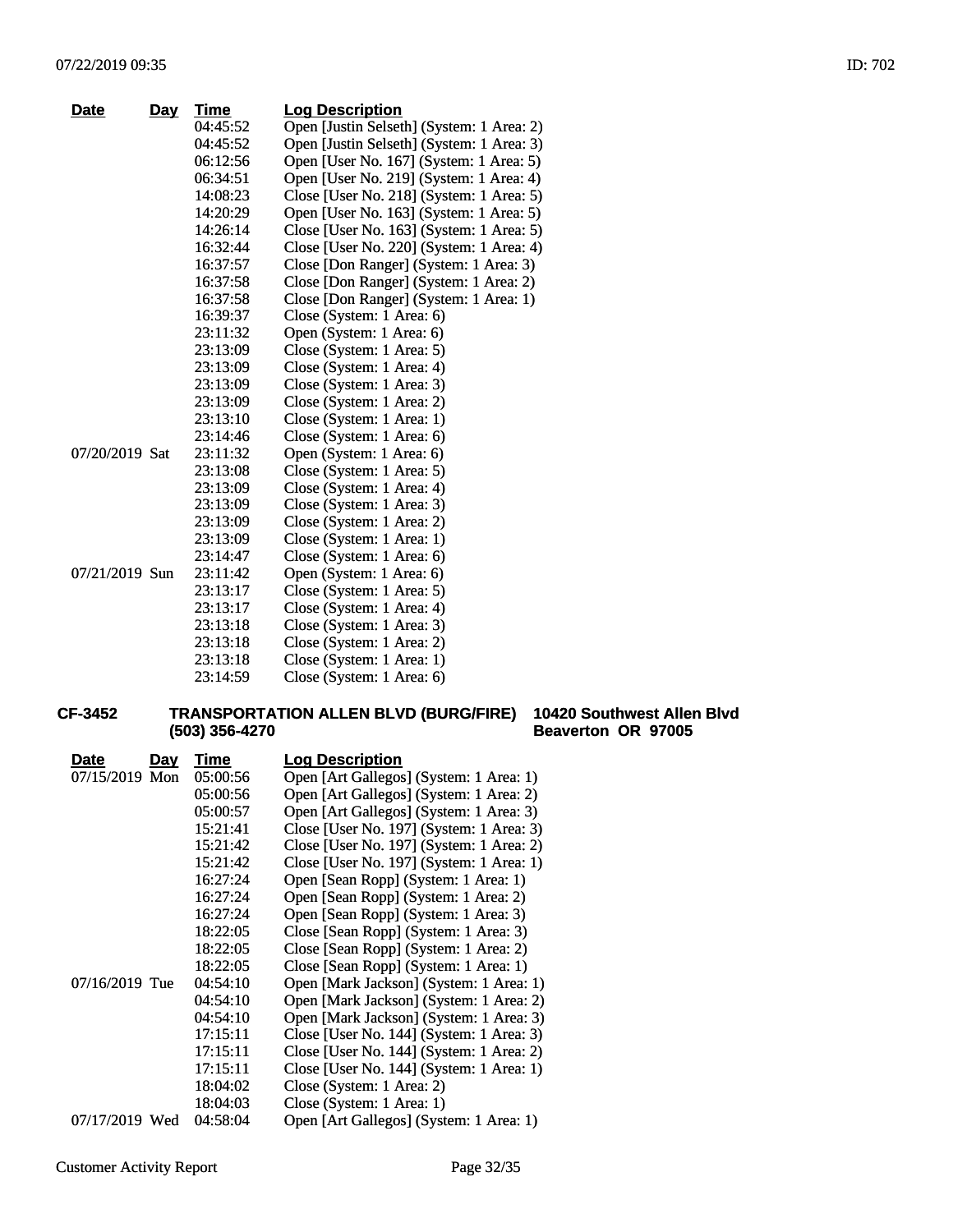| Date           | <u>Day</u> | Time     | <b>Log Description</b>                   |
|----------------|------------|----------|------------------------------------------|
|                |            | 04:58:04 | Open [Art Gallegos] (System: 1 Area: 2)  |
|                |            | 04:58:04 | Open [Art Gallegos] (System: 1 Area: 3)  |
|                |            | 15:23:49 | Close [User No. 197] (System: 1 Area: 3) |
|                |            | 15:23:49 | Close [User No. 197] (System: 1 Area: 2) |
|                |            | 15:23:49 | Close [User No. 197] (System: 1 Area: 1) |
|                |            | 18:06:54 | Close (System: 1 Area: 2)                |
|                |            | 18:06:54 | Close (System: 1 Area: 1)                |
| 07/18/2019 Thu |            | 04:54:48 | Open [Art Gallegos] (System: 1 Area: 1)  |
|                |            | 04:54:48 | Open [Art Gallegos] (System: 1 Area: 2)  |
|                |            | 04:54:48 | Open [Art Gallegos] (System: 1 Area: 3)  |
|                |            | 15:20:51 | Close [User No. 197] (System: 1 Area: 3) |
|                |            | 15:20:51 | Close [User No. 197] (System: 1 Area: 2) |
|                |            | 15:20:51 | Close [User No. 197] (System: 1 Area: 1) |
|                |            | 16:21:04 | Open [Sean Ropp] (System: 1 Area: 1)     |
|                |            | 16:21:04 | Open [Sean Ropp] (System: 1 Area: 2)     |
|                |            | 16:21:04 | Open [Sean Ropp] (System: 1 Area: 3)     |
|                |            | 18:19:42 | Close [Sean Ropp] (System: 1 Area: 3)    |
|                |            | 18:19:43 | Close [Sean Ropp] (System: 1 Area: 2)    |
|                |            | 18:19:43 | Close [Sean Ropp] (System: 1 Area: 1)    |
| 07/19/2019 Fri |            | 05:00:06 | Open [Art Gallegos] (System: 1 Area: 1)  |
|                |            | 05:00:06 | Open [Art Gallegos] (System: 1 Area: 2)  |
|                |            | 05:00:06 | Open [Art Gallegos] (System: 1 Area: 3)  |
|                |            | 15:18:44 | Close [User No. 184] (System: 1 Area: 3) |
|                |            | 15:18:44 | Close [User No. 184] (System: 1 Area: 2) |
|                |            | 15:18:45 | Close [User No. 184] (System: 1 Area: 1) |
|                |            | 18:06:52 | Close (System: 1 Area: 2)                |
|                |            | 18:06:53 | Close (System: 1 Area: 1)                |
| 07/20/2019 Sat |            | 18:04:01 | Close (System: 1 Area: 2)                |
|                |            | 18:04:01 | Close (System: 1 Area: 1)                |
| 07/21/2019 Sun |            | 18:07:00 | Close (System: 1 Area: 2)                |
|                |            | 18:07:00 | Close (System: 1 Area: 1)                |

## **CF-3543 Vose Elementary School (BURG) (503) 356-2430**

## **11350 SW DENNY ROAD Beaverton OR 97008**

| <b>Date</b>    | Day | Time     | <b>Log Description</b>                          |
|----------------|-----|----------|-------------------------------------------------|
| 07/15/2019 Mon |     | 06:52:09 | Open [Gabriela Cervantes] (System: 1 Area: 1)   |
|                |     | 16:22:43 | Close [Melissa Holz - RP-2] (System: 1 Area: 1) |
| 07/16/2019 Tue |     | 06:56:40 | Open [Gabriela Cervantes] (System: 1 Area: 1)   |
|                |     | 15:36:19 | Close [Darren Knight] (System: 1 Area: 1)       |
| 07/17/2019 Wed |     | 06:53:14 | Open [Darren Knight] (System: 1 Area: 1)        |
|                |     | 15:35:09 | Close [Gabriela Cervantes] (System: 1 Area: 1)  |
| 07/18/2019 Thu |     | 06:54:32 | Open [Darren Knight] (System: 1 Area: 1)        |
|                |     | 15:33:59 | Close [Gabriela Cervantes] (System: 1 Area: 1)  |
| 07/19/2019 Fri |     | 06:56:51 | Open [Gabriela Cervantes] (System: 1 Area: 1)   |
|                |     | 17:07:57 | Close [Melissa Munoz] (System: 1 Area: 1)       |

#### **CF-3454 WEST TUALATIN VIEW ELEMENTARY SCHOOL (BURG/FIRE) (503) 356-2510 8800 Southwest Leahy Road Beaverton OR 97006**

| <b>Date</b>    | Day | Time     | <b>Log Description</b>                   |
|----------------|-----|----------|------------------------------------------|
| 07/15/2019 Mon |     | 00:03:21 | Close (System: 1 Area: 1)                |
|                |     | 06:52:03 | Open [Luis Martinez] (System: 1 Area: 1) |
|                |     | 15:44:40 | Close [User No. 117] (System: 1 Area: 1) |
| 07/16/2019 Tue |     | 00:03:20 | Close (System: 1 Area: 1)                |
|                |     | 06:26:54 | Open [Luis Martinez] (System: 1 Area: 1) |
|                |     | 15:29:37 | Close [Adolfo Vega] (System: 1 Area: 1)  |
| 07/17/2019 Wed |     | 00:03:23 | Close (System: 1 Area: 1)                |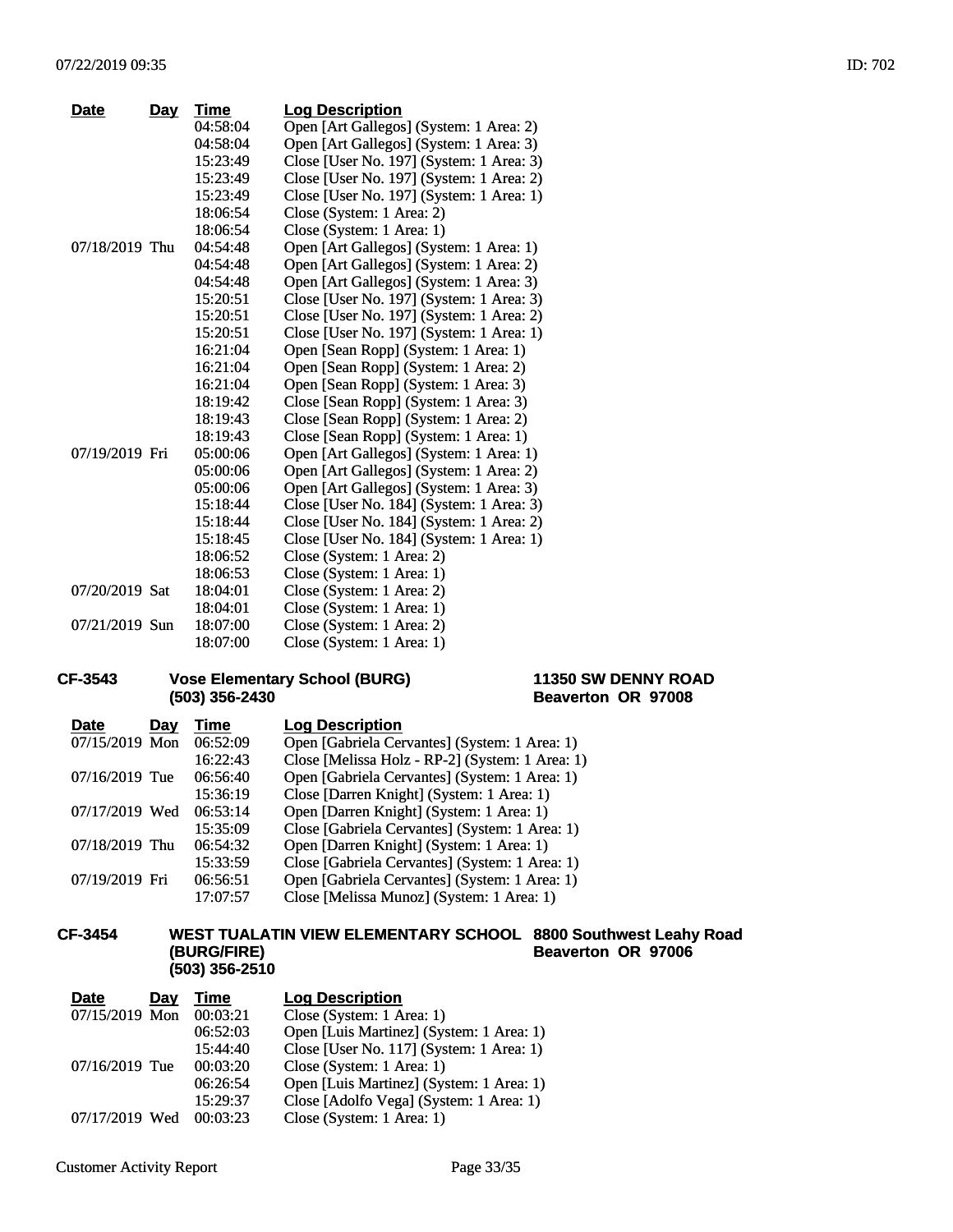| <b>Date</b>    | Day | Time     | <b>Log Description</b>                          |
|----------------|-----|----------|-------------------------------------------------|
|                |     | 06:36:56 | Open [Luis Martinez] (System: 1 Area: 1)        |
|                |     | 15:30:12 | Close [Adolfo Vega] (System: 1 Area: 1)         |
| 07/18/2019 Thu |     | 00:03:21 | Close (System: 1 Area: 1)                       |
|                |     | 06:33:29 | Open [Luis Martinez - RP4] (System: 1 Area: 1)  |
|                |     | 15:29:33 | Close [Luis Martinez - RP4] (System: 1 Area: 1) |
| 07/19/2019 Fri |     | 00:03:23 | Close (System: 1 Area: 1)                       |
|                |     | 06:18:59 | Open [Luis Martinez - RP4] (System: 1 Area: 1)  |
|                |     | 15:28:02 | Close [Luis Martinez - RP4] (System: 1 Area: 1) |
| 07/20/2019 Sat |     | 00:03:20 | Close (System: 1 Area: 1)                       |
|                |     | 11:51:48 | Open [Peggy Martin - RP3] (System: 1 Area: 1)   |
|                |     | 15:54:22 | Close [Peggy Martin - RP3] (System: 1 Area: 1)  |
| 07/21/2019 Sun |     | 00:03:22 | Close (System: 1 Area: 1)                       |
|                |     |          |                                                 |

## **CF-3402 WESTVIEW HIGH SCHOOL (BURG/FIRE) (503) 356-3020**

## **4200 Northwest 185th Ave Portland OR 97229**

| <b>Date</b>    | <u>Day</u> | <b>Time</b> | <b>Log Description</b>                         |
|----------------|------------|-------------|------------------------------------------------|
| 07/15/2019 Mon |            | 01:04:21    | Close (System: 1 Area: 1)                      |
|                |            | 06:30:20    | Open [Paul Driscoll] (System: 1 Area: 1)       |
|                |            | 06:30:20    | Open [Paul Driscoll] (System: 1 Area: 2)       |
|                |            | 18:01:34    | Was Force Armed (System: 1 Area: 1)            |
|                |            | 18:01:35    | Close [David Westhora - 2] (System: 1 Area: 2) |
| 07/16/2019 Tue |            | 01:04:22    | Was Force Armed (System: 1 Area: 1)            |
|                |            | 06:32:59    | Open [Paul Driscoll] (System: 1 Area: 1)       |
|                |            | 06:33:00    | Open [Paul Driscoll] (System: 1 Area: 2)       |
|                |            | 17:46:49    | Close [Matt Pedersen - 1] (System: 1 Area: 2)  |
|                |            | 17:46:49    | Close [Matt Pedersen - 1] (System: 1 Area: 1)  |
| 07/17/2019 Wed |            | 01:04:25    | Close (System: 1 Area: 1)                      |
|                |            | 06:20:09    | Open [Conrad Buck] (System: 1 Area: 1)         |
|                |            | 06:20:10    | Open [Conrad Buck] (System: 1 Area: 2)         |
|                |            | 18:41:30    | Close [David Westhora - 2] (System: 1 Area: 2) |
|                |            | 18:41:30    | Close [David Westhora - 2] (System: 1 Area: 1) |
| 07/18/2019 Thu |            | 01:04:22    | Close (System: 1 Area: 1)                      |
|                |            | 06:35:47    | Open [Paul Driscoll] (System: 1 Area: 1)       |
|                |            | 06:35:47    | Open [Paul Driscoll] (System: 1 Area: 2)       |
|                |            | 17:41:30    | Close [Matt Pedersen - 1] (System: 1 Area: 2)  |
|                |            | 17:41:30    | Close [Matt Pedersen - 1] (System: 1 Area: 1)  |
| 07/19/2019 Fri |            | 01:04:23    | Close (System: 1 Area: 1)                      |
|                |            | 06:55:06    | Open [Paul Driscoll] (System: 1 Area: 1)       |
|                |            | 06:55:07    | Open [Paul Driscoll] (System: 1 Area: 2)       |
|                |            | 15:37:01    | Close [Julio Sanchez] (System: 1 Area: 2)      |
|                |            | 15:37:01    | Close [Julio Sanchez] (System: 1 Area: 1)      |
| 07/20/2019 Sat |            | 01:04:23    | Close (System: 1 Area: 1)                      |
| 07/21/2019 Sun |            | 01:04:22    | Close (System: 1 Area: 1)                      |
|                |            | 12:03:08    | Open [Melissa Hoekert] (System: 1 Area: 1)     |
|                |            | 12:03:08    | Open [Melissa Hoekert] (System: 1 Area: 2)     |
|                |            | 12:30:17    | Close [Melissa Hoekert] (System: 1 Area: 2)    |
|                |            | 12:30:17    | Close [Melissa Hoekert] (System: 1 Area: 1)    |

## **CF-3457 WHITFORD MIDDLE SCHOOL (BURG/FIRE) (503) 356-2700**

| <b>Date</b>    | Day | Time     | <b>Log Description</b>                     |
|----------------|-----|----------|--------------------------------------------|
| 07/15/2019 Mon |     | 06:42:54 | Open [Byron Iboy] (System: 1 Area: 1)      |
|                |     | 06:42:54 | Open [Byron Iboy] (System: 1 Area: 2)      |
|                |     | 06:42:55 | Open [Byron Iboy] (System: 1 Area: 3)      |
|                |     | 16:21:46 | Close [Kristene Allen] (System: 1 Area: 3) |
|                |     | 16:21:46 | Close [Kristene Allen] (System: 1 Area: 2) |
|                |     | 16:21:46 | Close [Kristene Allen] (System: 1 Area: 1) |

## **7935 Southwest Scholls Ferry Road Beaverton OR 97008**